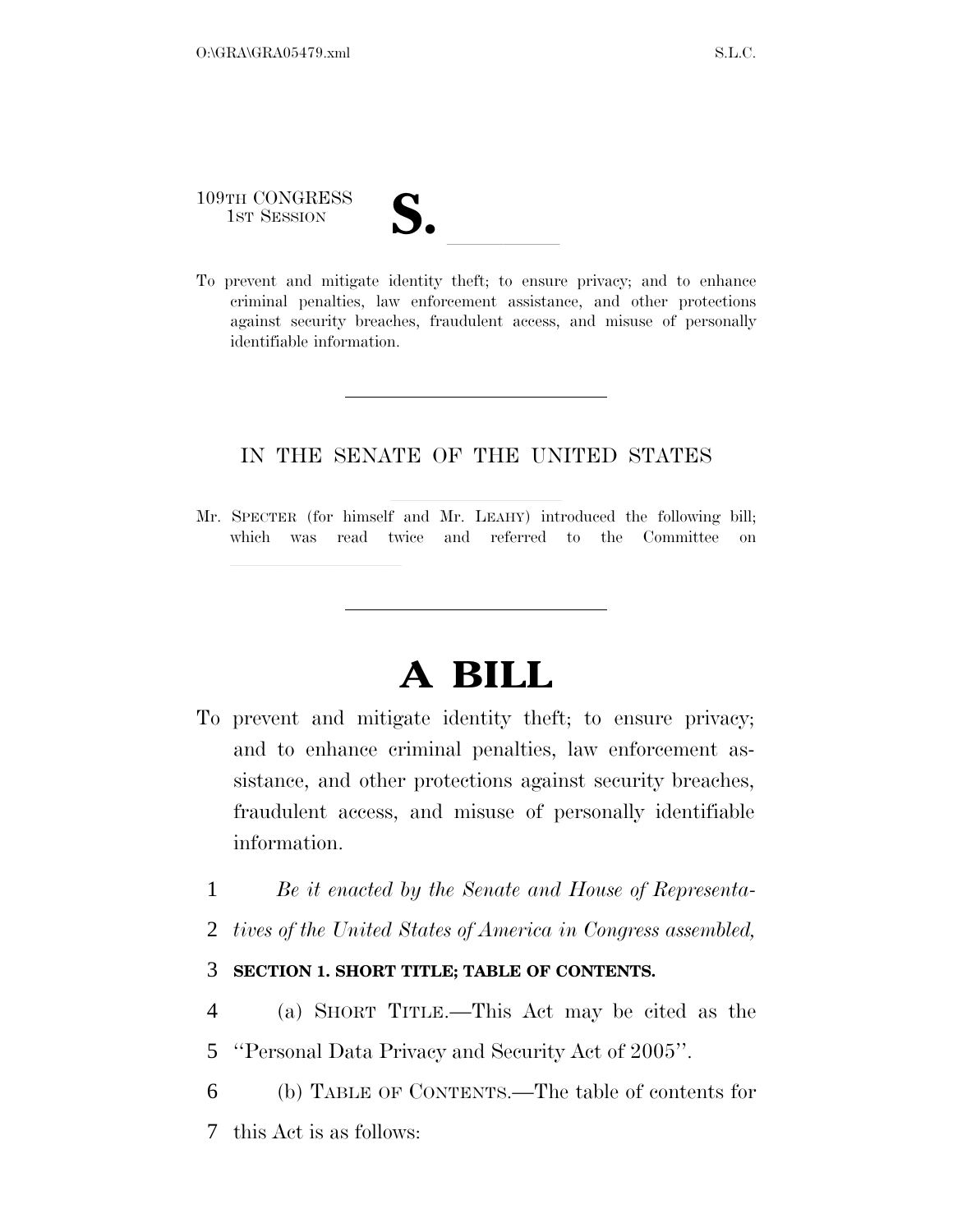- Sec. 1. Short title; table of contents.
- Sec. 2. Findings.
- Sec. 3. Definitions.

#### TITLE I—ENHANCING PUNISHMENT FOR IDENTITY THEFT AND OTHER VIOLATIONS OF DATA PRIVACY AND SECURITY

- Sec. 101. Fraud and related criminal activity in connection with unauthorized access to personally identifiable information.
- Sec. 102. Organized criminal activity in connection with unauthorized access to personally identifiable information.
- Sec. 103. Concealment of security breaches involving personally identifiable information.
- Sec. 104. Aggravated fraud in connection with computers.
- Sec. 105. Review and amendment of Federal sentencing guidelines related to fraudulent access to or misuse of digitized or electronic personally identifiable information.

### TITLE II—ASSISTANCE FOR STATE AND LOCAL LAW ENFORCE-MENT COMBATING CRIMES RELATED TO FRAUDULENT, UNAU-THORIZED, OR OTHER CRIMINAL USE OF PERSONALLY IDENTI-FIABLE INFORMATION

- Sec. 201. Grants for State and local enforcement.
- Sec. 202. Authorization of appropriations.

#### TITLE III—DATA BROKERS

- Sec. 301. Transparency and accuracy of data collection.
- Sec. 302. Enforcement.
- Sec. 303. Relation to State laws.
- Sec. 304. Effective date.

#### TITLE IV—PRIVACY AND SECURITY OF PERSONALLY IDENTIFIABLE INFORMATION

#### Subtitle A—Data Privacy and Security Program

- Sec. 401. Purpose and applicability of data privacy and security program.
- Sec. 402. Requirements for a personal data privacy and security program.
- Sec. 403. Enforcement.
- Sec. 404. Relation to State laws.

#### Subtitle B—Security Breach Notification

- Sec. 421. Right to notice of security breach.
- Sec. 422. Notice procedures.
- Sec. 423. Content of notice.
- Sec. 424. Risk assessment and fraud prevention notice exemptions.
- Sec. 425. Victim protection assistance.
- Sec. 426. Enforcement.
- Sec. 427. Relation to State laws.
- Sec. 428. Study on securing personally identifiable information in the digital era.
- Sec. 429. Authorization of appropriations.
- Sec. 430. Effective date.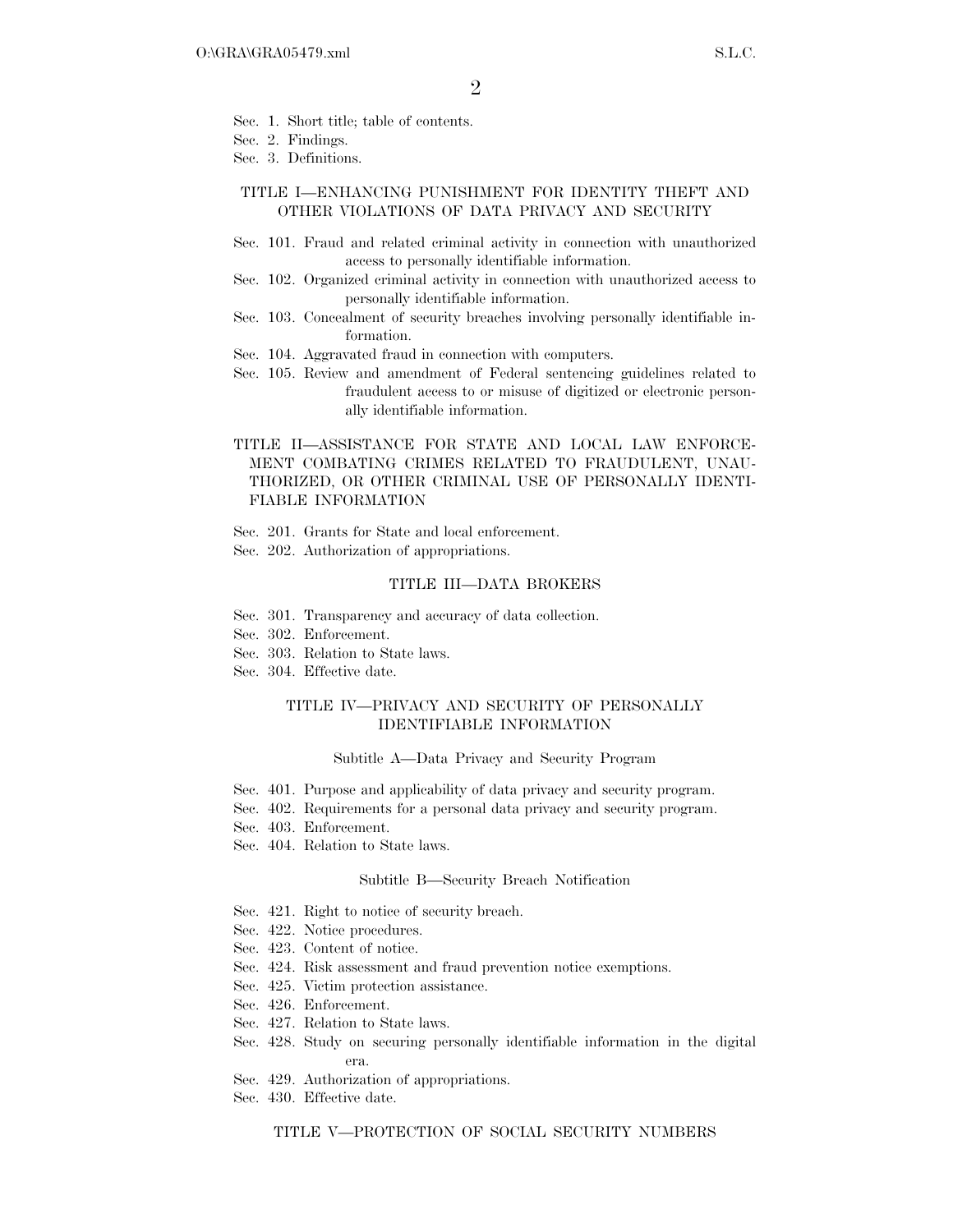Sec. 501. Social Security number protection.

Sec. 502. Limits on personal disclosure of social security numbers for commercial transactions and accounts.

Sec. 503. Public records.

- Sec. 504. Treatment of social security numbers on government checks and prohibition of inmate access.
- Sec. 505. Study and report.
- Sec. 506. Enforcement.
- Sec. 507. Relation to State laws.

#### TITLE VI—GOVERNMENT ACCESS TO AND USE OF COMMERCIAL DATA

Sec. 601. General Services Administration review of contracts.

Sec. 602. Requirement to audit information security practices of contractors and third party business entities.

Sec. 603. Privacy impact assessment of government use of commercial information services containing personally identifiable information.

Sec. 604. Implementation of Chief Privacy Officer requirements.

## 1 **SEC. 2. FINDINGS.**

| 2 | Congress finds that— |
|---|----------------------|
|---|----------------------|

 (1) databases of personal identifiable informa- tion are increasingly prime targets of hackers, iden- tity thieves, rogue employees, and other criminals, including organized and sophisticated criminal oper-7 ations;

 (2) identity theft is a serious threat to the na- tion's economic stability, homeland security, the de- velopment of e-commerce, and the privacy rights of Americans;

12 (3) over 9,300,000 individuals were victims of 13 identity theft in America last year;

14 (4) security breaches are a serious threat to 15 consumer confidence, homeland security, e-com-16 merce, and economic stability;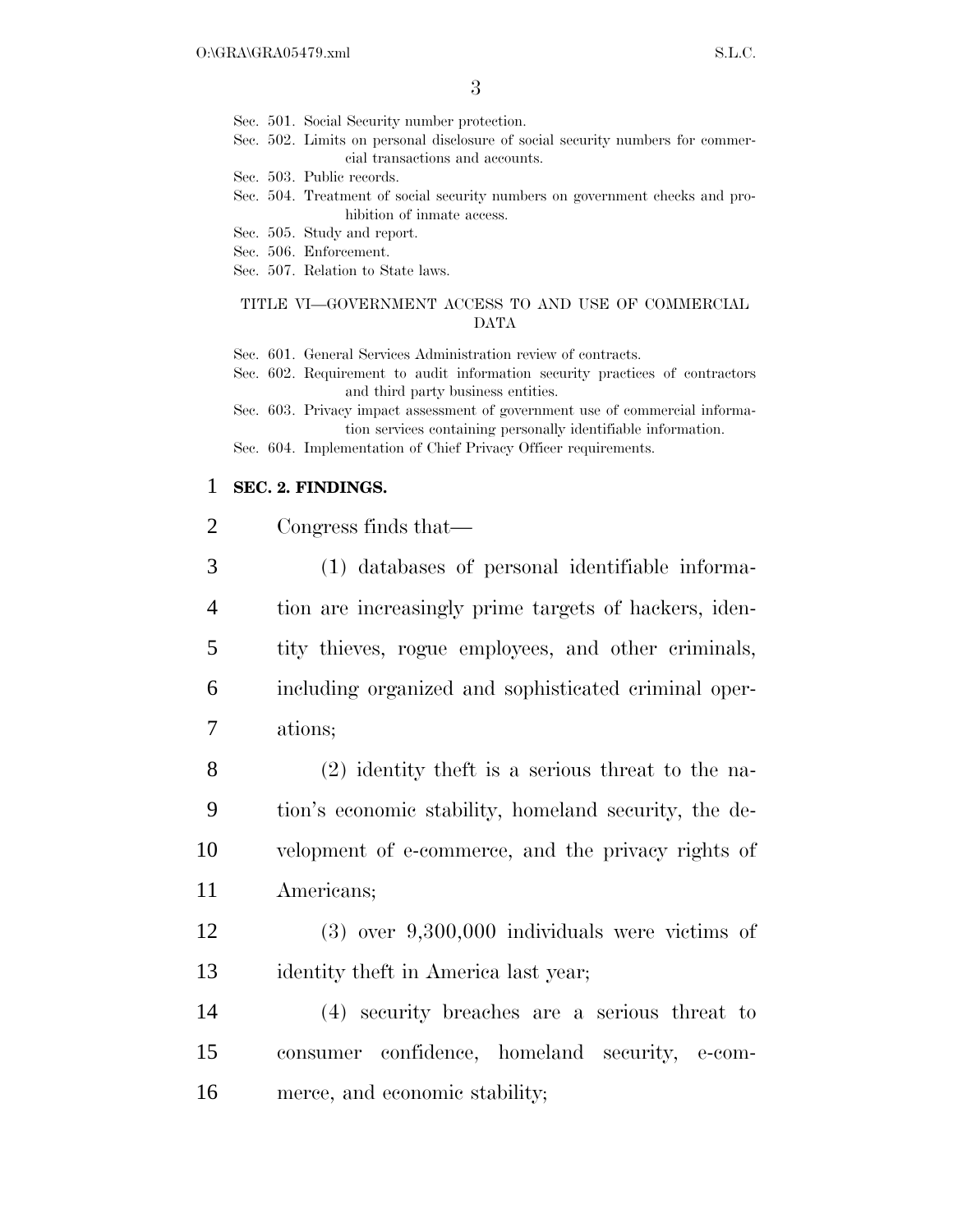(5) it is important for business entities that own, use, or license personally identifiable informa- tion to adopt reasonable procedures to ensure the se- curity, privacy, and confidentially of that personally identifiable information;

 (6) individuals whose personal information has been compromised or who have been victims of iden- tity theft should receive the necessary information and assistance to mitigate their damages and to re- store the integrity of their personal information and identities;

 (7) data brokers have assumed a significant role in providing identification, authentication, and screening services, and related data collection and analyses for commercial, nonprofit, and government operations;

 (8) data misuse and use of inaccurate data have the potential to cause serious or irreparable harm to an individual's livelihood, privacy, and liberty and undermine efficient and effective business and gov-ernment operations;

 (9) there is a need to insure that data brokers conduct their operations in a manner that prioritizes fairness, transparency, accuracy, and respect for the privacy of consumers;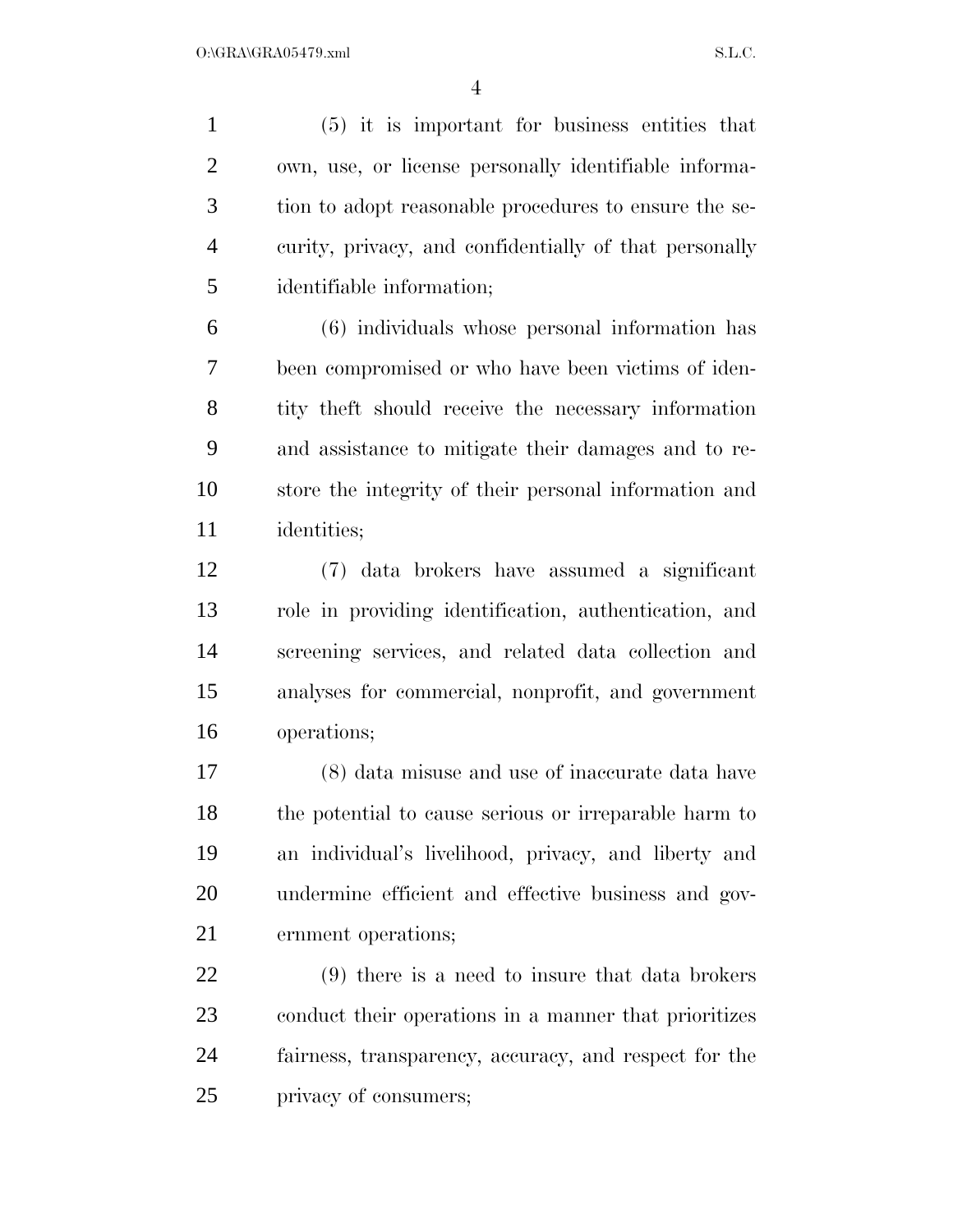| $\mathbf{1}$   | (10) government access to commercial data can           |
|----------------|---------------------------------------------------------|
| $\overline{2}$ | potentially improve safety, law enforcement, and na-    |
| 3              | tional security; and                                    |
| $\overline{4}$ | (11) because government misuse of commercial            |
| 5              | data endangers privacy, security, and liberty, there    |
| 6              | is a need for Congress to exercise oversight over gov-  |
| 7              | ernment use of commercial data.                         |
| 8              | SEC. 3. DEFINITIONS.                                    |
| 9              | In this Act:                                            |
| 10             | (1) AGENCY.—The term "agency" has the same              |
| 11             | meaning given such term in section $551$ of title $5$ , |
| 12             | United States Code.                                     |
| 13             | (2) AFFILIATE.—The term "affiliate" means               |
| 14             | persons related by common ownership or affiliated       |
| 15             | by corporate control.                                   |
| 16             | (3) BUSINESS ENTITY.—The term "business"                |
| 17             | entity" means any organization, corporation, trust,     |
| 18             | partnership, sole proprietorship, unincorporated as-    |
| 19             | sociation, venture established to make a profit, or     |
| 20             | nonprofit, and any contractor, subcontractor, affil-    |
| 21             | iate, or licensee thereof engaged in interstate com-    |
| 22             | merce.                                                  |
| 23             | IDENTITY THEFT.—The term "identity<br>(4)               |
| 24             | theft" means a violation of section 1028 of title 18,   |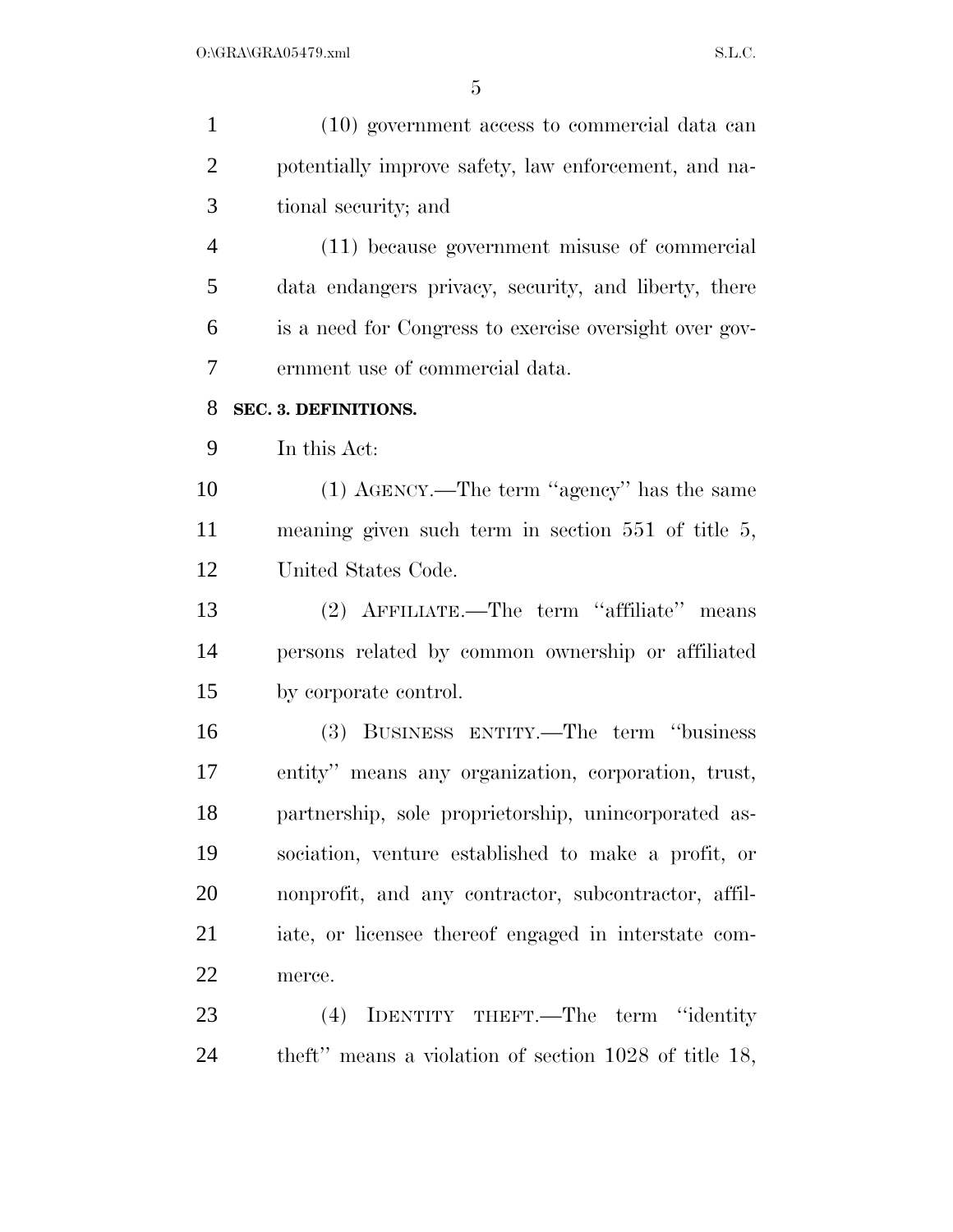United States Code, or any other similar provision of applicable State law.

 (5) DATA BROKER.—The term ''data broker'' means a business entity which for monetary fees, dues, or on a cooperative nonprofit basis, regularly engages, in whole or in part, in the practice of col- lecting, transmitting, or otherwise providing person- ally identifiable information on a nationwide basis on more than 5,000 individuals who are not the cus- tomers or employees of the business entity or affil-iate.

 (6) DATA FURNISHER.—The term ''data fur- nisher'' means any agency, governmental entity, or- ganization, corporation, trust, partnership, sole pro- prietorship, unincorporated association, venture es- tablished to make a profit, or nonprofit, and any contractor, subcontractor, affiliate, or licensee there- of, that serves as a source of information for a data broker.

 (7) PERSONAL ELECTRONIC RECORD.—The term ''personal electronic record'' means the com- pilation of personally identifiable information of an individual (including information associated with that personally identifiable information) in a data-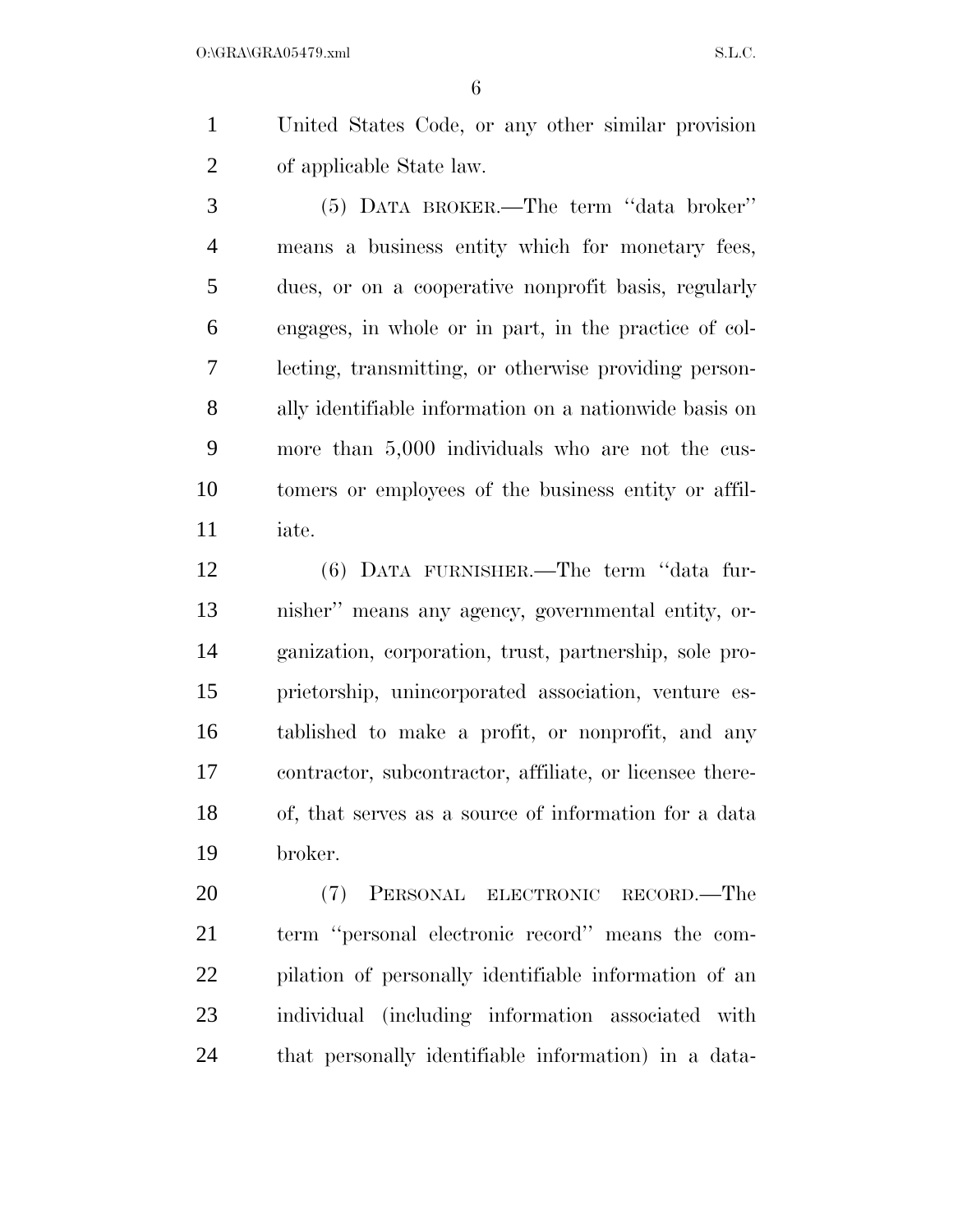| $\mathbf{1}$   | base, networked or integrated databases, or other           |
|----------------|-------------------------------------------------------------|
| $\overline{c}$ | data system.                                                |
| 3              | (8)<br>PERSONALLY<br><b>IDENTIFIABLE</b><br><b>INFORMA-</b> |
| $\overline{4}$ | TION.—The term "personally identifiable informa-            |
| 5              | tion" means any information, or compilation of in-          |
| 6              | formation, in electronic or digital form serving as a       |
| 7              | means of identification, as defined by section              |
| 8              | $1028(d)(7)$ of title 18, United State Code.                |
| 9              | (9) PUBLIC RECORD.—The term "public                         |
| 10             | record" means any item, collection, or grouping of          |
| 11             | information about an individual that is maintained          |
| 12             | by an agency, including—                                    |
| 13             | (A) education, financial transactions, med-                 |
| 14             | ical history, and criminal or employment history            |
| 15             | containing the name of an individual; and                   |
| 16             | (B) the identifying number, symbol, or                      |
| 17             | other identifying particular assigned to an indi-           |
| 18             | vidual, such as-                                            |
| 19             | (i) a fingerprint;                                          |
| 20             | (ii) a voice print; or                                      |
| 21             | (iii) a photograph.                                         |
| 22             | $(10)$ SECURITY BREACH.—                                    |
| 23             | IN GENERAL.—The<br>"security"<br>(A)<br>term                |

 breach'' means compromise of the security, con-fidentiality, or integrity of computerized data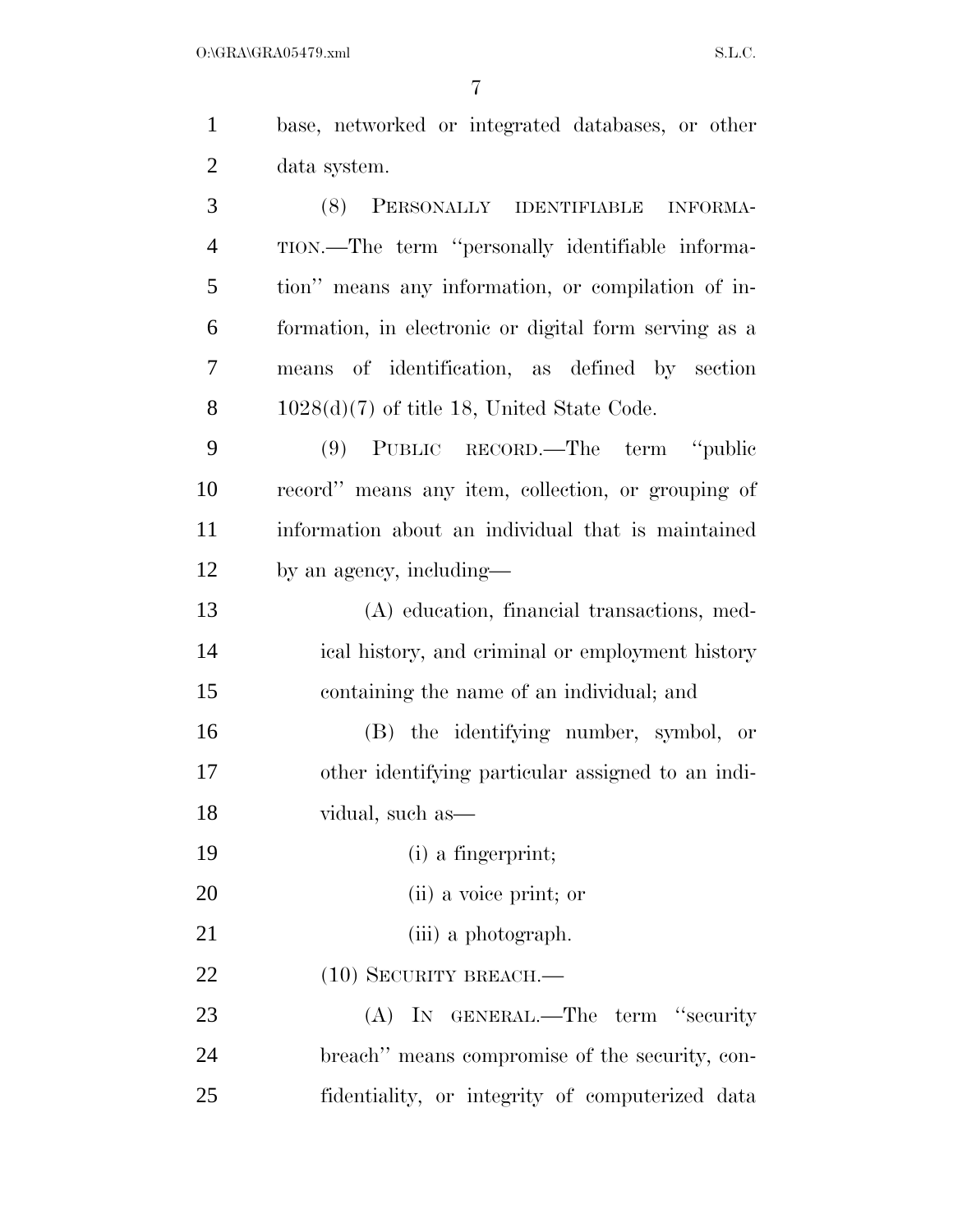| $\mathbf{1}$   | through misrepresentation or actions that result      |
|----------------|-------------------------------------------------------|
| $\overline{2}$ | in, or there is a reasonable basis to conclude        |
| 3              | has resulted in, the unauthorized acquisition of      |
| $\overline{4}$ | and access to sensitive personally identifiable       |
| 5              | information.                                          |
| 6              | EXCLUSION.—The term "security"<br>(B)                 |
| 7              | breach" does not include a good faith acquisi-        |
| 8              | tion of sensitive personally identifiable informa-    |
| 9              | tion if the sensitive personally identifiable infor-  |
| 10             | mation is not subject to further unauthorized         |
| 11             | disclosure.                                           |
| 12             | (11) SENSITIVE PERSONALLY IDENTIFIABLE IN-            |
| 13             | FORMATION.—The term "sensitive personally identi-     |
| 14             | fiable information" means any name or number used     |
| 15             | in conjunction with any other information to identify |
| 16             | a specific individual, including any-                 |
| 17             | (A) name, social security number, date of             |
| 18             | birth, official State or government issued driv-      |
| 19             | er's license or identification number, alien reg-     |
| 20             | istration number, government passport number,         |
| 21             | employer or taxpayer identification number;           |
| 22             | (B) unique biometric data, such as—                   |
| 23             | (i) a fingerprint;                                    |
| 24             | (ii) a voice print;                                   |
| 25             | (iii) a retina or iris image; or                      |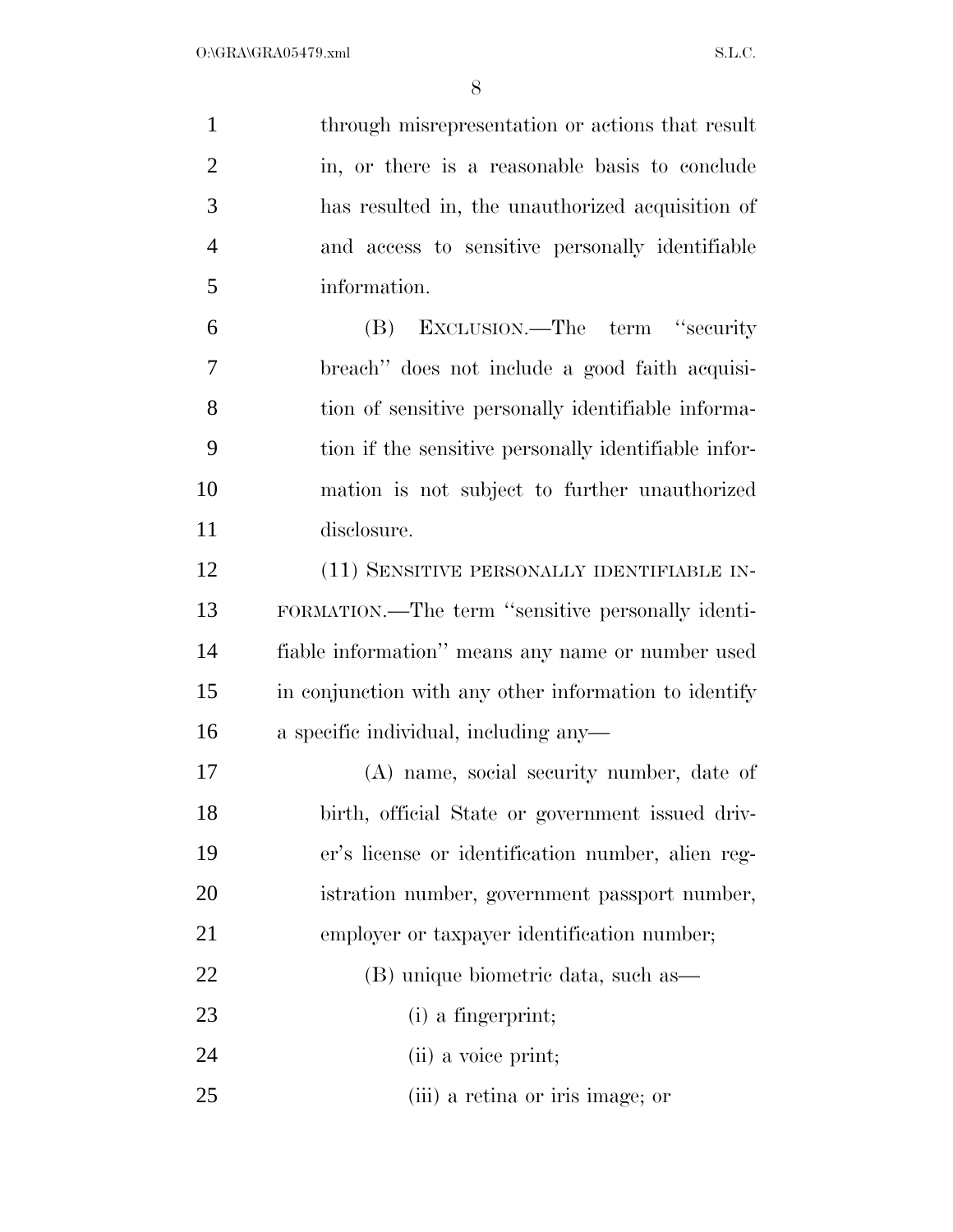| $\mathbf{1}$   | (iv) any other unique physical rep-                   |
|----------------|-------------------------------------------------------|
| $\overline{2}$ | resentation;                                          |
| 3              | (C) unique electronic identification num-             |
| $\overline{4}$ | ber, address, or routing code; or                     |
| 5              | (D) telecommunication identifying informa-            |
| 6              | tion or access device (as defined in section          |
| 7              | $1029(e)$ of title 18, United States Code).           |
| 8              | TITLE I—ENHANCING PUNISH-                             |
| 9              | <b>MENT FOR IDENTITY THEFT</b>                        |
| 10             | AND OTHER VIOLATIONS OF                               |
| 11             | DATA PRIVACY AND SECU-                                |
| 12             | <b>RITY</b>                                           |
| 13             | SEC. 101. FRAUD AND RELATED CRIMINAL ACTIVITY IN      |
| 14             | CONNECTION WITH UNAUTHORIZED ACCESS                   |
| 15             | TO PERSONALLY IDENTIFIABLE INFORMA-                   |
| 16             | TION.                                                 |
| 17             | Section $1030(a)(2)$ of title 18, United States Code, |
|                | 18 is amended—                                        |
| 19             | $(1)$ in subparagraph $(B)$ , by striking "or" after  |
| 20             | the semicolon;                                        |
| 21             | $(2)$ in subparagraph $(C)$ , by inserting "or" after |
| 22             | the semicolon; and                                    |
| 23             | $(3)$ by adding at the end the following:             |
|                |                                                       |
| 24             | "(D) information contained in the data-               |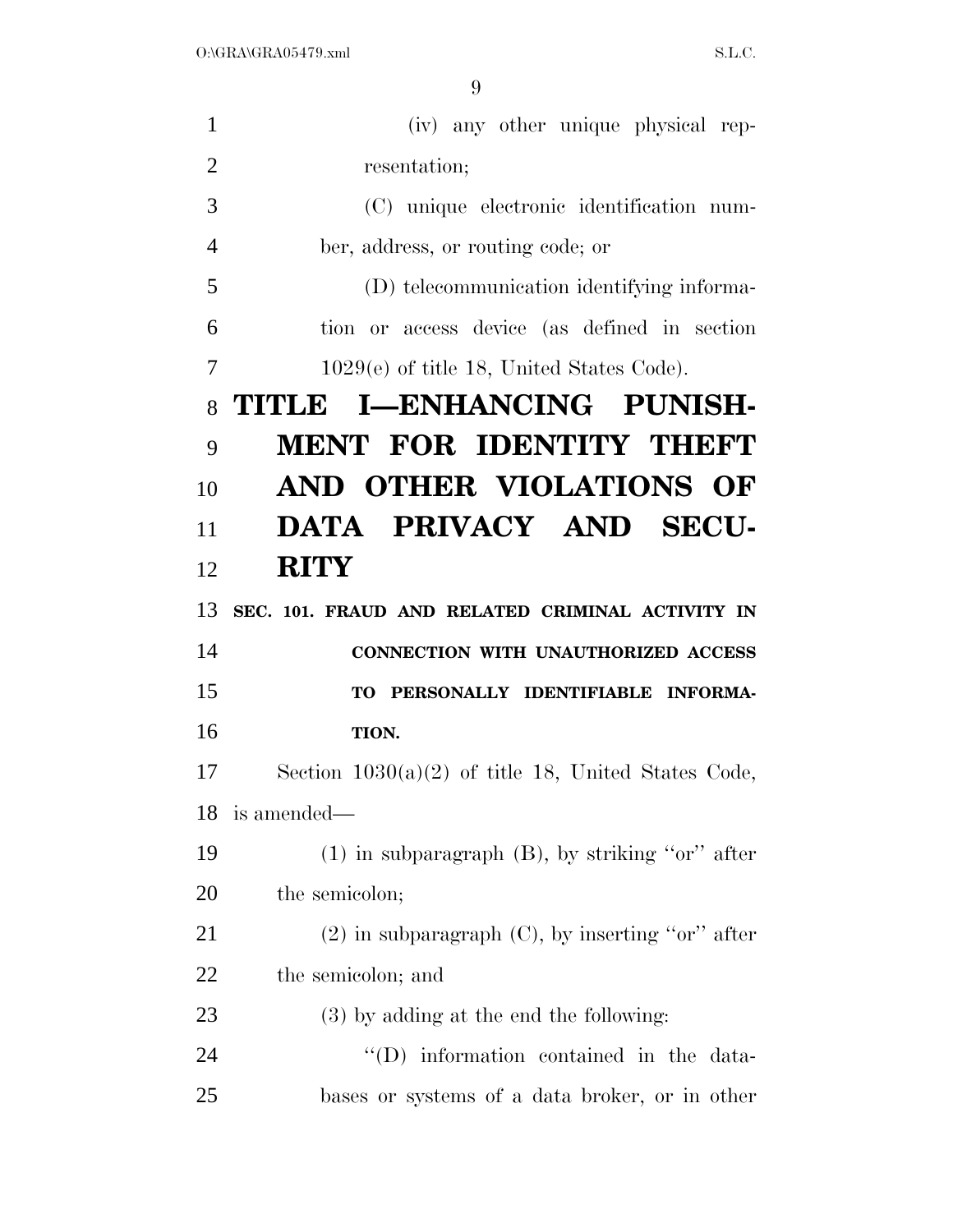| $\mathbf{1}$   | personal electronic records, as such terms are               |
|----------------|--------------------------------------------------------------|
| $\overline{2}$ | defined in section 3 of the Personal Data Pri-               |
| 3              | vacy and Security Act of 2005;".                             |
| 4              | SEC. 102. ORGANIZED CRIMINAL ACTIVITY IN CONNECTION          |
| 5              | WITH UNAUTHORIZED ACCESS TO PERSON-                          |
| 6              | ALLY IDENTIFIABLE INFORMATION.                               |
| 7              | Section $1961(1)$ of title 18, United States Code, is        |
| 8              | amended by inserting "section $1030(a)(2)(D)(relating to$    |
| 9              | fraud and related activity in connection with unauthorized   |
| 10             | access to personally identifiable information," before "sec- |
| 11             | tion $1084$ ".                                               |
| 12             | SEC. 103. CONCEALMENT OF SECURITY BREACHES INVOLV-           |
|                |                                                              |
| 13             | ING PERSONALLY IDENTIFIABLE INFORMA-                         |
| 14             | TION.                                                        |
| 15             | (a) IN GENERAL.—Chapter 47 of title 18, United               |
| 16             | States Code, is amended by adding at the end the fol-        |
| 17             | lowing:                                                      |
| 18             | "§1039. Concealment of security breaches involving           |
| 19             | personally identifiable information                          |
| 20             | "Whoever, having knowledge of a security breach re-          |
| 21             | quiring notice to individuals under title IV of the Personal |
| 22             | Data Privacy and Security Act of 2005, intentionally and     |
| 23             | willfully conceals the fact of, or information related to,   |
| 24             | such security breach, shall be fined under this title or im- |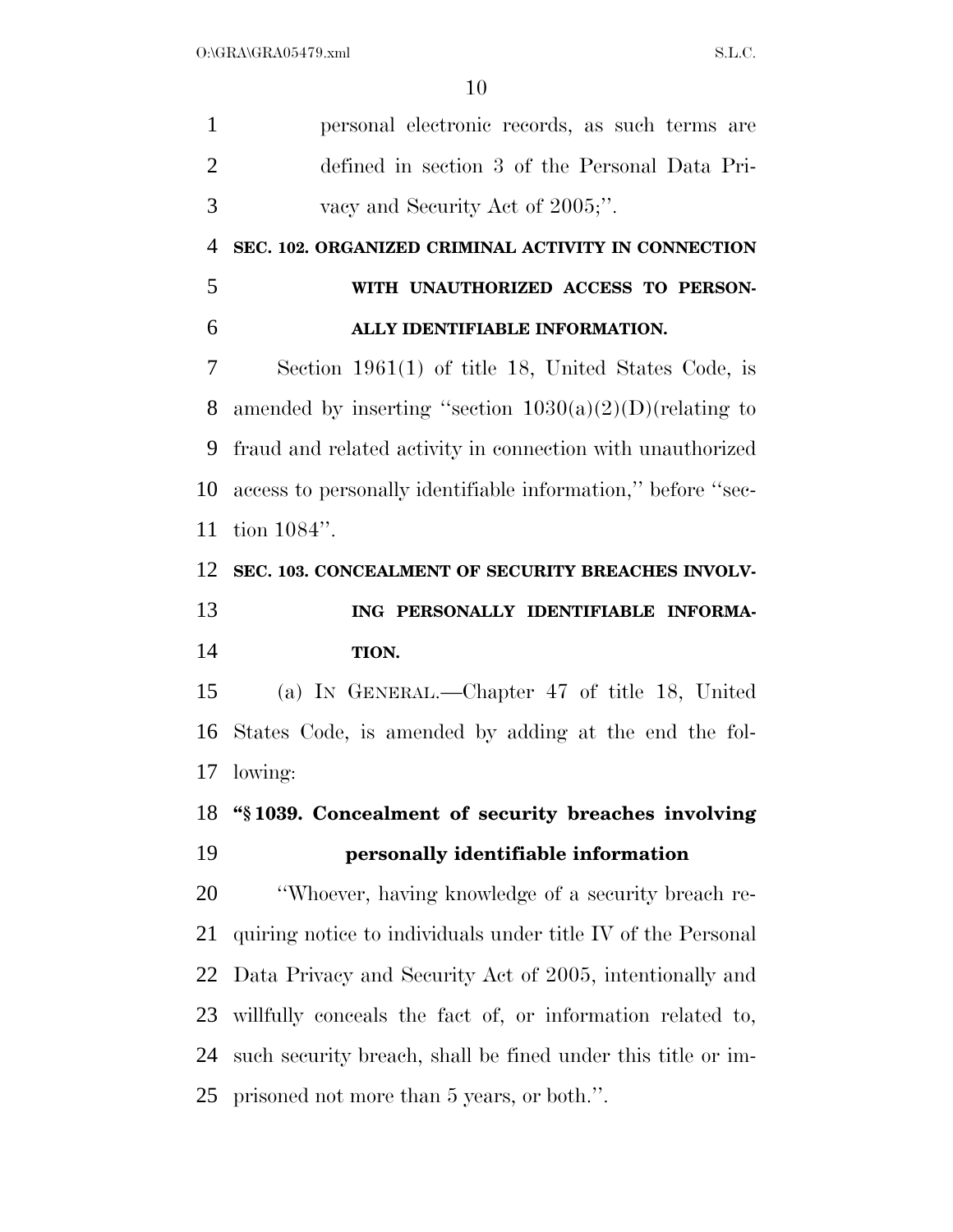(b) CONFORMING AND TECHNICAL AMENDMENTS.— The table of sections for chapter 47 of title 18, United States Code, is amended by adding at the end the fol-lowing:

''1039. Concealment of security breaches involving personally identifiable information.''.

# **SEC. 104. AGGRAVATED FRAUD IN CONNECTION WITH COM- PUTERS.**  (a) IN GENERAL.—Chapter 47 of title 18, United

 States Code, is amended by adding after section 1030 the following:

# **''§ 1030A. Aggravated fraud in connection with com-puters**

13 "(a) In GENERAL.—Whoever, during and in relation to any felony violation enumerated in subsection (c), knowingly obtains, accesses, or transmits, without lawful authority, a means of identification of another person may, in addition to the punishment provided for such fel- ony, be sentenced to a term of imprisonment of up to 2 years.

 ''(b) CONSECUTIVE SENTENCES.—Notwithstanding any other provision of law, should a court in its discretion impose an additional sentence under subsection (a)—

23 ''(1) no term of imprisonment imposed on a person under this section shall run concurrently, ex-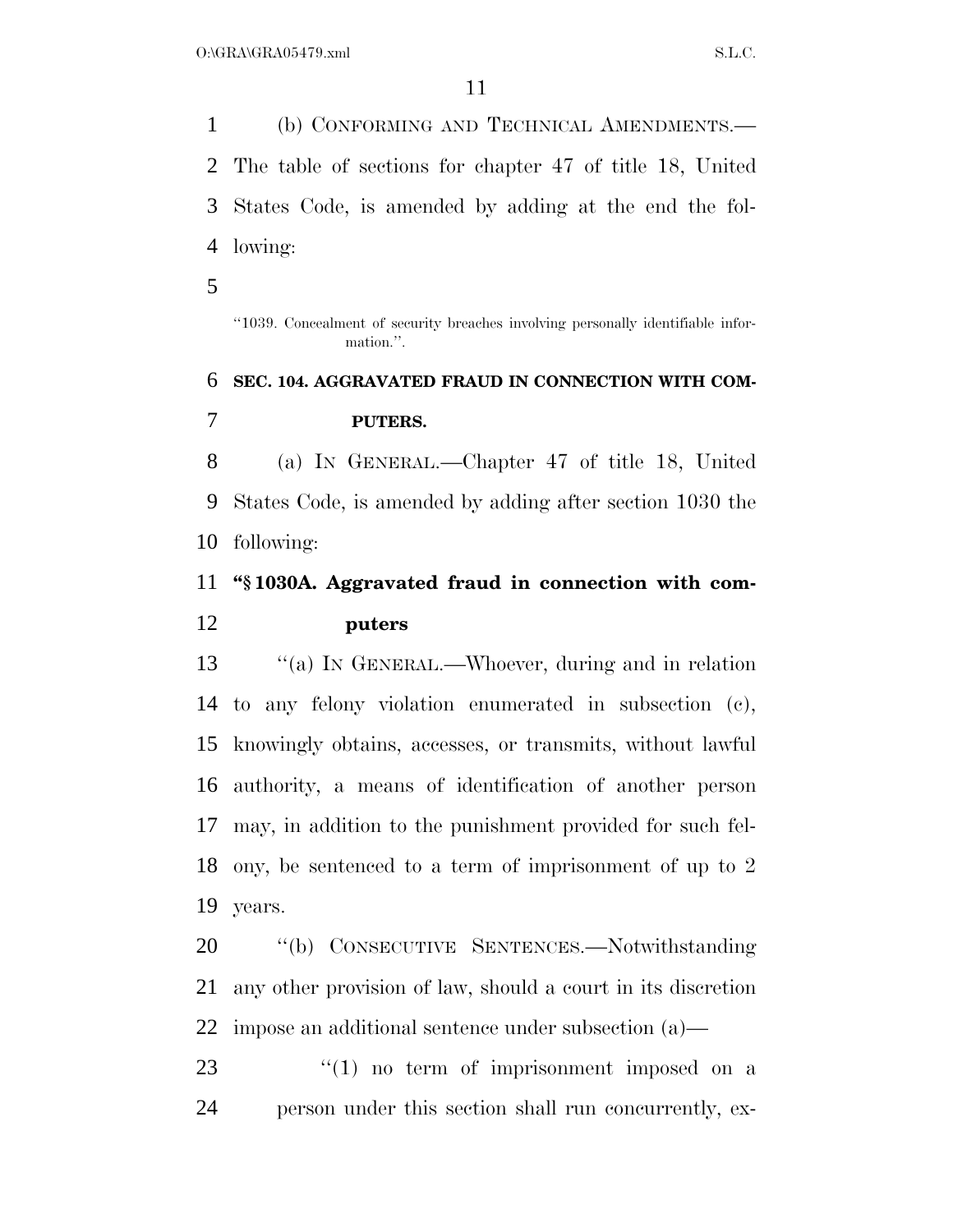cept as provided in paragraph (3), with any other term of imprisonment imposed on such person under any other provision of law, including any term of im- prisonment imposed for the felony during which the means of identifications was obtained, accessed, or transmitted;

 $7 \t$  ''(2) in determining any term of imprisonment to be imposed for the felony during which the means of identification was obtained, accessed, or trans- mitted, a court shall not in any way reduce the term to be imposed for such crime so as to compensate for, or otherwise take into account, any separate term of imprisonment imposed or to be imposed for a violation of this section; and

 $\frac{1}{3}$  a term of imprisonment imposed on a per- son for a violation of this section may, in the discre- tion of the court, run concurrently, in whole or in part, only with another term of imprisonment that is imposed by the court at the same time on that person for an additional violation of this section.

21 "(c) DEFINITION.—For purposes of this section, the term 'felony violation enumerated in subsection (c)' means any offense that is a felony violation of paragraphs (2) 24 through  $(7)$  of section  $1030(a)$ .".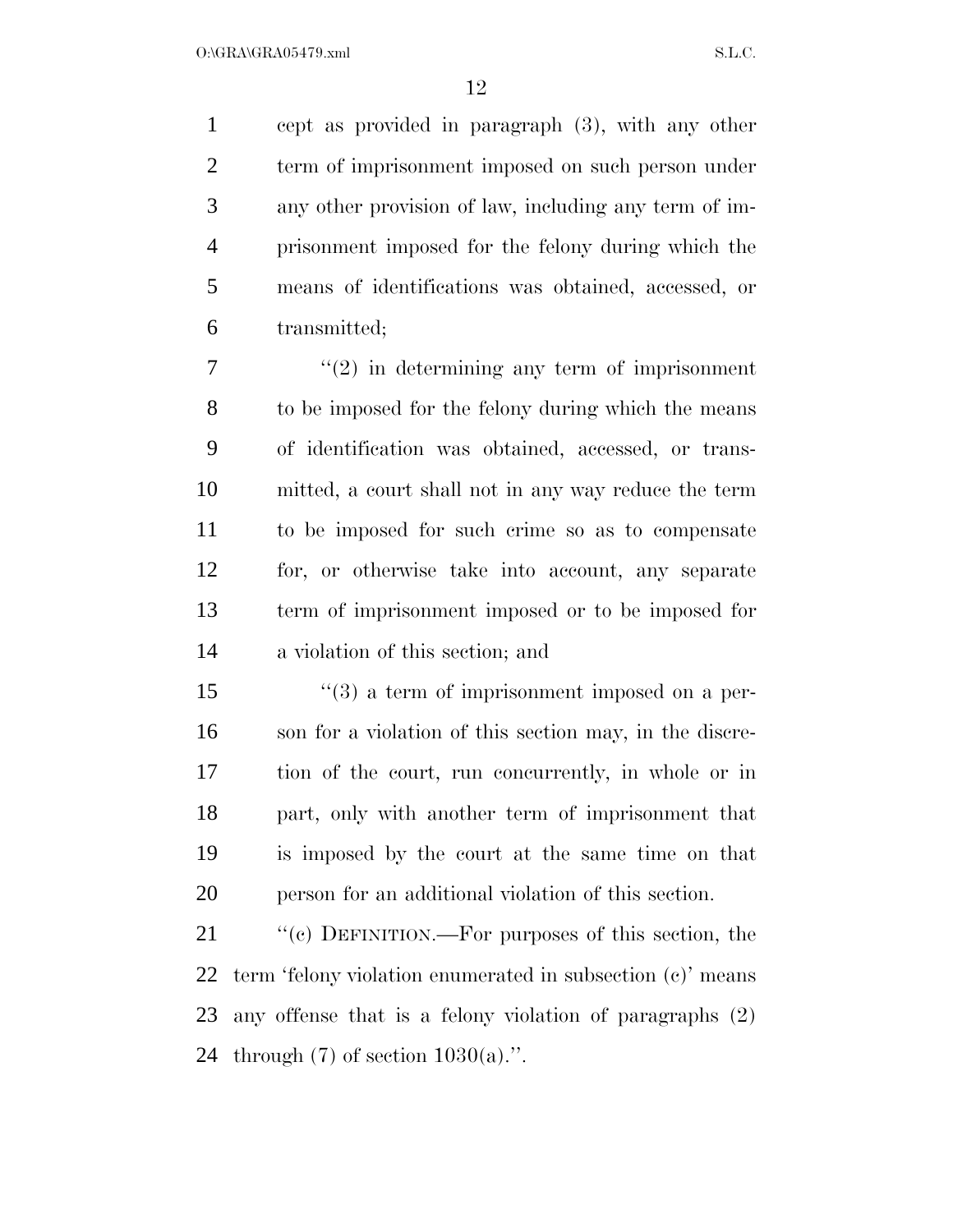(b) CONFORMING AND TECHNICAL AMENDMENTS.— The table of sections for chapter 47 of title 18, United States Code, is amended by inserting after the item relat-ing to section 1030 the following new item:

''1030A. Aggravated fraud in connection with computers.''.

 **SEC. 105. REVIEW AND AMENDMENT OF FEDERAL SEN- TENCING GUIDELINES RELATED TO FRAUDU- LENT ACCESS TO OR MISUSE OF DIGITIZED OR ELECTRONIC PERSONALLY IDENTIFIABLE INFORMATION.** 

 (a) REVIEW AND AMENDMENT.—Not later than 180 days after the date of enactment of this Act, the United States Sentencing Commission, pursuant to its authority under section 994 of title 28, United States Code, and in accordance with this section, shall review and, if appro- priate, amend the Federal sentencing guidelines (including its policy statements) applicable to persons convicted of using fraud to access, or misuse of, digitized or electronic personally identifiable information, including identity theft or any offense under—

| 21 | $(1)$ sections 1028, 1028A, 1030, 1030A, 2511, |
|----|------------------------------------------------|
| 22 | and 2701 of title 18, United States Code; or   |
| 23 | $(2)$ any other relevant provision.            |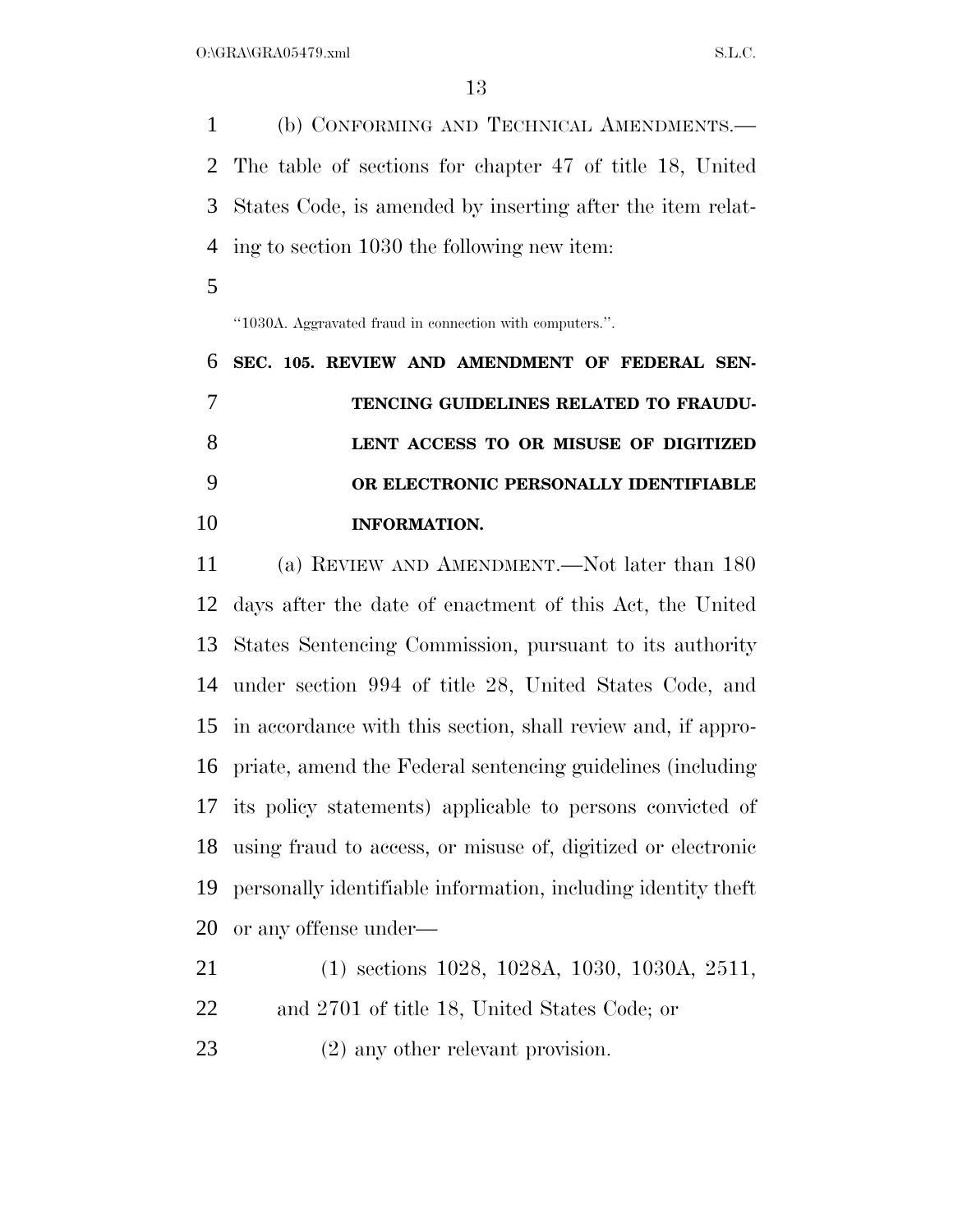| $\mathbf{1}$   | (b) REQUIREMENTS.—In carrying out the require-           |
|----------------|----------------------------------------------------------|
| $\overline{2}$ | ments of this section, the United States Sentencing Com- |
| 3              | mission shall—                                           |
| $\overline{4}$ | (1) ensure that the Federal sentencing guide-            |
| 5              | lines (including its policy statements) reflect—         |
| 6              | (A) the serious nature of the offenses and               |
| 7              | penalties referred to in this Act;                       |
| 8              | (B) the growing incidences of the ft and                 |
| 9              | misuse of digitized or electronic personally iden-       |
| 10             | tifiable information, including identity theft;          |
| 11             | and                                                      |
| 12             | (C) the need to deter, prevent, and punish               |
| 13             | such offenses;                                           |
| 14             | (2) consider the extent to which the Federal             |
| 15             | sentencing guidelines (including its policy state-       |
| 16             | ments) adequately address violations of the sections     |
| 17             | amended by this Act to-                                  |
| 18             | (A) sufficiently deter and punish such of-               |
| 19             | fenses; and                                              |
| 20             | (B) adequately reflect the enhanced pen-                 |
| 21             | alties established under this Act;                       |
| 22             | (3) maintain reasonable consistency with other           |
| 23             | relevant directives and sentencing guidelines;           |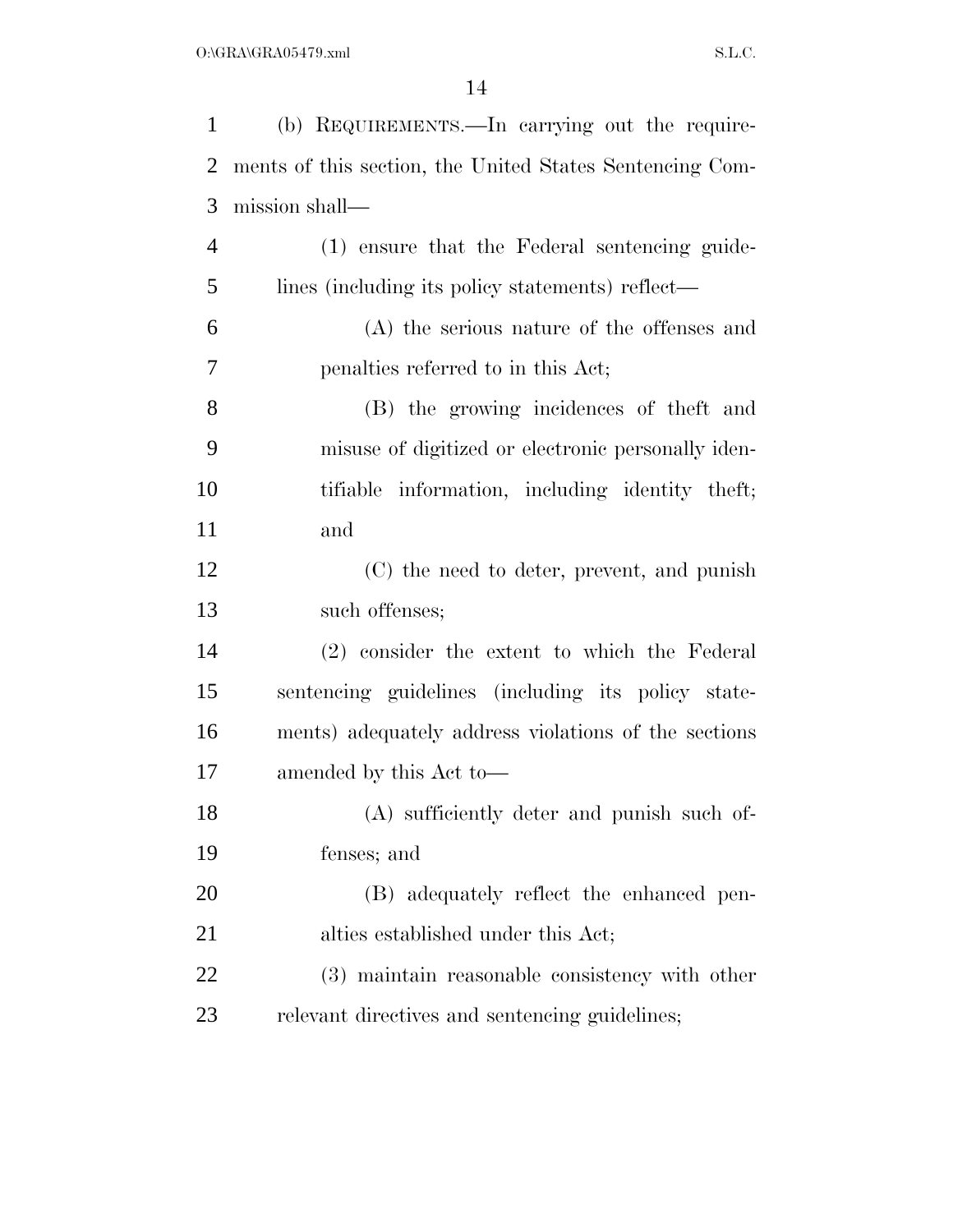| $\mathbf{1}$   | (4) account for any additional aggravating or          |
|----------------|--------------------------------------------------------|
| $\overline{2}$ | mitigating circumstances that might justify excep-     |
| 3              | tions to the generally applicable sentencing ranges;   |
| $\overline{4}$ | (5) consider whether to provide a sentencing en-       |
| 5              | hancement for those convicted of the offenses de-      |
| 6              | scribed in subsection (a), if the conduct involves—    |
| 7              | (A) the online sale of fraudulently obtained           |
| 8              | or stolen personally identifiable information;         |
| 9              | (B) the sale of fraudulently obtained or               |
| 10             | stolen personally identifiable information to an       |
| 11             | individual who is engaged in terrorist activity or     |
| 12             | aiding other individuals engaged in terrorist ac-      |
| 13             | tivity; or                                             |
| 14             | (C) the sale of fraudulently obtained or               |
| 15             | stolen personally identifiable information to fi-      |
| 16             | nance terrorist activity or other criminal activi-     |
| 17             | ties;                                                  |
| 18             | (6) make any necessary conforming changes to           |
| 19             | the Federal sentencing guidelines to ensure that       |
| 20             | such guidelines (including its policy statements) as   |
| 21             | described in subsection (a) are sufficiently stringent |
| 22             | to deter, and adequately reflect crimes related to     |
| 23             | fraudulent access to, or misuse of, personally identi- |
| 24             | fiable information; and                                |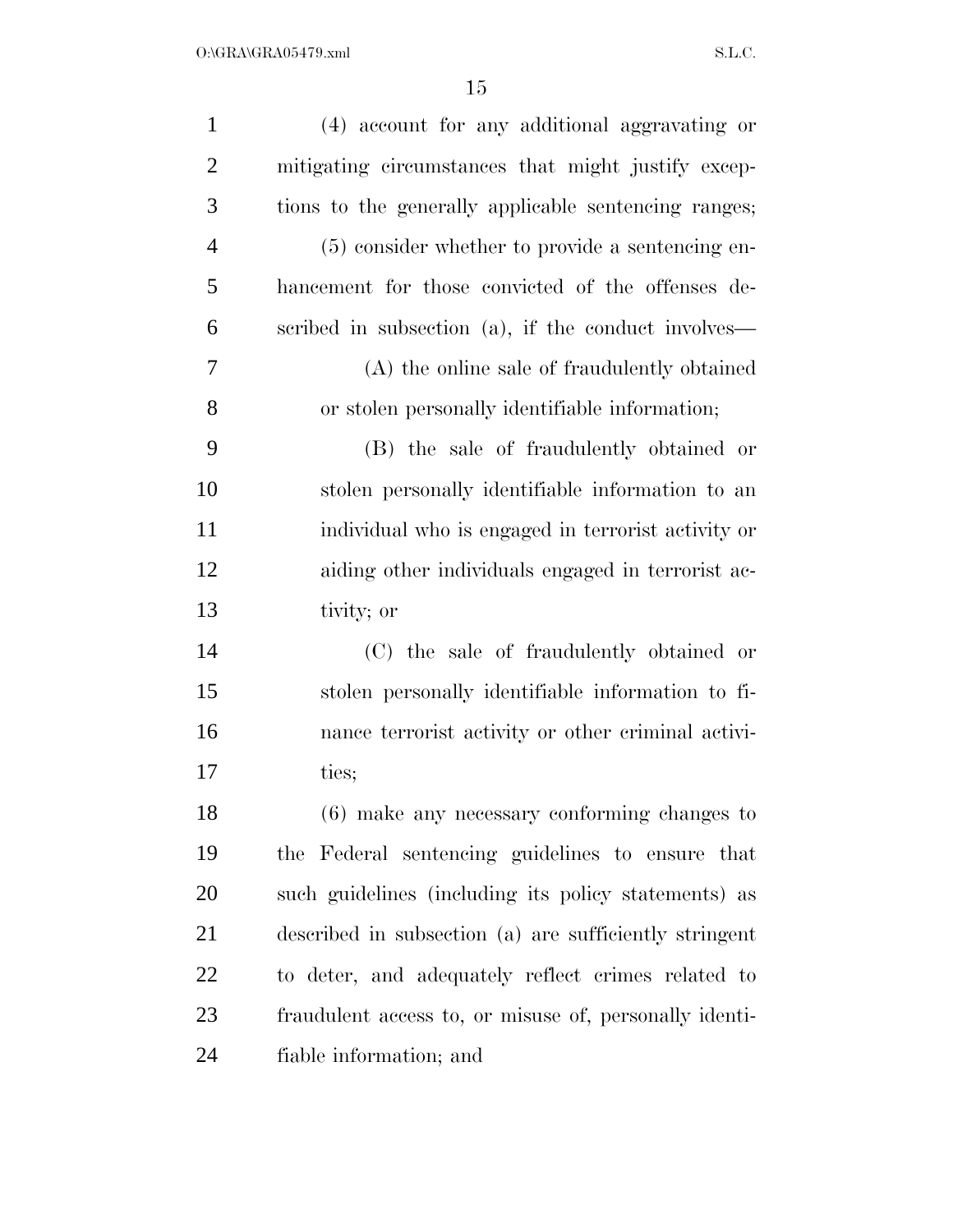(7) ensure that the Federal sentencing guide- lines adequately meet the purposes of sentencing under section 3553(a)(2) of title 18, United States Code.

 (c) EMERGENCY AUTHORITY TO SENTENCING COM- MISSION.—The United States Sentencing Commission may, as soon as practicable, promulgate amendments under this section in accordance with procedures estab- lished in section 21(a) of the Sentencing Act of 1987 (28 U.S.C. 994 note) as though the authority under that Act had not expired.

|    | <b>II—ASSISTANCE</b><br>12 TITLE     | <b>FOR</b> |
|----|--------------------------------------|------------|
| 13 | STATE AND LOCAL LAW EN-              |            |
| 14 | <b>COMBATING</b><br><b>FORCEMENT</b> |            |
| 15 | <b>CRIMES RELATED TO FRAUD-</b>      |            |
| 16 | ULENT, UNAUTHORIZED, OR              |            |
| 17 | OTHER CRIMINAL USE OF                |            |
| 18 | PERSONALLY IDENTIFIABLE              |            |
| 19 | <b>INFORMATION</b>                   |            |

**SEC. 201. GRANTS FOR STATE AND LOCAL ENFORCEMENT.** 

 (a) IN GENERAL.—Subject to the availability of amounts provided in advance in appropriations Acts, the Assistant Attorney General for the Office of Justice Pro- grams of the Department of Justice may award a grant to a State to establish and develop programs to increase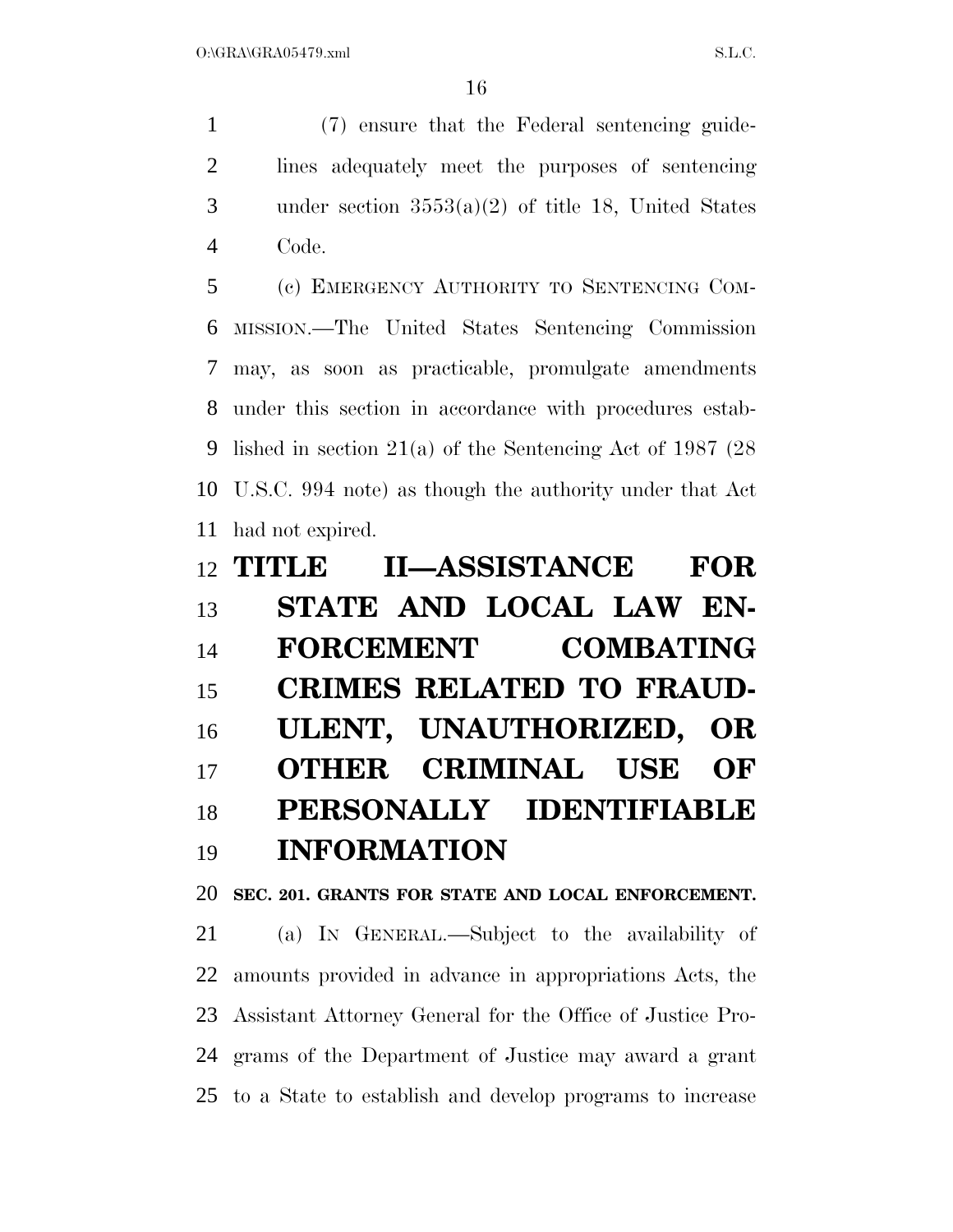$O:\overline{GRA}\setminus GRA$   $SL.C.$ 

 and enhance enforcement against crimes related to fraud- ulent, unauthorized, or other criminal use of personally identifiable information.

 (b) APPLICATION.—A State seeking a grant under subsection (a) shall submit an application to the Assistant Attorney General for the Office of Justice Programs of the Department of Justice at such time, in such manner, and containing such information as the Assistant Attorney General may require.

 (c) USE OF GRANT AMOUNTS.—A grant awarded to a State under subsection (a) shall be used by a State, in conjunction with units of local government within that State, State and local courts, other States, or combina-tions thereof, to establish and develop programs to—

 (1) assist State and local law enforcement agen- cies in enforcing State and local criminal laws relat- ing to crimes involving the fraudulent, unauthorized, or other criminal use of personally identifiable infor-mation;

 (2) assist State and local law enforcement agen- cies in educating the public to prevent and identify crimes involving the fraudulent, unauthorized, or other criminal use of personally identifiable informa-tion;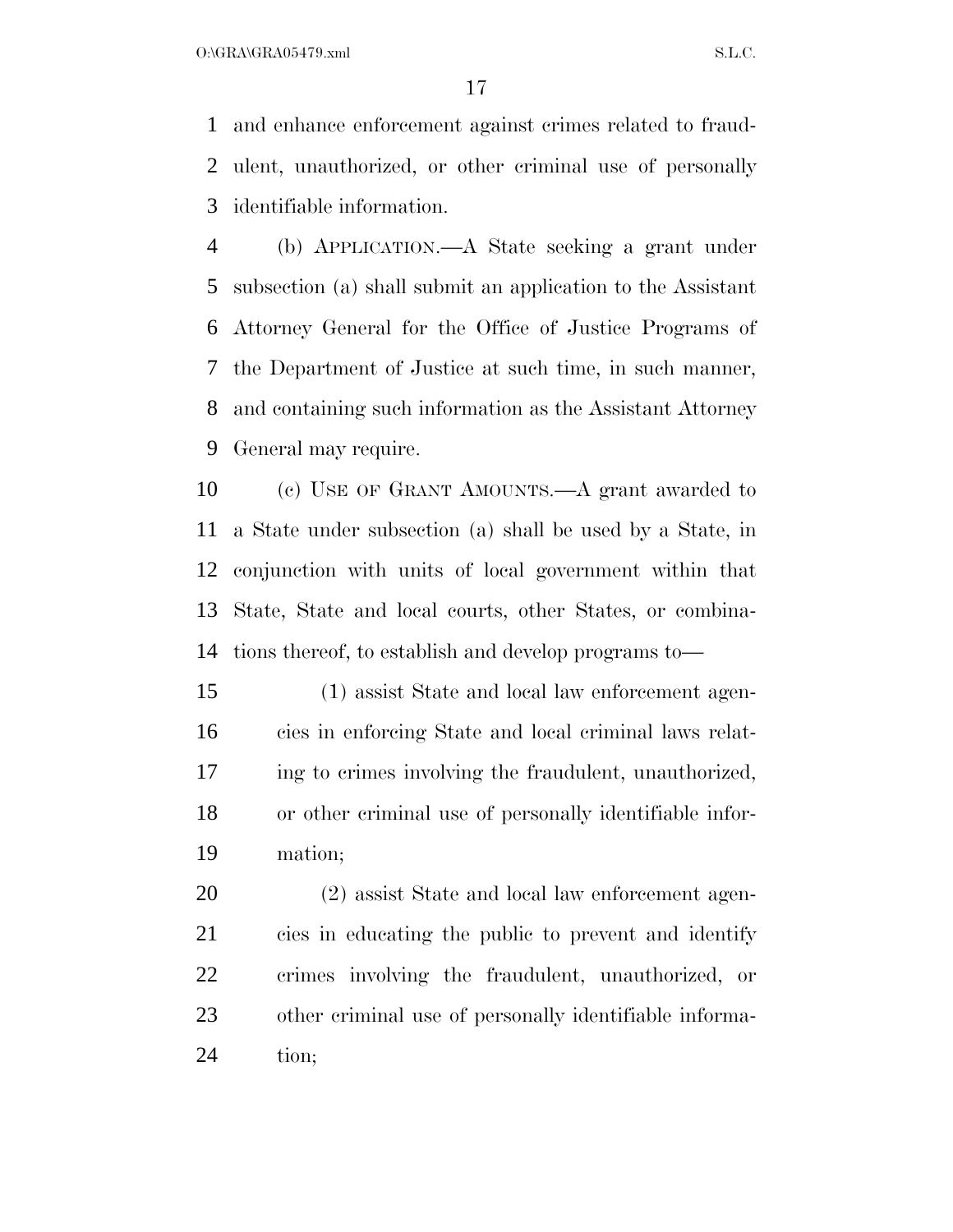(3) educate and train State and local law en-2 forcement officers and prosecutors to conduct inves- tigations and forensic analyses of evidence and pros- ecutions of crimes involving the fraudulent, unau- thorized, or other criminal use of personally identifi-able information;

 (4) assist State and local law enforcement offi- cers and prosecutors in acquiring computer and other equipment to conduct investigations and foren- sic analysis of evidence of crimes involving the fraudulent, unauthorized, or other criminal use of personally identifiable information; and

 (5) facilitate and promote the sharing of Fed- eral law enforcement expertise and information about the investigation, analysis, and prosecution of crimes involving the fraudulent, unauthorized, or other criminal use of personally identifiable informa- tion with State and local law enforcement officers and prosecutors, including the use of multi-jurisdic-20 tional task forces.

 (d) ASSURANCES AND ELIGIBILITY.—To be eligible to receive a grant under subsection (a), a State shall pro-vide assurances to the Attorney General that the State—

 (1) has in effect laws that penalize crimes in-volving the fraudulent, unauthorized, or other crimi-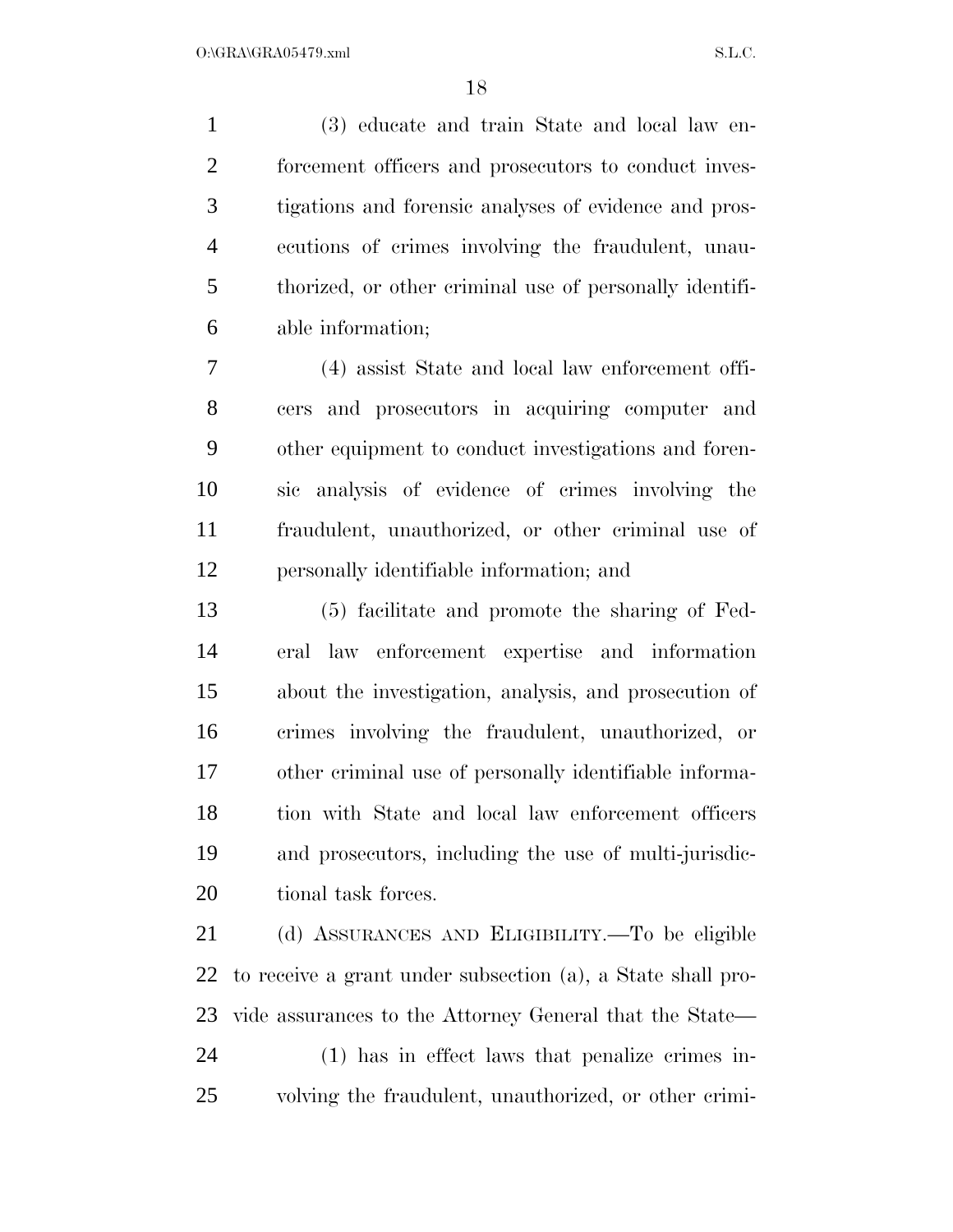| $\mathbf{1}$   | nal use of personally identifiable information, such |
|----------------|------------------------------------------------------|
| $\overline{2}$ | as penal laws prohibiting—                           |
| 3              | (A) fraudulent schemes executed to obtain            |
| $\overline{4}$ | personally identifiable information;                 |
| 5              | (B) schemes executed to sell or use fraudu-          |
| 6              | lently obtained personally identifiable informa-     |
| 7              | tion; and                                            |
| 8              | (C) online sales of personally identifiable          |
| 9              | information obtained fraudulently or by other        |
| 10             | illegal means;                                       |
| 11             | (2) will provide an assessment of the resource       |
| 12             | needs of the State and units of local government     |
| 13             | within that State, including criminal justice re-    |
| 14             | sources being devoted to the investigation and en-   |
| 15             | forcement of laws related to crimes involving the    |
| 16             | fraudulent, unauthorized, or other criminal use of   |
| 17             | personally identifiable information; and             |
| 18             | (3) will develop a plan for coordinating the pro-    |
| 19             | grams funded under this section with other federally |
| 20             | funded technical assistant and training programs,    |
| 21             | including directly funded local programs such as the |
| 22             | Local Law Enforcement Block Grant program (de-       |
| 23             | scribed under the heading "Violent Crime Reduction"  |
| 24             | Programs, State and Local Law Enforcement As-        |
| 25             | sistance" of the Departments of Commerce, Justice,   |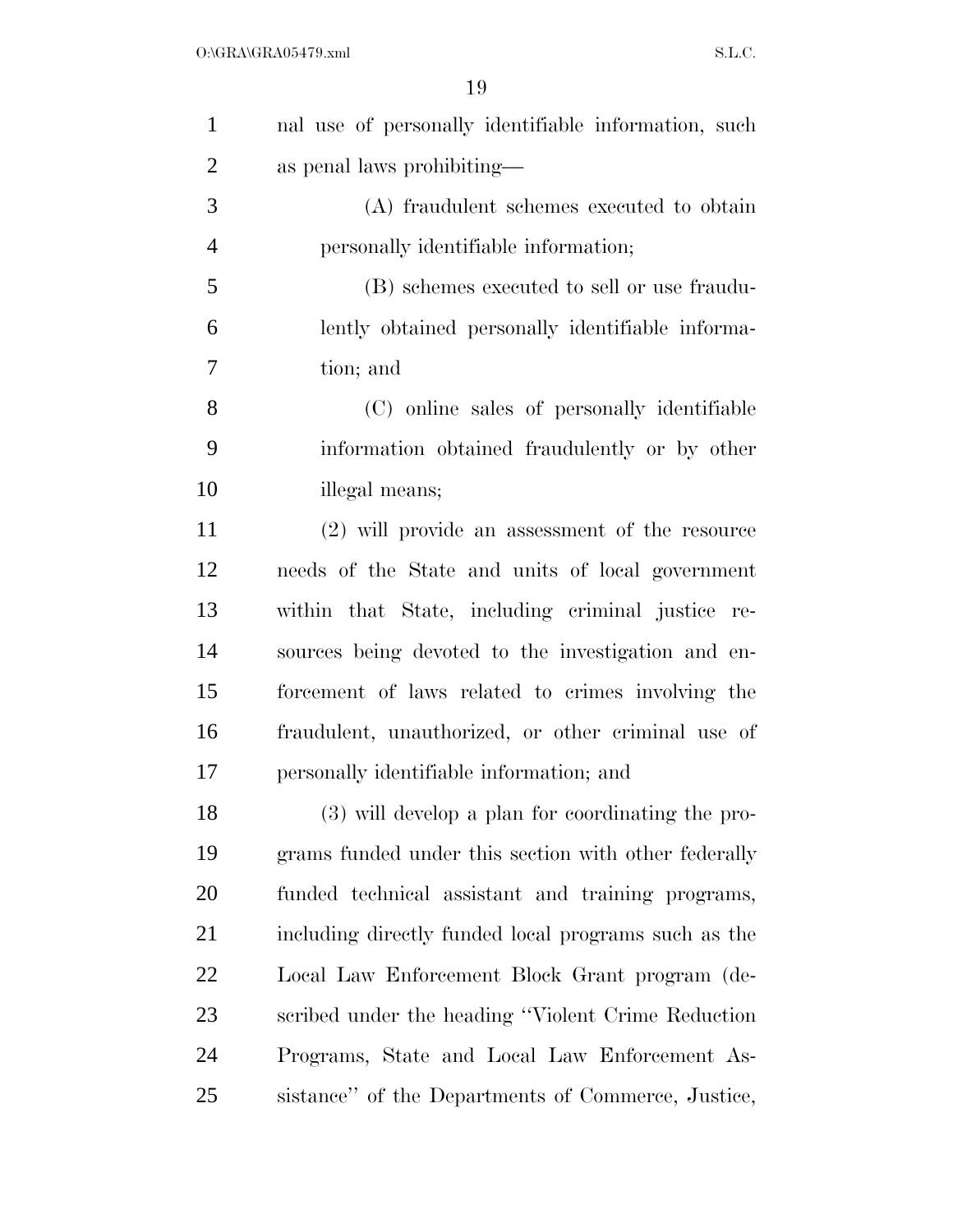$O:\overline{GRA}\setminus GRA$   $SL.C.$ 

 and State, the Judiciary, and Related Agencies Ap-propriations Act, 1998 (Public Law 105–119)).

 (e) MATCHING FUNDS.—The Federal share of a grant received under this section may not exceed 90 per- cent of the total cost of a program or proposal funded under this section unless the Attorney General waives, wholly or in part, the requirements of this subsection.

## **SEC. 202. AUTHORIZATION OF APPROPRIATIONS.**

 (a) IN GENERAL.—There is authorized to be appro- priated to carry out this title \$25,000,000 for each of fis-cal years 2006 through 2009.

 (b) LIMITATIONS.—Of the amount made available to carry out this title in any fiscal year not more than 3 per- cent may be used by the Attorney General for salaries and administrative expenses.

 (c) MINIMUM AMOUNT.—Unless all eligible applica- tions submitted by a State or units of local government within a State for a grant under this title have been fund- ed, the State, together with grantees within the State (other than Indian tribes), shall be allocated in each fiscal year under this title not less than 0.75 percent of the total amount appropriated in the fiscal year for grants pursuant to this title, except that the United States Virgin Islands, American Samoa, Guam, and the Northern Mariana Is-lands each shall be allocated 0.25 percent.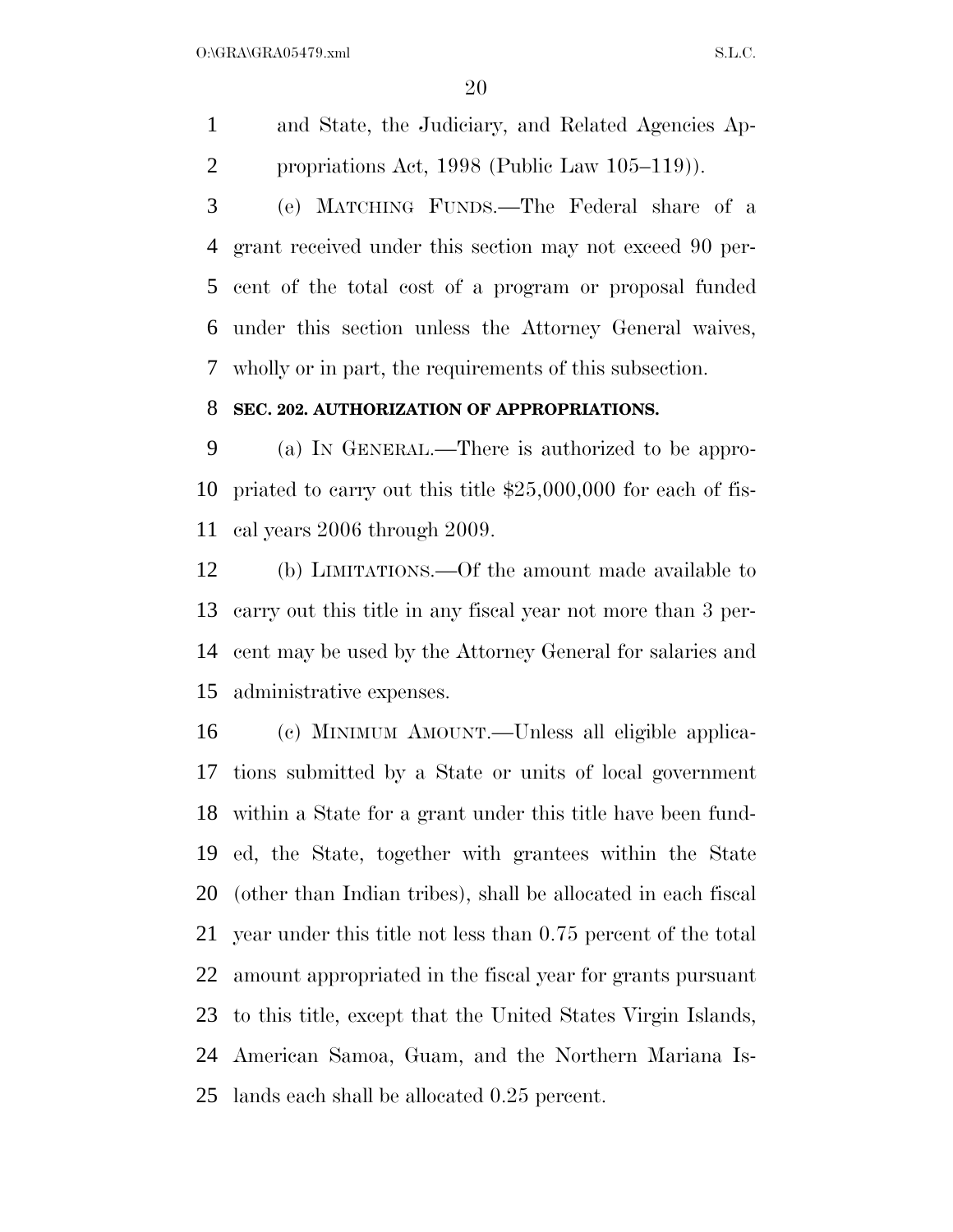(d) GRANTS TO INDIAN TRIBES.—Notwithstanding any other provision of this title, the Attorney General may use amounts made available under this title to make grants to Indian tribes for use in accordance with this title.

# **TITLE III—DATA BROKERS SEC. 301. TRANSPARENCY AND ACCURACY OF DATA COL-LECTION.**

 (a) IN GENERAL.—Data brokers engaging in inter- state commerce are subject to the requirements of this title for any offered product or service offered to third par- ties that allows access, use, compilation, distribution, proc- essing, analyzing, or evaluating personally identifiable in- formation, unless that product or service is currently sub- ject to similar protections under subsections (b) and (g) of this section, the Fair Credit Reporting Act (Public Law 91–508), or the Gramm-Leach Bliley Act (Public Law 106–102), and implementing regulations.

(b) DISCLOSURES TO INDIVIDUALS.—

 (1) IN GENERAL.—A data broker shall, upon the request of an individual, clearly and accurately disclose to such individual for a reasonable fee all personal electronic records pertaining to that indi-vidual maintained for disclosure to third parties in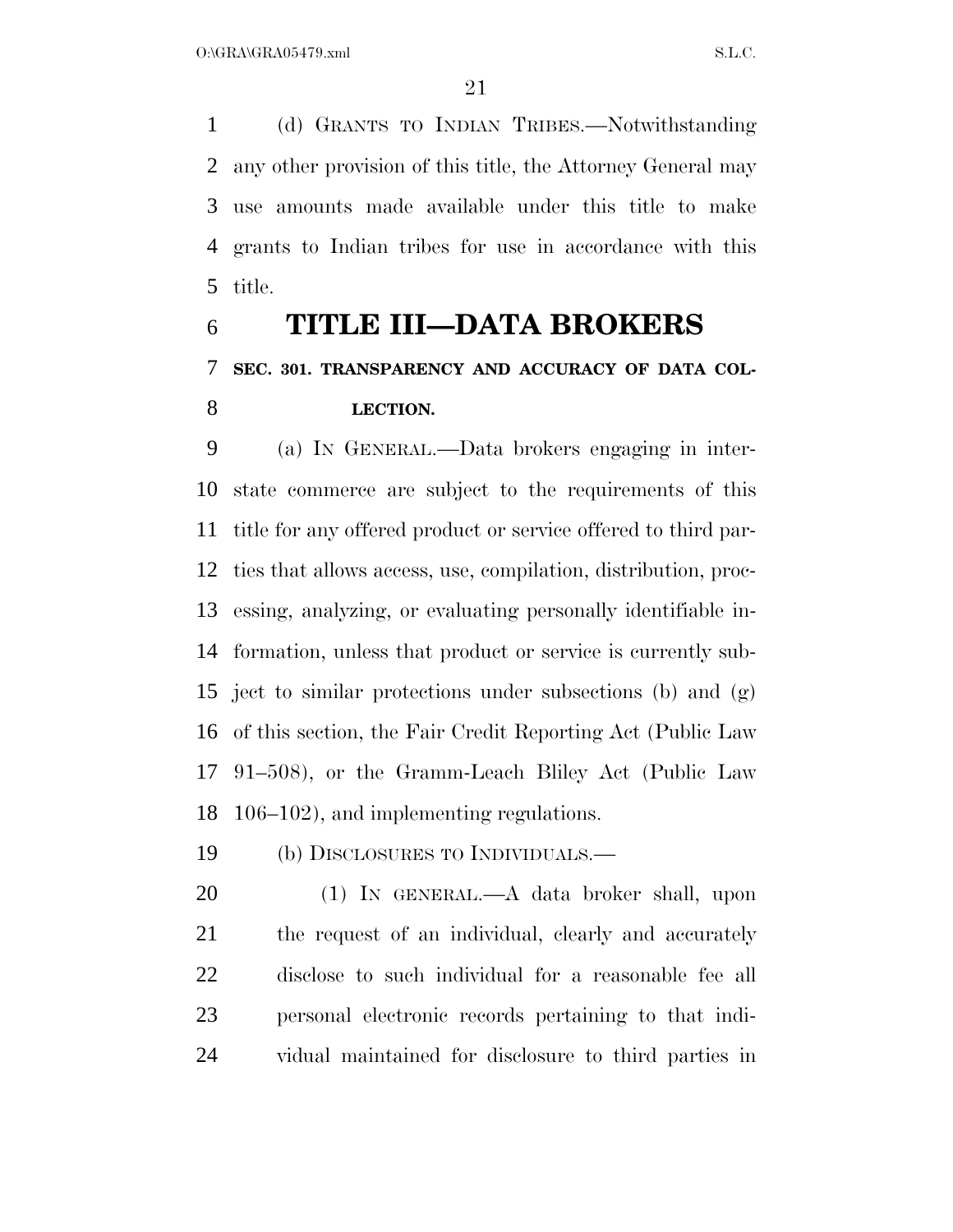the databases or systems of the data broker at the 2 time of the request.

 (2) INFORMATION ON HOW TO CORRECT INAC- CURACIES.—The disclosures required under para- graph (1) shall also include guidance to individuals on the processes and procedures for demonstrating and correcting any inaccuracies.

8 (c) CREATION OF AN ACCURACY RESOLUTION PROC- ESS.—A data broker shall develop and publish on its website timely and fair processes and procedures for re- sponding to claims of inaccuracies, including procedures for correcting inaccurate information in the personal elec-tronic records it maintains on individuals.

(d) ACCURACY RESOLUTION PROCESS.—

- (1) PUBLIC RECORD INFORMATION.—
- (A) IN GENERAL.—If an individual notifies a data broker of a dispute as to the complete- ness or accuracy of information, and the data broker determines that such information is de- rived from a public record source, the data broker shall determine within 30 days whether the information in its system accurately and completely records the information offered by 24 the public record source.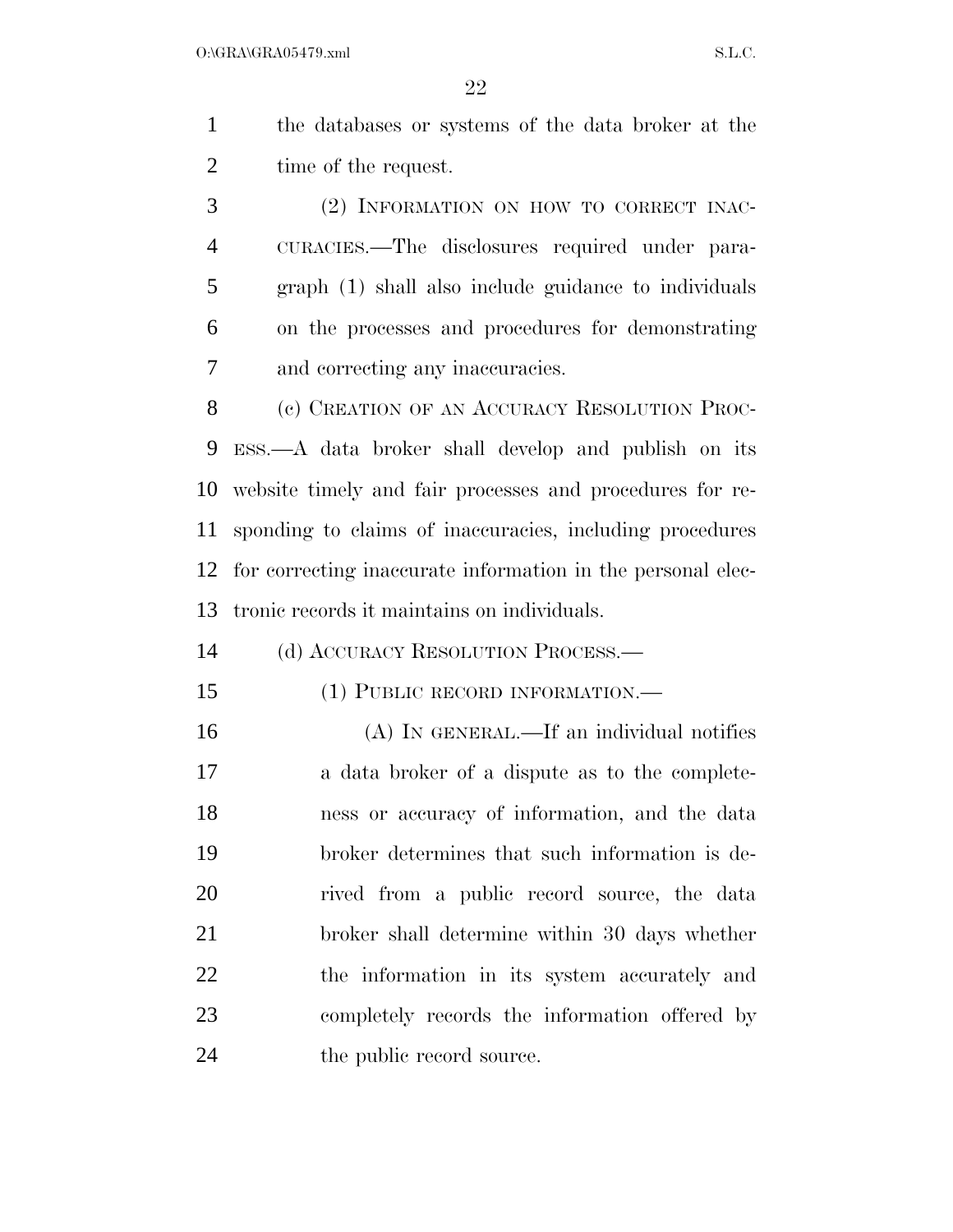| $\mathbf{1}$   | (B) DATA BROKER ACTIONS.—If a data             |
|----------------|------------------------------------------------|
| $\overline{2}$ | broker determines under subparagraph (A) that  |
| 3              | the information in its systems—                |
| $\overline{4}$ | (i) does not accurately and completely         |
| 5              | record the information offered by a public     |
| 6              | record source, the data broker shall correct   |
| 7              | any inaccuracies or incompleteness, and        |
| 8              | provide to such individual written notice of   |
| 9              | such changes; and                              |
| 10             | (ii) does accurately and completely            |
| 11             | record the information offered by a public     |
| 12             | record source, the data broker shall—          |
| 13             | (I) provide such individual with               |
| 14             | the name, address, and telephone con-          |
| 15             | tact information of the public record          |
| 16             | source; and                                    |
| 17             | (II) notify such individual of the             |
| 18             | right to add to the personal electronic        |
| 19             | record of the individual maintained by         |
| 20             | the data broker a statement disputing          |
| 21             | the accuracy or completeness of the            |
| 22             | information for a period of 90 days            |
| 23             | under subsection (e).                          |
| 24             | (2) INVESTIGATION OF DISPUTED NON-PUBLIC       |
| 25             | RECORD INFORMATION.—If the completeness or ac- |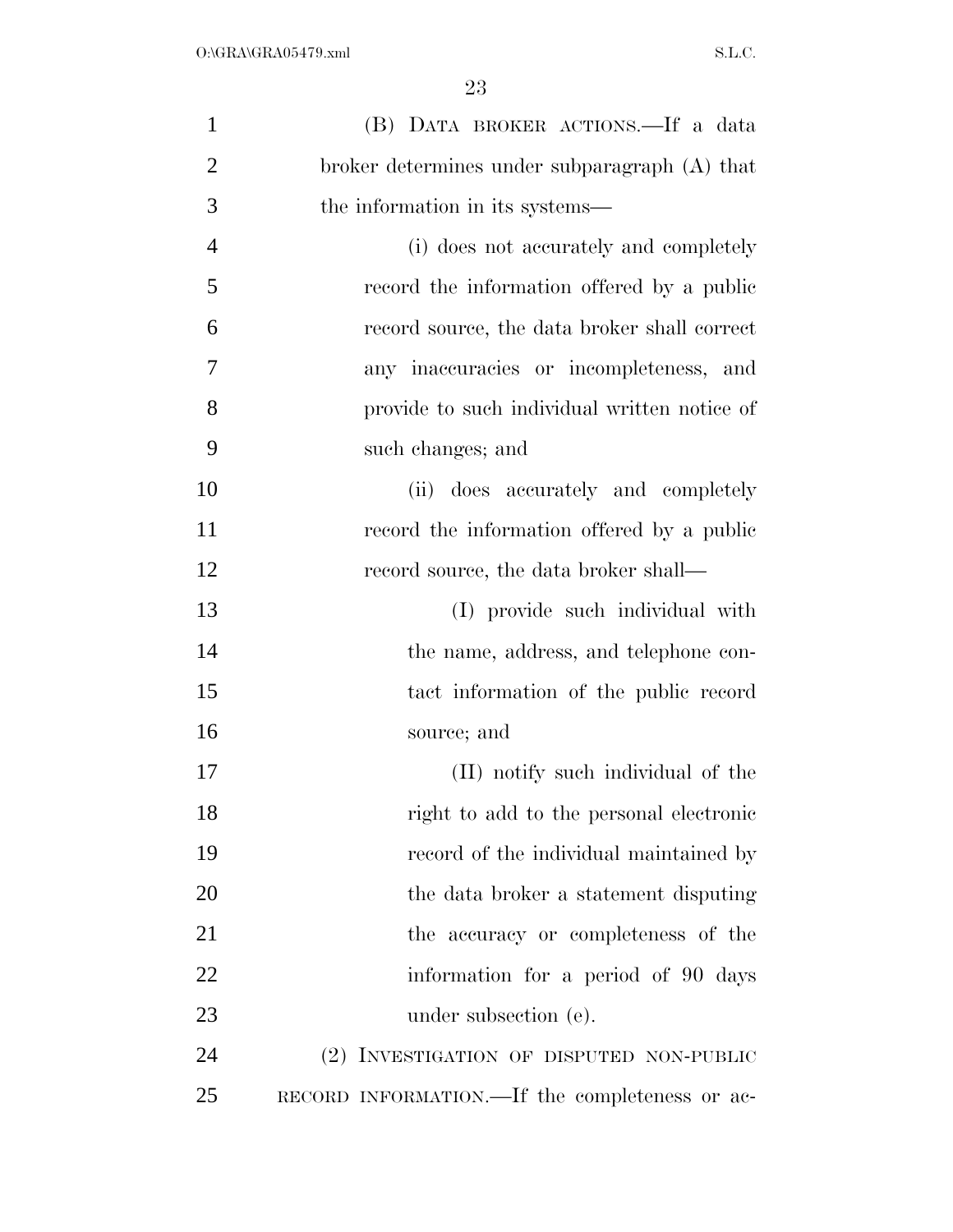$O:\Gamma$ GRA $\Gamma$ GRA05479.xml S.L.C.

| $\mathbf{1}$   | curacy of any non-public record information dis-         |
|----------------|----------------------------------------------------------|
| $\overline{2}$ | closed to an individual under subsection (b) is dis-     |
| 3              | puted by the individual and such individual notifies     |
| $\overline{4}$ | the data broker directly of such dispute, the data       |
| 5              | broker shall, before the end of the 30-day period be-    |
| 6              | ginning on the date on which the data broker re-         |
| 7              | ceives the notice of the dispute—                        |
| 8              | (A) investigate free of charge and record                |
| 9              | the current status of the disputed information;          |
| 10             | <b>or</b>                                                |
| 11             | (B) delete the item from the individuals                 |
| 12             | data file in accordance with paragraph $(8)$ .           |
| 13             | (3) EXTENSION OF PERIOD TO INVESTIGATE.-                 |
| 14             | Except as provided in paragraph $(4)$ , the 30-day pe-   |
| 15             | riod described in paragraph (1) may be extended for      |
| 16             | not more than 15 additional days if a data broker        |
| 17             | receives information from the individual during that     |
| 18             | 30-day period that is relevant to the investigation.     |
| 19             | (4) LIMITATIONS ON EXTENSION OF PERIOD TO                |
| <b>20</b>      | INVESTIGATE.—Paragraph (3) shall not apply to any        |
| 21             | investigation in which, during the 30-day period de-     |
| 22             | scribed in paragraph $(1)$ , the information that is the |
| 23             | subject of the investigation is found to be inaccurate   |
| 24             | or incomplete or a data broker determines that the       |
| 25             | information cannot be verified.                          |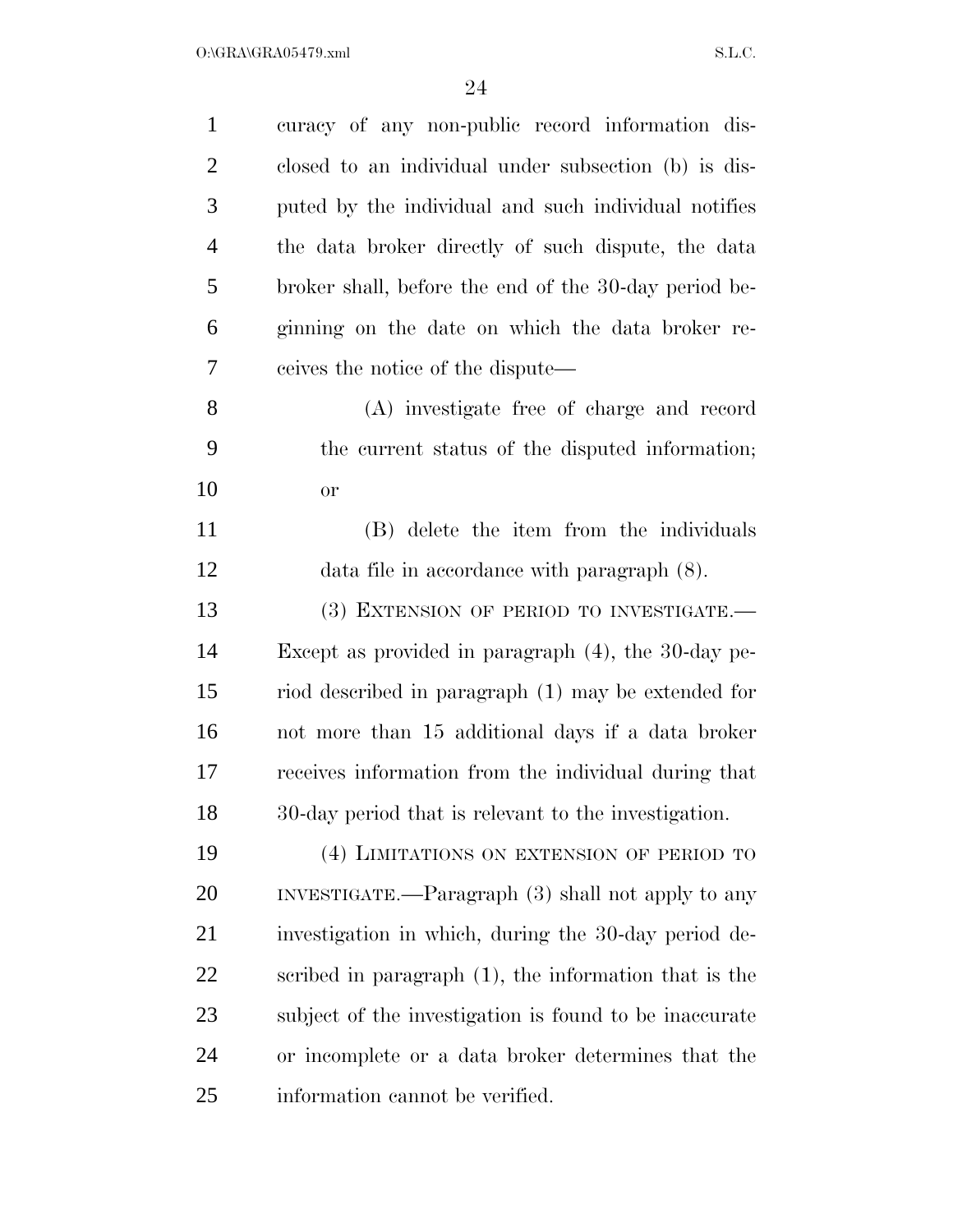| $\mathbf{1}$   | (5) NOTICE IDENTIFYING THE DATA FUR-               |
|----------------|----------------------------------------------------|
| $\overline{2}$ | NISHER.—If the completeness or accuracy of any in- |
| 3              | formation disclosed to an individual under sub-    |
| $\overline{4}$ | section (b) is disputed by the individual, a data  |
| 5              | broker shall provide upon the request of the indi- |
| 6              | vidual, the name, business address, and telephone  |
| $\overline{7}$ | contact information of any data furnisher who pro- |
| 8              | vided an item of information in dispute.           |
| 9              | (6) DETERMINATION THAT DISPUTE IS FRIVO-           |
| 10             | LOUS OR IRRELEVANT.                                |
| 11             | (A) IN GENERAL.—Notwithstanding para-              |
| 12             | graphs $(1)$ through $(4)$ , a data broker may de- |
| 13             | cline to investigate or terminate an investiga-    |
| 14             | tion of information disputed by an individual      |
| 15             | under those paragraphs if the data broker rea-     |
| 16             | sonably determines that the dispute by the indi-   |
| 17             | vidual is frivolous or irrelevant, including by    |
| 18             | reason of a failure by the individual to provide   |
| 19             | sufficient information to investigate the dis-     |
| 20             | puted information.                                 |
| 21             | (B) NOTICE.—Not later than 5 business              |
| 22             | days after making any determination in accord-     |
| 23             | ance with subparagraph $(A)$ that a dispute is     |
| 24             | frivolous or irrelevant, a data broker shall no-   |
| 25             | tify the individual of such determination by       |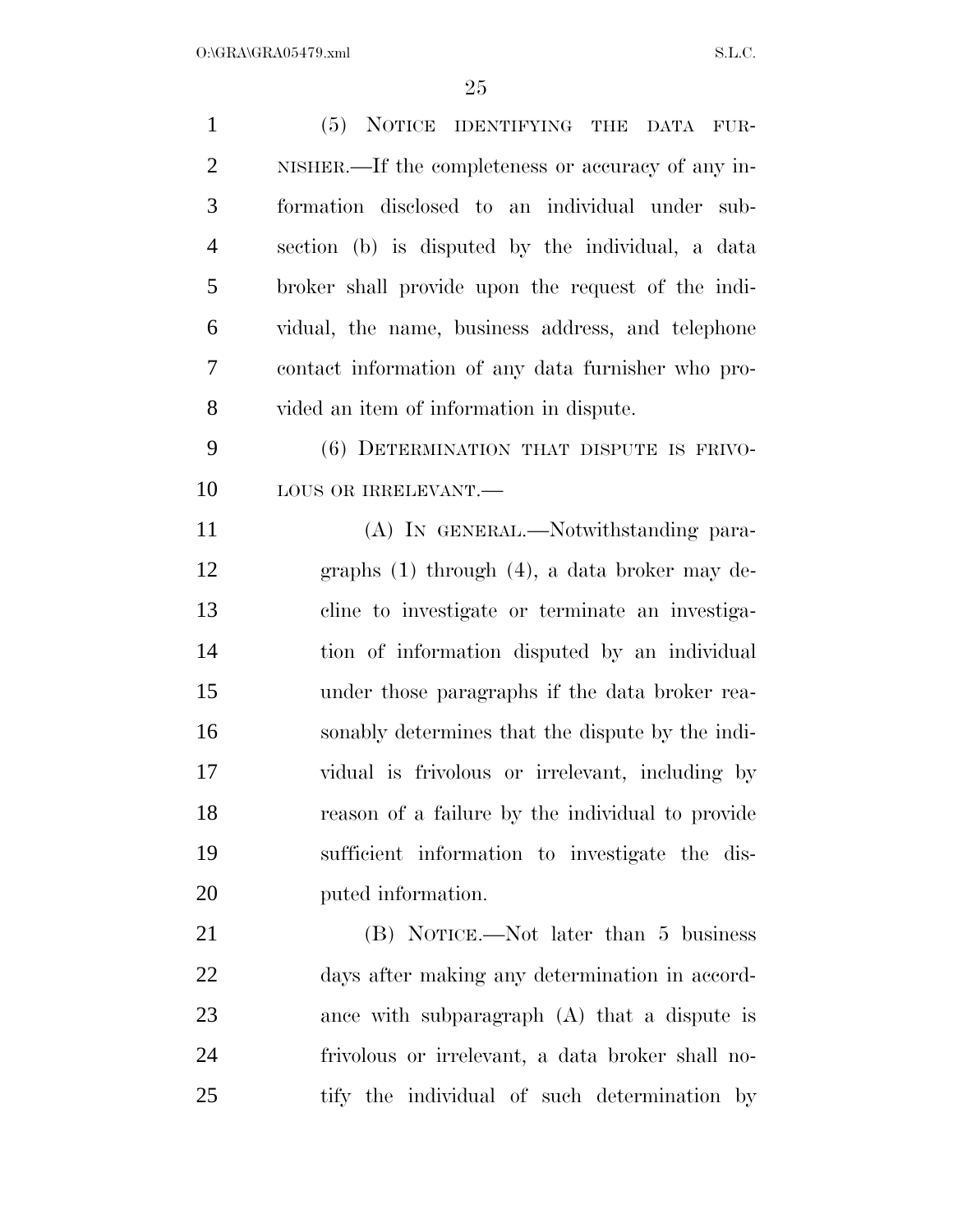| $\mathbf{1}$   | mail, or if authorized by the individual, by any     |
|----------------|------------------------------------------------------|
| $\overline{2}$ | other means available to the data broker.            |
| 3              | (C) CONTENTS OF NOTICE.—A notice                     |
| $\overline{4}$ | under subparagraph $(B)$ shall include—              |
| 5              | (i) the reasons for the determination                |
| 6              | under subparagraph $(A)$ ; and                       |
| 7              | (ii) identification of any information               |
| 8              | required to investigate the disputed infor-          |
| 9              | mation, which may consist of a standard-             |
| 10             | ized form describing the general nature of           |
| 11             | such information.                                    |
| 12             | (7) CONSIDERATION OF INDIVIDUAL INFORMA-             |
| 13             | TION.—In conducting any investigation with respect   |
| 14             | to disputed information in the personal electronic   |
| 15             | record of any individual, a data broker shall review |
| 16             | and consider all relevant information submitted by   |
| 17             | the individual in the period described in paragraph  |
| 18             | (2) with respect to such disputed information.       |
| 19             | (8) TREATMENT OF INACCURATE OR UNVERIFI-             |
| 20             | ABLE INFORMATION.-                                   |
| 21             | (A) IN GENERAL.—If, after any review of              |
| 22             | public record information under paragraph (1)        |
| 23             | or any investigation of any information disputed     |
| 24             | by an individual under paragraphs (2) through        |
| 25             | $(4)$ , an item of information is found to be inac-  |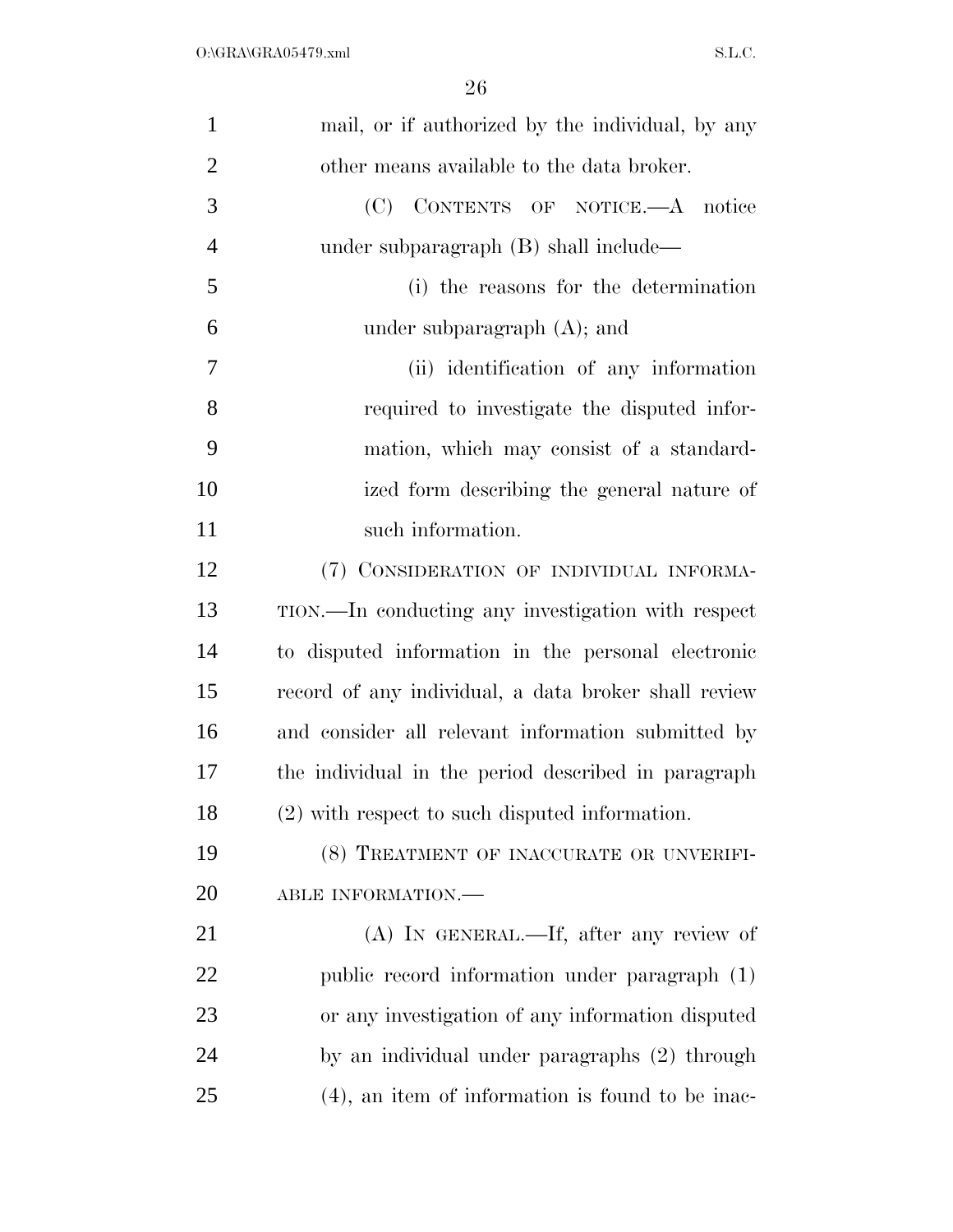curate or incomplete or cannot be verified, a data broker shall promptly delete that item of information from the individual's personal elec- tronic record or modify that item of informa- tion, as appropriate, based on the results of the investigation.

 (B) NOTICE TO INDIVIDUALS OF REINSER-8 TION OF PREVIOUSLY DELETED INFORMA- TION.—If any information that has been de- leted from an individual's personal electronic record pursuant to subparagraph (A) is re- inserted in the personal electronic record of the individual, a data broker shall, not later than 5 days after reinsertion, notify the individual of the reinsertion and identify any data furnisher not previously disclosed in writing, or if author- ized by the individual for that purpose, by any other means available to the data broker, unless such notification has been previously given 20 under this subsection.

21 (C) NOTICE OF RESULTS OF INVESTIGA-22 TION OF DISPUTED NON-PUBLIC RECORD.—

23 (i) In GENERAL.—Not later than 5 business days after the completion of an investigation under paragraph (2), a data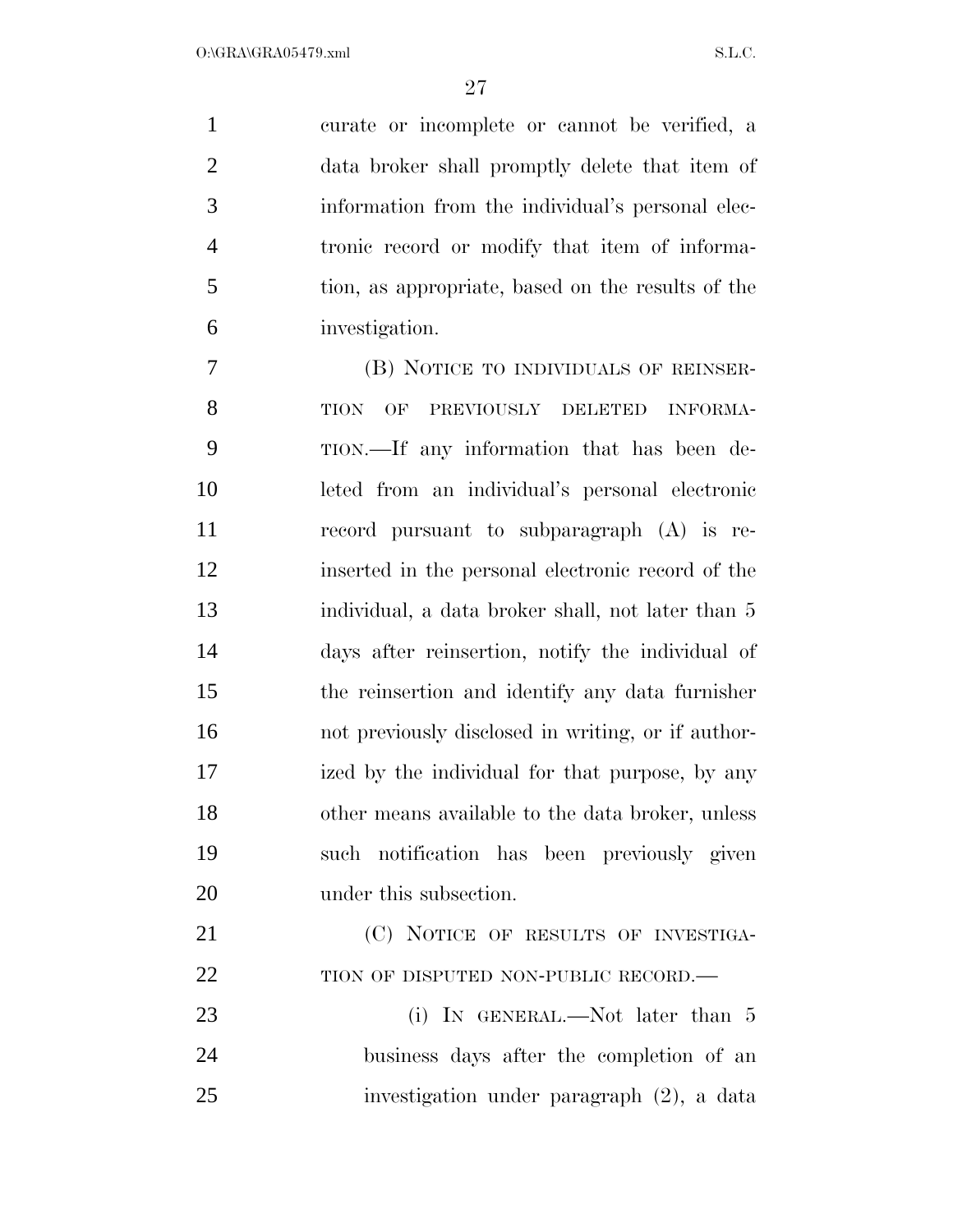| $\mathbf{1}$   | broker shall provide written notice to an    |
|----------------|----------------------------------------------|
| $\overline{2}$ | individual of the results of the investiga-  |
| 3              | tion, by mail or, if authorized by the indi- |
| $\overline{4}$ | vidual for that purpose, by other means      |
| 5              | available to the data broker.                |
| 6              | (ii) ADDITIONAL REQUIREMENT.—Be-             |
| 7              | fore the expiration of the 5-day period, as  |
| 8              | part of, or in addition to such notice, a    |
| 9              | data broker shall, in writing, provide to an |
| 10             | individual—                                  |
| 11             | (I) a statement that the inves-              |
| 12             | tigation is completed;                       |
| 13             | (II) a report that is based upon             |
| 14             | the personal electronic record of such       |
| 15             | individual as that personal electronic       |
| 16             | record is revised as a result of the in-     |
| 17             | vestigation;                                 |
| 18             | (III) a notice that, if requested            |
| 19             | by the individual, a description of the      |
| 20             | procedures used to determine the ac-         |
| 21             | curacy and completeness of the infor-        |
| 22             | mation shall be provided to the indi-        |
| 23             | vidual by the data broker, including         |
| 24             | the business name, address, and tele-        |
| 25             | phone number of any data furnisher           |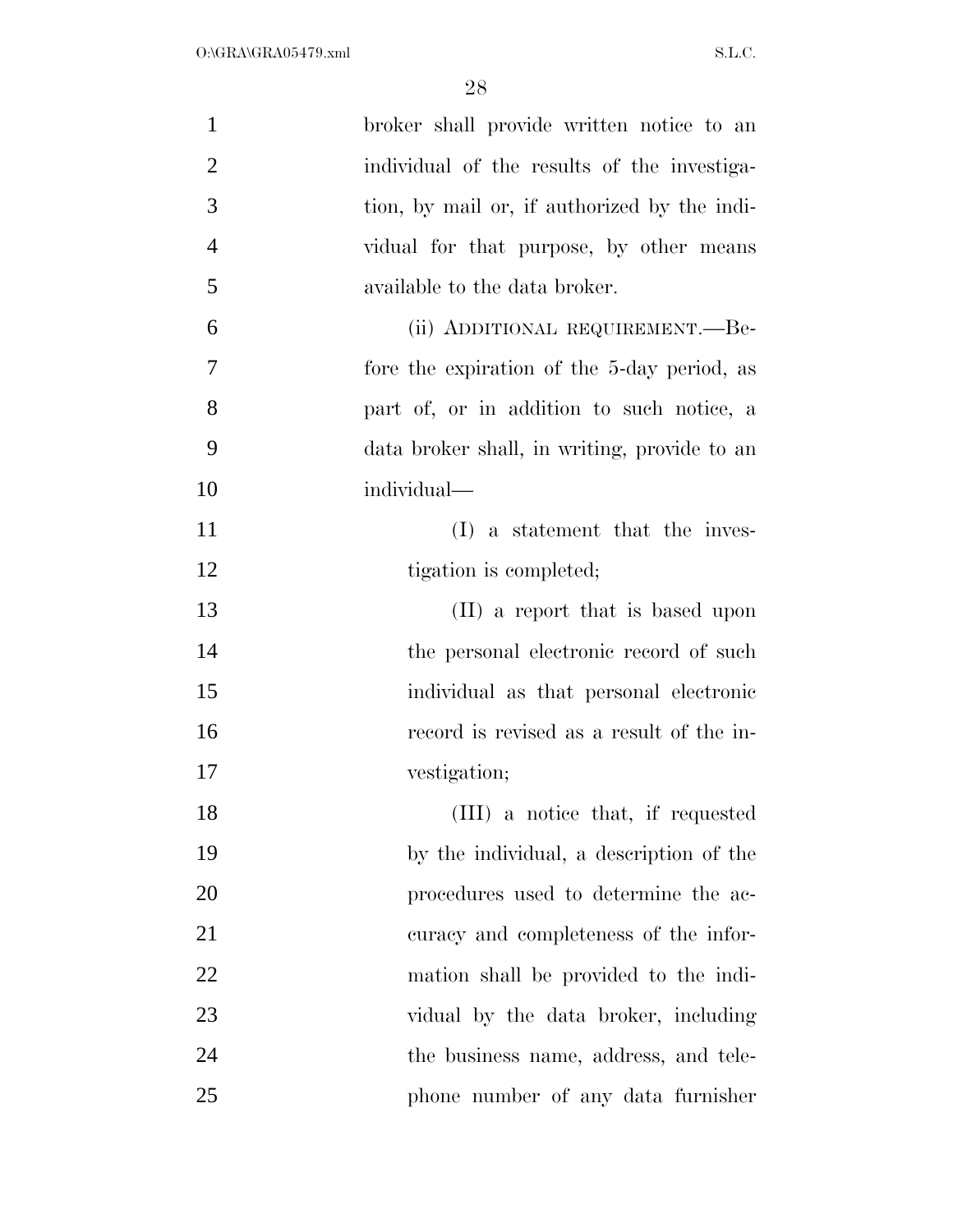| $\mathbf{1}$   | of information contacted in connection              |
|----------------|-----------------------------------------------------|
| $\overline{2}$ | with such information; and                          |
| 3              | (IV) a notice that the individual                   |
| $\overline{4}$ | has the right to request notifications              |
| 5              | under subsection $(g)$ .                            |
| 6              | (D) DESCRIPTION OF INVESTIGATION PRO-               |
| 7              | CEDURES.—Not later than 15 days after receiv-       |
| 8              | ing a request from an individual for a descrip-     |
| 9              | tion referred to in subparagraph $(C)(ii)(III)$ , a |
| 10             | data broker shall provide to the individual such    |
| 11             | a description.                                      |
| 12             | (E) EXPEDITED DISPUTE RESOLUTION.—                  |
| 13             | If by no later than 3 business days after the       |
| 14             | date on which a data broker receives notice of      |
| 15             | a dispute from an individual of information in      |
| 16             | the personal electronic record of such individual   |
| 17             | in accordance with paragraph (2), a data            |
| 18             | broker resolves such dispute in accordance with     |
| 19             | subparagraph (A) by the deletion of the dis-        |
| 20             | puted information, then the data broker shall       |
| 21             | not be required to comply with subsections (e)      |
| 22             | and (f) with respect to that dispute if the data    |
| 23             | broker provides-                                    |
| 24             | (i) to the individual, by telephone,                |
| 25             | prompt notice of the deletion; and                  |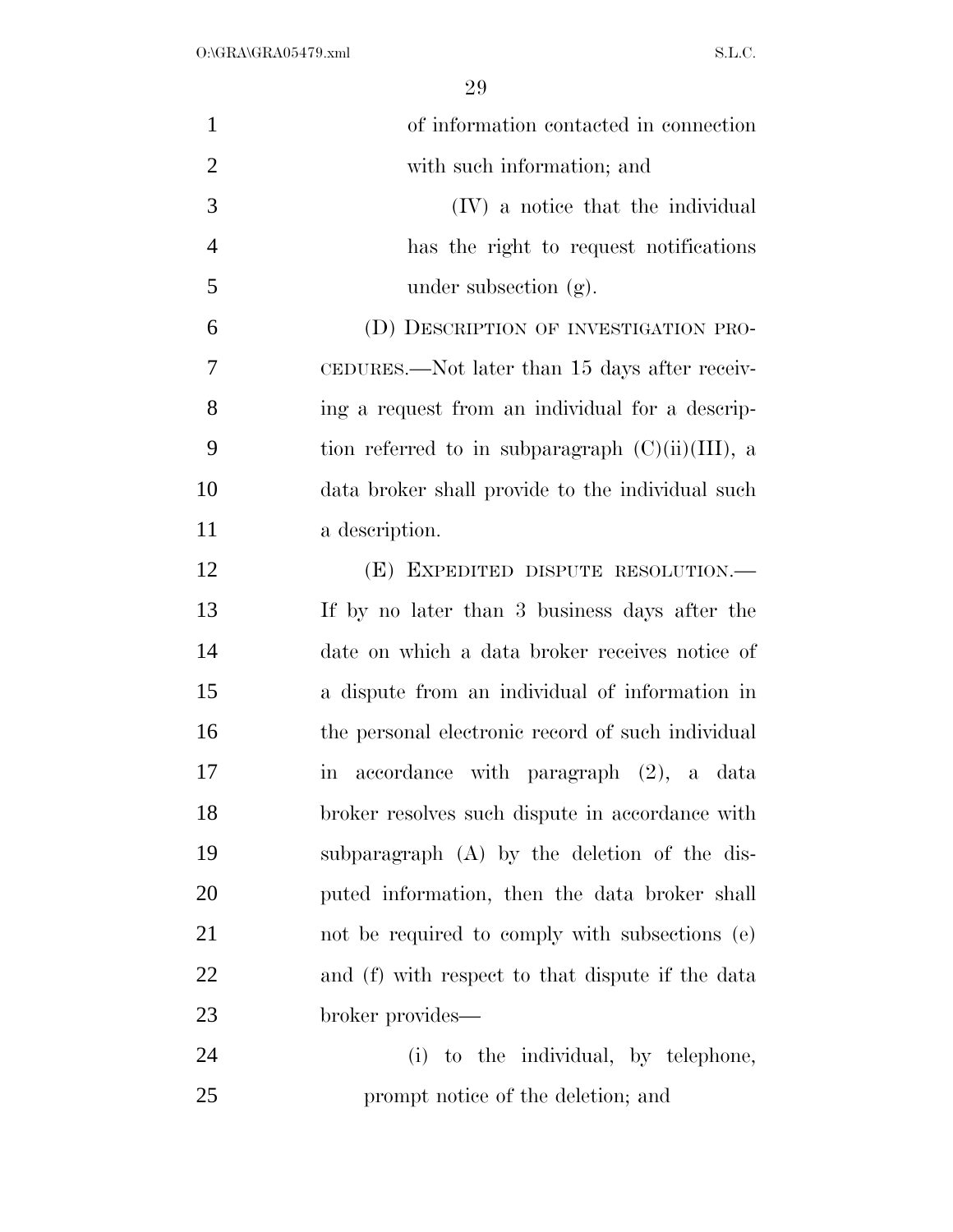| $\mathbf{1}$   | (ii) to the individual a right to request                      |
|----------------|----------------------------------------------------------------|
| $\overline{2}$ | that the data broker furnish notifications                     |
| 3              | under subsection $(g)$ .                                       |
| $\overline{4}$ | (e) STATEMENT OF DISPUTE.                                      |
| 5              | (1) IN GENERAL.—If the completeness or accu-                   |
| 6              | racy of any information disclosed to an individual             |
| 7              | under subsection (b) is disputed, an individual may            |
| 8              | file a brief statement setting forth the nature of the         |
| 9              | dispute.                                                       |
| 10             | (2) CONTENTS OF STATEMENT.—A data broker                       |
| 11             | may limit the statements made pursuant to para-                |
| 12             | $graph(1)$ to not more than 100 words if it provides           |
| 13             | an individual with assistance in writing a clear sum-          |
| 14             | mary of the dispute or until the dispute is resolved,          |
| 15             | whichever is earlier.                                          |
| 16             | (f) NOTIFICATION OF DISPUTE IN SUBSEQUENT RE-                  |
| 17             | PORTS.—Whenever a statement of a dispute is filed under        |
| 18             | subsection (e), unless there is a reasonable grounds to be-    |
| 19             | lieve that it is frivolous or irrelevant, a data broker shall, |
| 20             | in any subsequent report, product, or service containing       |
| 21             | the information in question, clearly note that it is disputed  |
| 22             | by an individual and provide either the statement of such      |
| 23             | individual or a clear and accurate codification or summary     |
| 24             | thereof for a period of 90 days after the data broker first    |
| 25             | posts the statement of dispute.                                |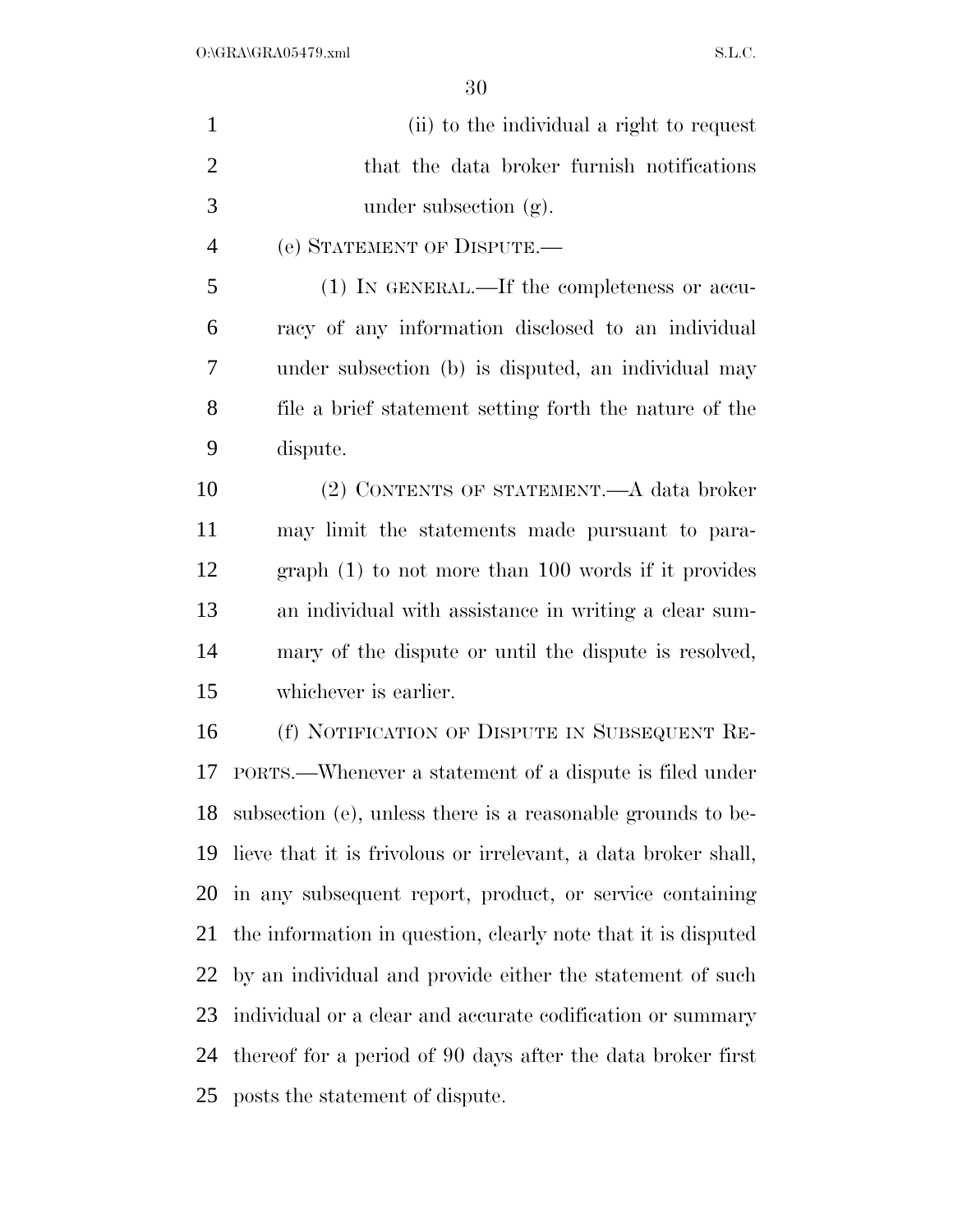$O:\overline{GRA}\setminus GRA$   $SL.C.$ 

 (g) NOTIFICATION OF DELETION OF DISPUTED IN- FORMATION.—Following any deletion of information which is found to be inaccurate or whose accuracy can no longer be verified, a data broker shall, at the request of an individual, furnish notification that the item has been deleted or the statement, codification, or summary pursu- ant to subsection (e) or (f) to any user or customer of the products or services of the data broker who has within 90 days received a report with the deleted or disputed in- formation or has electronically accessed the deleted or dis-puted information.

## **SEC. 302. ENFORCEMENT.**

(a) CIVIL PENALTIES.—

 (1) PENALTIES.—Any data broker that violates the provisions of section 301 shall be subject to civil penalties of not more than \$1,000 per violation per day, with a maximum of \$15,000 per day, while such violations persist.

 (2) INTENTIONAL OR WILLFUL VIOLATION.—A data broker that intentionally or willfully violates the provisions of section 301 shall be subject to addi- tional penalties in the amount of \$1,000 per viola- tion per day, with a maximum of an additional \$15,000 per day, while such violations persist.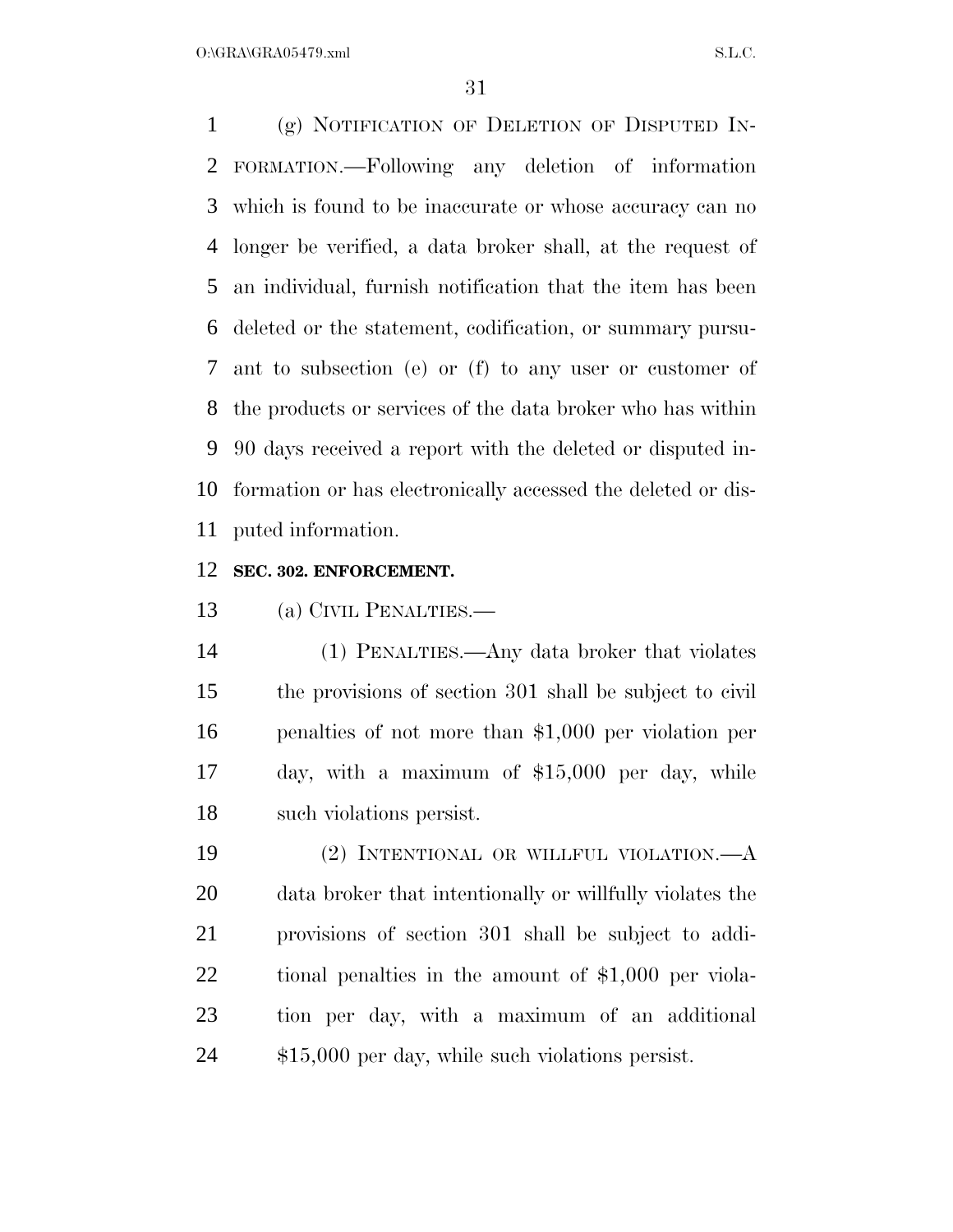(3) EQUITABLE RELIEF.—A data broker en- gaged in interstate commerce that violates this sec- tion may be enjoined from further violations by a court of competent jurisdiction. (4) OTHER RIGHTS AND REMEDIES.—The rights and remedies available under this subsection are cumulative and shall not affect any other rights and remedies available under law. (b) INJUNCTIVE ACTIONS BY THE ATTORNEY GEN- ERAL.— (1) IN GENERAL.—Whenever it appears that a data broker to which this title applies has engaged, is engaged, or is about to engage, in any act or prac- tice constituting a violation of this title, the Attorney General may bring a civil action in an appropriate district court of the United States to— 17 (A) enjoin such act or practice; 18 (B) enforce compliance with this title; (C) obtain damages— (i) in the sum of actual damages, res-21 titution, and other compensation on behalf of the affected residents of a State; and (ii) punitive damages, if the violation is willful or intentional; and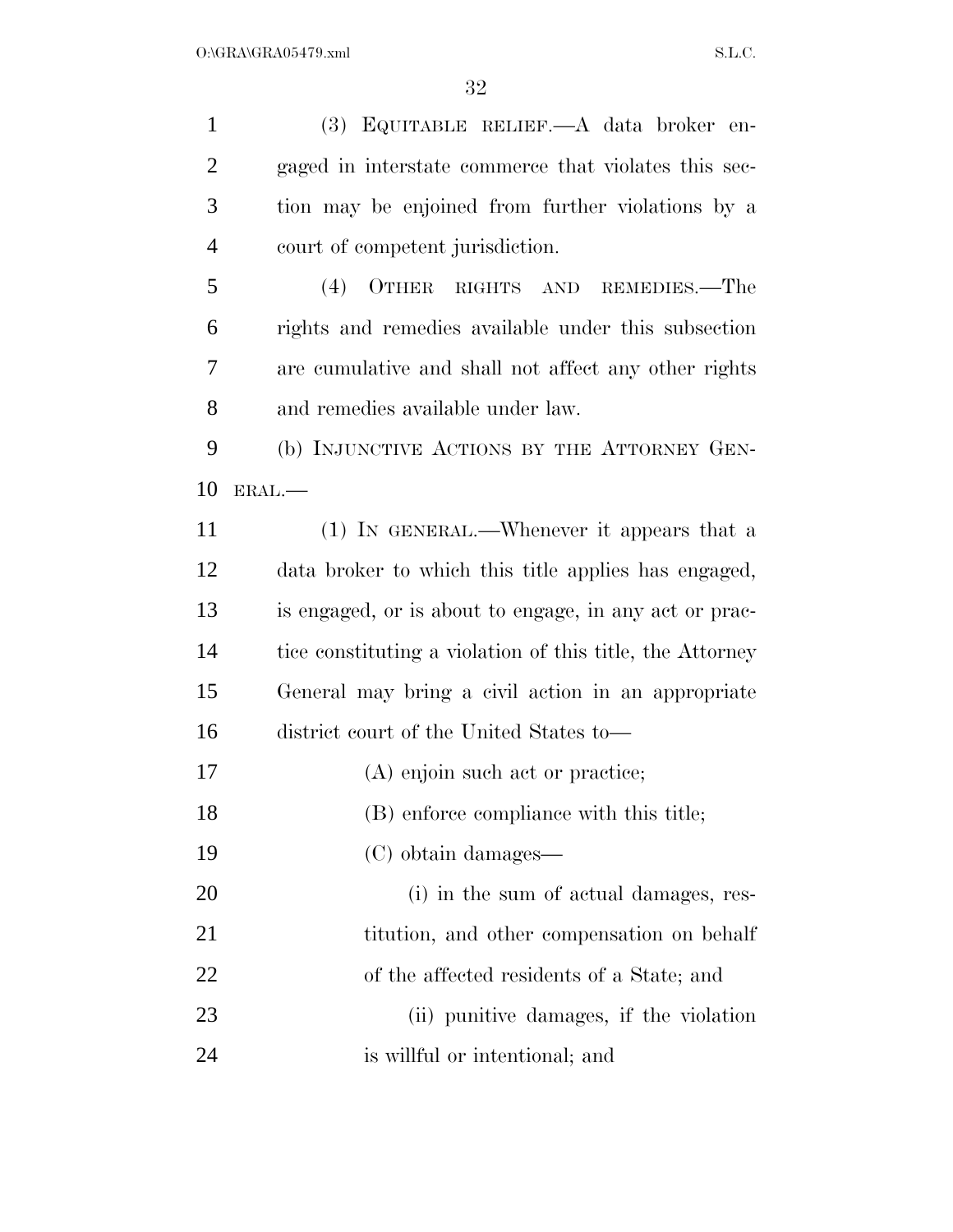| $\mathbf{1}$   | (D) obtain such other relief as the court               |
|----------------|---------------------------------------------------------|
| $\overline{2}$ | determines to be appropriate.                           |
| 3              | (2)<br>OTHER INJUNCTIVE RELIEF.—Upon a                  |
| $\overline{4}$ | proper showing in the action under paragraph $(1)$ ,    |
| 5              | the court shall grant a permanent injunction or a       |
| 6              | temporary restraining order without bond.               |
| 7              | (c) STATE ENFORCEMENT.—                                 |
| 8              | (1) CIVIL ACTIONS.—In any case in which the             |
| 9              | attorney general of a State has reason to believe       |
| 10             | that an interest of the residents of that State has     |
| 11             | been or is threatened or adversely affected by an act   |
| 12             | or practice that violates this title, the State may     |
| 13             | bring a civil action on behalf of the residents of that |
| 14             | State in a district court of the United States of ap-   |
| 15             | propriate jurisdiction, or any other court of com-      |
| 16             | petent jurisdiction, to-                                |
| 17             | (A) enjoin that act or practice;                        |
| 18             | (B) enforce compliance with this title;                 |
| 19             | $(C)$ obtain—                                           |
| 20             | (i) damages in the sum of actual dam-                   |
| 21             | ages, restitution, or other compensation on             |
| 22             | behalf of affected residents of the State;              |
| 23             | and                                                     |
| 24             | (ii) punitive damages, if the violation                 |
| 25             | is willful or intentional; or                           |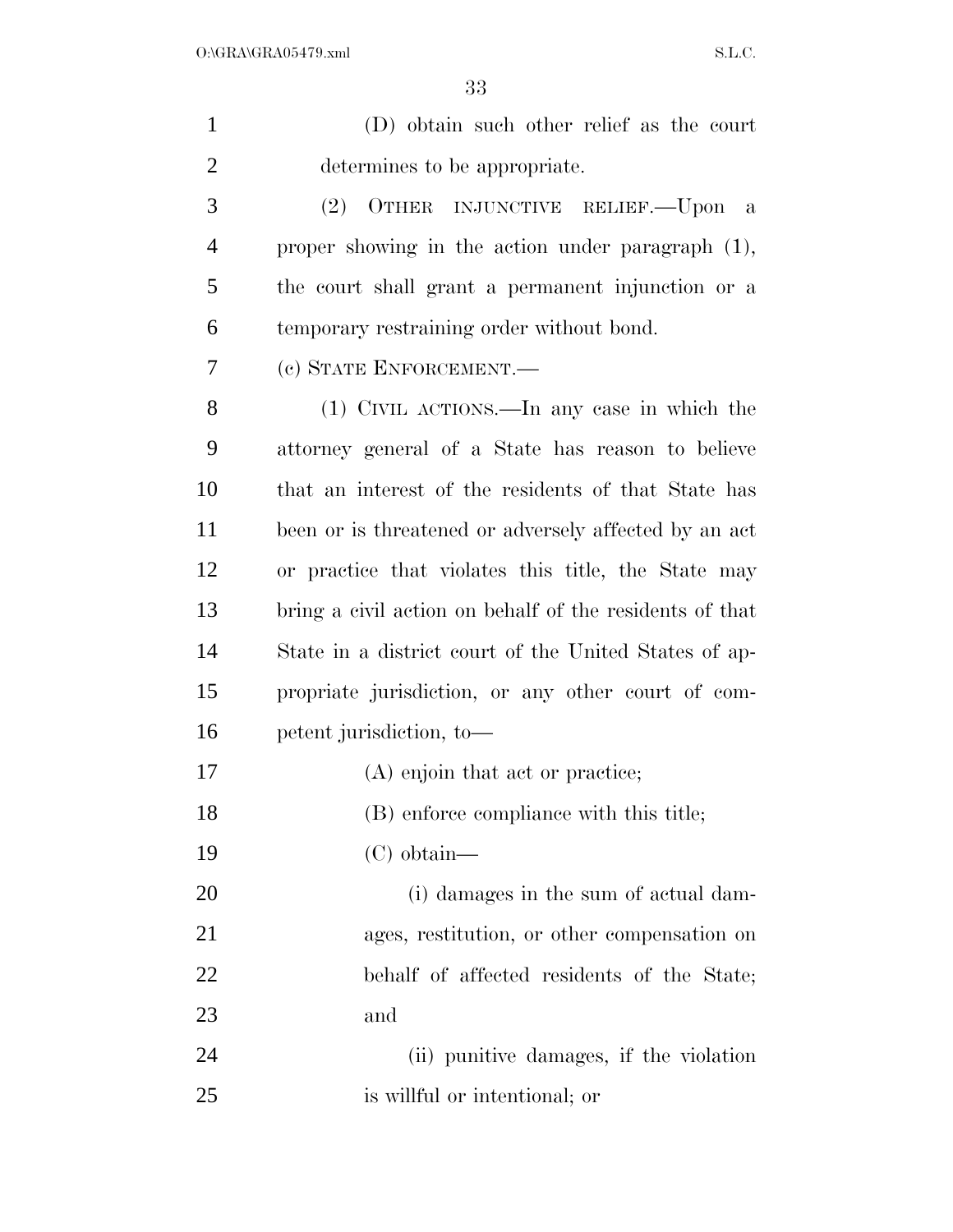| $\mathbf{1}$   | (D) obtain such other legal and equitable         |
|----------------|---------------------------------------------------|
| $\overline{2}$ | relief as the court may consider to be appro-     |
| 3              | priate.                                           |
| $\overline{4}$ | $(2)$ NOTICE.—                                    |
| 5              | (A) IN GENERAL.—Before filing an action           |
| 6              | under this subsection, the attorney general of    |
| 7              | the State involved shall provide to the Attorney  |
| 8              | General—                                          |
| 9              | (i) a written notice of that action; and          |
| 10             | (ii) a copy of the complaint for that             |
| 11             | action.                                           |
| 12             | (B) EXCEPTION.—Subparagraph (A) shall             |
| 13             | not apply with respect to the filing of an action |
| 14             | by an attorney general of a State under this      |
| 15             | subsection, if the attorney general of a State    |
| 16             | determines that it is not feasible to provide the |
| 17             | notice described in this subparagraph before the  |
| 18             | filing of the action.                             |
| 19             | (C) NOTIFICATION WHEN PRACTICABLE.—               |
| 20             | In an action described under subparagraph (B),    |
| 21             | the attorney general of a State shall provide the |
| 22             | written notice and the copy of the complaint to   |
| 23             | the Attorney General as soon after the filing of  |
| 24             | the complaint as practicable.                     |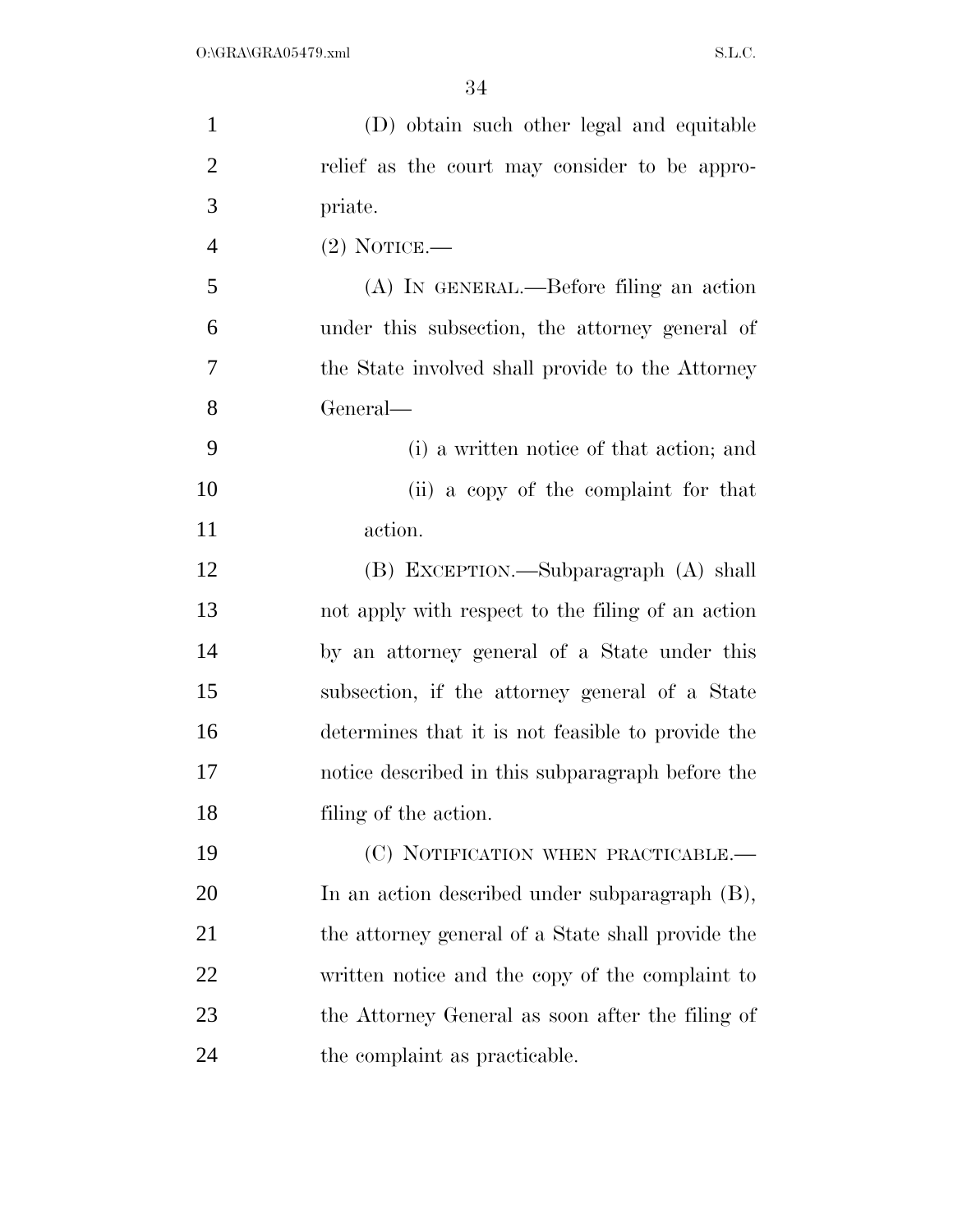| $\mathbf{1}$   | (3) ATTORNEY GENERAL AUTHORITY.--Upon                   |
|----------------|---------------------------------------------------------|
| $\overline{2}$ | receiving notice under paragraph $(2)$ , the Attorney   |
| 3              | General shall have the right to-                        |
| $\overline{4}$ | (A) move to stay the action, pending the                |
| 5              | final disposition of a pending Federal pro-             |
| 6              | ceeding or action as described in paragraph $(4)$ ;     |
| 7              | (B) intervene in an action brought under                |
| 8              | paragraph $(1)$ ; and                                   |
| 9              | (C) file petitions for appeal.                          |
| 10             | (4) PENDING PROCEEDINGS.—If the Attorney                |
| 11             | General has instituted a proceeding or action for a     |
| 12             | violation of this Act or any regulations thereunder,    |
| 13             | no attorney general of a State may, during the pend-    |
| 14             | ency of such proceeding or action, bring an action      |
| 15             | under this subsection against any defendant named       |
| 16             | in such criminal proceeding or civil action for any     |
| 17             | violation that is alleged in that proceeding or action. |
| 18             | (5) RULE OF CONSTRUCTION.—For purposes of               |
| 19             | bringing any civil action under paragraph (1), noth-    |
| 20             | ing in this Act shall be construed to prevent an at-    |
| 21             | torney general of a State from exercising the powers    |
| 22             | conferred on the attorney general by the laws of that   |
| 23             | State to-                                               |
| 24             | (A) conduct investigations;                             |
| 25             | (B) administer oaths and affirmations; or               |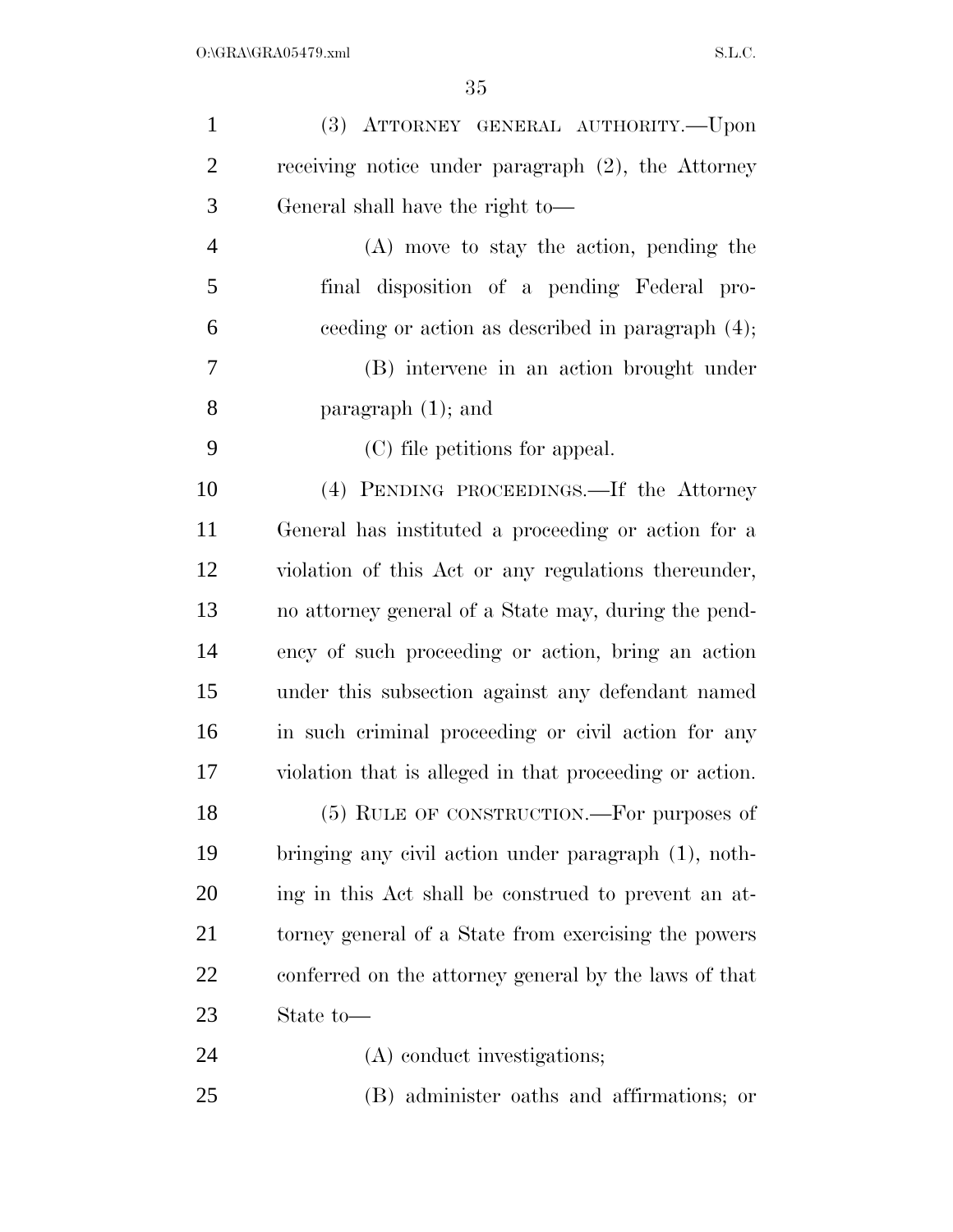| $\mathbf{1}$   | (C) compel the attendance of witnesses or                     |
|----------------|---------------------------------------------------------------|
| $\overline{2}$ | the production of documentary and other evi-                  |
| 3              | dence.                                                        |
| $\overline{4}$ | $(6)$ VENUE; SERVICE OF PROCESS.—                             |
| 5              | (A) VENUE.—Any action brought under                           |
| 6              | this subsection may be brought in the district                |
| 7              | court of the United States that meets applicable              |
| 8              | requirements relating to venue under section                  |
| 9              | 1931 of title 28, United States Code.                         |
| 10             | (B) SERVICE OF PROCESS.—In an action                          |
| 11             | brought under this subsection process may be                  |
| 12             | served in any district in which the defendant—                |
| 13             | (i) is an inhabitant; or                                      |
| 14             | (ii) may be found.                                            |
| 15             | SEC. 303. RELATION TO STATE LAWS.                             |
| 16             | (a) IN GENERAL.—Except as provided in subsection              |
| 17             | (b), this title does not annul, alter, affect, or exempt any  |
| 18             | person subject to the provisions of this title from com-      |
| 19             | plying with the laws of any State with respect to the ac-     |
| 20             | cess, use, compilation, distribution, processing, analysis,   |
| 21             | and evaluation of any personally identifiable information     |
| 22             | by data brokers, except to the extent that those laws are     |
| 23             | inconsistent with any provisions of this title, and then only |
| 24             | to the extent of such inconsistency.                          |
|                |                                                               |
|                |                                                               |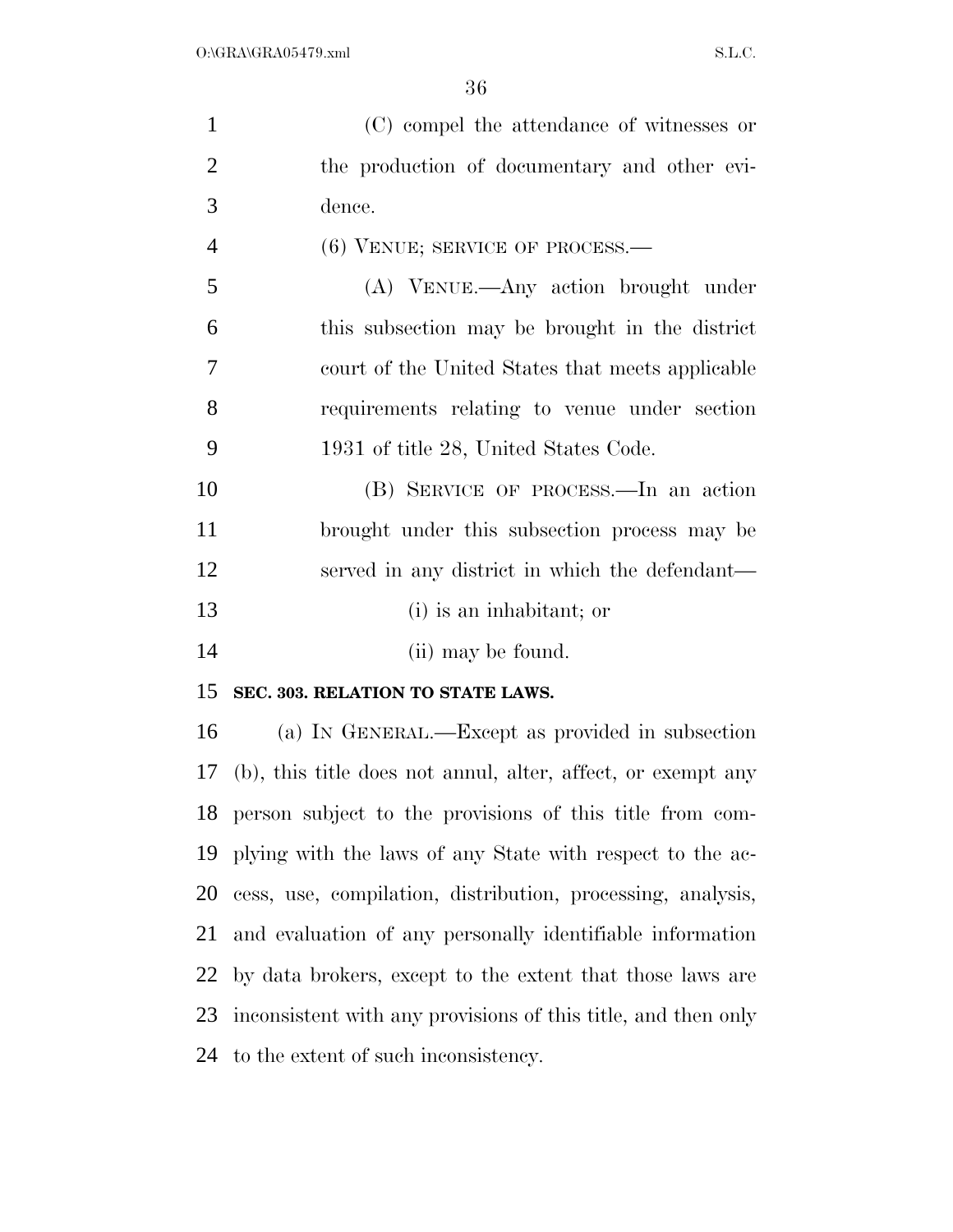(b) EXCEPTIONS.—No requirement or prohibition may be imposed under the laws of any State with respect to any subject matter regulated under section 301, relat- ing to individual access to, and correction of, personal elec-tronic records.

#### **SEC. 304. EFFECTIVE DATE.**

 This title shall take effect 180 days after the date of enactment of this Act.

# **TITLE IV—PRIVACY AND SECU- RITY OF PERSONALLY IDEN- TIFIABLE INFORMATION Subtitle A—Data Privacy and Security Program**

**SEC. 401. PURPOSE AND APPLICABILITY OF DATA PRIVACY** 

#### **AND SECURITY PROGRAM.**

 (a) PURPOSE.—The purpose of this subtitle is to en- sure standards for developing and implementing adminis- trative, technical, and physical safeguards to protect the privacy, security, confidentiality, integrity, storage, and disposal of personally identifiable information.

 (b) IN GENERAL.—A business entity engaging in interstate commerce that involves collecting, accessing, transmitting, using, storing, or disposing of personally identifiable information in electronic or digital form on 10,000 or more United States persons is subject to the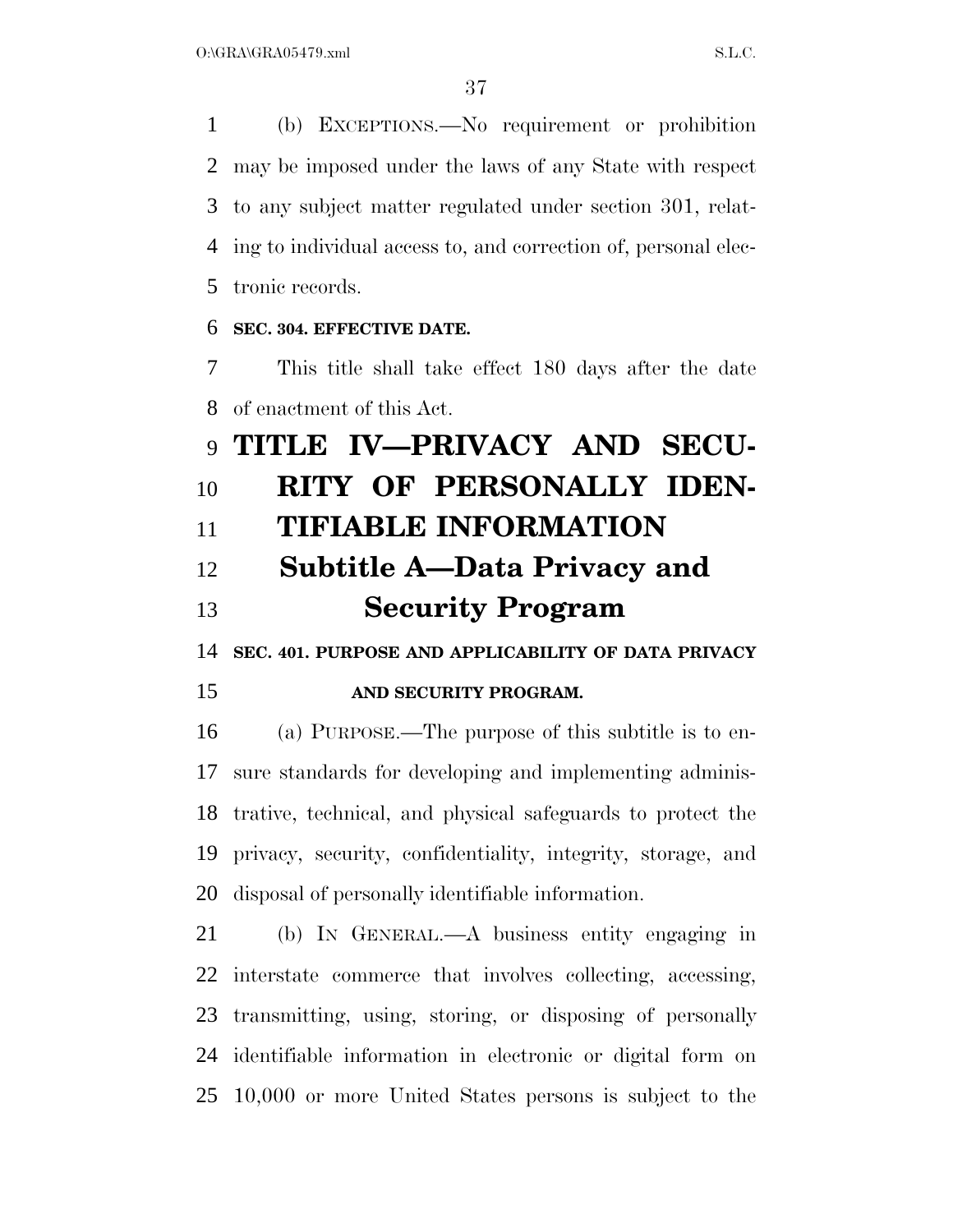requirements for a data privacy and security program under section 402 for protecting personally identifiable in-formation.

 (c) LIMITATIONS.—Notwithstanding any other obli-gation under this subtitle, this subtitle does not apply to—

#### (1) financial institutions subject to—

 (A) the data security requirements and im- plementing regulations under the Gramm- Leach-Bliley Act (15 U.S.C. 6801 et seq.); and (B) examinations for compliance with the requirements of this Act by 1 or more Federal functional regulators (as defined in section 509 of the Gramm-Leach-Bliley Act (15 U.S.C. 6809)); or

 (2) ''covered entities'' subject to the Health In- surance Portability and Accountability Act of 1996 (42 U.S.C. 1301 et seq.), including the data security requirements and implementing regulations of that Act.

 **SEC. 402. REQUIREMENTS FOR A PERSONAL DATA PRIVACY AND SECURITY PROGRAM.** 

 (a) PERSONAL DATA PRIVACY AND SECURITY PRO- GRAM.—Unless otherwise limited under section 401(c), a business entity subject to this subtitle shall comply with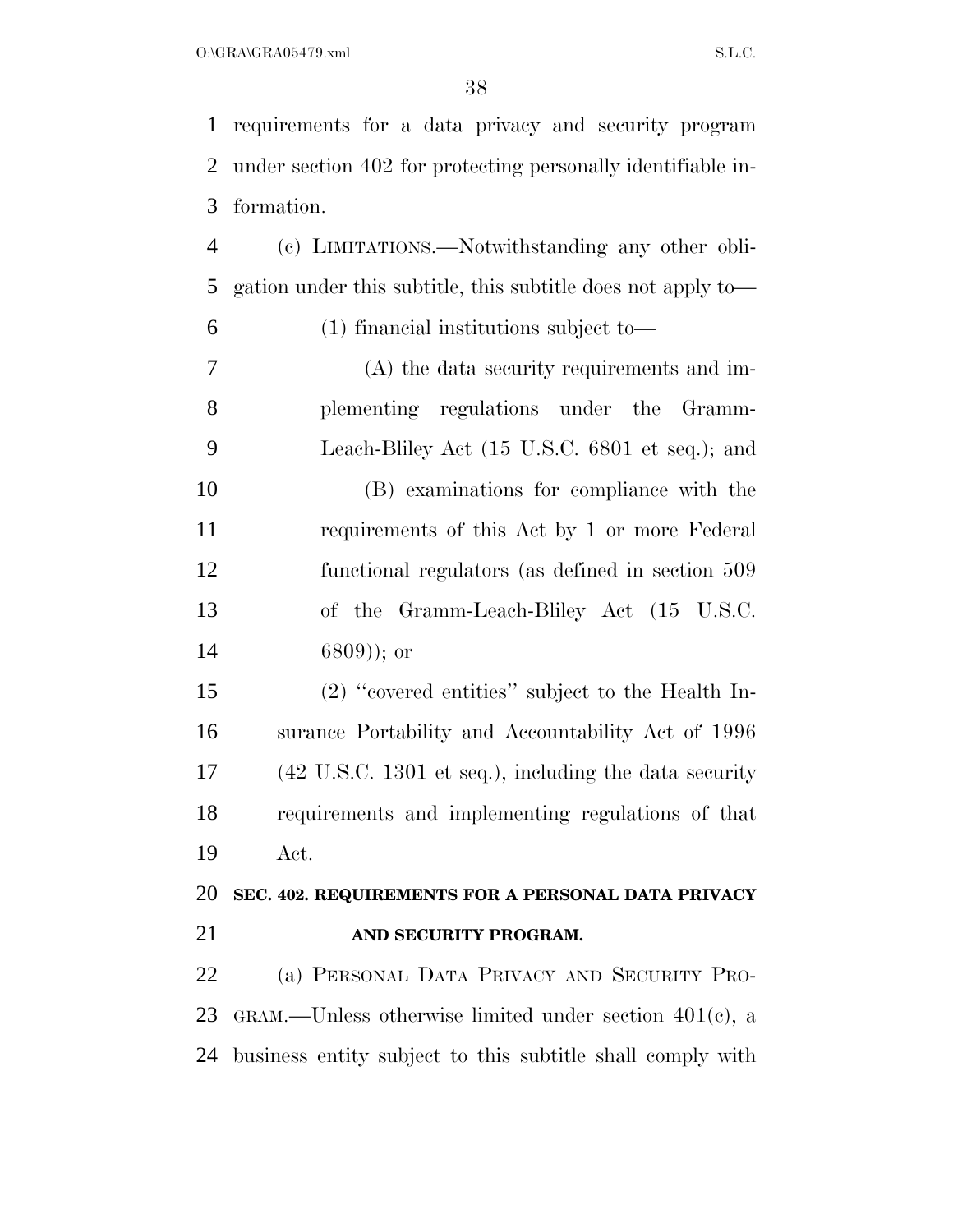the following safeguards to protect the privacy and secu-

| 2              | rity of personally identifiable information:         |
|----------------|------------------------------------------------------|
| 3              | $(1)$ SCOPE.—A business entity shall implement       |
| $\overline{4}$ | a comprehensive personal data privacy and security   |
| 5              | program, written in 1 or more readily accessible     |
| 6              | parts, that includes administrative, technical, and  |
| 7              | physical safeguards appropriate to the size and com- |
| 8              | plexity of the business entity and the nature and    |
| 9              | scope of its activities.                             |
| 10             | (2) DESIGN.—The personal data privacy and            |
| 11             | security program shall be designed to—               |
| 12             | (A) ensure the privacy, security, and con-           |
| 13             | fidentiality of personal electronic records;         |
| 14             | protect against any anticipated<br>(B)               |
| 15             | vulnerabilities to the privacy, security, or integ-  |
| 16             | rity of personal electronic records; and             |
| 17             | (C) protect against unauthorized access to           |
| 18             | use of personal electronic records that could re-    |
| 19             | sult in substantial harm or inconvenience to any     |
| 20             | individual.                                          |
| 21             | (3)<br>RISK ASSESSMENT.—A business<br>entity         |
| 22             | shall—                                               |
| 23             | (A) identify reasonably foreseeable internal         |
| 24             | and external vulnerabilities that could result in    |

unauthorized access, disclosure, use, or alter-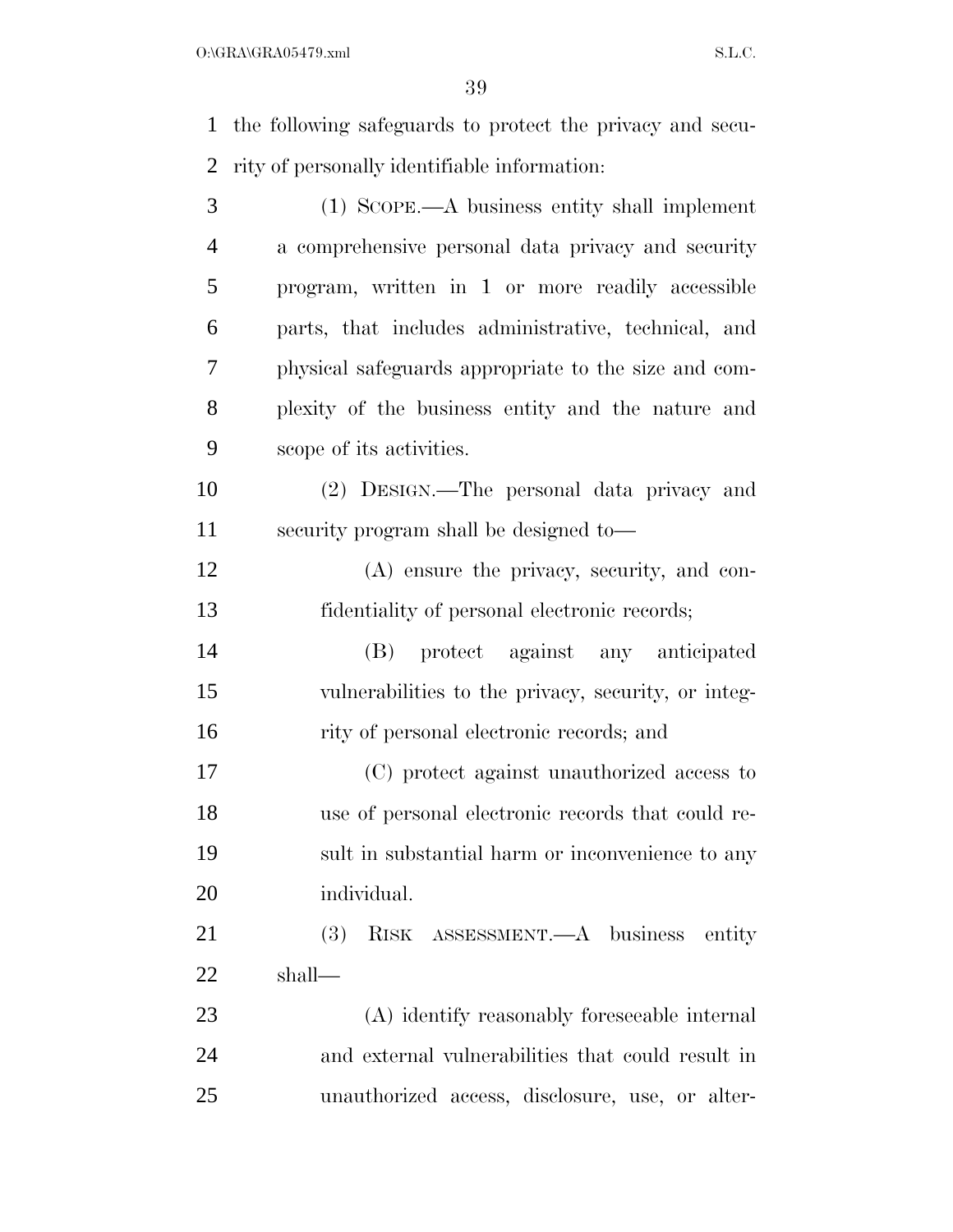| $\mathbf{1}$   | ation of personally identifiable information or    |
|----------------|----------------------------------------------------|
| $\overline{2}$ | systems containing personally identifiable infor-  |
| 3              | mation;                                            |
| $\overline{4}$ | (B) assess the likelihood of and potential         |
| 5              | damage from unauthorized access, disclosure,       |
| 6              | use, or alteration of personally identifiable in-  |
| $\overline{7}$ | formation; and                                     |
| 8              | (C) assess the sufficiency of its policies,        |
| 9              | technologies, and safeguards in place to control   |
| 10             | and minimize risks from unauthorized access,       |
| 11             | disclosure, use, or alteration of personally iden- |
| 12             | tifiable information.                              |
| 13             | (4) RISK MANAGEMENT AND CONTROL.-Each              |
| 14             | business entity shall—                             |
| 15             | (A) design its personal data privacy and           |
| 16             | security program to control the risks identified   |
| 17             | under paragraph $(3)$ ; and                        |
| 18             | (B) adopt measures commensurate with               |
| 19             | the sensitivity of the data as well as the size,   |
| 20             | complexity, and scope of the activities of the     |
| 21             | business entity that—                              |
| 22             | (i) control access to systems and fa-              |
| 23             | cilities containing personally identifiable in-    |
| 24             | formation, including controls to authen-           |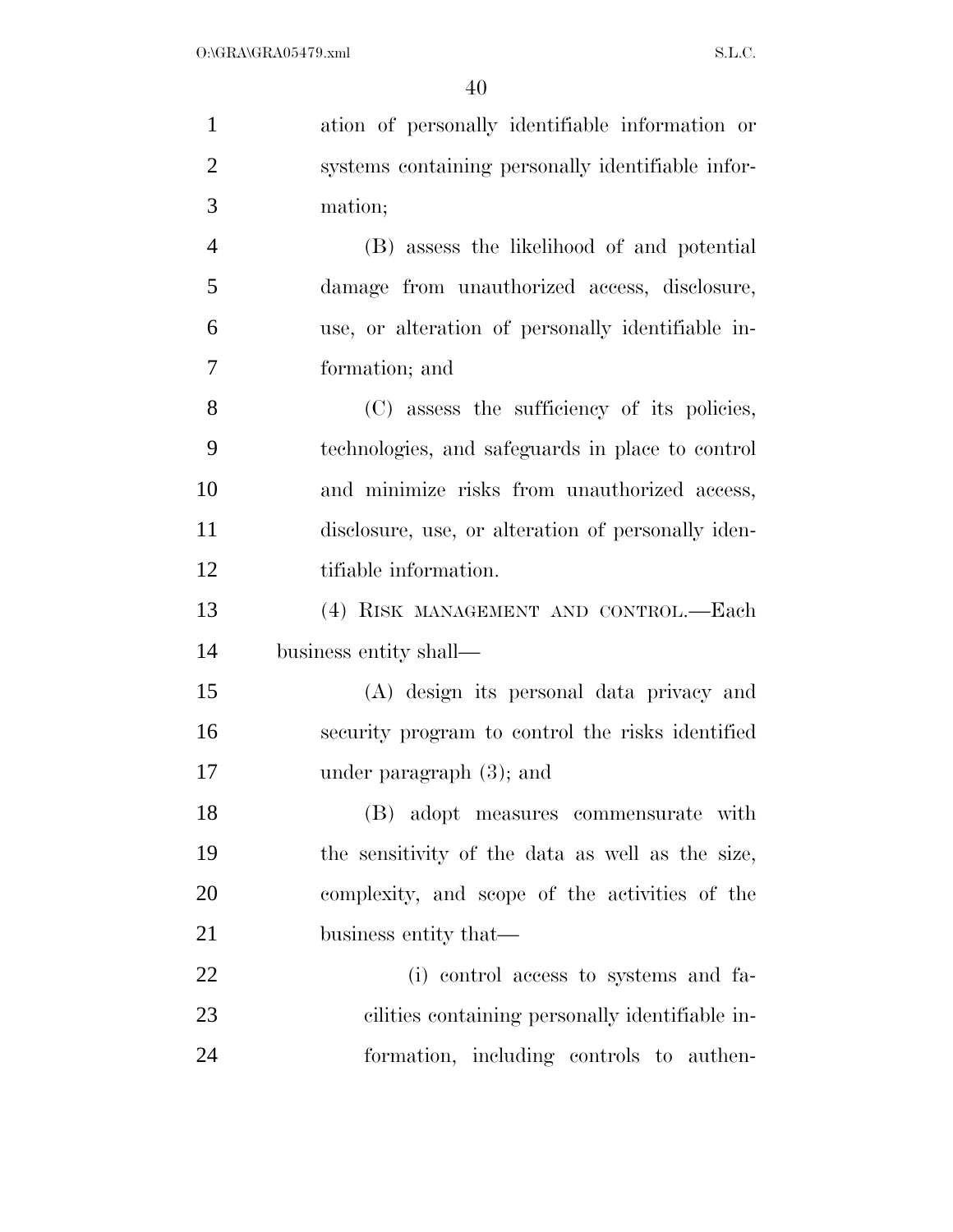| $\mathbf{1}$   | ticate and permit access only to authorized               |
|----------------|-----------------------------------------------------------|
| $\overline{c}$ | individuals;                                              |
| 3              | detect actual and attempted<br>(ii)                       |
| $\overline{4}$ | fraudulent, unlawful, or unauthorized ac-                 |
| 5              | cess, disclosure, use, or alteration of per-              |
| 6              | sonally identifiable information, including               |
| 7              | by employees and other individuals other-                 |
| 8              | wise authorized to have access; and                       |
| 9              | (iii) protect personally identifiable in-                 |
| 10             | formation during use, transmission, stor-                 |
| 11             | age, and disposal by eneryption or other                  |
| 12             | reasonable means (including as directed for               |
| 13             | disposal of records under section 628 of                  |
| 14             | the Fair Credit Reporting Act (15 U.S.C.                  |
| 15             | 1681w) and the implementing regulations                   |
| 16             | of such Act as set forth in section 682 of                |
| 17             | title 16, Code of Federal Regulations).                   |
| 18             | (5) ACCOUNTABILITY.—Each business entity                  |
| 19             | required to establish a data security program under       |
| 20             | section 401 shall publish on its website or make oth-     |
| 21             | erwise available the terms of such program to the         |
| 22             | extent that such terms do not reveal information          |
| 23             | that compromise data security or privacy.                 |
| 24             | (b) TRAINING.—Each business entity subject to this        |
| 25             | subtitle shall take steps to ensure employee training and |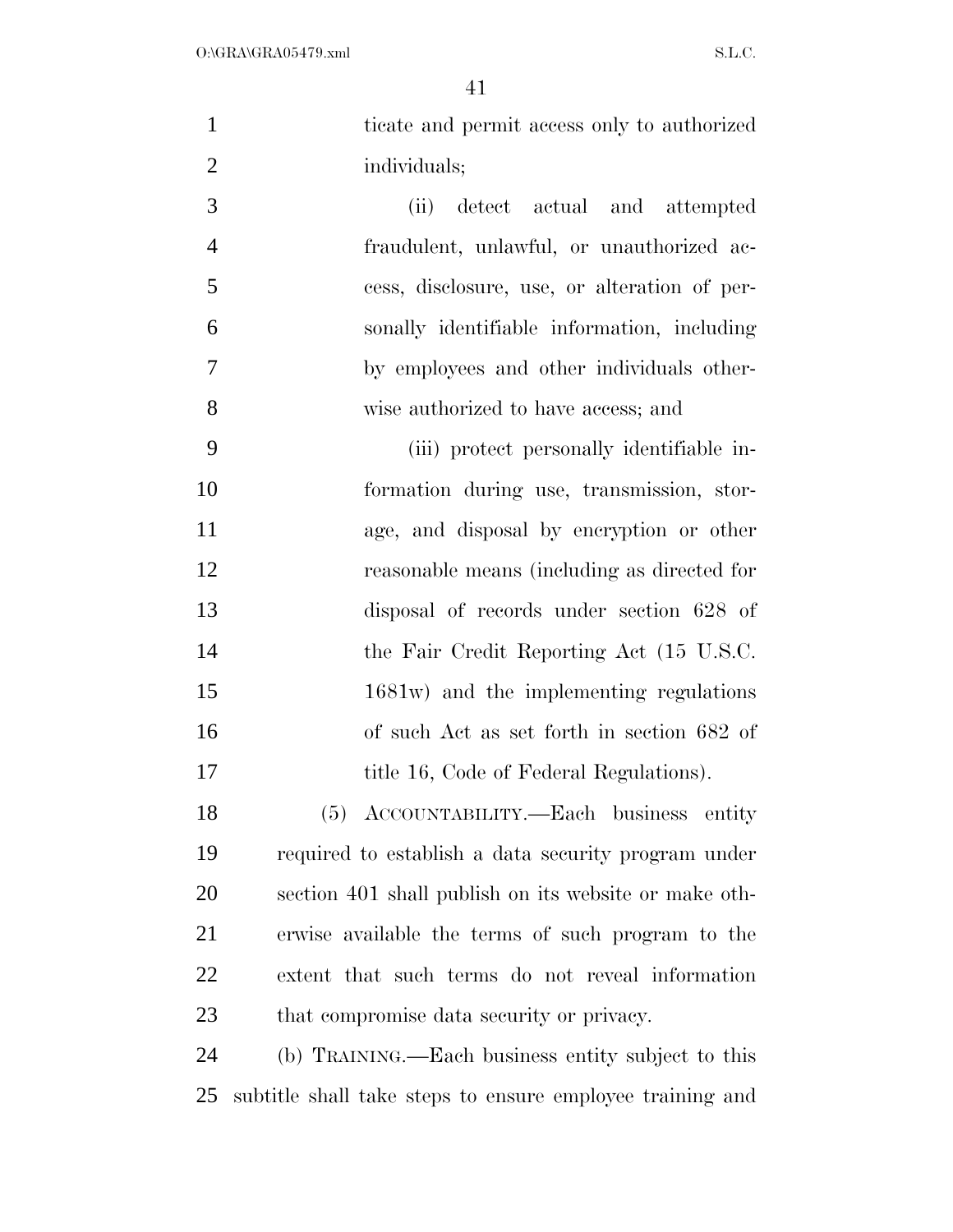supervision for implementation of the data security pro-gram of the business entity.

- (c) VULNERABILITY TESTING.—
- (1) IN GENERAL.—Each business entity subject to this subtitle shall take steps to ensure regular testing of key controls, systems, and procedures of the personal data privacy and security program to detect, prevent, and respond to attacks or intrusions, or other system failures.

 (2) FREQUENCY.—The frequency and nature of the tests required under paragraph (1) shall be de- termined by the risk assessment of the business enti-ty under subsection (a)(3).

 (d) RELATIONSHIP TO SERVICE PROVIDERS.—In the event a business entity subject to this subtitle engages service providers not subject to this subtitle, such business entity shall—

 (1) exercise appropriate due diligence in select- ing those service providers for responsibilities related to personally identifiable information, and take rea- sonable steps to select and retain service providers that are capable of maintaining appropriate safe- guards for the security, privacy, and integrity of the personally identifiable information at issue; and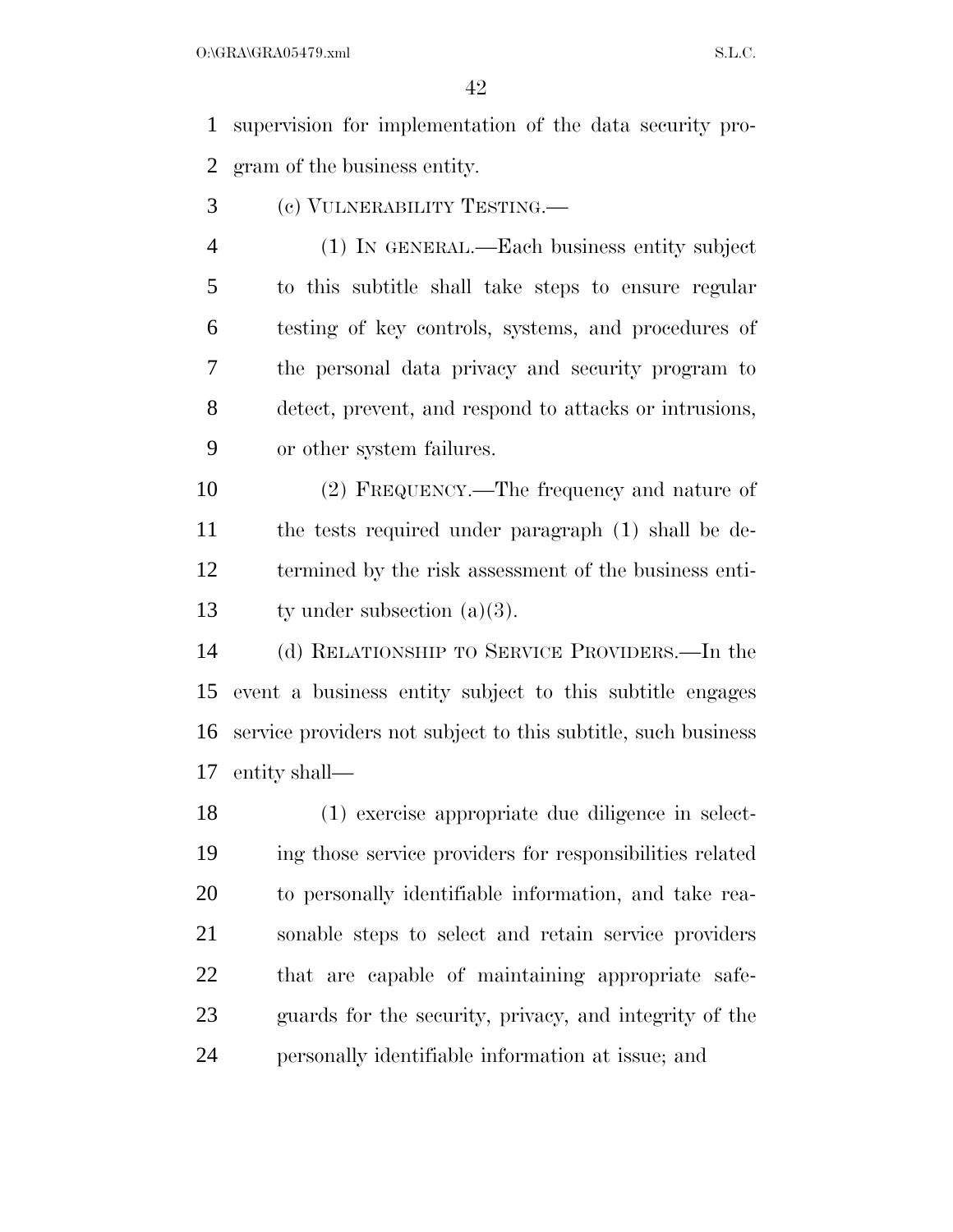| $\mathbf{1}$   | (2) require those service providers by contract               |
|----------------|---------------------------------------------------------------|
| $\overline{2}$ | to implement and maintain appropriate measures de-            |
| 3              | signed to meet the objectives and requirements gov-           |
| $\overline{4}$ | erning entities subject to this section, section 401,         |
| 5              | and subtitle B.                                               |
| 6              | (e) PERIODIC ASSESSMENT AND PERSONAL DATA                     |
| 7              | PRIVACY AND SECURITY MODERNIZATION.-Each busi-                |
| 8              | ness entity subject to this subtitle shall on a regular basis |
| 9              | monitor, evaluate, and adjust, as appropriate its data pri-   |
| 10             | vacy and security program in light of any relevant changes    |
| 11             | in—                                                           |
| 12             | $(1)$ technology;                                             |
| 13             | (2) the sensitivity of personally identifiable in-            |
| 14             | formation;                                                    |
| 15             | (3) internal or external threats to personally                |
| 16             | identifiable information; and                                 |
| 17             | (4) the changing business arrangements of the                 |
| 18             | business entity, such as                                      |
| 19             | (A) mergers and acquisitions;                                 |
| 20             | (B) alliances and joint ventures;                             |
| 21             | (C) outsourcing arrangements;                                 |
| 22             | (D) bankruptcy; and                                           |
| 23             | (E) changes to personally identifiable in-                    |
| 24             | formation systems.                                            |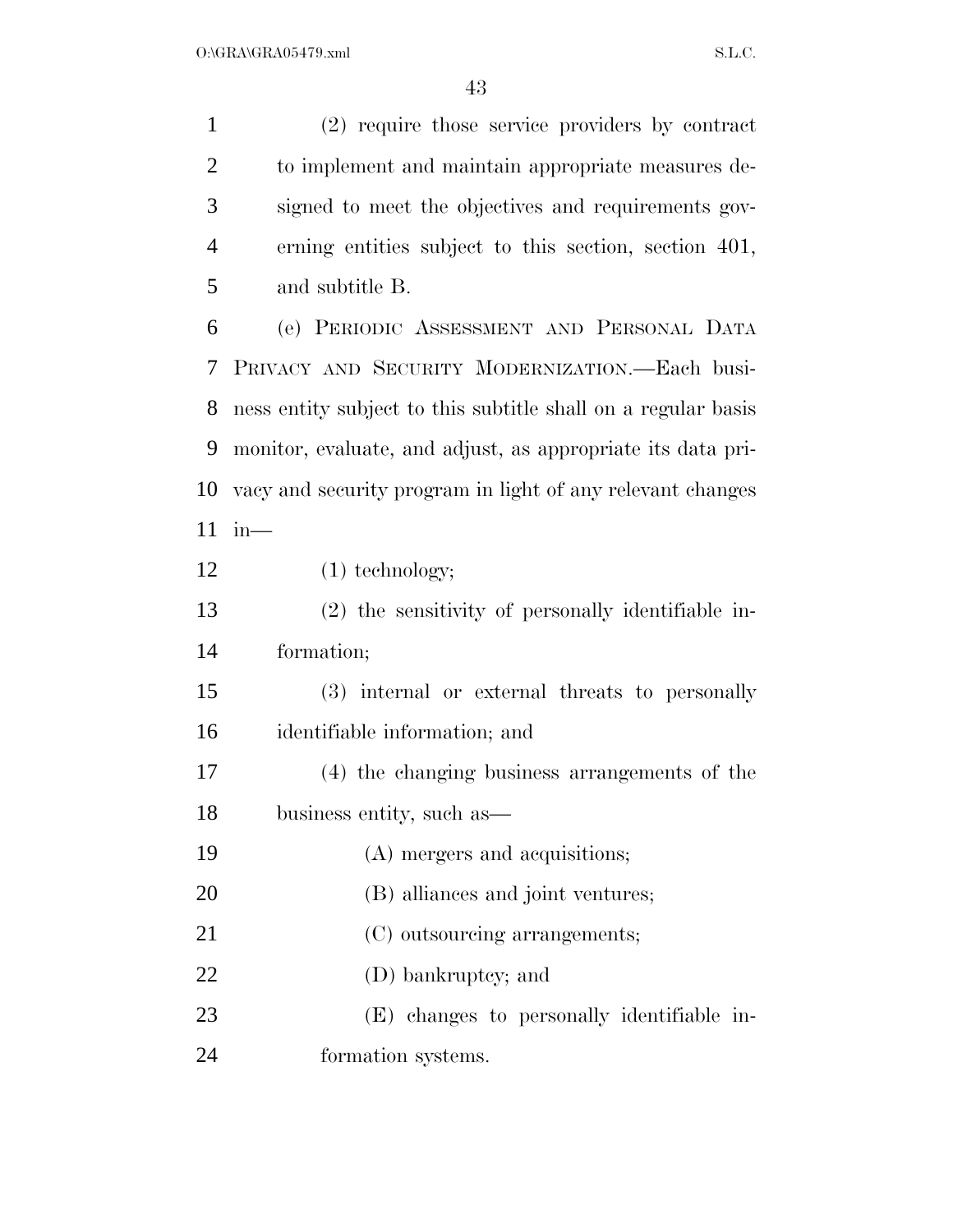(f) IMPLEMENTATION TIME LINE.—Not later than 1 year after the date of enactment of this Act, a business entity subject to the provisions of this subtitle shall imple- ment a data privacy and security program pursuant to this subtitle.

#### **SEC. 403. ENFORCEMENT.**

(a) CIVIL PENALTIES.—

8 (1) IN GENERAL.—Any business entity that vio- lates the provisions of sections 401 or 402 shall be subject to civil penalties of not more than \$5,000 per violation per day, with a maximum of \$35,000 per day, while such violations persist.

 (2) INTENTIONAL OR WILLFUL VIOLATION.—A business entity that intentionally or willfully violates the provisions of sections 401 or 402 shall be subject to additional penalties in the amount of \$5,000 per violation per day, with a maximum of an additional \$35,000 per day, while such violations persist.

 (3) EQUITABLE RELIEF.—A business entity en- gaged in interstate commerce that violates this sec- tion may be enjoined from further violations by a court of competent jurisdiction.

 (4) OTHER RIGHTS AND REMEDIES.—The rights and remedies available under this section are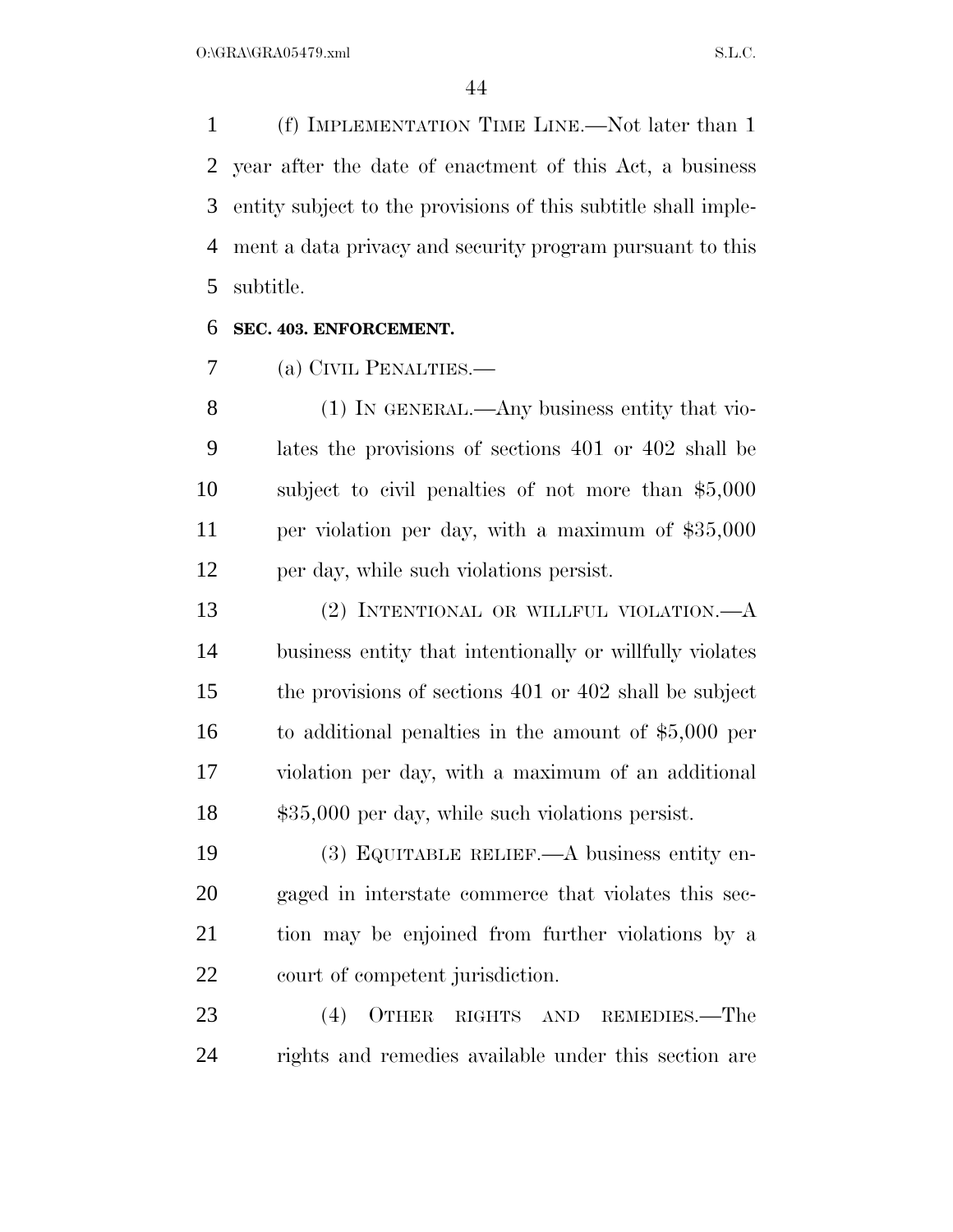| $\mathbf{1}$   | eumulative and shall not affect any other rights and    |
|----------------|---------------------------------------------------------|
| $\overline{2}$ | remedies available under law                            |
| 3              | (b) INJUNCTIVE ACTIONS BY THE ATTORNEY GEN-             |
| $\overline{4}$ | ERAL.-                                                  |
| 5              | (1) IN GENERAL.—Whenever it appears that a              |
| 6              | business entity or agency to which this subtitle ap-    |
| 7              | plies has engaged, is engaged, or is about to engage,   |
| 8              | in any act or practice constituting a violation of this |
| 9              | subtitle, the Attorney General may bring a civil ac-    |
| 10             | tion in an appropriate district court of the United     |
| 11             | States to-                                              |
| 12             | (A) enjoin such act or practice;                        |
| 13             | (B) enforce compliance with this subtitle;              |
| 14             | and                                                     |
| 15             | (C) obtain damages—                                     |
| 16             | (i) in the sum of actual damages, res-                  |
| 17             | titution, and other compensation on behalf              |
| 18             | of the affected residents of a State; and               |
| 19             | (ii) punitive damages, if the violation                 |
| 20             | is will ful or intentional; and                         |
| 21             | (D) obtain such other relief as the court               |
| 22             | determines to be appropriate.                           |
| 23             | (2)<br>OTHER INJUNCTIVE RELIEF. - Upon<br>- a           |
| 24             | proper showing in the action under paragraph $(1)$ ,    |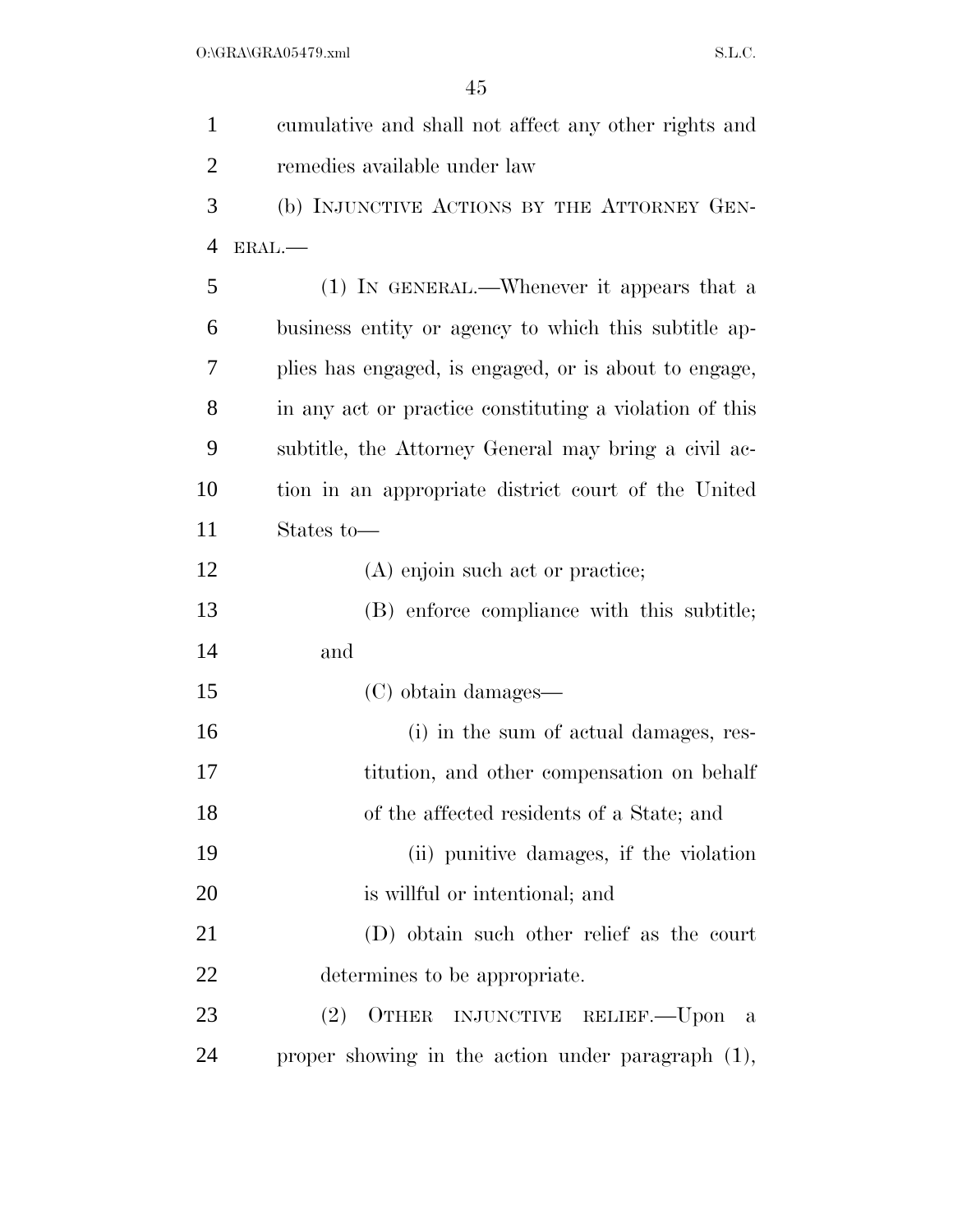| $\mathbf{1}$   | the court shall grant a permanent injunction or a       |
|----------------|---------------------------------------------------------|
| $\overline{2}$ | temporary restraining order without bond.               |
| 3              | (c) STATE ENFORCEMENT.                                  |
| $\overline{4}$ | (1) CIVIL ACTIONS.—In any case in which the             |
| 5              | attorney general of a State has reason to believe       |
| 6              | that an interest of the residents of that State has     |
| 7              | been or is threatened or adversely affected by an act   |
| 8              | or practice that violates this subtitle, the State may  |
| 9              | bring a civil action on behalf of the residents of that |
| 10             | State in a district court of the United States of ap-   |
| 11             | propriate jurisdiction, or any other court of com-      |
| 12             | petent jurisdiction, to-                                |
| 13             | (A) enjoin that act or practice;                        |
| 14             | (B) enforce compliance with this subtitle;              |
| 15             | $(C)$ obtain—                                           |
| 16             | (i) damages in the sum of actual dam-                   |
| 17             | ages, restitution, or other compensation on             |
| 18             | behalf of affected residents of the State;              |
| 19             | and                                                     |
| 20             | (ii) punitive damages, if the violation                 |
| 21             | is willful or intentional; or                           |
| 22             | (D) obtain such other legal and equitable               |
| 23             | relief as the court may consider to be appro-           |
| 24             | priate.                                                 |
| 25             | $(2)$ NOTICE.—                                          |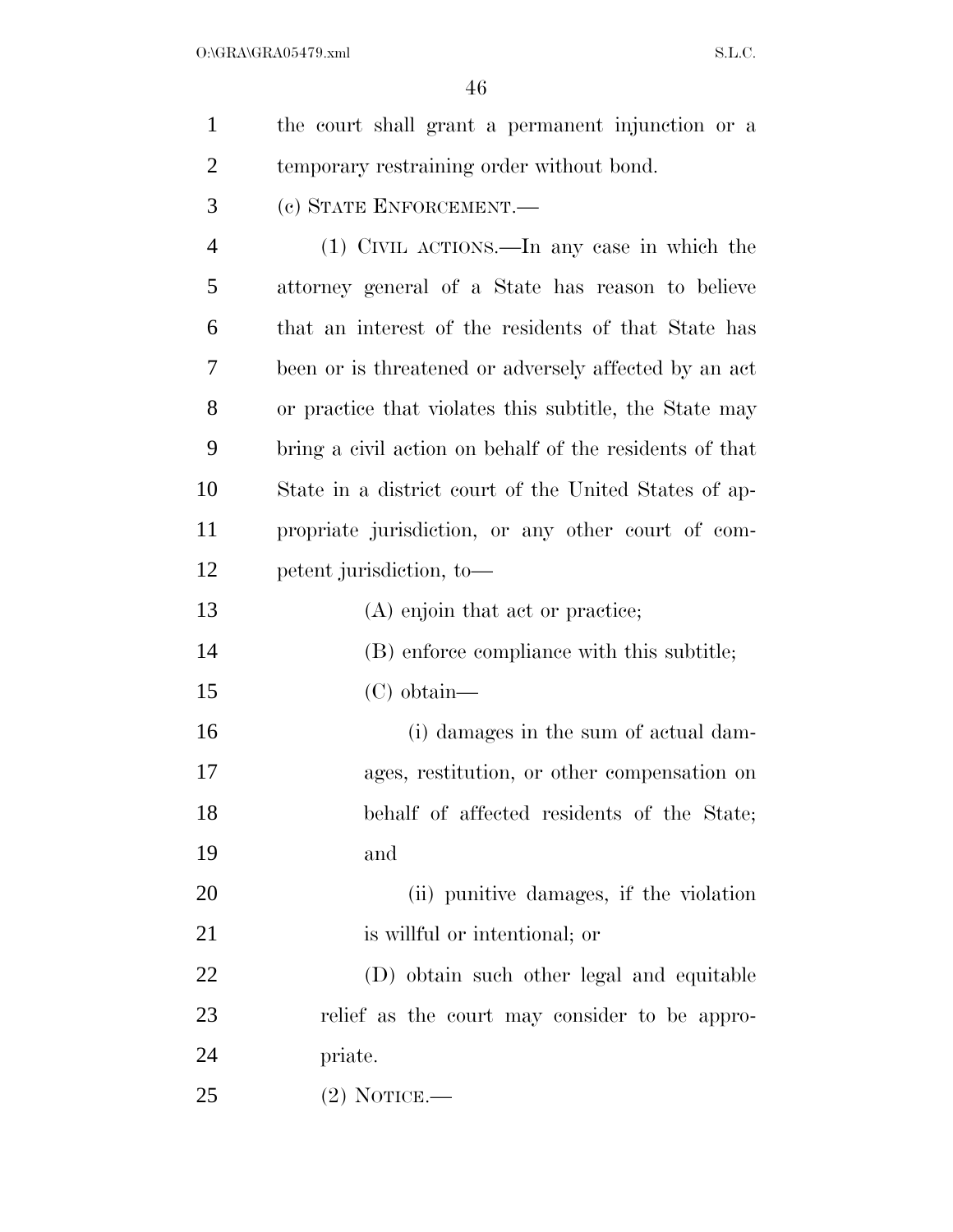| $\mathbf{1}$   | (A) IN GENERAL.—Before filing an action               |
|----------------|-------------------------------------------------------|
| $\overline{2}$ | under this subsection, the attorney general of        |
| 3              | the State involved shall provide to the Attorney      |
| $\overline{4}$ | General—                                              |
| 5              | (i) a written notice of that action; and              |
| 6              | (ii) a copy of the complaint for that                 |
| 7              | action.                                               |
| 8              | (B) EXCEPTION.—Subparagraph (A) shall                 |
| 9              | not apply with respect to the filing of an action     |
| 10             | by an attorney general of a State under this          |
| 11             | subsection, if the attorney general of a State        |
| 12             | determines that it is not feasible to provide the     |
| 13             | notice described in this subparagraph before the      |
| 14             | filing of the action.                                 |
| 15             | (C) NOTIFICATION WHEN PRACTICABLE.—                   |
| 16             | In an action described under subparagraph (B),        |
| 17             | the attorney general of a State shall provide the     |
| 18             | written notice and the copy of the complaint to       |
| 19             | the Attorney General as soon after the filing of      |
| 20             | the complaint as practicable.                         |
| 21             | (3) ATTORNEY GENERAL AUTHORITY.--Upon                 |
| 22             | receiving notice under paragraph $(2)$ , the Attorney |
| 23             | General shall have the right to-                      |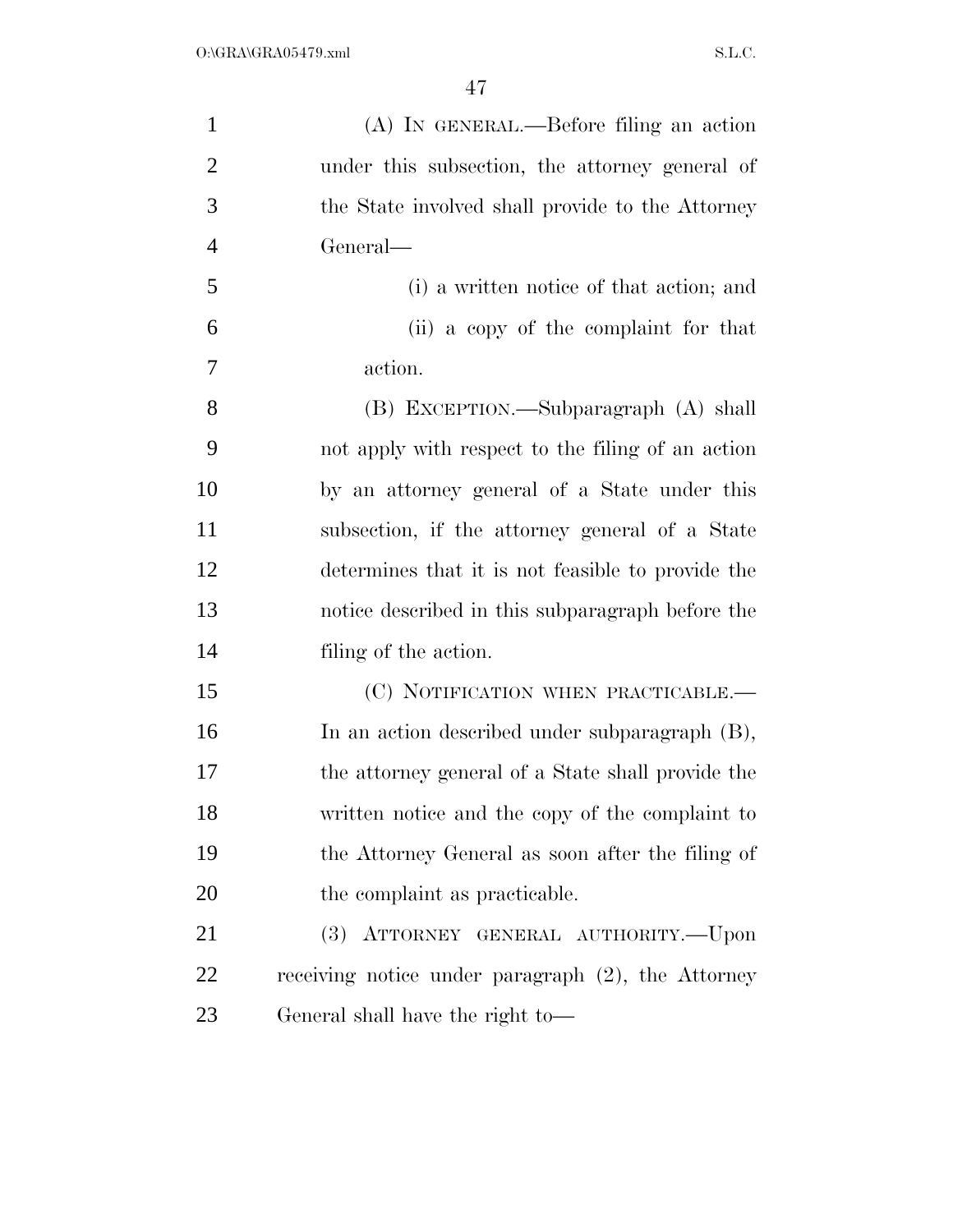| $\mathbf{1}$   | $(A)$ move to stay the action, pending the              |
|----------------|---------------------------------------------------------|
| $\overline{2}$ | final disposition of a pending Federal pro-             |
| 3              | ceeding or action as described in paragraph $(4)$ ;     |
| $\overline{4}$ | (B) intervene in an action brought under                |
| 5              | paragraph $(1)$ ; and                                   |
| 6              | (C) file petitions for appeal.                          |
| $\overline{7}$ | (4) PENDING PROCEEDINGS.—If the Attorney                |
| 8              | General has instituted a proceeding or action for a     |
| 9              | violation of this Act or any regulations thereunder,    |
| 10             | no attorney general of a State may, during the pend-    |
| 11             | ency of such proceeding or action, bring an action      |
| 12             | under this subsection against any defendant named       |
| 13             | in such criminal proceeding or civil action for any     |
| 14             | violation that is alleged in that proceeding or action. |
| 15             | (5) RULE OF CONSTRUCTION.—For purposes of               |
| 16             | bringing any civil action under paragraph (1) noth-     |
| 17             | ing in this Act shall be construed to prevent an at-    |
| 18             | torney general of a State from exercising the powers    |
| 19             | conferred on the attorney general by the laws of that   |
| 20             | State to-                                               |
| 21             | (A) conduct investigations;                             |
| 22             | (B) administer oaths and affirmations; or               |
| 23             | (C) compel the attendance of witnesses or               |
| 24             | the production of documentary and other evi-            |
| 25             | dence.                                                  |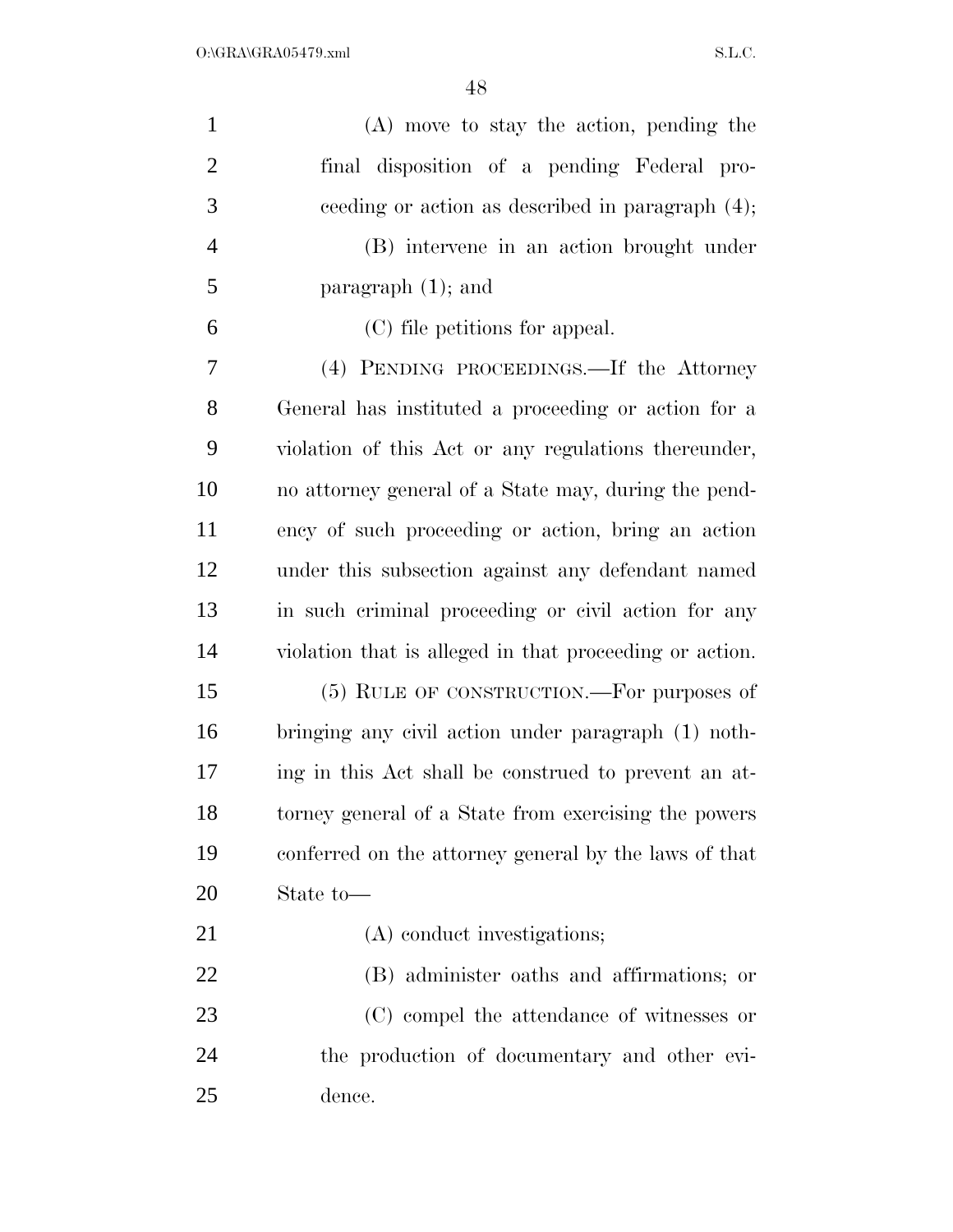| (6) VENUE; SERVICE OF PROCESS.-                                |
|----------------------------------------------------------------|
| (A) VENUE.—Any action brought under                            |
| this subsection may be brought in the district                 |
| court of the United States that meets applicable               |
| requirements relating to venue under section                   |
| 1931 of title 28, United States Code.                          |
| (B) SERVICE OF PROCESS.—In an action                           |
| brought under this subsection process may be                   |
| served in any district in which the defendant—                 |
| (i) is an inhabitant; or                                       |
| (ii) may be found.                                             |
| SEC. 404. RELATION TO STATE LAWS.                              |
| (a) IN GENERAL.—Except as provided in subsection               |
| (b), this title does not annul, alter, affect, or exempt any   |
| person subject to the provisions of this title from com-       |
| plying with the laws of any State with respect to security     |
| 17 programs for personally identifiable information, except to |
| the extent that those laws are inconsistent with any provi-    |
| sions of this title, and then only to the extent of such in-   |
| consistency.                                                   |
| (b) EXCEPTIONS.—No requirement or prohibition                  |
| may be imposed under the laws of any State with respect        |
| to any subject matter regulated under section $401(c)$ , re-   |
| lating to entities exempted from compliance with subtitle      |
|                                                                |

A.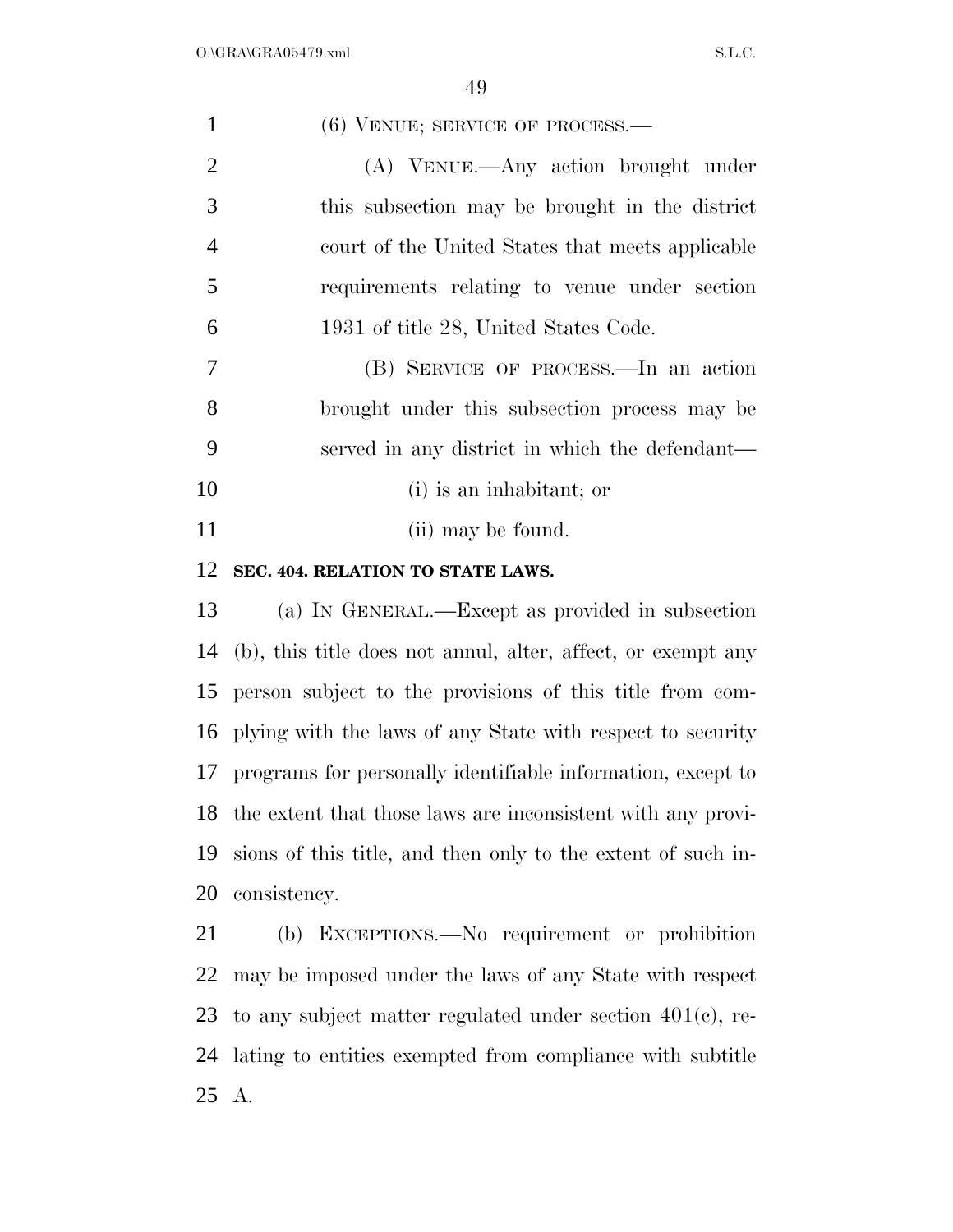## **Subtitle B—Security Breach Notification**

**SEC. 421. RIGHT TO NOTICE OF SECURITY BREACH.** 

 (a) IN GENERAL.—Unless delayed under section 422(d) or exempted under section 424, any business entity or agency engaged in interstate commerce that involves collecting, accessing, using, transmitting, storing, or dis- posing of personally identifiable information shall notify, following the discovery of a security breach of its systems or databases in its possession or direct control when such security breach impacts sensitive personally identifiable in-formation—

 (1) if the security breach impacts more than 10,000 individuals nationwide, impacts a database, networked or integrated databases, or other data system associated with more than 1,000,000 individ- uals nationwide, impacts databases owned or used by the Federal Government, or involves sensitive per- sonally identifiable information of employees and 20 contractors of the Federal Government—

- (A) the United States Secret Service, 22 which shall be responsible for notifying——
- (i) the Federal Bureau of Investiga-24 tion, if the security breach involves espio-nage, foreign counterintelligence, informa-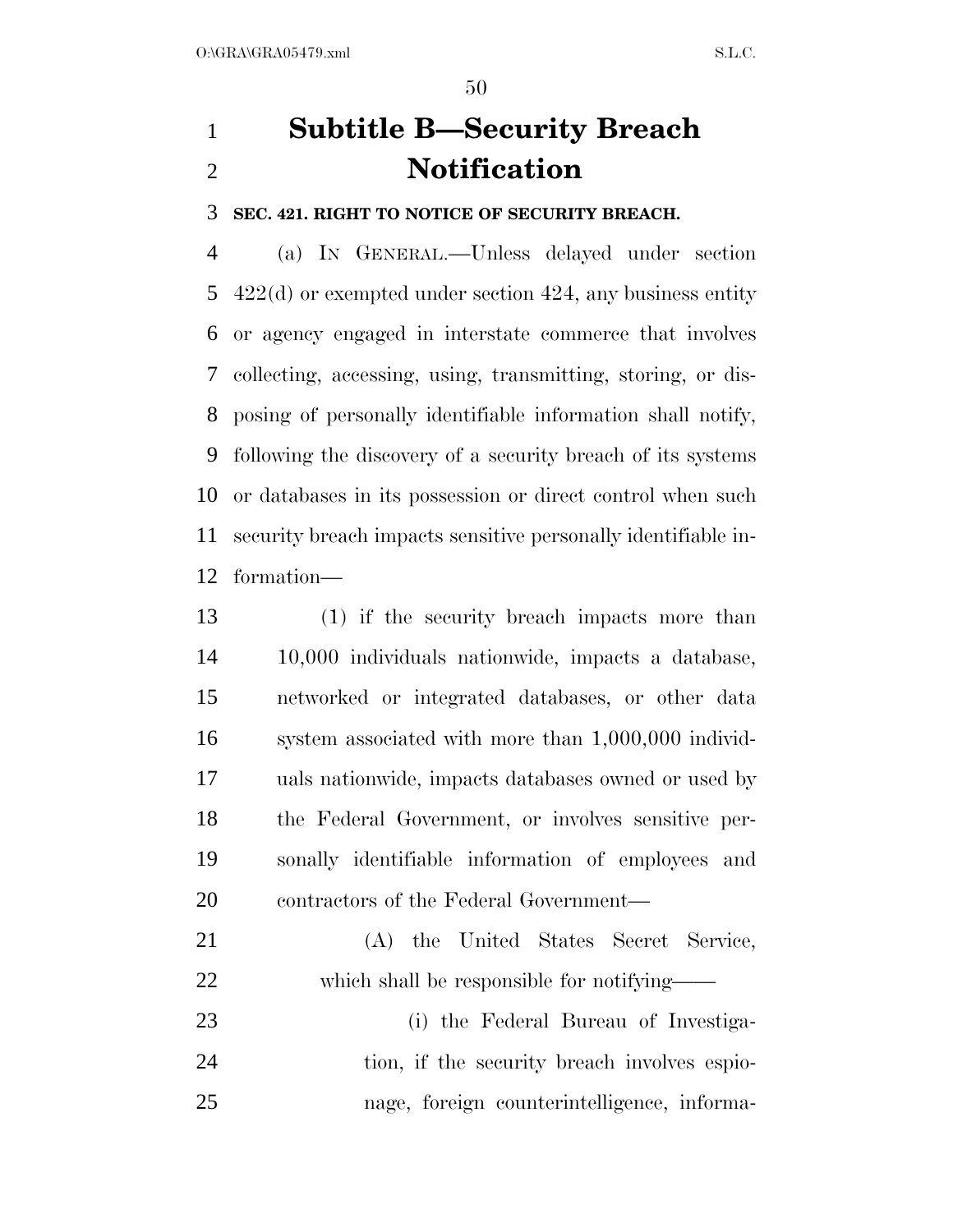| $\mathbf{1}$   | tion protected against unauthorized disclo-                    |
|----------------|----------------------------------------------------------------|
| $\overline{2}$ | sure for reasons of national defense or for-                   |
| 3              | eign relations, or Restricted Data (as that                    |
| $\overline{4}$ | term is defined in section 11y of the Atom-                    |
| 5              | Energy Act of $1954$ $(42 \text{ U.S.C.})$<br>$\rm ic$         |
| 6              | $2014(y)$ , except for offenses affecting the                  |
| 7              | duties of the United States Secret Service                     |
| 8              | under section $3056(a)$ of title 18, United                    |
| 9              | States Code; and                                               |
| 10             | (ii) the United States Postal Inspec-                          |
| 11             | tion Service, if the security breach involves                  |
| 12             | mail fraud; and                                                |
| 13             | (B) the attorney general of each State af-                     |
| 14             | fected by the security breach;                                 |
| 15             | (2) each consumer reporting agency described                   |
| 16             | in section $603(p)$ of the Fair Credit Reporting Act           |
| 17             | $(15 \text{ U.S.C. } 1681a)$ , pursuant to subsection (b); and |
| 18             | (3) any resident of the United States whose                    |
| 19             | sensitive personally identifiable information was sub-         |
| 20             | ject to the security breach, pursuant to sections 422          |
| 21             | and 423, but in the event a business entity or agen-           |
| 22             | cy is unable to identify the specific residents of the         |
| 23             | United States whose sensitive personally identifiable          |
| 24             | information was impacted by a security breach, the             |
| 25             | business entity or agency shall consult with the               |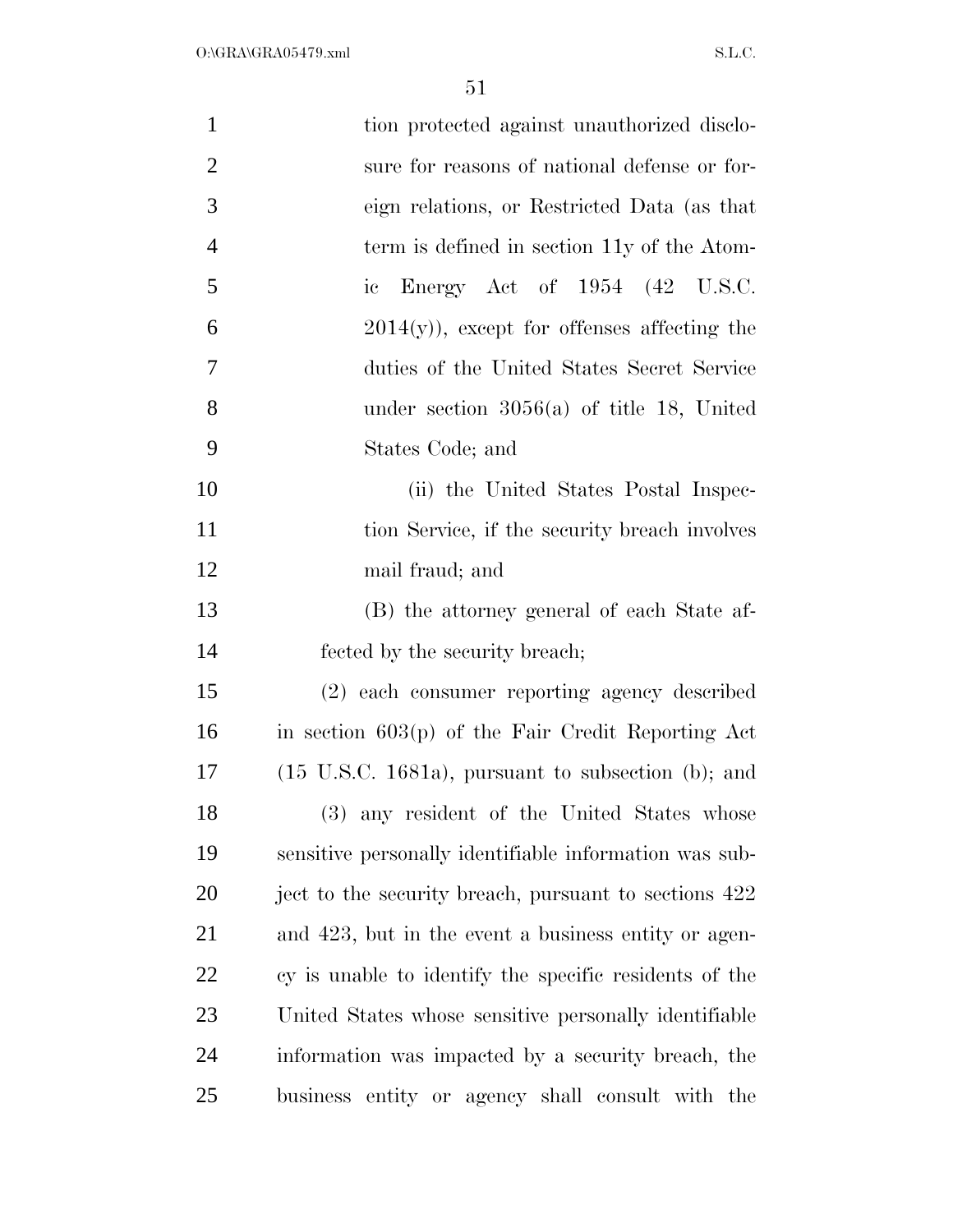United States Secret Service to determine the scope of individuals who there is a reasonable basis to con- clude have been impacted by such breach and should receive notice.

 (b) CONSUMER REPORTING AGENCIES.—Any busi- ness entity or agency obligated to provide notice of a secu- rity breach to more than 1,000 residents of the United States under subsection (a)(3) shall inform consumer re- porting agencies of the fact and scope of such notices for the purpose of facilitating and managing potential in- creases in consumer inquiries and mitigating identity theft or other negative consequences of the breach.

#### **SEC. 422. NOTICE PROCEDURES.**

(a) TIMELINESS OF NOTICE.—

 (1) IN GENERAL.—Except as provided in sub- section (c), all notices required under section 421 shall be issued expeditiously and without unreason- able delay after discovery of the events requiring no-tice.

20 (2) 14-DAY RULE.—The notices to Federal law enforcement and the attorney general of each State affected by a security breach required under section 421(a) shall be delivered not later than 14 days after discovery of the events requiring notice.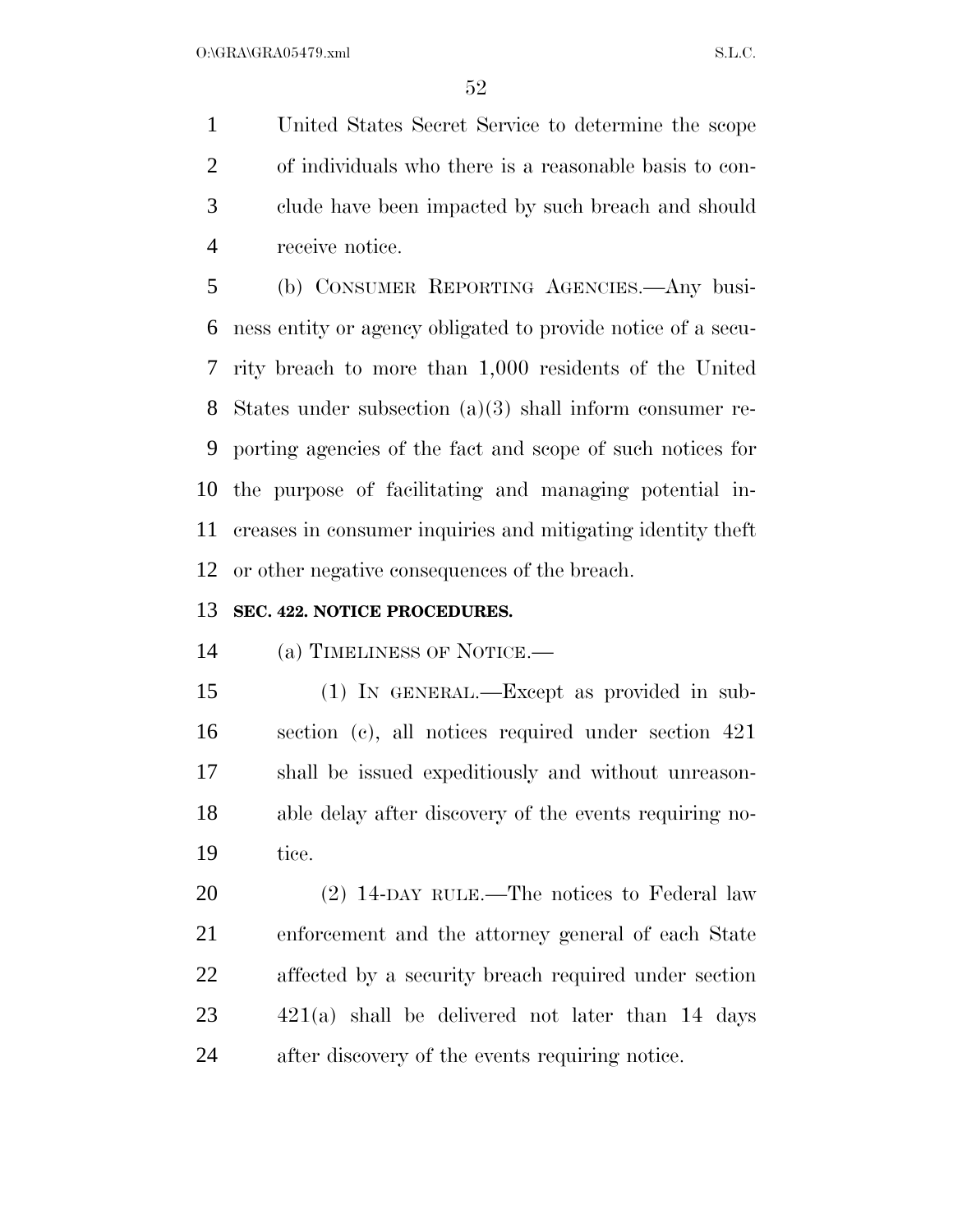| $\mathbf{1}$   | (3)<br>REQUIRED DISCLOSURE.—In complying                     |
|----------------|--------------------------------------------------------------|
| $\overline{2}$ | with the notices required under section 421, a busi-         |
| 3              | ness entity or agency shall expeditiously and without        |
| $\overline{4}$ | unreasonable delay take reasonable measures which            |
| 5              | are necessary to-                                            |
| 6              | $(A)$ determine the scope and assess the im-                 |
| 7              | pact of a breach under section 421; and                      |
| 8              | (B) restore the reasonable integrity of the                  |
| 9              | data system.                                                 |
| 10             | (b) METHOD.—Any business entity or agency obli-              |
| 11             | gated to provide notice under section 421 shall be in com-   |
| 12             | pliance with that section if they provide notice as follows: |
| 13             | (1) WRITTEN NOTIFICATION.—By written noti-                   |
| 14             | fication to the last known home address of the indi-         |
| 15             | vidual whose sensitive personally identifiable infor-        |
| 16             | mation was breached, or if unknown, notification via         |
| 17             | telephone call to the last known home telephone              |
| 18             | number.                                                      |
| 19             | (2) INTERNET POSTING.—If more than $1,000$                   |
| <b>20</b>      | residents of the United States require notice under          |
| 21             | section 421 and if the business entity or agency             |
| 22             | maintains an Internet site, conspicuous posting of           |
| 23             | the notice on the Internet site of the business entity       |
| 24             | or agency.                                                   |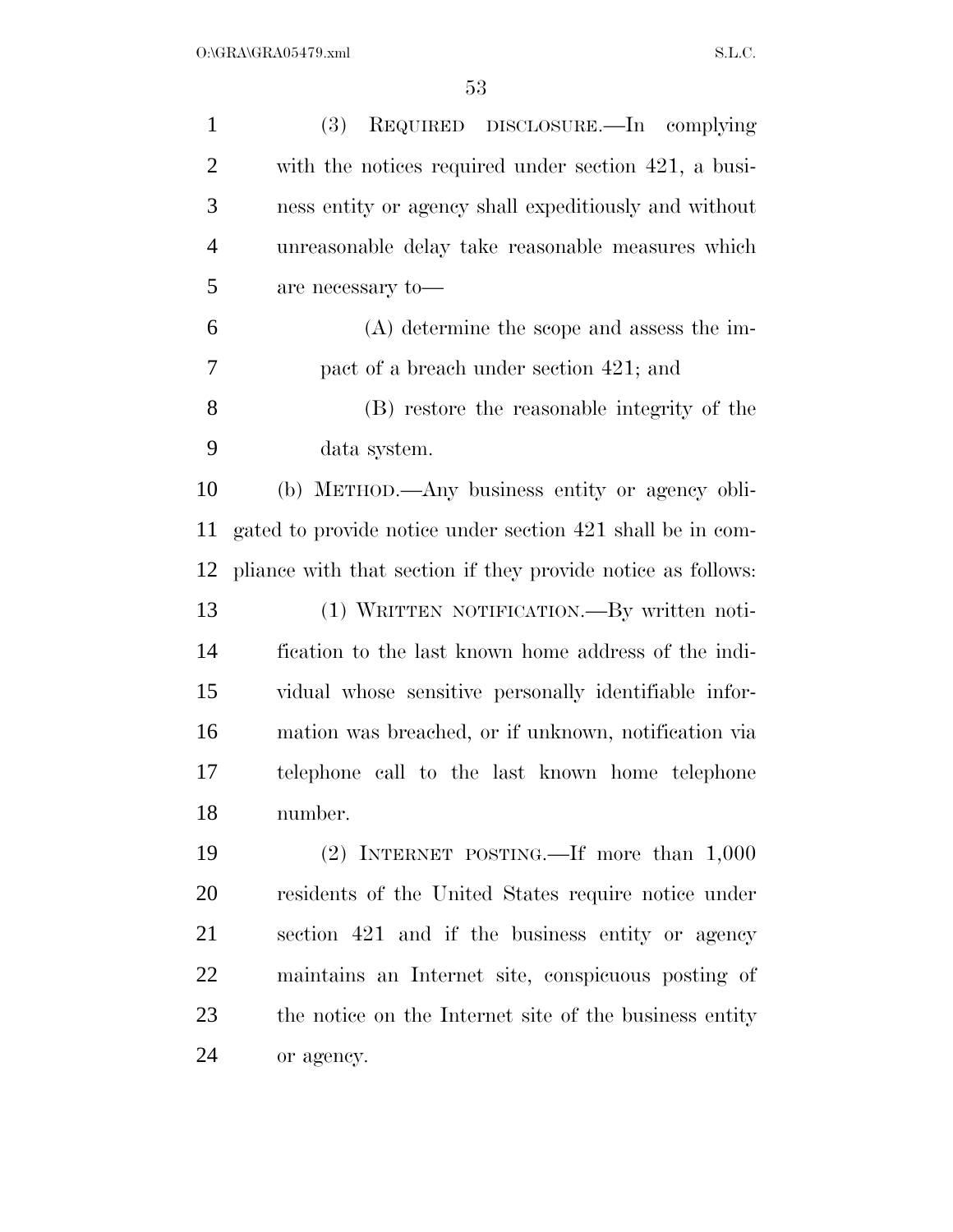(3) MEDIA NOTICE.—If more than 5,000 resi- dents of a State or jurisdiction are impacted, notice to major media outlets serving that State or jurisdic-tion.

 (c) DELAY OF NOTIFICATION FOR LAW ENFORCE-MENT PURPOSES.—

 (1) IN GENERAL.—If Federal law enforcement or the attorney general of a State determines that the notices required under section 421(a) would im- pede a criminal investigation, such notices may be delayed until such law enforcement agency deter- mines that the notices will no longer compromise such investigation.

 (2) EXTENDED DELAY OF NOTIFICATION FOR LAW ENFORCEMENT PURPOSES.—If a business enti- ty or agency has delayed the notices required under paragraphs (2) and (3) of section 421(a) as de- scribed in paragraph (1), the business entity or agency shall give notice 30 days after the day such law enforcement delay was invoked unless Federal law enforcement provides written notification that further delay is necessary.

#### **SEC. 423. CONTENT OF NOTICE.**

 (a) IN GENERAL.—A business entity or agency obli-gated to provide notice to residents of the United States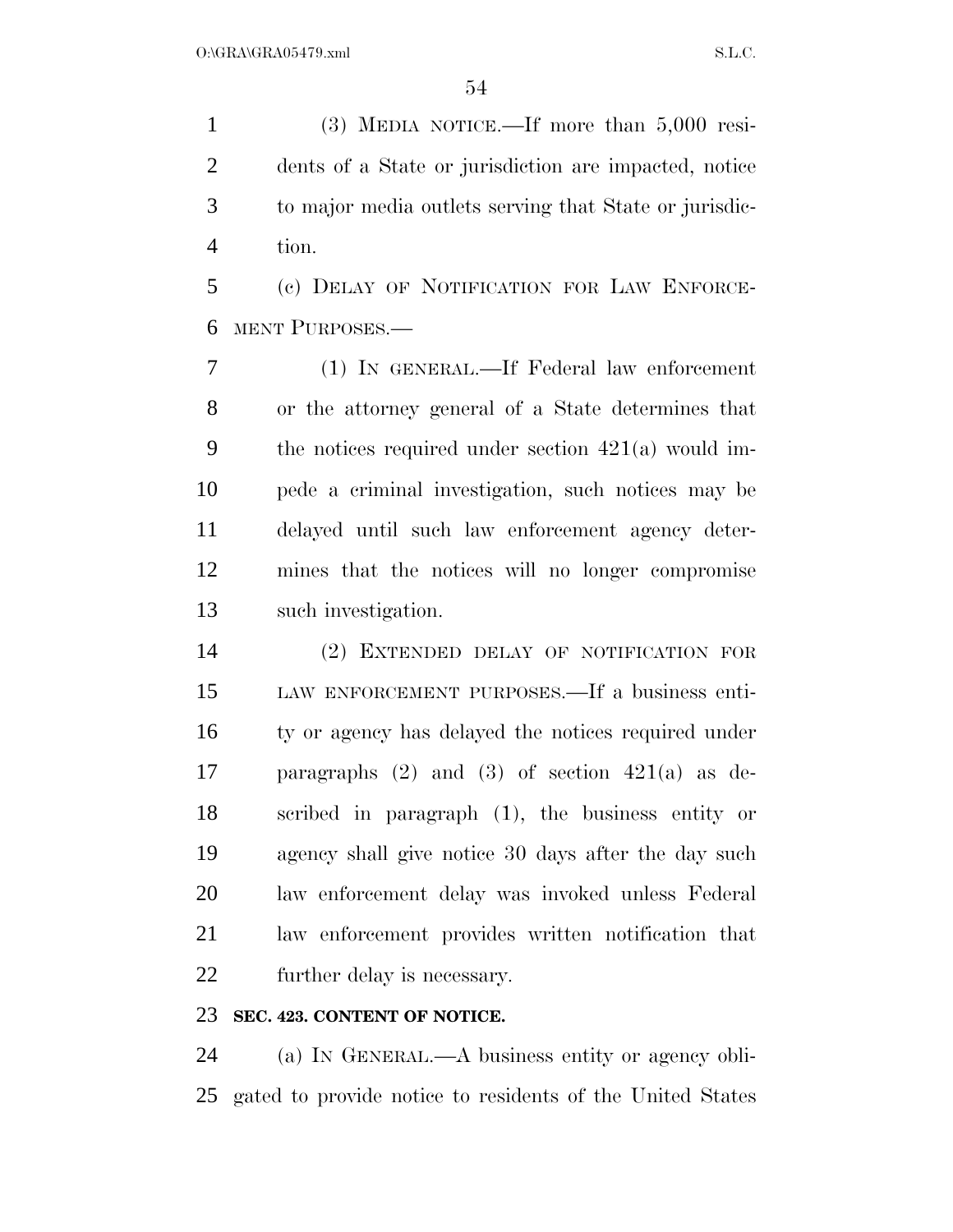under section 421(a)(3) shall clearly and concisely detail the nature of the sensitive personally identifiable informa-tion impacted by the security breach.

 (b) CONTENT OF NOTICE.—A notice under sub-section (a) shall include—

 (1) the availability of victim protection assist-ance pursuant to section 425;

 (2) guidance on how to request that a fraud alert be placed in the file of the individual main- tained by consumer reporting agencies, pursuant to section 605A of the Fair Credit Reporting Act (15 U.S.C. 1681c–1) and the implications of such ac-tions;

 (3) the availability of a summary of rights for identity theft victims from consumer reporting agen- cies, pursuant to section 609 of the Fair Credit Re-porting Act (15 U.S.C. 1681g);

 (4) if applicable, notice that the State where an individual resides has a statute that provides the in- dividual the right to place a security freeze on their credit report; and

 (5) if applicable, notice that consumer reporting agencies have been notified of the security breach.

 (c) MARKETING NOT ALLOWED IN NOTICE.—A no-tice under subsection (a) may not include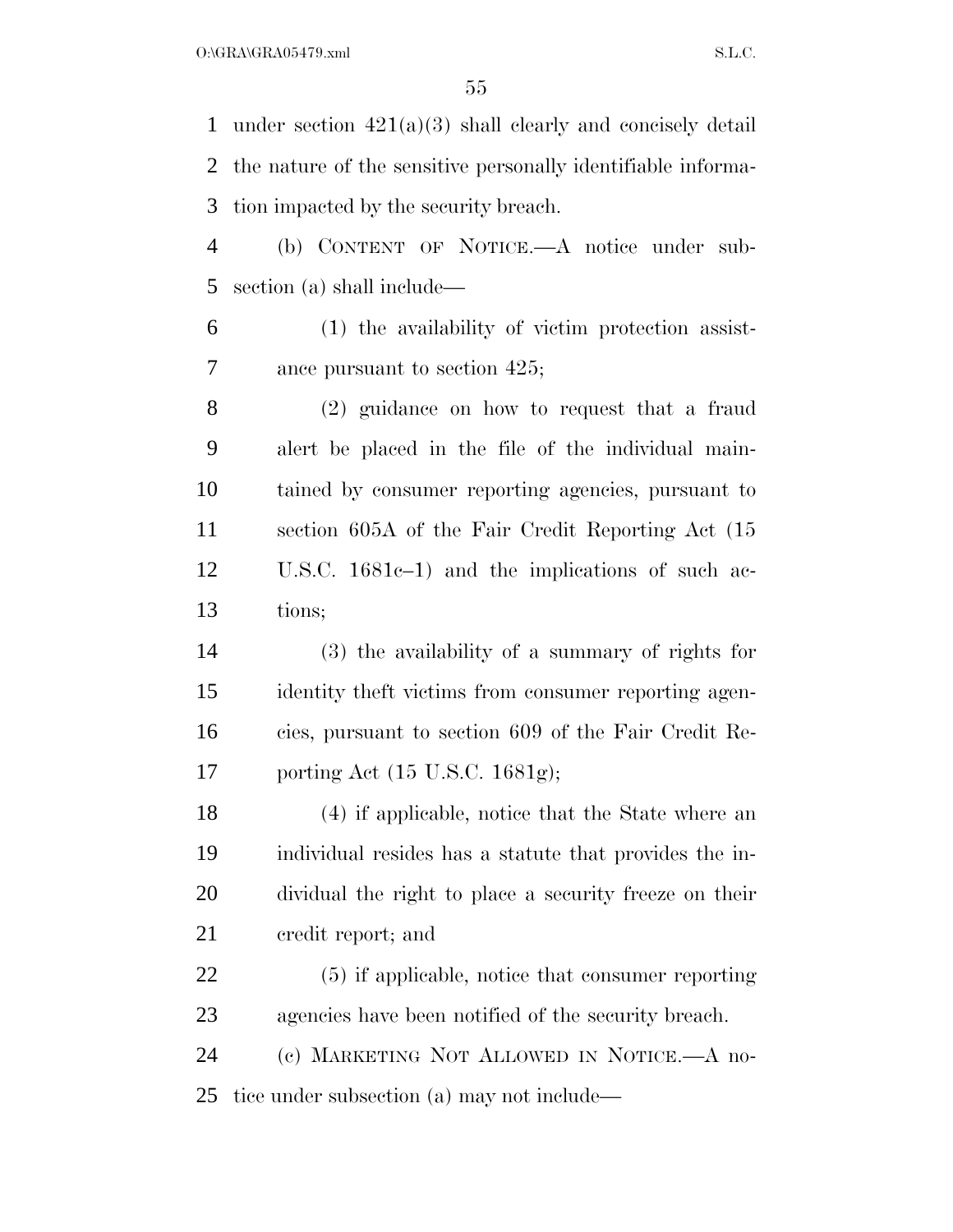(1) marketing information;

(2) sales offers; or

 (3) any solicitation regarding the collection of additional personally identifiable information from an individual.

## **SEC. 424. RISK ASSESSMENT AND FRAUD PREVENTION NO-TICE EXEMPTIONS.**

 (a) RISK ASSESSMENT EXEMPTION.—A business en- tity will be exempt from the notice requirements under 10 paragraphs  $(2)$  and  $(3)$  of section  $421(a)$ , if a risk assess- ment conducted in consultation with Federal law enforce- ment and the attorney general of each State affected by a security breach concludes that there is a de minimis risk of harm to the individuals whose sensitive personally iden- tifiable information was at issue in the security breach. (b) FRAUD PREVENTION EXEMPTION.—A business entity will be exempt from the notice requirement under 18 section  $421(a)$  if

 (1) the nature of the sensitive personally identi- fiable information subject to the security breach can- not be used to facilitate transactions or facilitate identity theft to further transactions with another business entity that is not the business entity sub- ject to the security breach notification requirements of section 421;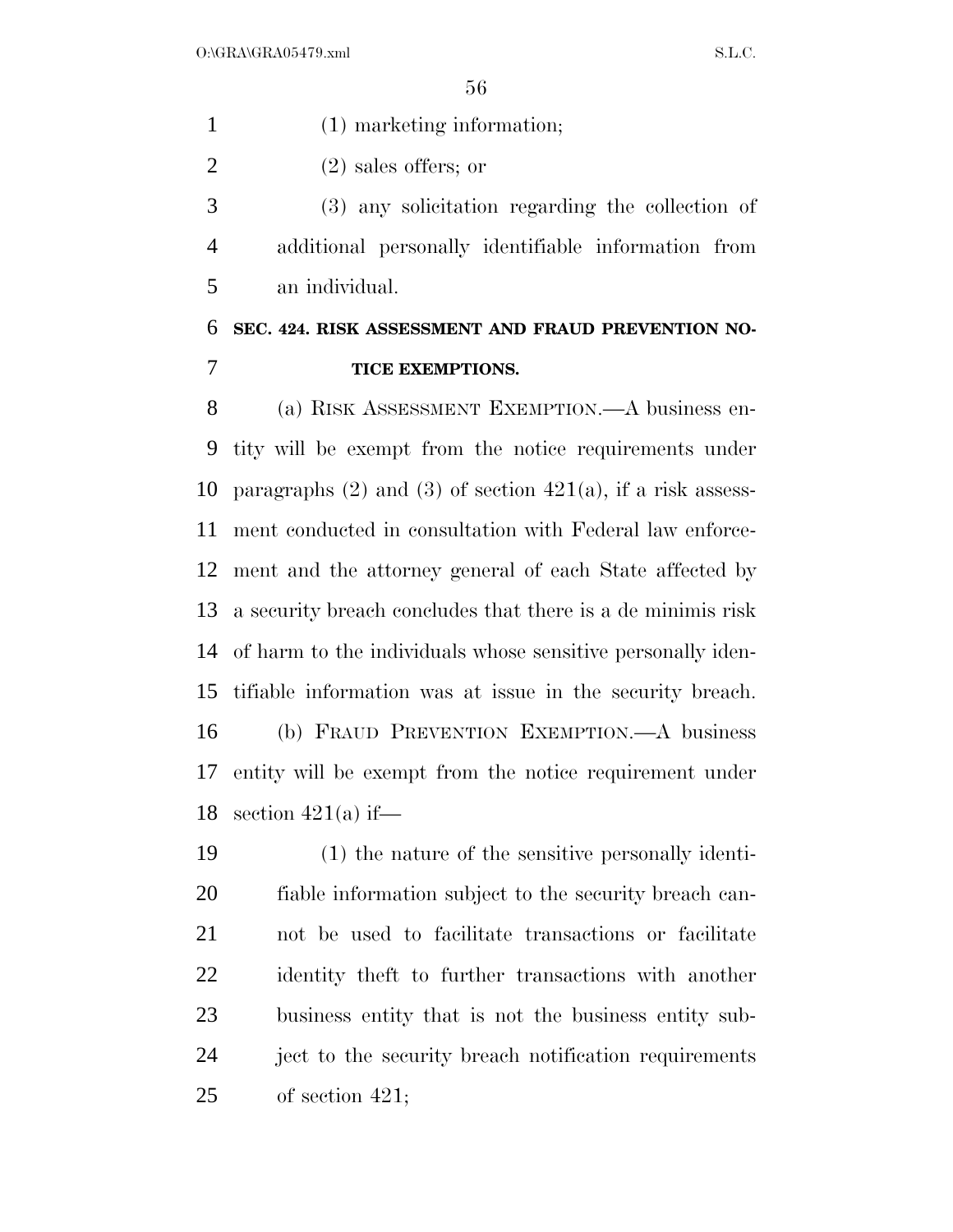(2) the business entity utilizes a security pro- gram reasonably designed to block the use of the sensitive personally identifiable information to ini- tiate unauthorized transactions before they are charged to the account of the individual; and

 (3) the business entity has a policy in place to provide notice and provides such notice after a breach of the security of the system has resulted in fraud or unauthorized transactions, but does not necessarily require notice in other circumstances.

#### **SEC. 425. VICTIM PROTECTION ASSISTANCE.**

 Any business entity or agency obligated to provide no- tice to residents of the United States under section 421(a)(3) shall offer to those same residents to cover the cost of—

 (1) monthly access to a credit report for a pe- riod of 1 year from the date of notice provided under 18 section  $421(a)(3)$ ; and

 (2) credit-monitoring services for up to 1 year from the date of notice provided under section 21  $421(a)(3)$ .

#### **SEC. 426. ENFORCEMENT.**

23 (a) CIVIL PENALTIES.—

 (1) IN GENERAL.—Any business entity that vio-lates the provisions of sections 421 through 425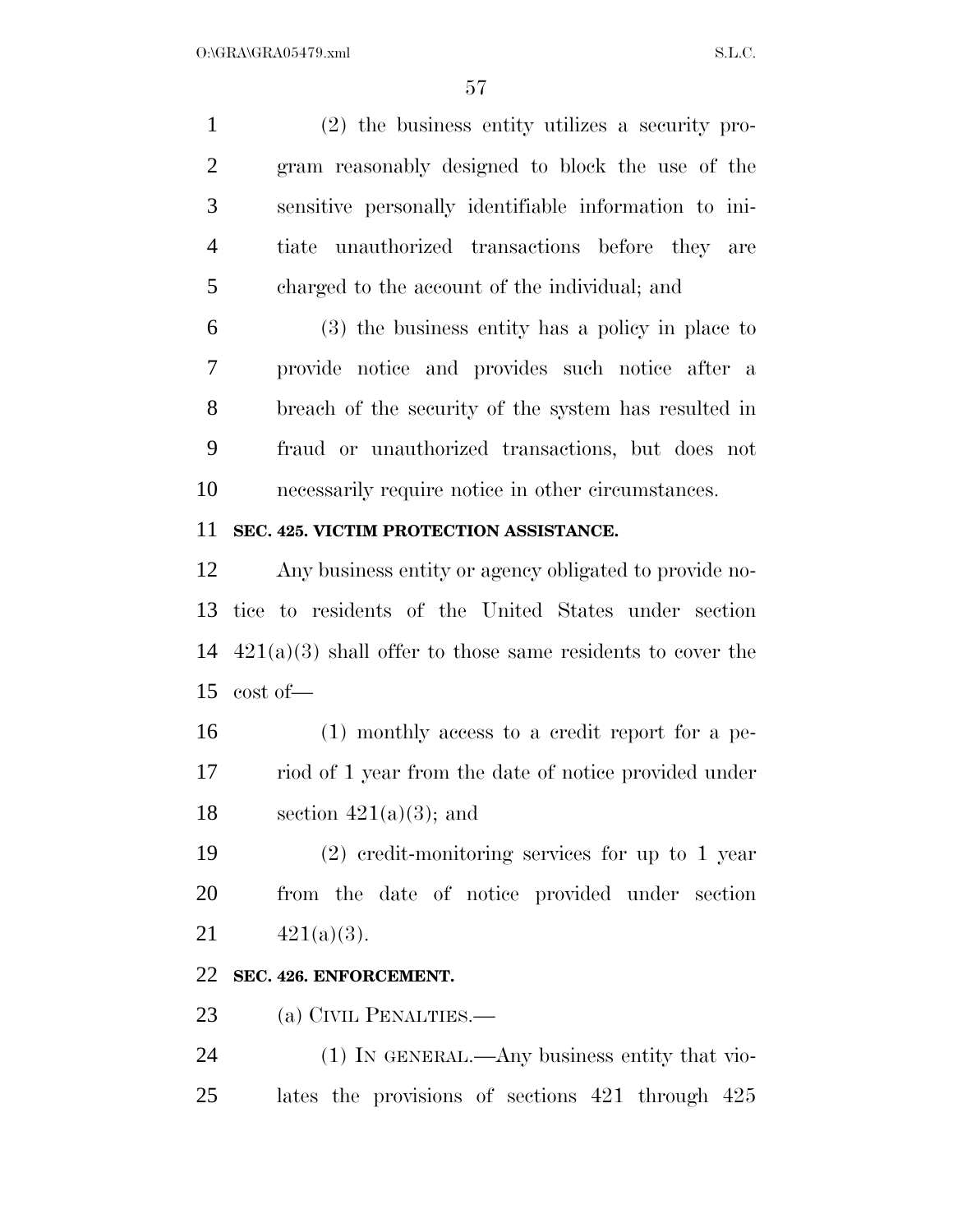shall be subject to civil penalties of not more than \$5,000 per violation per day, with a maximum of \$55,000 per day, while such violations persist. (2) INTENTIONAL OR WILLFUL VIOLATION.—A business entity that intentionally or willfully violates the provisions of sections 421 through 425 shall be subject to additional penalties in the amount of \$5,000 per violation per day, with a maximum of an additional \$55,000 per day, while such violations persist.

 (3) EQUITABLE RELIEF.—A business entity en- gaged in interstate commerce that violates this sec- tion may be enjoined from further violations by a court of competent jurisdiction.

 (4) OTHER RIGHTS AND REMEDIES.—The rights and remedies available under this section are cumulative and shall not affect any other rights and remedies available under law.

 (b) INJUNCTIVE ACTIONS BY THE ATTORNEY GEN-ERAL.—

 (1) IN GENERAL.—Whenever it appears that a business entity or agency to which this subtitle ap- plies has engaged, is engaged, or is about to engage, in any act or practice constituting a violation of this subtitle, the Attorney General may bring a civil ac-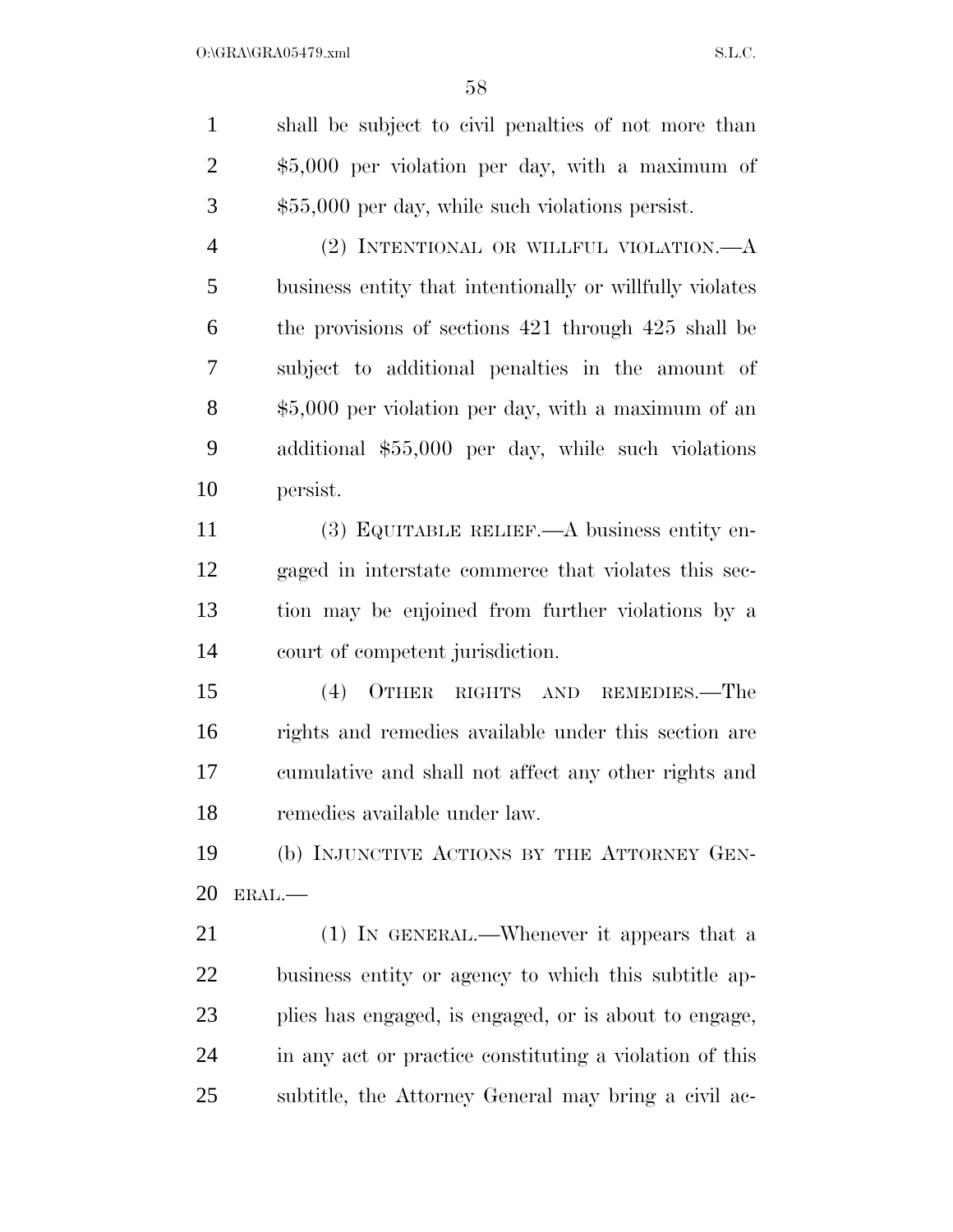| $\mathbf{1}$   | tion in an appropriate district court of the United   |
|----------------|-------------------------------------------------------|
| 2              | States to-                                            |
| 3              | (A) enjoin such act or practice;                      |
| $\overline{4}$ | (B) enforce compliance with this subtitle;            |
| 5              | and                                                   |
| 6              | (C) obtain damages—                                   |
| 7              | (i) in the sum of actual damages, res-                |
| 8              | titution, and other compensation on behalf            |
| 9              | of the affected residents of a State; and             |
| 10             | (ii) punitive damages, if the violation               |
| 11             | is willful or intentional; and                        |
| 12             | (D) obtain such other relief as the court             |
| 13             | determines to be appropriate.                         |
| 14             | OTHER INJUNCTIVE RELIEF. - Upon a<br>(2)              |
| 15             | proper showing in the action under paragraph $(1)$ ,  |
| 16             | the court shall grant a permanent injunction or a     |
| 17             | temporary restraining order without bond.             |
| 18             | (c) STATE ENFORCEMENT.-                               |
| 19             | (1) CIVIL ACTIONS.—In any case in which the           |
| 20             | attorney general of a State has reason to believe     |
| 21             | that an interest of the residents of that State has   |
| 22             | been, or is threatened to be, adversely affected by a |
| 23             | violation of this subtitle, the State, as parens      |
| 24             | patriae, may bring a civil action on behalf of the    |
| 25             | residents of that State in a district court of the    |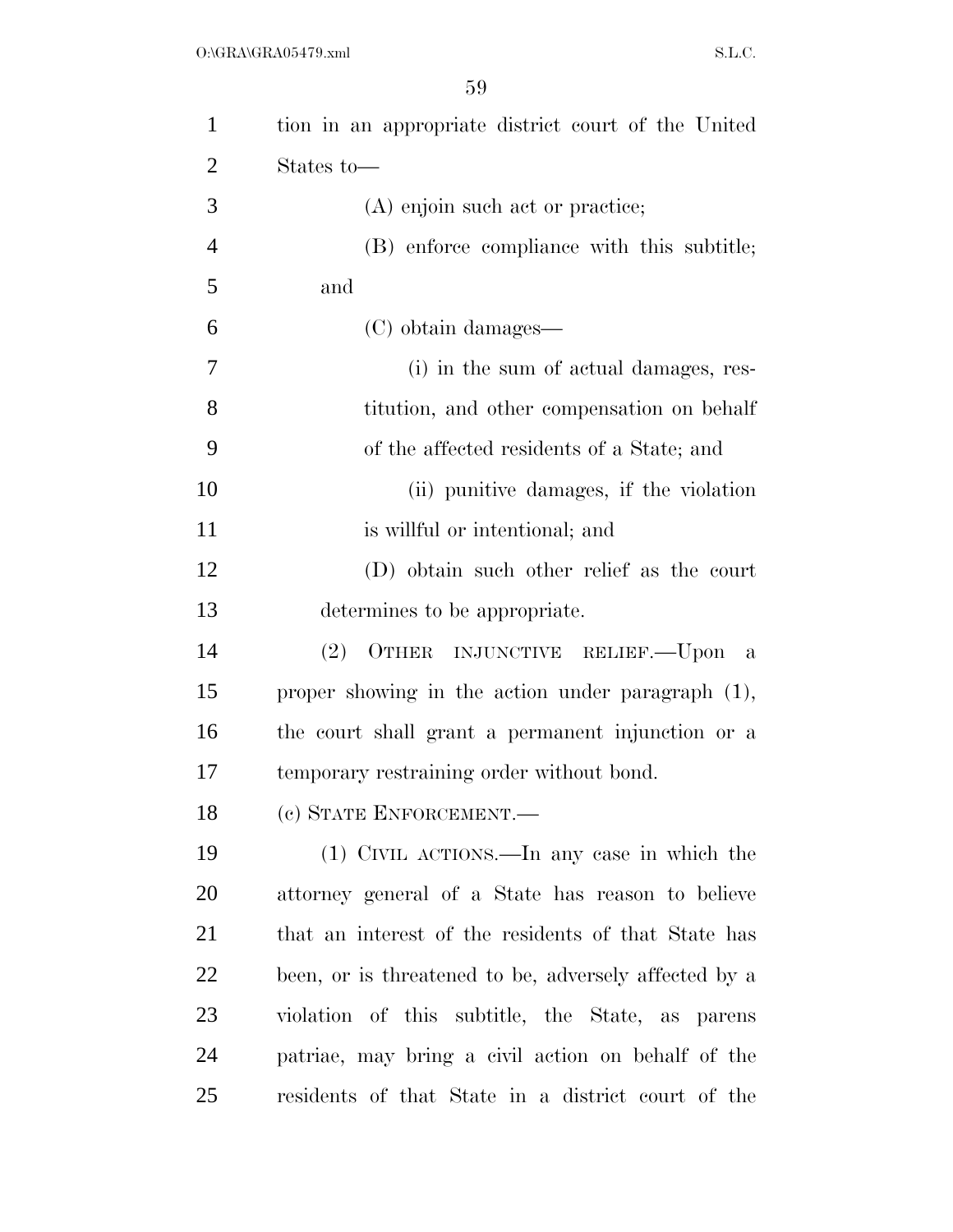| $\mathbf{1}$   | United States of appropriate jurisdiction, or any |
|----------------|---------------------------------------------------|
| 2              | other court of competent jurisdiction, to-        |
| 3              | (A) enjoin that practice;                         |
| $\overline{4}$ | (B) enforce compliance with this subtitle;        |
| 5              | (C) obtain damages—                               |
| 6              | (i) in the sum of actual damages, res-            |
| 7              | titution, and other compensation on behalf        |
| 8              | of the affected residents of that State; and      |
| 9              | (ii) punitive damages, if the violation           |
| 10             | is willful or intentional; and                    |
| 11             | (D) obtain such other equitable relief as         |
| 12             | the court may consider to be appropriate.         |
| 13             | $(2)$ NOTICE.—                                    |
| 14             | (A) IN GENERAL.—Before filing an action           |
| 15             | under paragraph $(1)$ , the attorney general of   |
| 16             | the State involved shall provide to the Attorney  |
| 17             | General—                                          |
| 18             | (i) written notice of the action; and             |
| 19             | (ii) a copy of the complaint for the ac-          |
| 20             | tion.                                             |
| 21             | (B) EXCEPTION.-                                   |
| 22             | (i) IN GENERAL.—Subparagraph $(A)$                |
| 23             | shall not apply with respect to the filing of     |
| 24             | an action by an attorney general of a State       |
| 25             | under this subsection, if the attorney gen-       |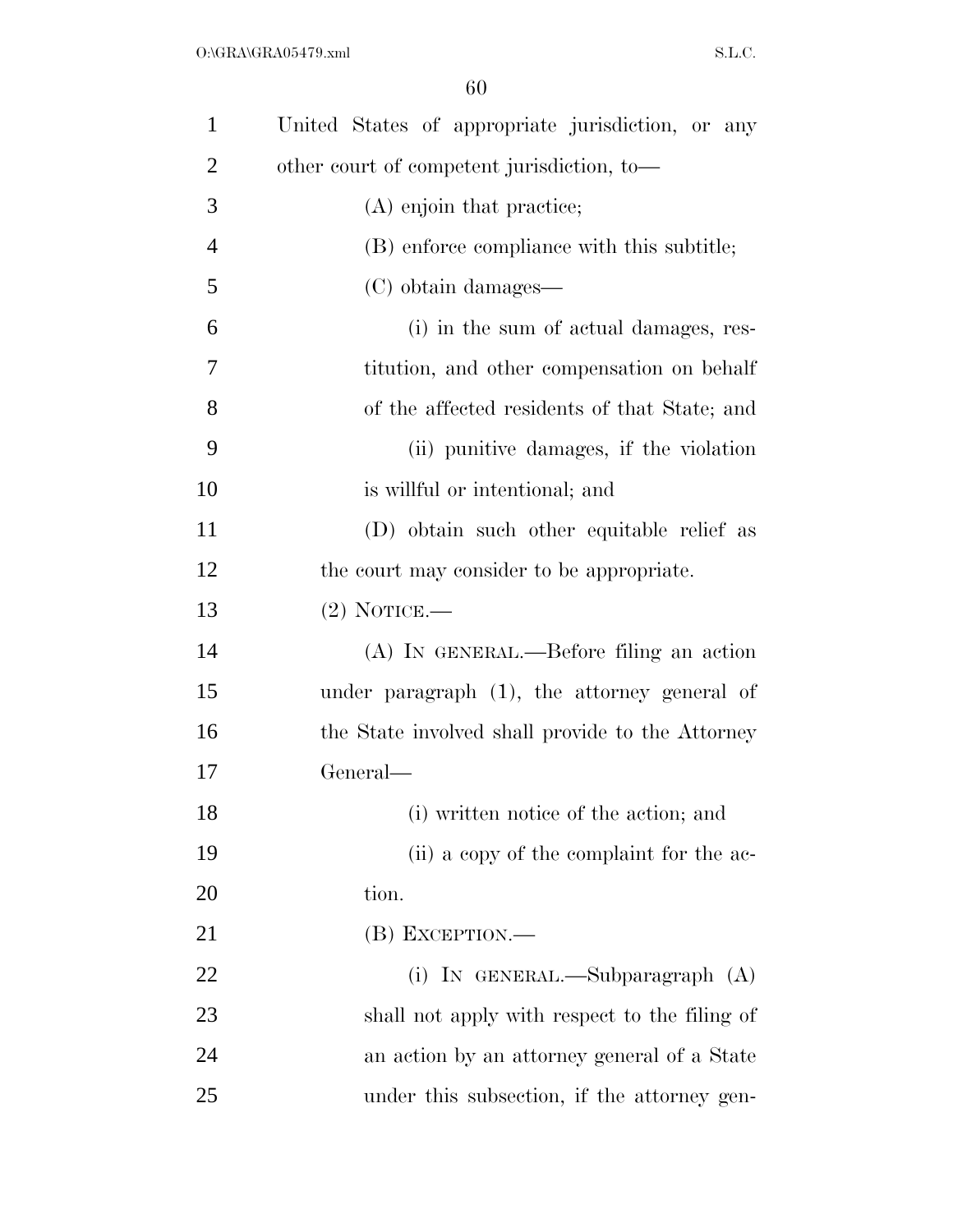| $\mathbf{1}$   | eral of a State determines that it is not             |
|----------------|-------------------------------------------------------|
| $\overline{2}$ | feasible to provide the notice described in           |
| 3              | such subparagraph before the filing of the            |
| $\overline{4}$ | action.                                               |
| 5              | NOTIFICATION WHEN<br>(ii)<br>PRAC-                    |
| 6              | TICABLE.—In an action described in clause             |
| 7              | (i), the attorney general of a State shall            |
| 8              | provide notice and a copy of the complaint            |
| 9              | to the Attorney General at the time the at-           |
| 10             | torney general of a State files the action.           |
| 11             | ATTORNEY GENERAL AUTHORITY.--Upon<br>(3)              |
| 12             | receiving notice under paragraph $(2)$ , the Attorney |
| 13             | General shall have the right to-                      |
| 14             | $(A)$ move to stay the action, pending the            |
| 15             | final disposition of a pending Federal pro-           |
| 16             | ceeding or action as described in paragraph (4);      |
| 17             | (B) intervene in an action brought under              |
| 18             | paragraph $(1)$ ; and                                 |
| 19             | (C) file petitions for appeal.                        |
| 20             | (4) PENDING PROCEEDINGS.—If the Attorney              |
| 21             | General has instituted a proceeding or action for a   |
| 22             | violation of this Act or any regulations thereunder,  |
| 23             | no attorney general of a State may, during the pend-  |
| 24             | ency of such proceeding or action, bring an action    |
| 25             | under this subsection against any defendant named     |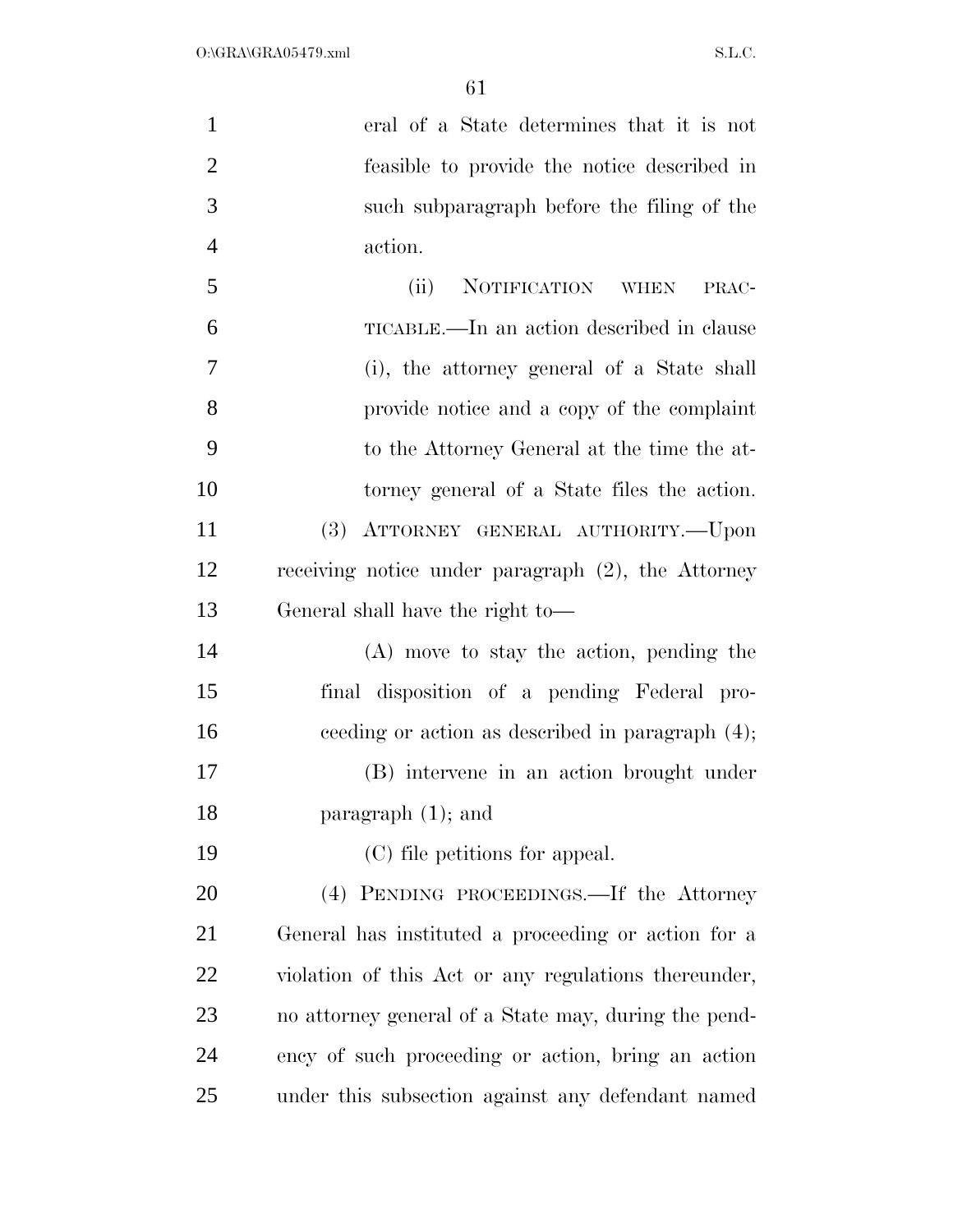| $\mathbf{1}$   | in such criminal proceeding or civil action for any     |
|----------------|---------------------------------------------------------|
| $\overline{2}$ | violation that is alleged in that proceeding or action. |
| 3              | (5) RULE OF CONSTRUCTION.—For purposes of               |
| 4              | bringing any civil action under paragraph (1), noth-    |
| 5              | ing in this subsection shall be construed to prevent    |
| 6              | an attorney general of a State from exercising the      |
| 7              | powers conferred on such attorney general by the        |
| 8              | laws of that State to-                                  |
| 9              | (A) conduct investigations;                             |
| 10             | (B) administer oaths or affirmations; or                |
| 11             | (C) compel the attendance of witnesses or               |
| 12             | the production of documentary and other evi-            |
| 13             | dence.                                                  |
| 14             | $(6)$ VENUE; SERVICE OF PROCESS.—                       |
| 15             | (A) VENUE.—Any action brought under                     |
| 16             | this subsection may be brought in the district          |
| 17             | court of the United States that meets applicable        |
| 18             | requirements relating to venue under section            |
| 19             | 1391 of title 28, United States Code.                   |
| 20             | (B) SERVICE OF PROCESS.—In an action                    |
| 21             | brought under this subsection process may be            |
| 22             | served in any district in which the defendant—          |
| 23             | (i) is an inhabitant; or                                |
| 24             | (ii) may be found.                                      |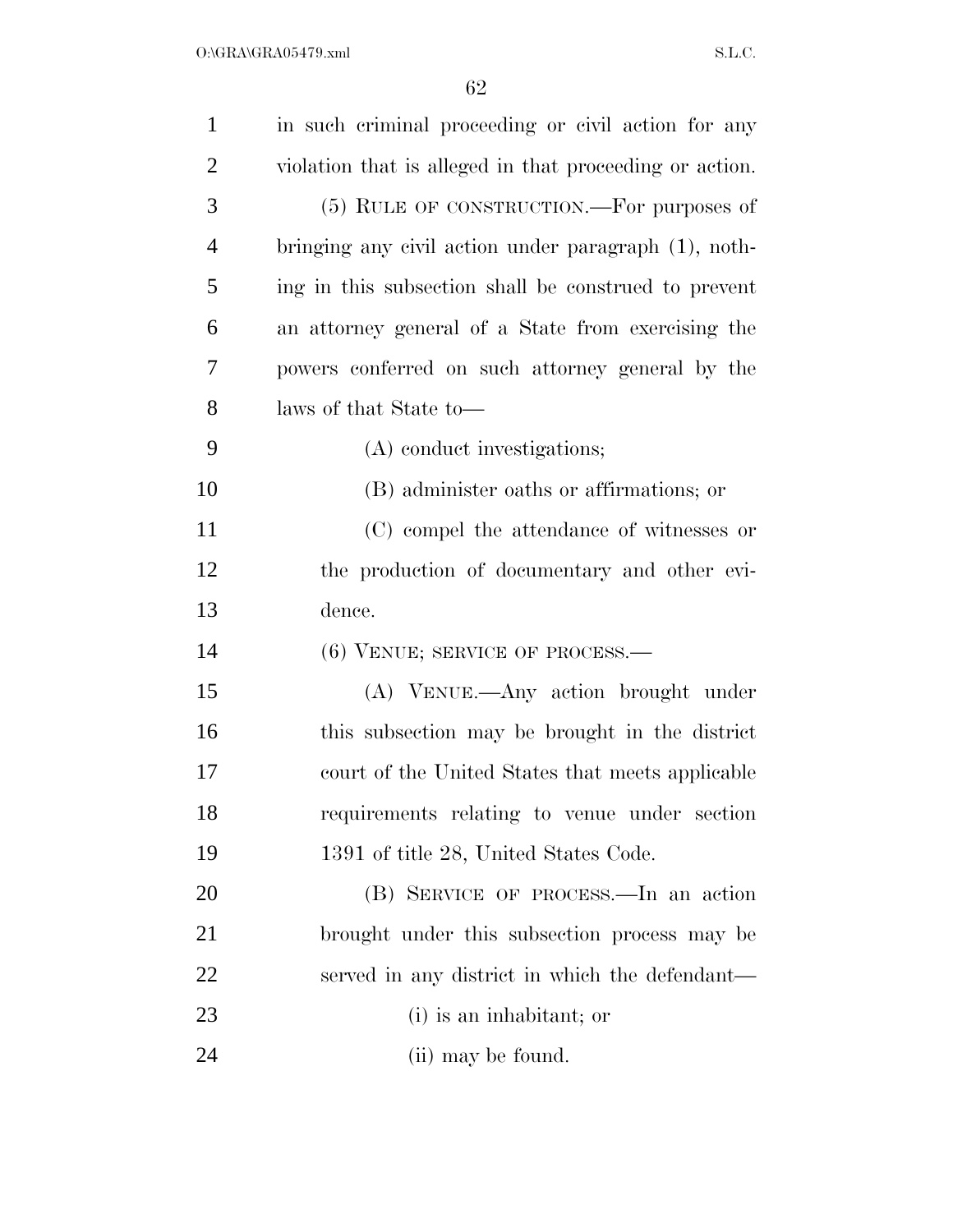$O:\overline{GRA}\setminus GRA$   $SL.C.$ 

#### **SEC. 427. RELATION TO STATE LAWS.**

 (a) IN GENERAL.—Except as provided in subsection (b), this title does not annul, alter, affect, or exempt any person subject to the provisions of this title from com- plying with the laws of any State with respect to pro- tecting consumers from the risk of theft or misuse of per- sonally identifiable information, except to the extent that those laws are inconsistent with any provisions of this title, and then only to the extent of such inconsistency. (b) EXCEPTIONS.—No requirement or prohibition may be imposed under the laws of any State with respect to any subject matter regulated under—

 (1) section  $3(9)$ , relating to the definition of 14 "security breach";

15 (2) paragraphs  $(1)(A)$ ,  $(2)$ , and  $(3)$  of sub- section (a), and subsection (b) of section 421, relat-ing to the right to notice of security breach;

18 (3) section 422, relating to notice procedures;

 (4) section 423, relating to notice content, ex- cept that nothing in this section shall prevent a State from requiring notice of additional victim pro-tection assistance by that State; and

 (5) section 424, relating to risk assessment and fraud prevention notice exemptions.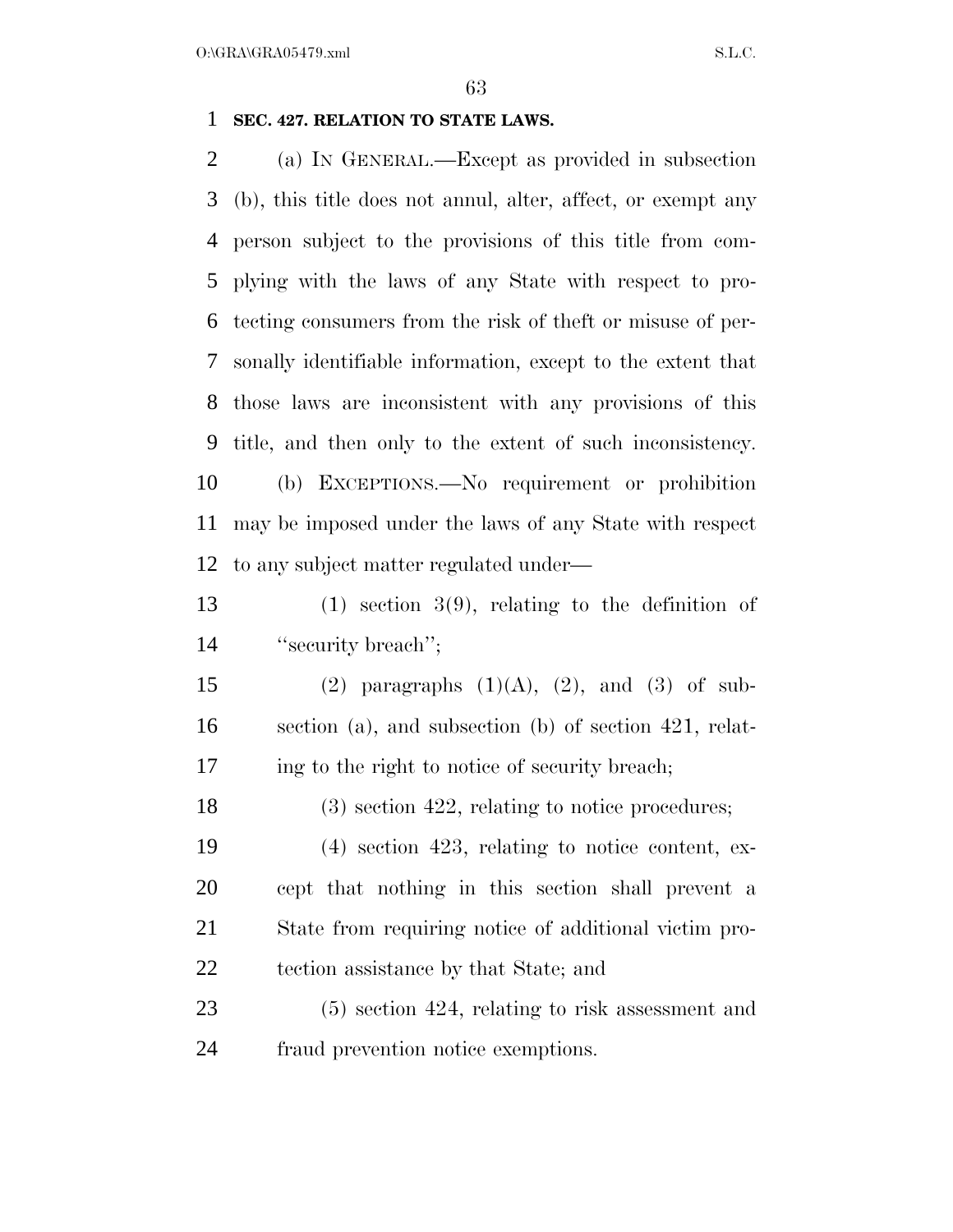| $\mathbf{1}$   | SEC. 428. STUDY ON SECURING PERSONALLY IDENTIFI-          |
|----------------|-----------------------------------------------------------|
| $\overline{2}$ | ABLE INFORMATION IN THE DIGITAL ERA.                      |
| 3              | (a) REQUIREMENT FOR STUDY.—Not later than 120             |
| 4              | days after the date of enactment of this Act, the Depart- |
| 5              | ment of Justice shall enter into a contract with the Na-  |
| 6              | tional Research Council of the National Academies to con- |
| 7              | duct a study on securing personally identifiable informa- |
| 8              | tion in the digital era.                                  |
| 9              | (b) MATTERS TO BE ASSESSED IN REVIEW.—The                 |
| 10             | study required under subsection (a) shall include—        |
| 11             | (1) threats to the public posed by the unauthor-          |
| 12             | ized or improper disclosure of personally identifiable    |
| 13             | information, including threats to-                        |
| 14             | $(A)$ law enforcement;                                    |
| 15             | (B) homeland security;                                    |
| 16             | (C) individual citizens; and                              |
| 17             | (D) commerce;                                             |
| 18             | $(2)$ an assessment of the benefits and costs of          |
| 19             | currently available strategies for securing personally    |
| 20             | identifiable information based on—                        |
| 21             | $(A)$ technology;                                         |
| 22             | (B) legislation;                                          |
| 23             | (C) regulation; or                                        |
| 24             | (D) public education;                                     |
| 25             | (3) research needed to develop additional strate-         |
| 26             | gies;                                                     |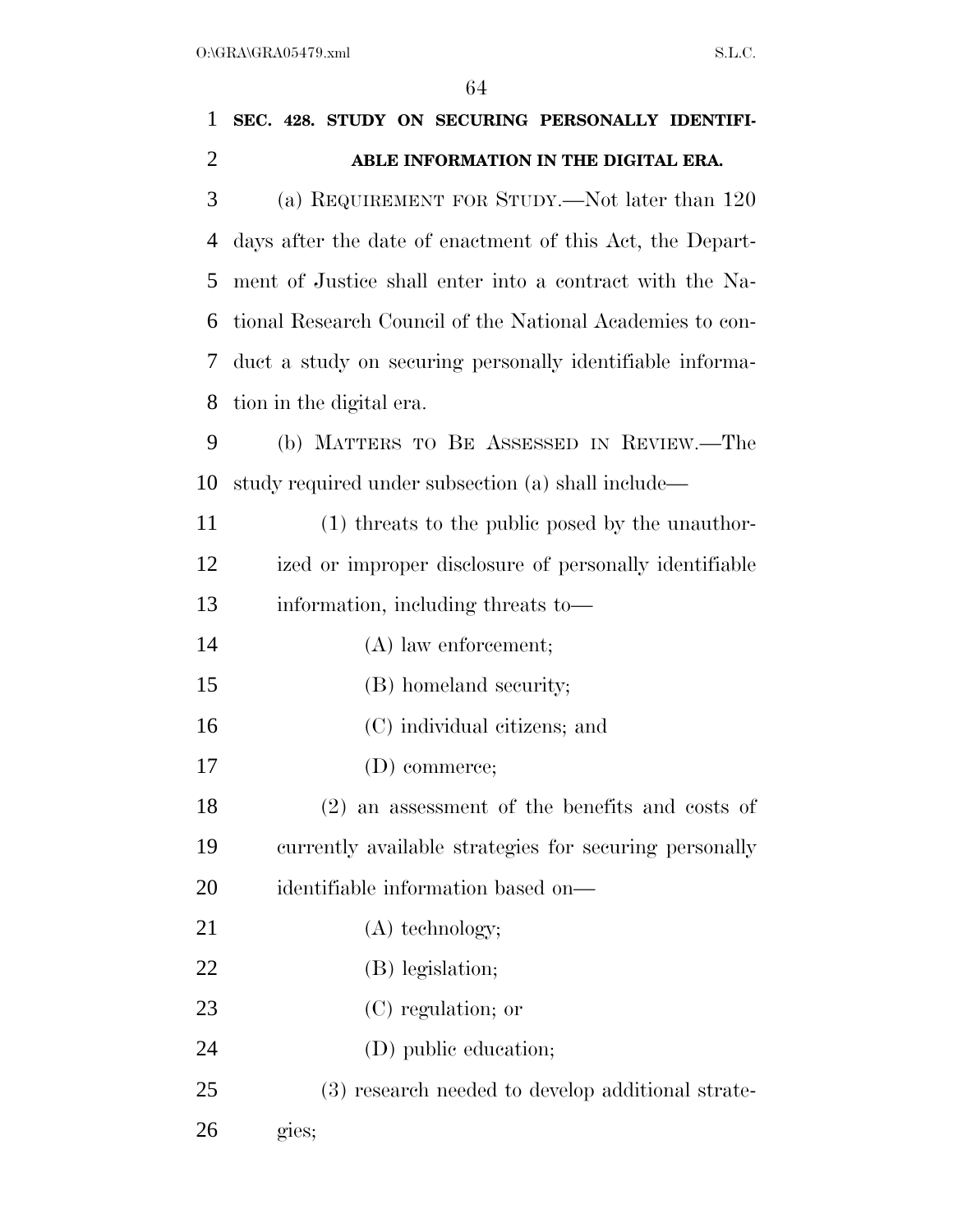(4) recommendations for congressional or other policy actions to further minimize vulnerabilities to the threats described in paragraph (1); and

 (5) other relevant issues that in the discretion of the National Research Council warrant examina-tion.

 (c) TIME LINE FOR STUDY AND REQUIREMENT FOR REPORT.—Not later than 18-month period beginning upon completion of the performance of the contract de- scribed in subsection (a), the National Research Council shall conduct the study and report its findings, conclu-sions, and recommendations to Congress.

 (d) FEDERAL DEPARTMENT AND AGENCY COMPLI- ANCE.—Federal departments and agencies shall comply with requests made by the National Science Foundation, National Research Council, and National Academies for information that is necessary to assist in preparing the report required by subsection (c).

 (e) AUTHORIZATION OF APPROPRIATIONS.—Of the amounts authorized to be appropriated to the Department of Justice for Department-wide activities, \$850,000 shall be made available to carry out the provisions of this sec-tion for fiscal year 2006.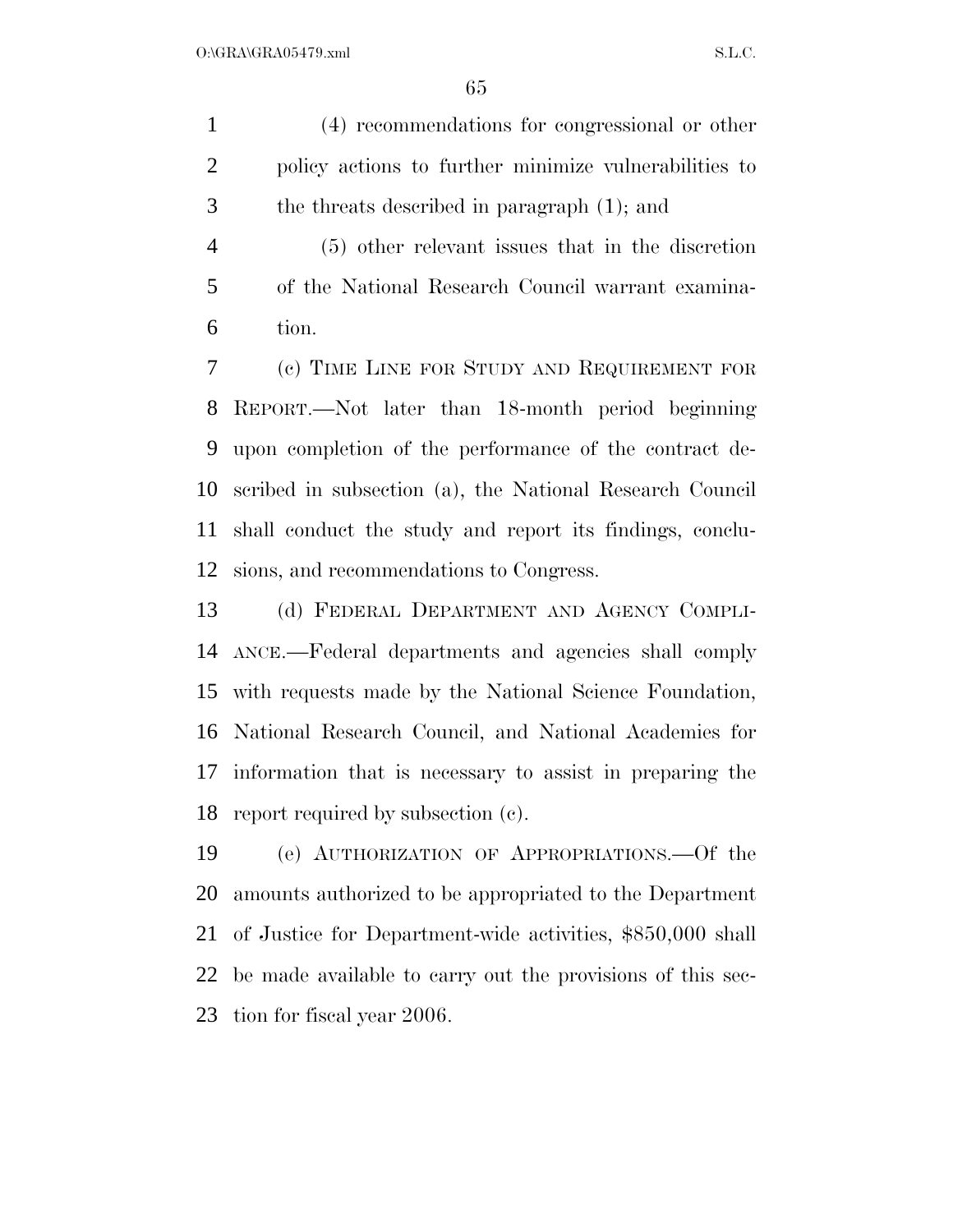#### **SEC. 429. AUTHORIZATION OF APPROPRIATIONS.**

 There is authorized to be appropriated such sums as may be necessary to cover the costs incurred by the United States Secret Service to carry out investigations and risk assessments of security breaches as required under this subtitle.

#### **SEC. 430. EFFECTIVE DATE.**

 This subtitle shall take effect 90 days after the date of enactment of this Act.

## **TITLE V—PROTECTION OF**

### **SOCIAL SECURITY NUMBERS**

#### **SEC. 501. SOCIAL SECURITY NUMBER PROTECTION.**

(a) IN GENERAL.—No person may—

 (1) display any individual's social security num- ber to a third party without the voluntary and af- firmatively expressed consent of such individual; or (2) sell or purchase any social security number of an individual without the voluntary and affirma-tively expressed consent of such individual.

 (b) PREREQUISITES FOR CONSENT.—To obtain the consent of an individual under paragraphs (1) or (2) of subsection (a), the person displaying, selling, or attempt- ing to sell, purchasing, or attempting to purchase the so-cial security number of such individual shall—

 (1) inform such individual of the general pur-pose for which the social security number will be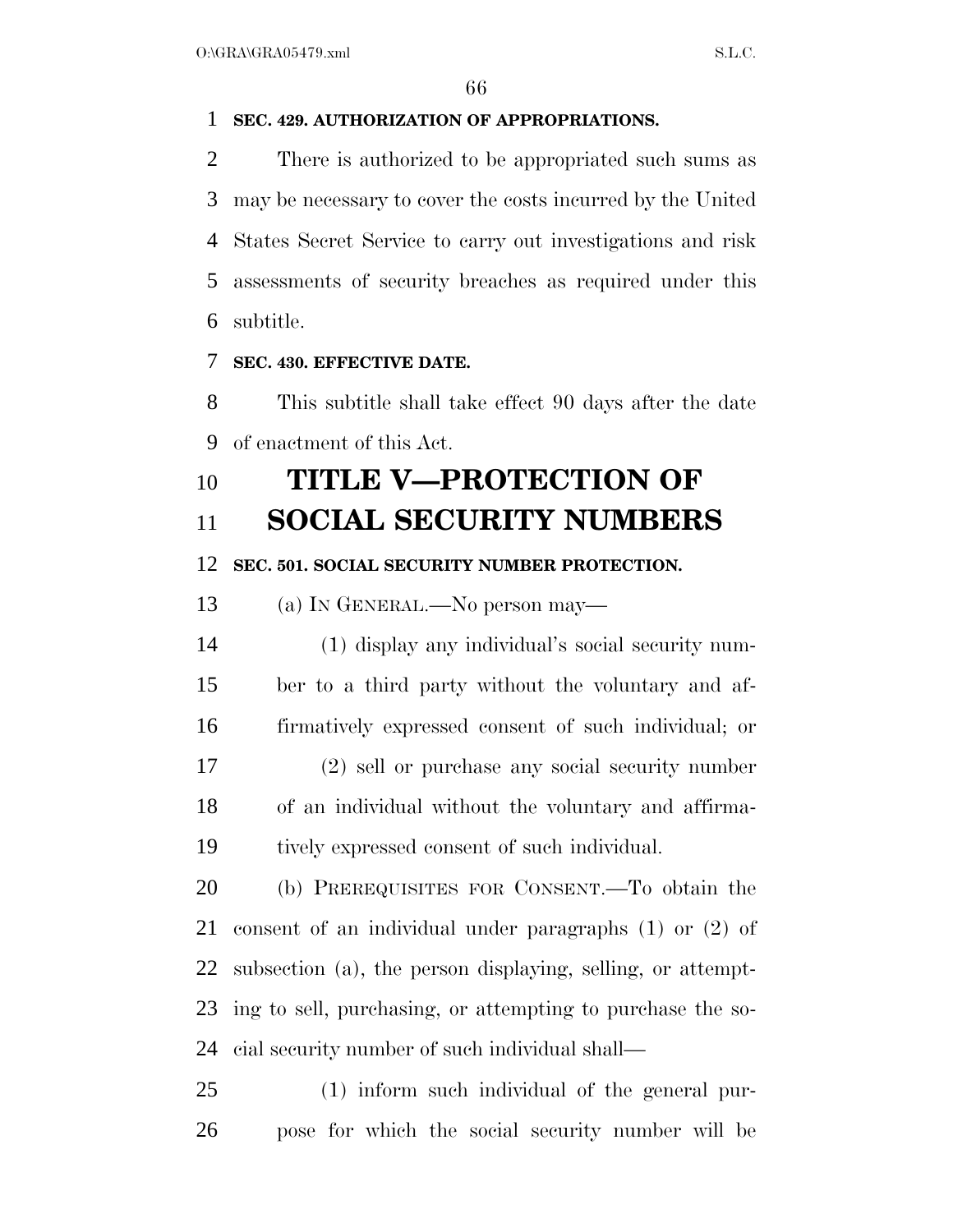used, the types of persons to whom the social secu- rity number may be available, and the scope of transactions permitted by the consent; and (2) obtain the affirmatively expressed consent (electronically or in writing) of such individual. (c) HARVESTED SOCIAL SECURITY NUMBERS.—Sub- section (a) shall apply to any public record of a Federal agency that contains social security numbers extracted from other public records for the purpose of displaying or selling such numbers to the general public. (d) EXCEPTIONS.—Nothing in this section shall be construed to prohibit or limit the display, sale, or purchase of a social security number— (1) as required, authorized, or excepted under Federal law;

 (2) to the extent necessary for a public health purpose, including the protection of the health or safety of an individual in an emergency situation;

 (3) to the extent necessary for a national secu-rity purpose;

 (4) to the extent necessary for a law enforce- ment purpose, including the investigation of fraud and the enforcement of a child support obligation;

 (5) to the extent necessary for research con-ducted for the purpose of advancing public knowl-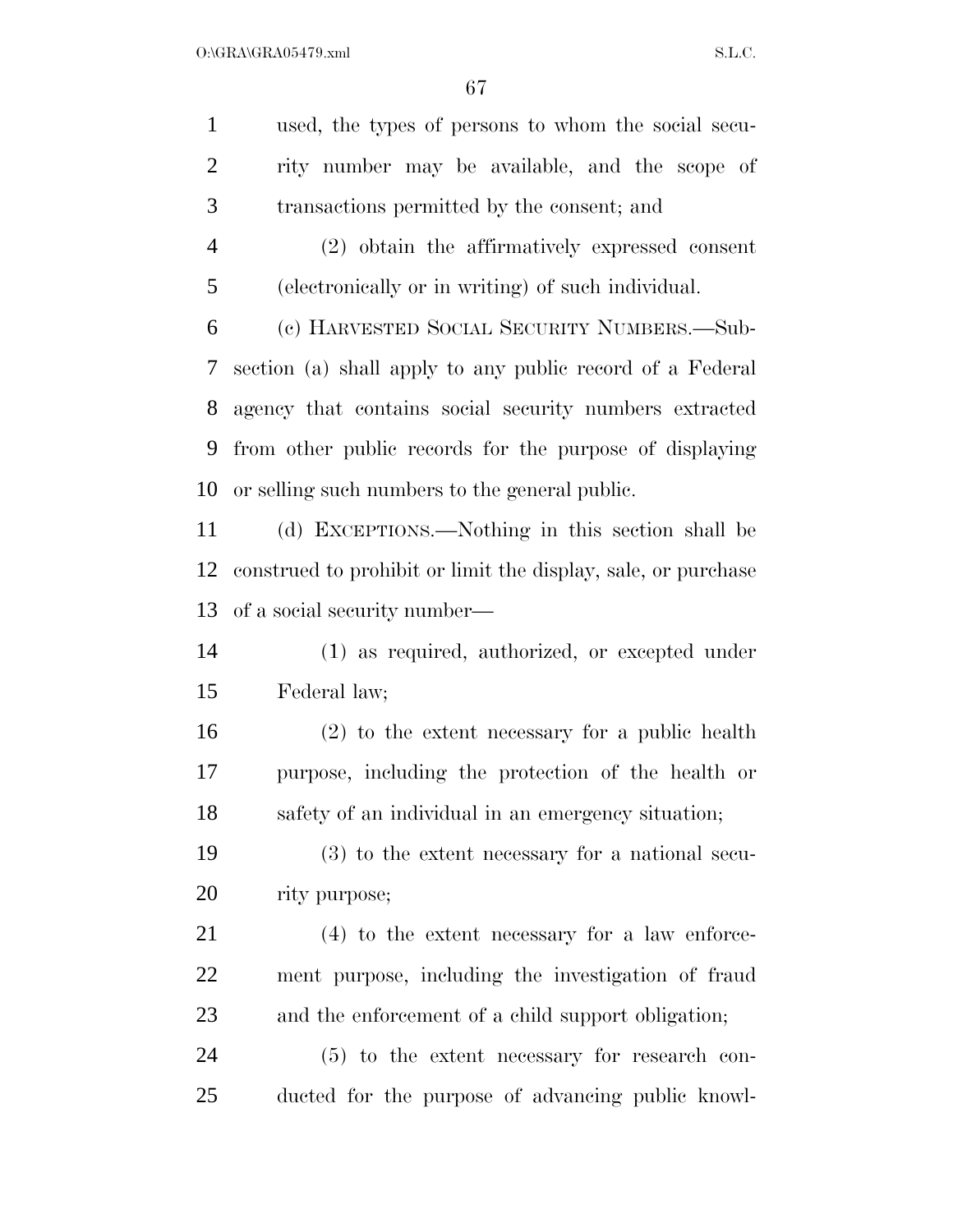| $\mathbf{1}$   | edge, on the condition that the researcher provides   |
|----------------|-------------------------------------------------------|
| $\overline{2}$ | adequate assurances that—                             |
| 3              | (A) the social security numbers will not be           |
| $\overline{4}$ | used to harass, target, or publicly reveal infor-     |
| 5              | mation concerning any individual;                     |
| 6              | (B) information about individuals obtained            |
| $\overline{7}$ | from the research will not be used to make deci-      |
| 8              | sions that directly affect the rights, benefits, or   |
| 9              | privileges of specific individuals; and               |
| 10             | (C) the researcher has in place appropriate           |
| 11             | safeguards to protect the privacy and confiden-       |
| 12             | tiality of any information about individuals;         |
| 13             | $(6)$ if such a number is required to be sub-         |
| 14             | mitted as part of the process for applying for any    |
| 15             | type of Federal, State, or local government benefit   |
| 16             | or program;                                           |
| 17             | (7) when the transmission of the number is in-        |
| 18             | cidental to, and in the course of, the sale, lease,   |
| 19             | franchising, or merger of all or a portion of a busi- |
| 20             | ness; or                                              |
| 21             | $(8)$ to the extent only the last 4 digits of a so-   |
| 22             | cial security number are displayed.                   |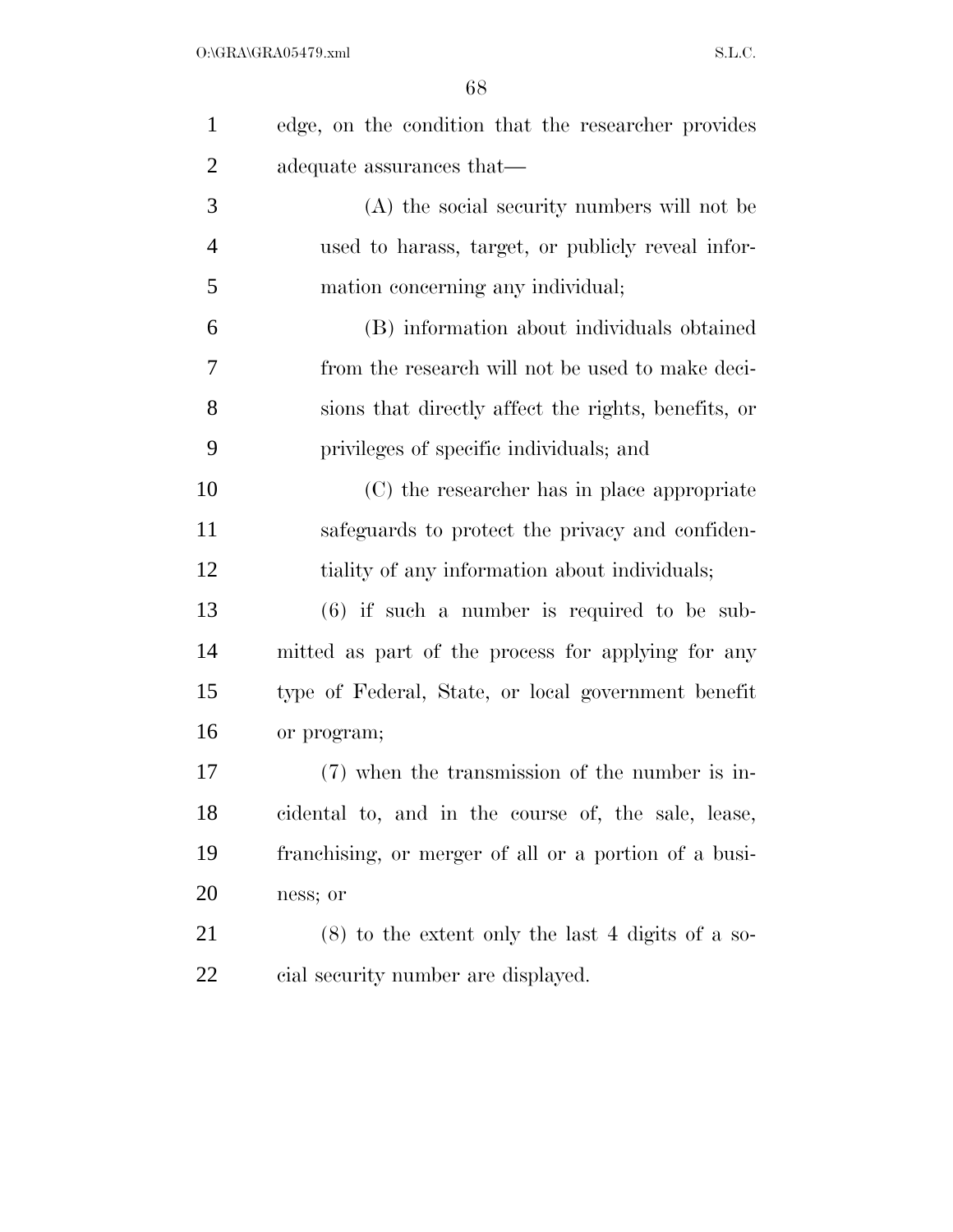| $\mathbf{1}$   | SEC. 502. LIMITS ON PERSONAL DISCLOSURE OF SOCIAL                    |
|----------------|----------------------------------------------------------------------|
| $\overline{2}$ | <b>NUMBERS</b><br><b>COMMERCIAL</b><br><b>SECURITY</b><br><b>FOR</b> |
| 3              | TRANSACTIONS AND ACCOUNTS.                                           |
| $\overline{4}$ | (a) IN GENERAL.—Part A of title XI of the Social                     |
| 5              | Security Act (42 U.S.C. 1301 et seq.) is amended by add-             |
| 6              | ing the following:                                                   |
| 7              | "SEC. 1150A. LIMITS ON PERSONAL DISCLOSURE OF SOCIAL                 |
| 8              | <b>SECURITY</b><br><b>NUMBERS</b><br><b>FOR</b><br><b>COMMERCIAL</b> |
| 9              | TRANSACTIONS AND ACCOUNTS.                                           |
| 10             | "(a) ACCOUNT NUMBERS.—                                               |
| 11             | "(1) IN GENERAL.—A business entity may                               |
| 12             | $not$ —                                                              |
| 13             | "(A) require an individual to use the social                         |
| 14             | security number of such individual as an ac-                         |
| 15             | count number or account identifier when pur-                         |
| 16             | chasing a commercial good or service; or                             |
| 17             | "(B) deny an individual goods or services                            |
| 18             | for refusing to accept the use of the social secu-                   |
| 19             | rity number of such individual as an account                         |
| 20             | number or account identifier.                                        |
| 21             | "(2) EXISTING ACCOUNT EXCEPTION.—Para-                               |
| 22             | graph (1) shall not apply to any account number or                   |
| 23             | account identifier established prior to the date of en-              |
| 24             | actment of this Act.                                                 |
| 25             | "(b) SOCIAL SECURITY NUMBER PREREQUISITES                            |
| 26             | FOR GOODS AND SERVICES.—A business entity may not                    |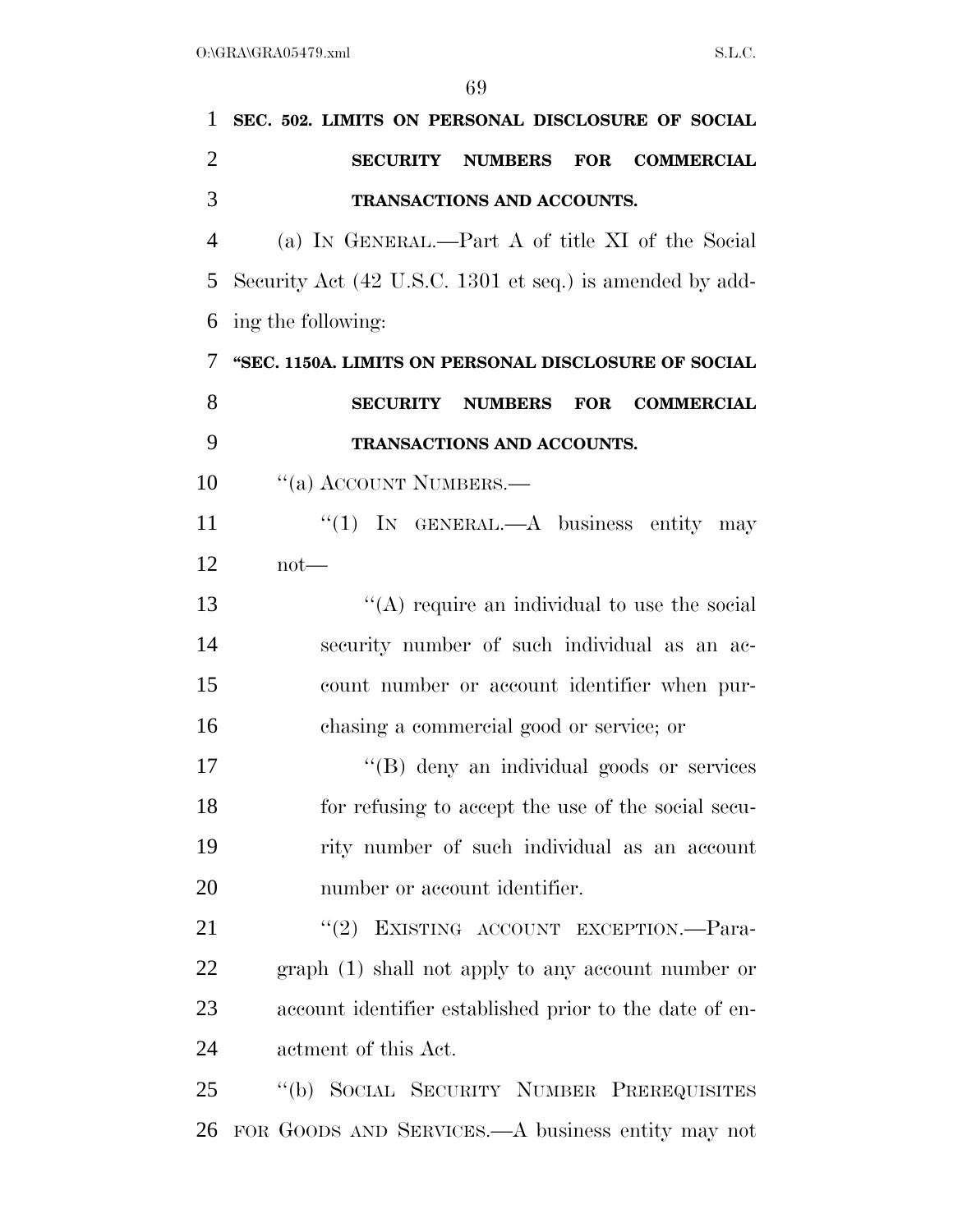$O:\overline{GRA}\setminus GRA$  s.m.

 require an individual to provide the social security number of such individual when purchasing a commercial good or service or deny an individual goods or services for refusing to provide that number except for any purpose relating to— "(1) obtaining a consumer report for any pur- pose permitted under the Fair Credit Reporting Act (15 U.S.C. 1681 et seq.);  $(2)$  a background check of the individual con- ducted by a landlord, lessor, employer, or voluntary service agency;  $\frac{1}{3}$  law enforcement; or 13 ''(4) a Federal, State, or local law requirement. 14 "(c) APPLICATION OF CIVIL MONEY PENALTIES.— A violation of this section shall be deemed to be a violation of section 1129(a). 17 "(d) APPLICATION OF CRIMINAL PENALTIES.—A vio- lation of this section shall be deemed to be a violation of section 208(a)(8).''. **SEC. 503. PUBLIC RECORDS.**  (a) IN GENERAL.—Except as provided in paragraph (2), paragraphs (a) and (b) of section 501 shall apply to all public records posted on the Internet or provided in an electronic medium by, or on behalf of, a Federal agen-cy.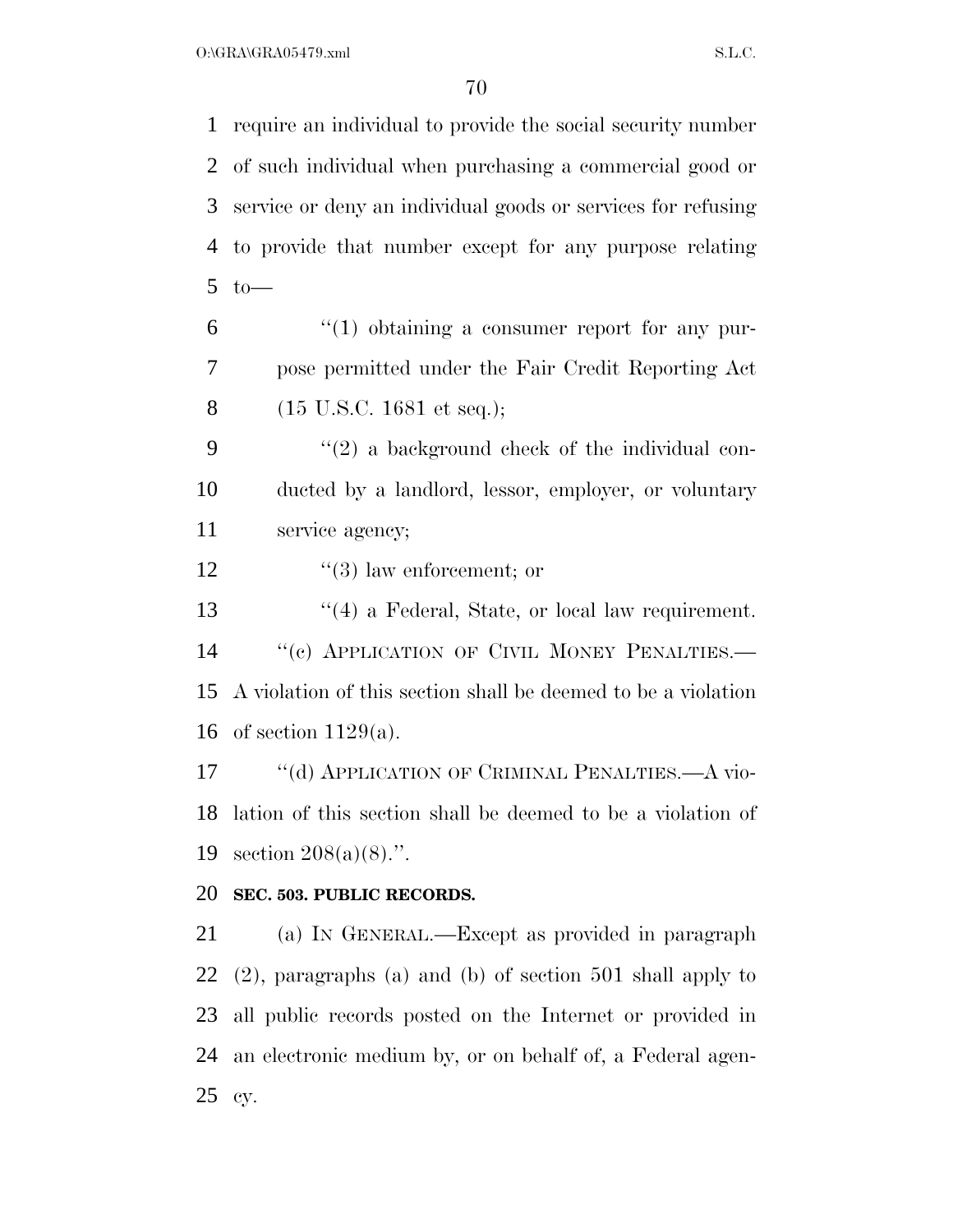| $\mathbf{1}$   | $(b)$ EXCEPTIONS.—                                         |
|----------------|------------------------------------------------------------|
| $\overline{2}$ | (1) TRUNCATION AND PRIOR DISPLAYS.—Sec-                    |
| 3              | tion $501(a)$ shall not apply to —                         |
| $\overline{4}$ | (A) a public record which displays only the                |
| 5              | last 4 digits of the social security number of an          |
| 6              | individual; and                                            |
| 7              | (B) any record or a category of public                     |
| 8              | records first posted on the Internet or provided           |
| 9              | in an electronic medium by, or on behalf of, a             |
| 10             | Federal agency prior to the date of enactment              |
| 11             | of this Act.                                               |
| 12             | (2) LAW ENFORCEMENT.—Nothing in this sub-                  |
| 13             | section shall be construed to prevent an entity acting     |
| 14             | pursuant to a police investigation or regulatory           |
| 15             | power of a domestic governmental unit from access-         |
| 16             | ing the full social security number of an individual.      |
| 17             | SEC. 504. TREATMENT OF SOCIAL SECURITY NUMBERS ON          |
| 18             | <b>GOVERNMENT CHECKS AND PROHIBITION OF</b>                |
| 19             | <b>INMATE ACCESS.</b>                                      |
| 20             | (a) PROHIBITION OF USE OF SOCIAL SECURITY                  |
| 21             | NUMBERS ON CHECKS ISSUED FOR PAYMENT BY GOV-               |
| 22             | ERNMENTAL ENTITIES.—                                       |
| 23             | (1) IN GENERAL.—Section $205(e)(2)(C)$ of the              |
| 24             | Social Security Act $(42 \text{ U.S.C. } 405(c)(2)(C))$ is |
| 25             | amended by adding at the end the following:                |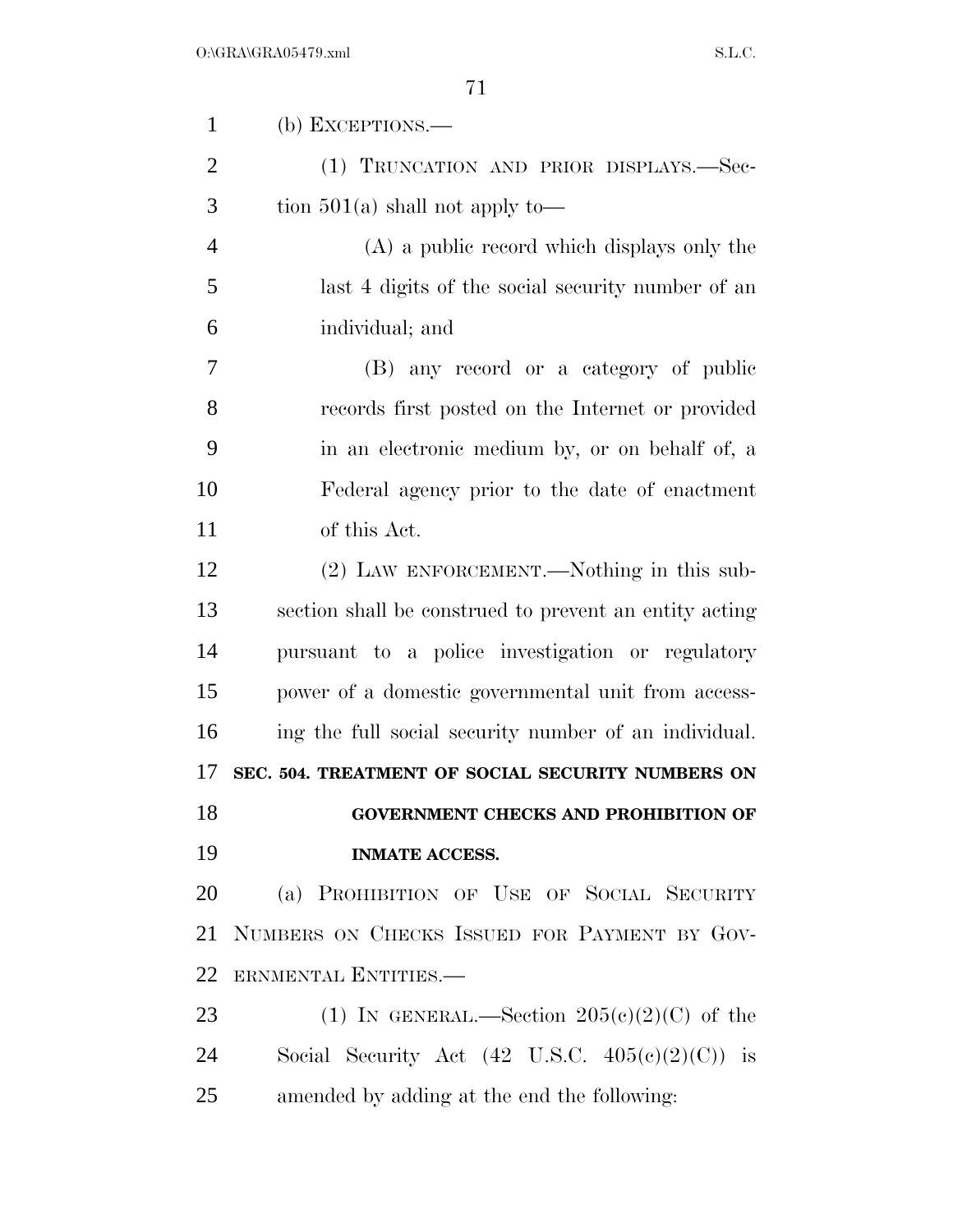1 "(x) No Federal, State, or local agency may display the social security account number of any in- dividual, or any derivative of such number, on any check issued for any payment by the Federal, State, or local agency.''.

 (2) EFFECTIVE DATE.—The amendment made under paragraph (1) shall apply with respect to checks issued after the date that is 3 years after the date of enactment of this Act.

 (b) PROHIBITION ON INMATE ACCESS TO SOCIAL SE-CURITY NUMBERS.—

12 (1) IN GENERAL.—Section  $205(c)(2)(C)$  of the 13 Social Security Act  $(42 \text{ U.S.C. } 405(c)(2)(C))$ , as amended by subsection (b), is further amended by adding at the end the following:

 ''(xi)(I) No Federal, State, or local agency may employ, or enter into a contract for the use or em- ployment of, prisoners in any capacity that would allow such prisoners access to the social security ac-20 count numbers of other individuals.

21 "(II) For purposes of this clause, the term 'prisoner' means an individual confined in a jail, prison, or other penal institution or correctional fa- cility pursuant to conviction of such individual of a criminal offense.''.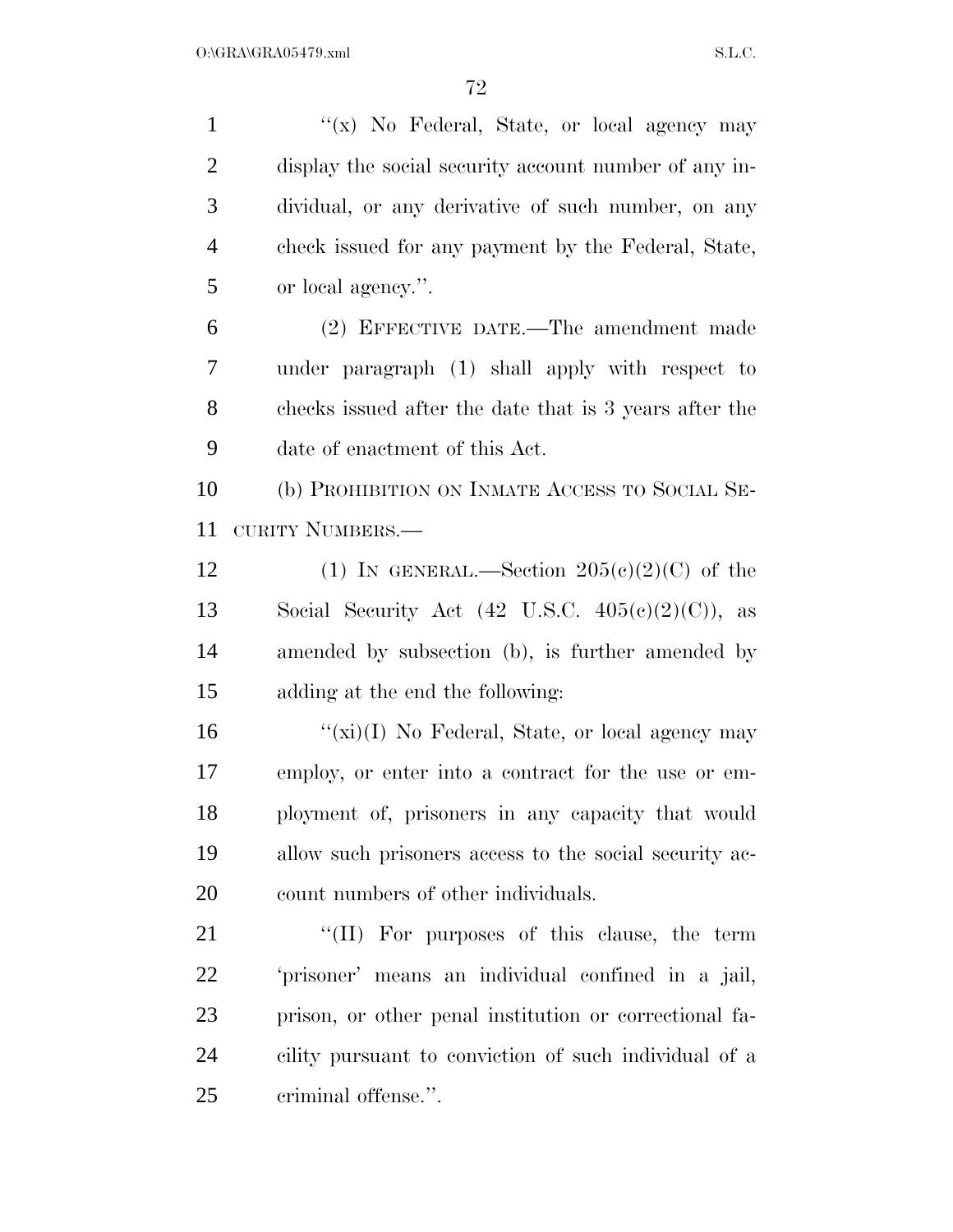(2) EFFECTIVE DATE.—The amendment made under paragraph (1) shall apply with respect to em- ployment of prisoners, or entry into contract with prisoners, after the date that is 1 year after the date of enactment of this Act.

## **SEC. 505. STUDY AND REPORT.**

 (a) BY THE COMPTROLLER GENERAL.—The Comp- troller General of the United States (in this section re- ferred to as the ''Comptroller General'') shall conduct a study and prepare a report on—

 (1) all of the uses of social security numbers permitted, required, authorized, or excepted under any Federal law; and

 (2) the uses of social security numbers in Fed-eral, State, and local public records.

 (b) CONTENT OF REPORT.—The report required under subsection (a) shall—

 (1) identify users of social security numbers under Federal law;

 (2) include a detailed description of the uses al-21 lowed as of the date of enactment of this Act;

 (3) describe the impact of such uses on privacy and data security;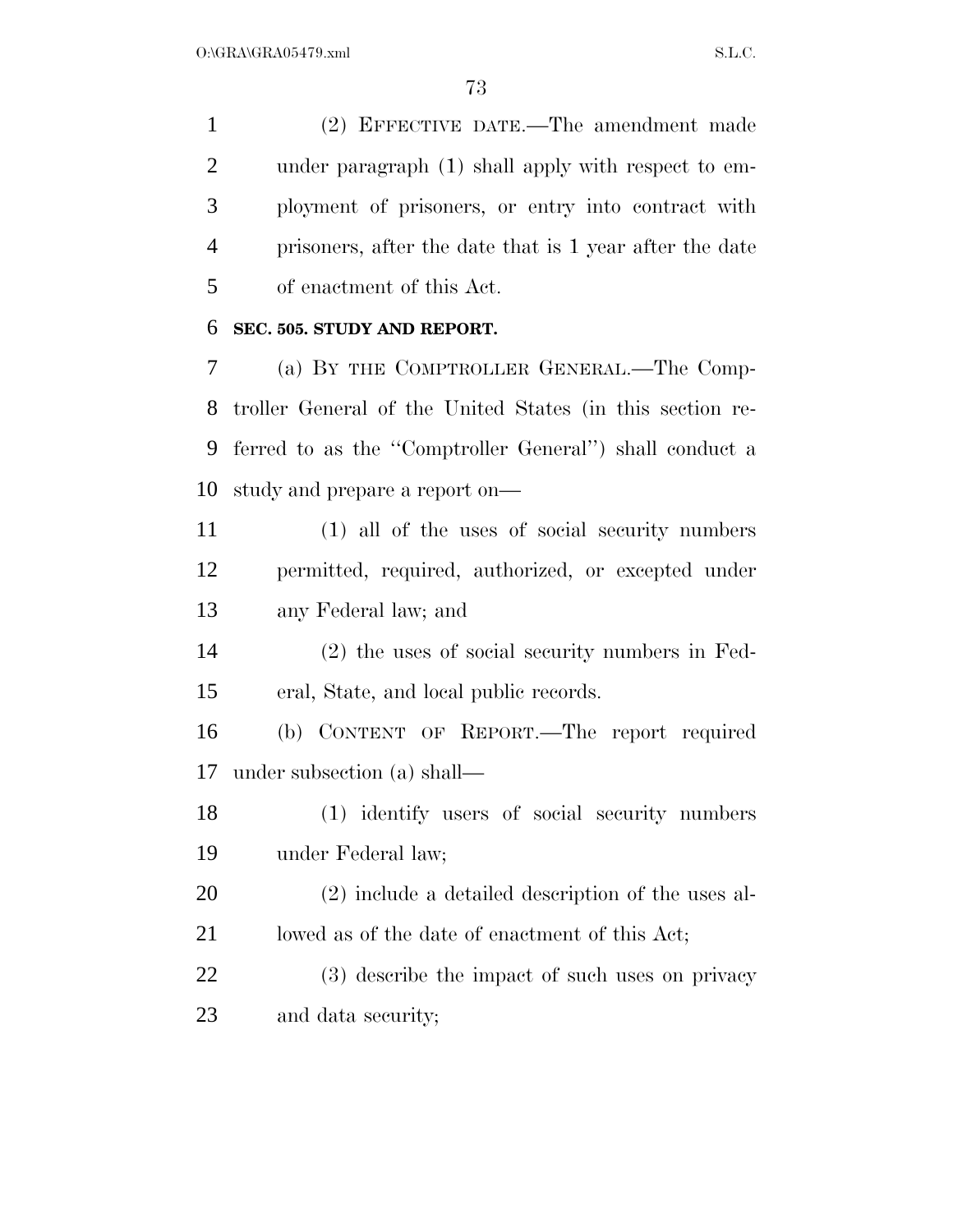| $\mathbf{1}$   | (4) evaluate whether such uses should be con-          |
|----------------|--------------------------------------------------------|
| $\overline{2}$ | tinued or discontinued by appropriate legislative ac-  |
| 3              | tion;                                                  |
| $\overline{4}$ | (5) examine whether States are complying with          |
| 5              | prohibitions on the display and use of social security |
| 6              | numbers—                                               |
| 7              | $(A)$ under the Privacy Act of 1974 (5)                |
| 8              | U.S.C. $552a$ et seq.); and                            |
| 9              | (B) the Driver's Privacy Protection Act of             |
| 10             | 1994 (18 U.S.C. 2721 et seq.);                         |
| 11             | $(6)$ include a review of the uses of social secu-     |
| 12             | rity numbers in Federal, State, or local public        |
| 13             | records;                                               |
| 14             | (7) include a review of the manner in which            |
| 15             | public records are stored (with separate reviews for   |
| 16             | both paper records and electronic records);            |
| 17             | (8) include a review of the advantages, utility,       |
| 18             | and disadvantages of public records that contain so-   |
| 19             | cial security numbers, including—                      |
| 20             | (A) impact on law enforcement;                         |
| 21             | (B) threats to homeland security; and                  |
| 22             | (C) impact on personal privacy and secu-               |
| 23             | rity;                                                  |
| 24             | (9) include an assessment of the costs and ben-        |
| 25             | efits to State and local governments of truncating,    |
|                |                                                        |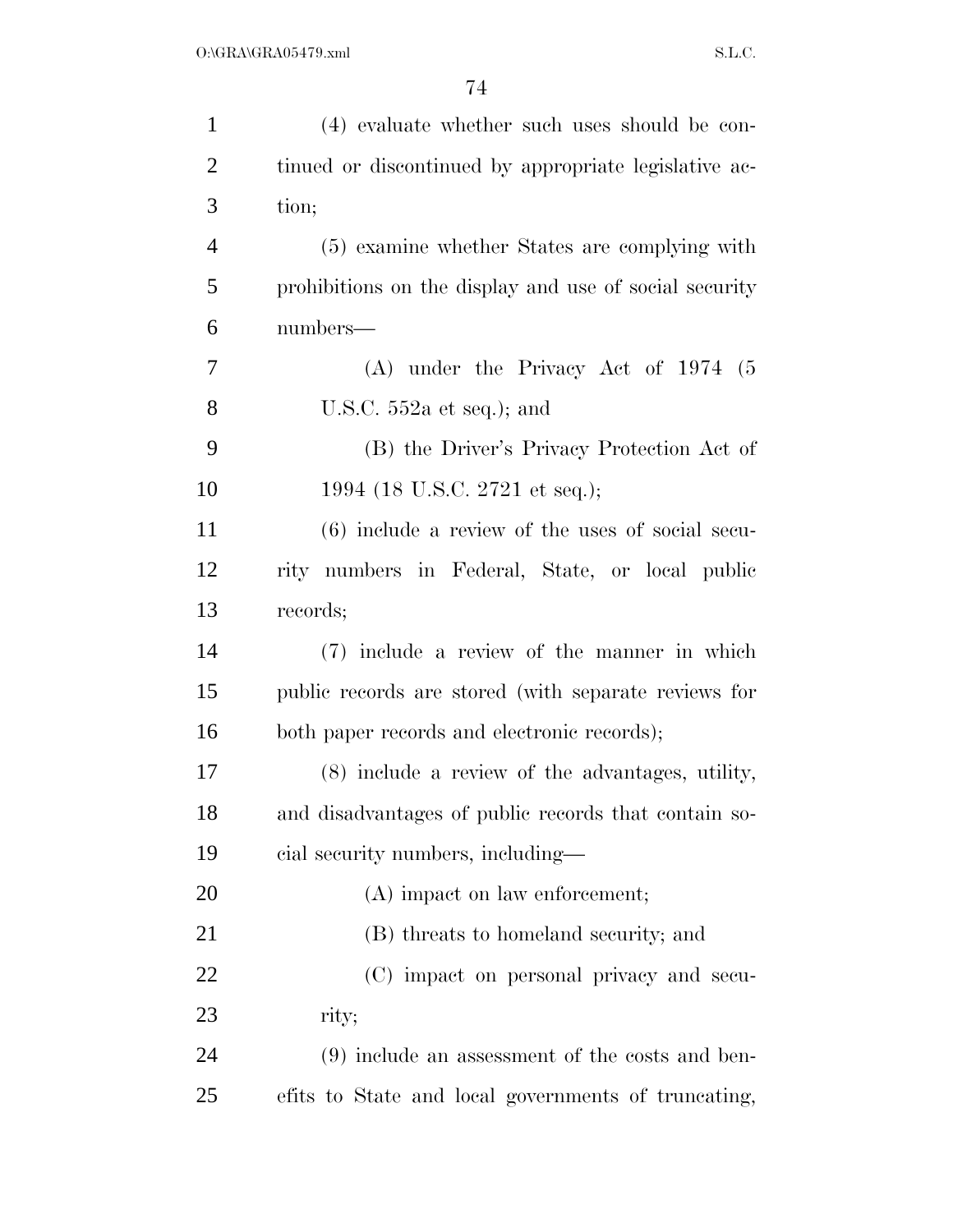$O:\Gamma$ GRA $\Gamma$ GRA05479.xml S.L.C.

| redacting, or removing social security numbers from    |
|--------------------------------------------------------|
| public records, including a review of current tech-    |
| nologies and procedures for truncating, redacting, or  |
| removing social security numbers from<br><i>public</i> |
| records (with separate assessments for both paper      |
| and electronic records);                               |
| $(10)$ include an assessment of the benefits and       |
| costs to businesses, non-profit organizations, and the |
| general public of requiring truncation, redaction, or  |
| removal of social security numbers on public records   |
| (with separate assessments for both paper and elec-    |
| tronic records);                                       |
| (11) include an assessment of Federal and              |
| State requirements to truncate social security num-    |
| bers, and issue recommendations on—                    |
| (A) how to harmonize those requirements;               |
| and                                                    |
| (B) whether to further extend truncation               |
| requirements, taking into consideration the im-        |
| pact on accuracy and use;                              |
| (12) include recommendations regarding wheth-          |
| er subsection (a) should apply to any record or cat-   |
| egory of public records first posted on the Internet   |
|                                                        |
|                                                        |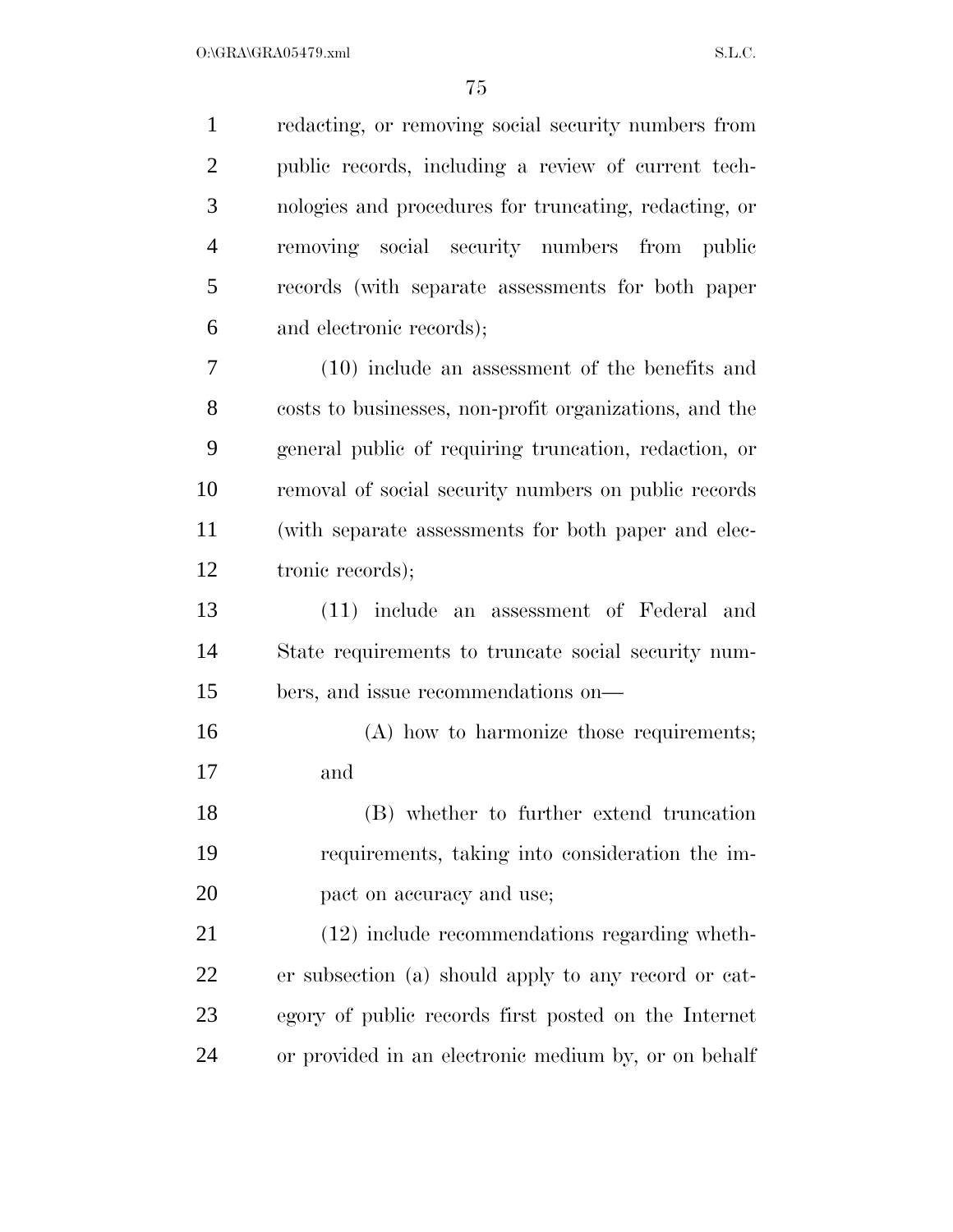| $\mathbf{1}$   | of, a Federal agency prior to the date of enactment        |
|----------------|------------------------------------------------------------|
| $\overline{2}$ | of this Act; and                                           |
| 3              | (13) include such recommendations for legisla-             |
| $\overline{4}$ | tion based on criteria the Comptroller General deter-      |
| 5              | mines to be appropriate.                                   |
| 6              | (c) REQUIRED CONSULTATION.—In developing the               |
| 7              | report required under this subsection, the Comptroller     |
| 8              | General shall consult with—                                |
| 9              | (1) the Administrative Office of the United                |
| 10             | States Courts;                                             |
| 11             | (2) the Conference of State Court Administra-              |
| 12             | tors;                                                      |
| 13             | (3) the Department of Justice;                             |
| 14             | (4) the Department of Homeland Security;                   |
| 15             | (5) the Social Security Administration;                    |
| 16             | (6) Sate and local governments that store,                 |
| 17             | maintain, or disseminate public records; and               |
| 18             | (7) other stakeholders, including members of               |
| 19             | the private sector who routinely use public records        |
| 20             | that contain social security numbers.                      |
| 21             | (d) TIMING OF REPORT.—Not later than 1 year after          |
| 22             | the date of enactment of this Act, the Comptroller General |
| 23             | shall report to Congress its findings under this section.  |
| 24             | SEC. 506. ENFORCEMENT.                                     |
| 25             | (a) CIVIL PENALTIES.—                                      |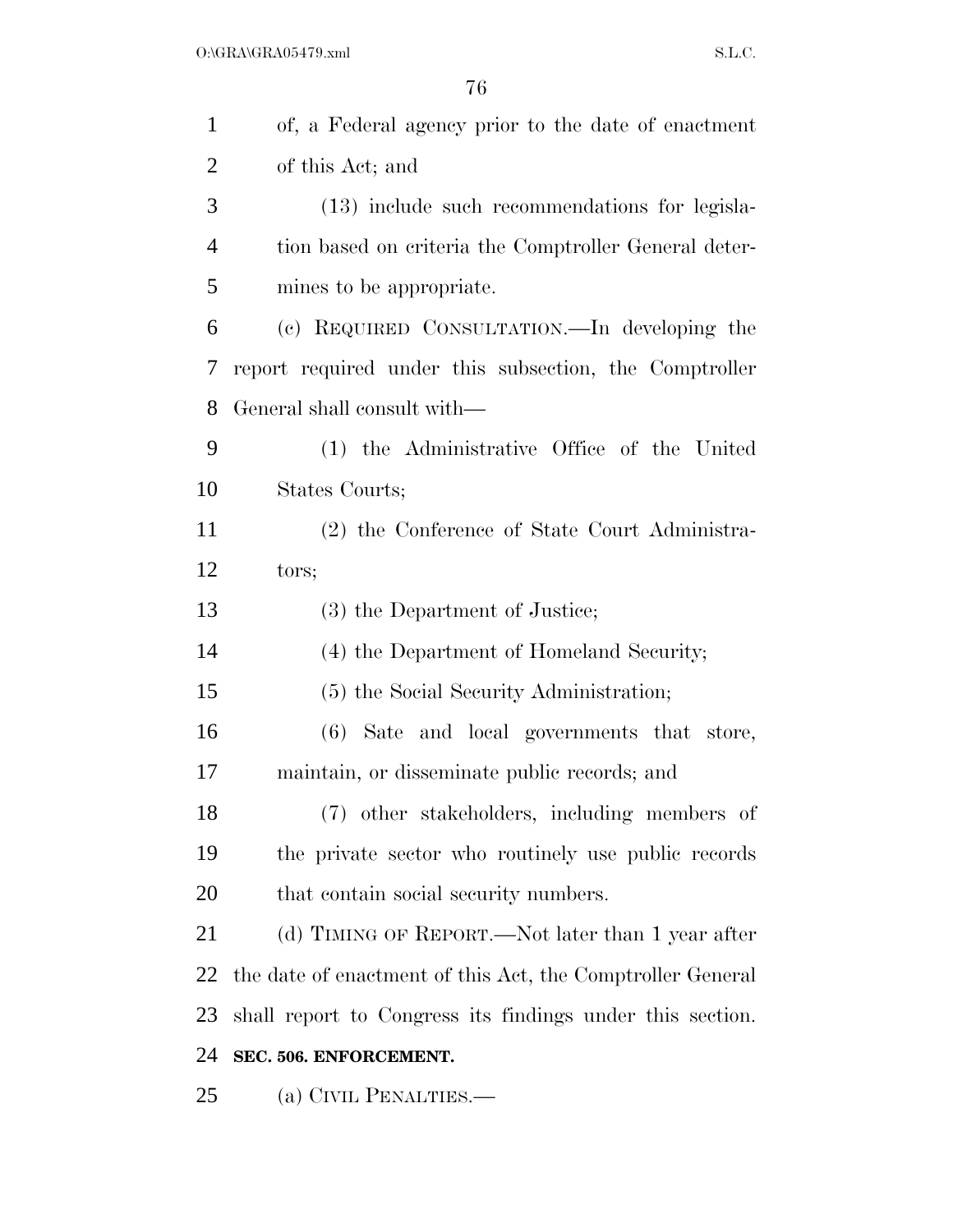(1) IN GENERAL.—Any person that violates the provisions of sections 501 or 502 shall be subject to civil penalties of not more than \$5,000 per violation per day, with a maximum of \$35,000 per day, while such violations persist.

 (2) INTENTIONAL OR WILLFUL VIOLATION.— Any person who intentionally or willfully violates the provisions of sections 501 or 502 shall be subject to additional penalties in the amount of \$5,000 per vio- lation per day, with a maximum of an additional  $\qquad$  \$35,000 per day, while such violations persist.

 (3) EQUITABLE RELIEF.—Any person who en- gages in interstate commerce that violates this sec- tion may be enjoined from further violations by a court of competent jurisdiction.

 (4) OTHER RIGHTS AND REMEDIES.—The rights and remedies available under this section are cumulative and shall not affect any other rights and remedies available under law

20 (b) INJUNCTIVE ACTIONS BY THE ATTORNEY GEN-ERAL.—

 (1) IN GENERAL.—Whenever it appears that a person to which this title applies has engaged, is en- gaged, or is about to engage, in any act or practice constituting a violation of this title, the Attorney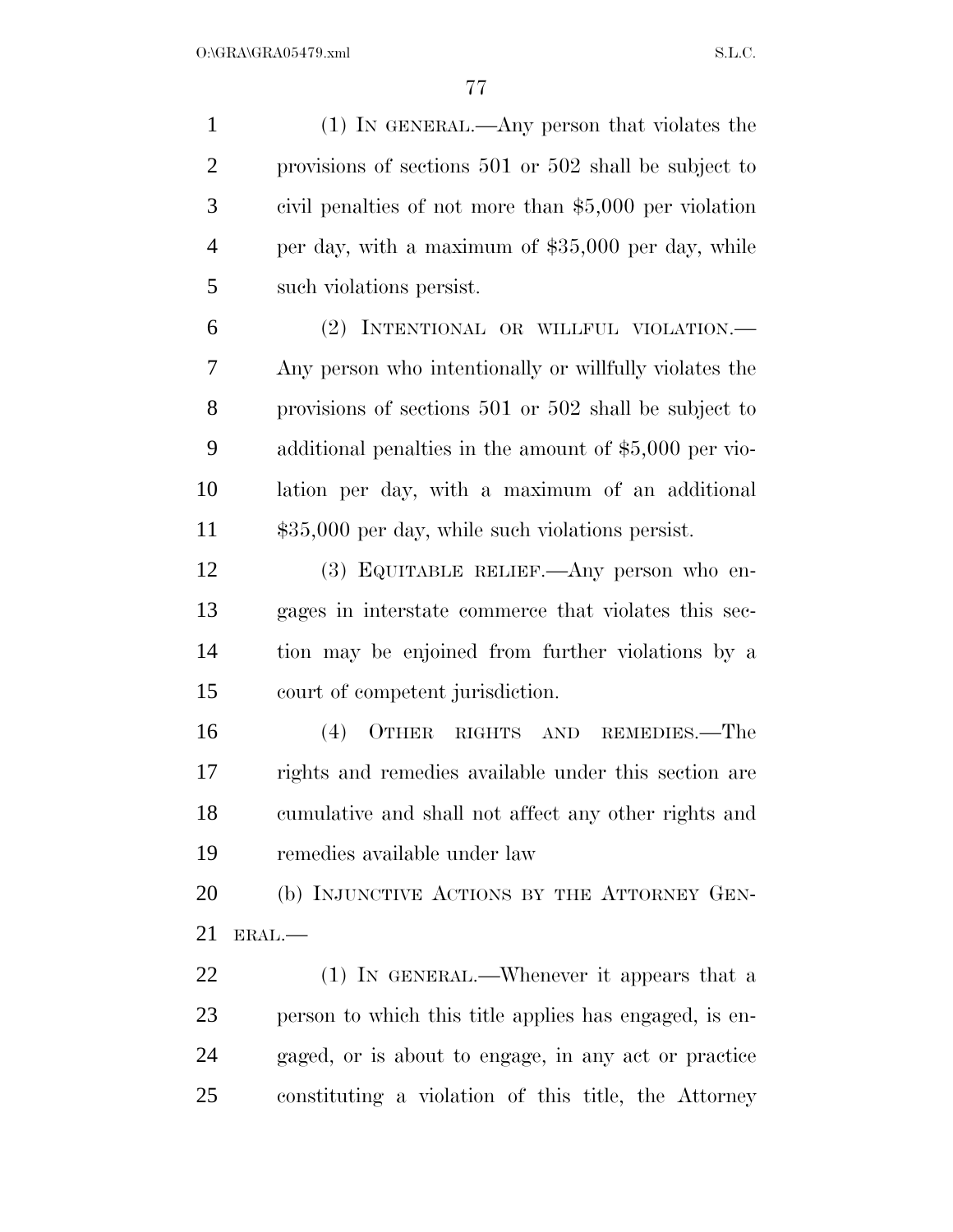| $\mathbf{1}$   | General may bring a civil action in an appropriate      |
|----------------|---------------------------------------------------------|
| $\overline{2}$ | district court of the United States to-                 |
| 3              | (A) enjoin such act or practice;                        |
| $\overline{4}$ | (B) enforce compliance with this title; and             |
| 5              | (C) obtain damages—                                     |
| 6              | (i) in the sum of actual damages, res-                  |
| 7              | titution, and other compensation on behalf              |
| 8              | of the affected residents of a State; and               |
| 9              | (ii) punitive damages, if the violation                 |
| 10             | is will ful or intentional; and                         |
| 11             | (D) obtain such other relief as the court               |
| 12             | determines to be appropriate.                           |
| 13             | (2) OTHER INJUNCTIVE RELIEF. Upon a                     |
| 14             | proper showing in the action under paragraph $(1)$ ,    |
| 15             | the court shall grant a permanent injunction or a       |
| 16             | temporary restraining order without bond.               |
| 17             | (c) STATE ENFORCEMENT.                                  |
| 18             | (1) CIVIL ACTIONS.—In any case in which the             |
| 19             | attorney general of a State has reason to believe       |
| <b>20</b>      | that an interest of the residents of that State has     |
| 21             | been or is threatened or adversely affected by an act   |
| 22             | or practice that violates this section, the State may   |
| 23             | bring a civil action on behalf of the residents of that |
| 24             | State in a district court of the United States of ap-   |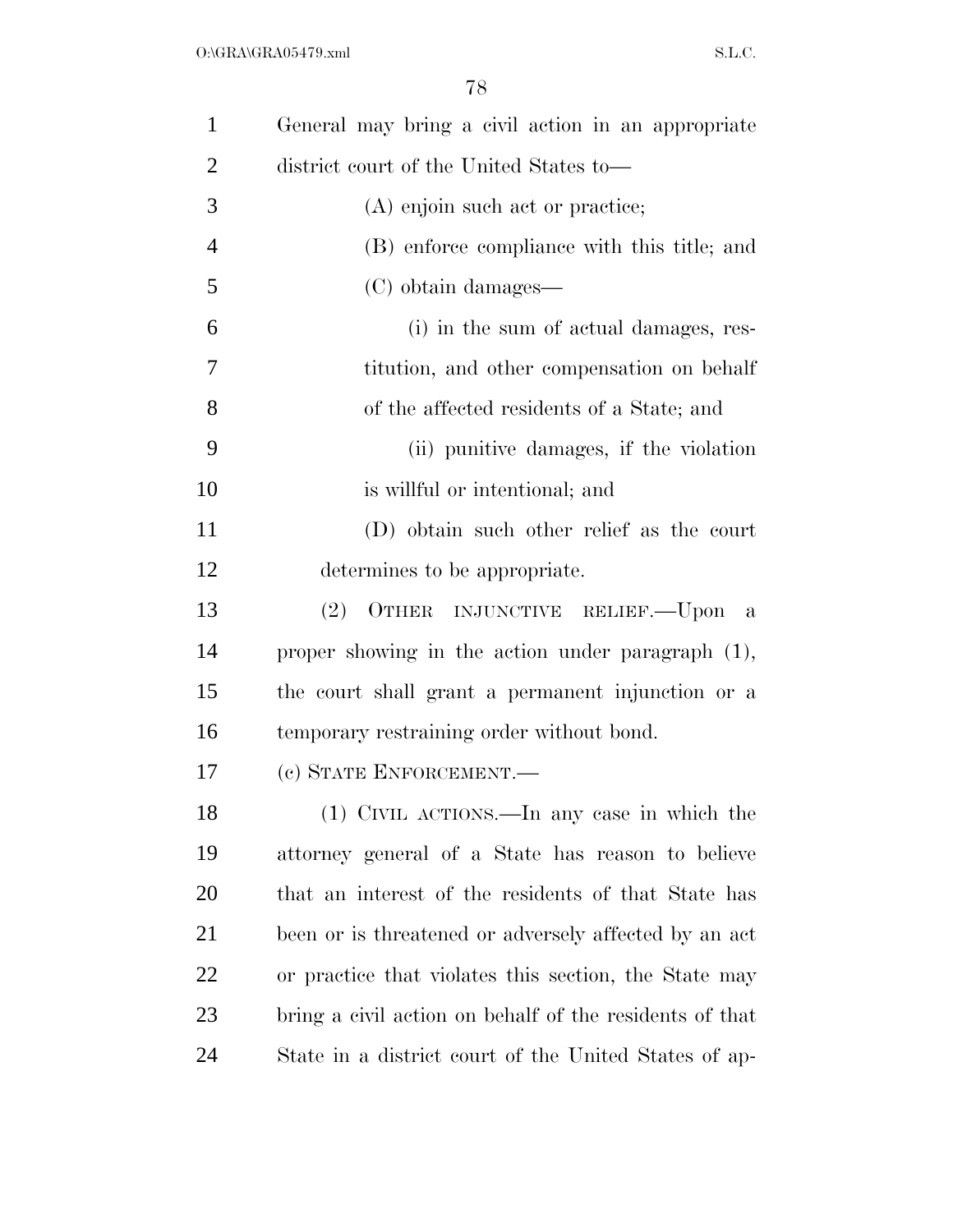| $\mathbf{1}$   | propriate jurisdiction, or any other court of com- |
|----------------|----------------------------------------------------|
| $\overline{2}$ | petent jurisdiction, to-                           |
| 3              | (A) enjoin that act or practice;                   |
| $\overline{4}$ | (B) enforce compliance with this Act;              |
| 5              | (C) obtain damages, restitution, or other          |
| 6              | compensation on behalf of residents of that        |
| 7              | State; or                                          |
| 8              | (D) obtain such other legal and equitable          |
| 9              | relief as the court may consider to be appro-      |
| 10             | priate.                                            |
| 11             | $(2)$ NOTICE.—                                     |
| 12             | $(A)$ In GENERAL.—Before filing an action          |
| 13             | under this subsection, the attorney general of     |
| 14             | the State involved shall provide to the Attorney   |
| 15             | General—                                           |
| 16             | (i) a written notice of that action; and           |
| 17             | (ii) a copy of the complaint for that              |
| 18             | action.                                            |
| 19             | (B) EXCEPTION.—Subparagraph (A) shall              |
| 20             | not apply with respect to the filing of an action  |
| 21             | by an attorney general of a State under this       |
| 22             | subsection, if the attorney general of a State     |
| 23             | determines that it is not feasible to provide the  |
| 24             | notice described in this subparagraph before the   |
| 25             | filing of the action.                              |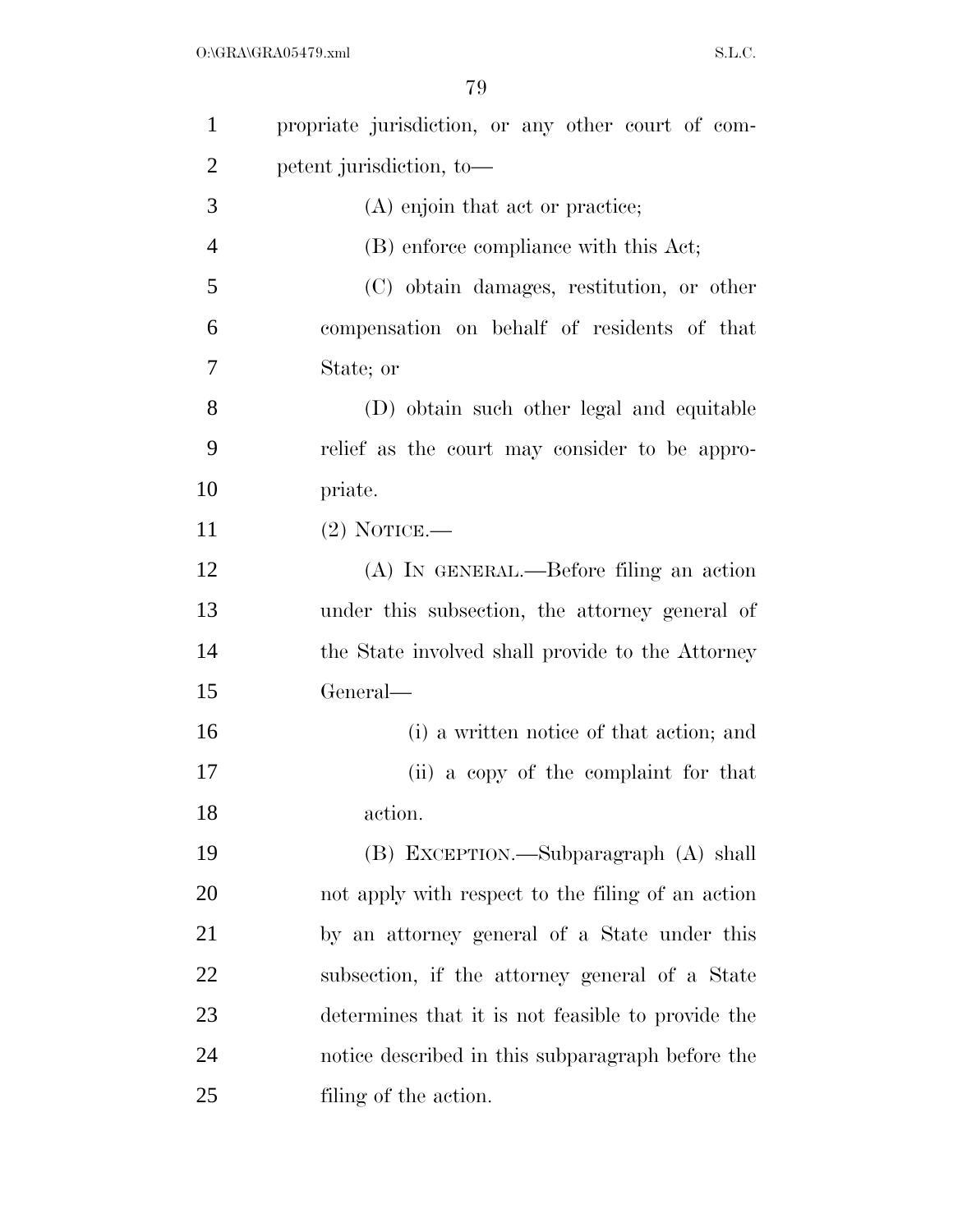| $\mathbf{1}$   | (C) NOTIFICATION WHEN PRACTICABLE.—                     |
|----------------|---------------------------------------------------------|
| $\overline{2}$ | In an action described under subparagraph (B),          |
| 3              | the attorney general of a State shall provide the       |
| $\overline{4}$ | written notice and the copy of the complaint to         |
| 5              | the Attorney General as soon after the filing of        |
| 6              | the complaint as practicable.                           |
| 7              | (3) ATTORNEY GENERAL AUTHORITY.--Upon                   |
| 8              | receiving notice under paragraph $(2)$ , the Attorney   |
| 9              | General shall have the right to-                        |
| 10             | $(A)$ move to stay the action, pending the              |
| 11             | final disposition of a pending Federal pro-             |
| 12             | ceeding or action as described in paragraph $(4)$ ;     |
| 13             | (B) intervene in an action brought under                |
| 14             | paragraph $(1)$ ; and                                   |
| 15             | (C) file petitions for appeal.                          |
| 16             | (4) PENDING PROCEEDINGS.—If the Attorney                |
| 17             | General has instituted a proceeding or action for a     |
| 18             | violation of this Act or any regulations thereunder,    |
| 19             | no attorney general of a State may, during the pend-    |
| 20             | ency of such proceeding or action, bring an action      |
| 21             | under this subsection against any defendant named       |
| 22             | in such criminal proceeding or civil action for any     |
| 23             | violation that is alleged in that proceeding or action. |
| 24             | (5) RULE OF CONSTRUCTION.—For purposes of               |
| 25             | bringing any civil action under paragraph (1), noth-    |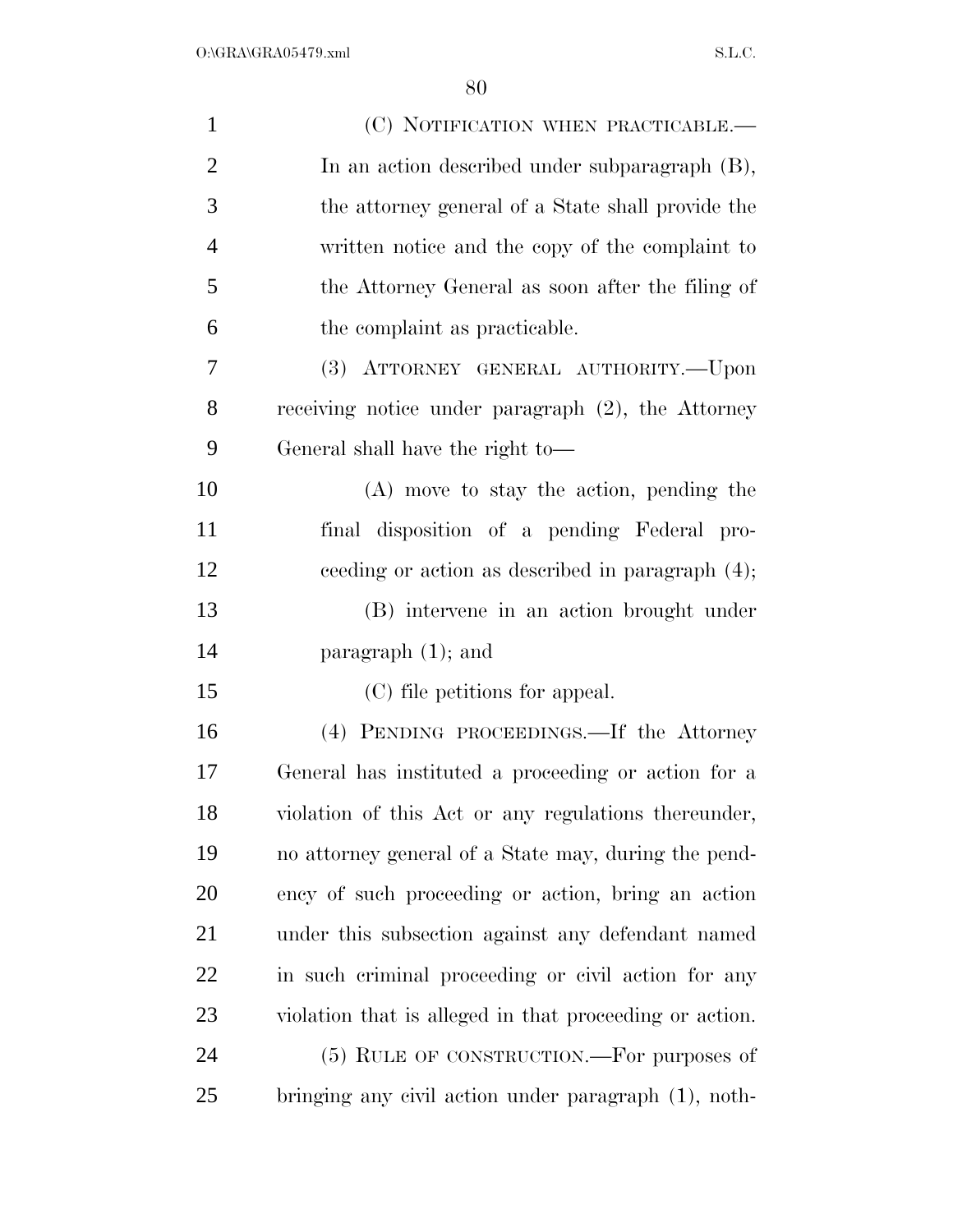| $\mathbf{1}$   | ing in this Act shall be construed to prevent an at-         |
|----------------|--------------------------------------------------------------|
| $\overline{2}$ | torney general of a State from exercising the powers         |
| 3              | conferred on the attorney general by the laws of that        |
| 4              | State to-                                                    |
| 5              | (A) conduct investigations;                                  |
| 6              | (B) administer oaths and affirmations;                       |
| 7              | (C) or compel the attendance of witnesses                    |
| 8              | or the production of documentary and other evi-              |
| 9              | dence.                                                       |
| 10             | $(6)$ VENUE; SERVICE OF PROCESS.—                            |
| 11             | (A) VENUE.—Any action brought under                          |
| 12             | this subsection may be brought in the district               |
| 13             | court of the United States that meets applicable             |
| 14             | requirements relating to venue under section                 |
| 15             | 1391 of title 28, United States Code.                        |
| 16             | (B) SERVICE OF PROCESS.—In an action                         |
| 17             | brought under this subsection process may be                 |
| 18             | served in any district in which the defendant—               |
| 19             | (i) is an inhabitant; or                                     |
| 20             | (ii) may be found.                                           |
| 21             | SEC. 507. RELATION TO STATE LAWS.                            |
| 22             | (a) IN GENERAL.—Except as provided in subsection             |
| 23             | (b), this title does not annul, alter, affect, or exempt any |
| 24             | person subject to the provisions of this title from com-     |
| 25             | plying with the laws of any State with respect to pro-       |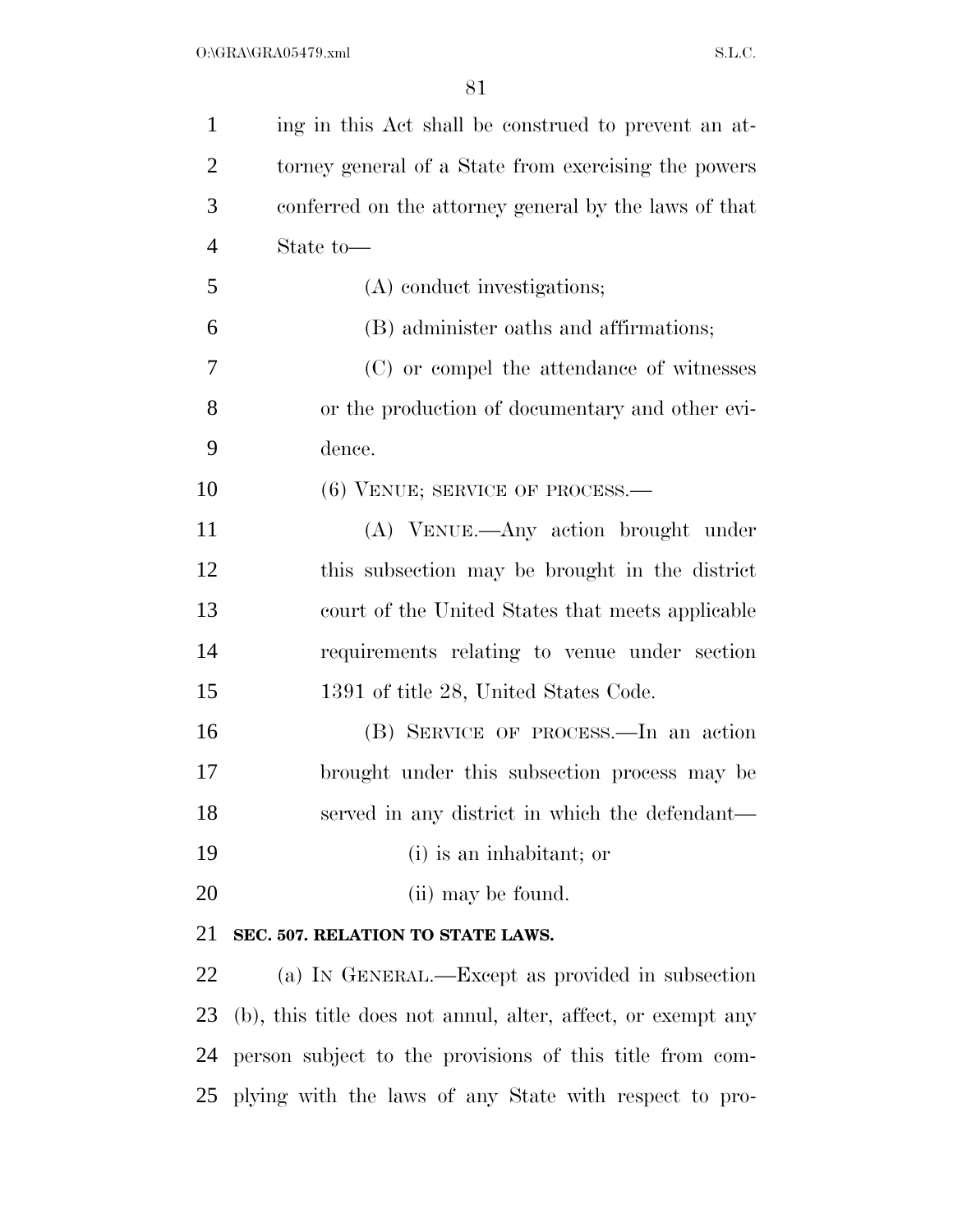tecting and securing social security numbers, except to the extent that those laws are inconsistent with any provisions of this title, and then only to the extent of such inconsist-ency.

 (b) EXCEPTIONS.—No requirement or prohibition may be imposed under the laws of any State with respect to any subject matter regulated under—

 (1) section 501(b), relating to prerequisites for consent for the display, sale, or purchase of social security numbers;

11 (2) section  $501(c)$ , relating to harvesting of so-cial security numbers; and

 (3) section 504, relating to treatment of social security numbers on government checks and prohibi-tion of inmate access.

## **TITLE VI—GOVERNMENT AC- CESS TO AND USE OF COM-MERCIAL DATA**

**SEC. 601. GENERAL SERVICES ADMINISTRATION REVIEW** 

## **OF CONTRACTS.**

 (a) IN GENERAL.—In considering contract awards entered into after the date of enactment of this Act, the Administrator of the General Services Administration shall evaluate—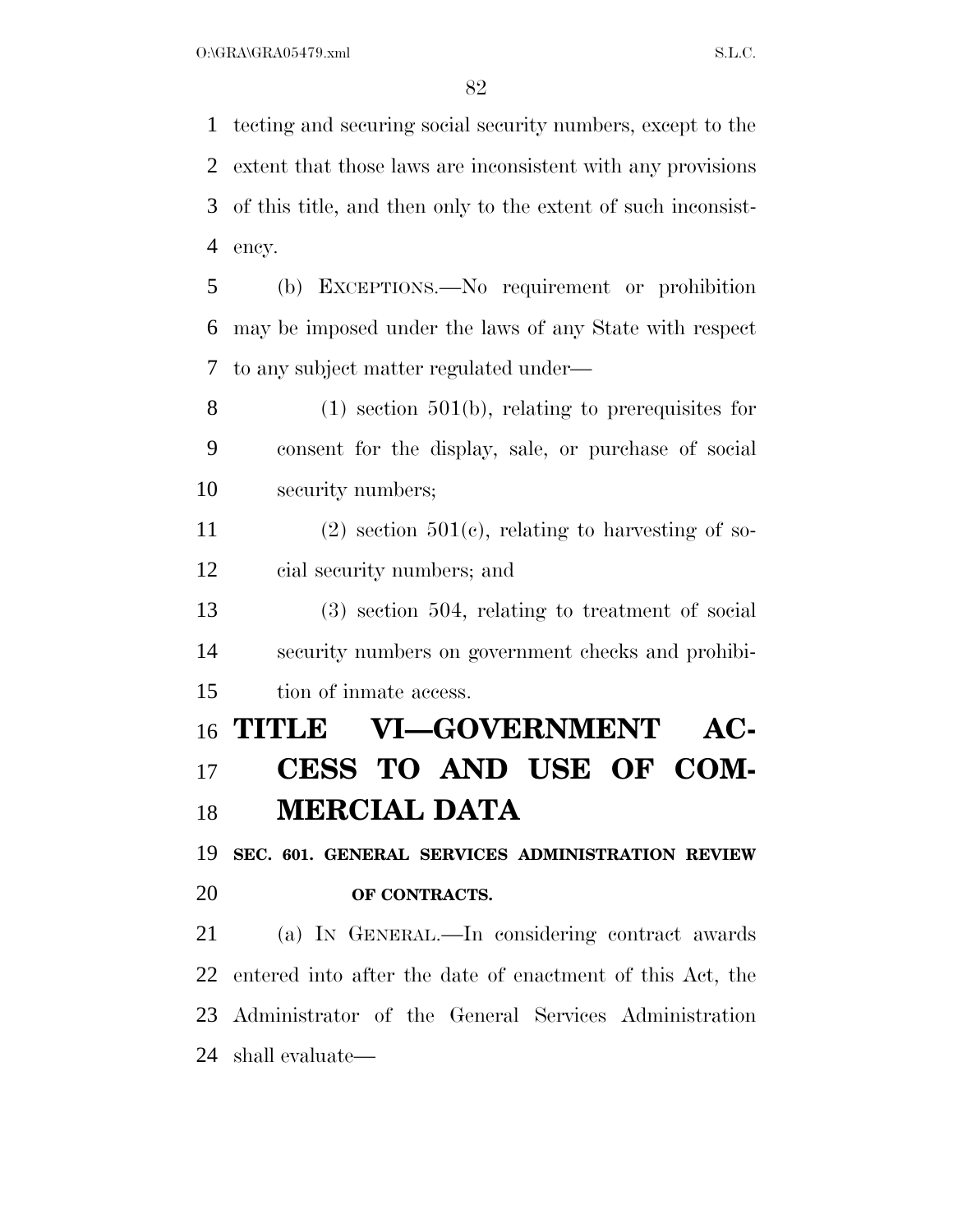| $\mathbf{1}$   | (1) the program of a contractor to ensure the                  |
|----------------|----------------------------------------------------------------|
| $\overline{2}$ | privacy and security of data containing personally             |
| 3              | identifiable information;                                      |
| $\overline{4}$ | $(2)$ the compliance of a contractor with such                 |
| 5              | program;                                                       |
| 6              | (3) the extent to which the databases and sys-                 |
| 7              | tems containing personally identifiable information            |
| 8              | of a contractor have been compromised by security              |
| 9              | breaches; and                                                  |
| 10             | $(4)$ the response by a contractor to such                     |
| 11             | breaches, including the efforts of a contractor to             |
| 12             | mitigate the impact of such breaches.                          |
| 13             | (b) PENALTIES.—In awarding contracts for products              |
| 14             | or services related to access, use, compilation, distribution, |
| 15             | processing, analyzing, or evaluating personally identifiable   |
| 16             | information, the Administrator of the General Services         |
| 17             | Administration shall include the following:                    |
| 18             | $(1)$ Monetary or other penalties—                             |
| 19             | $(A)$ for failure to comply with subtitles A                   |
| 20             | and B of title IV of this Act;                                 |
| 21             | (B) if a contractor knows or has reason to                     |
| 22             | know that the personally identifiable informa-                 |
| 23             | tion being provided is inaccurate, and provides                |
| 24             | such inaccurate information; or                                |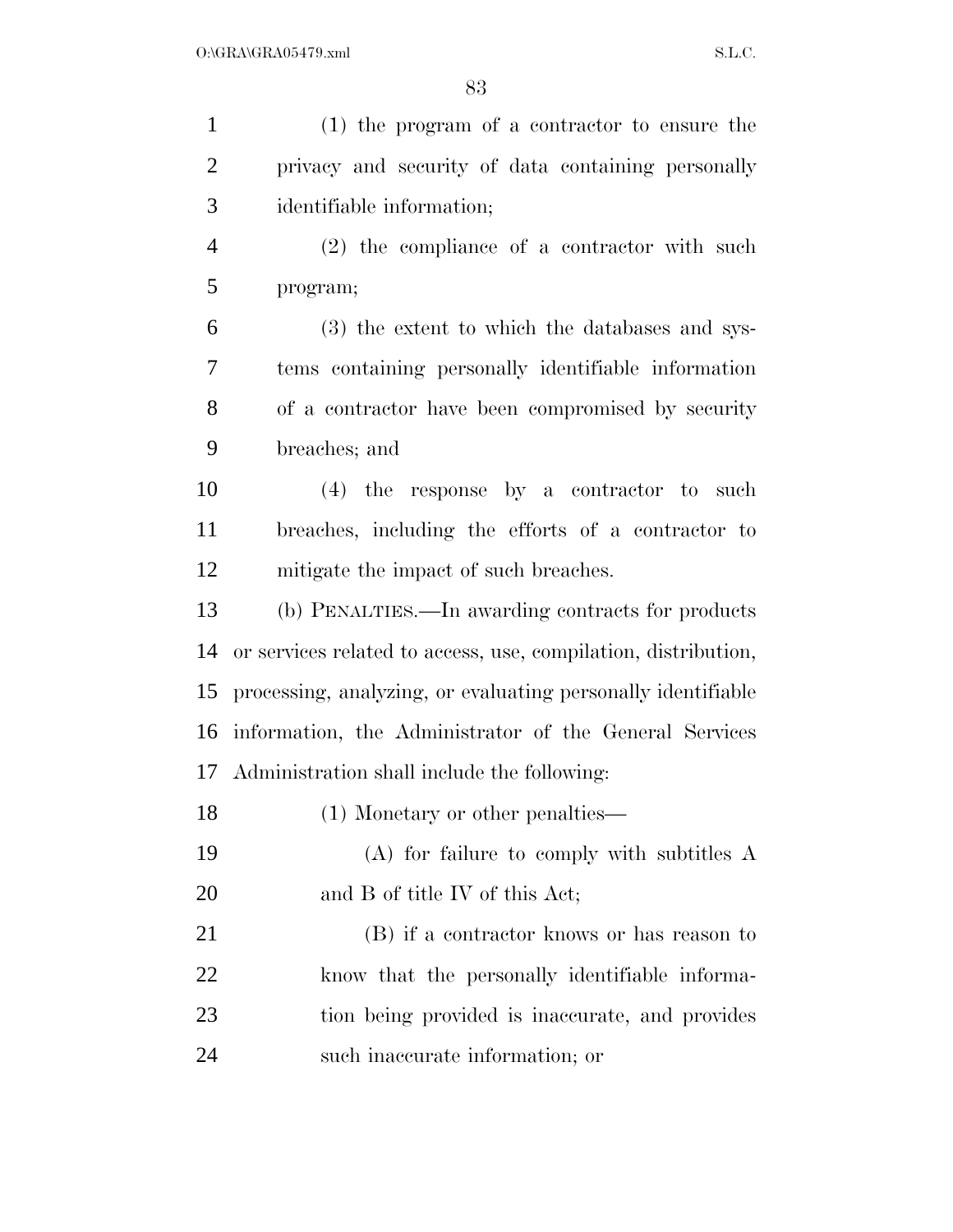| $\mathbf{1}$   | $(C)$ if a contractor is notified by an indi-          |
|----------------|--------------------------------------------------------|
| $\overline{2}$ | vidual that the personally identifiable informa-       |
| 3              | tion being provided is inaccurate and it is in         |
| $\overline{4}$ | fact inaccurate.                                       |
| 5              | (2) Accuracy update requirements that obligate         |
| 6              | a contractor to provide notice to the Federal depart-  |
| 7              | ment or agency of any changes or corrections to the    |
| 8              | personally identifiable information provided under     |
| 9              | the contract.                                          |
| 10             | SEC. 602. REQUIREMENT TO AUDIT INFORMATION SECU-       |
| 11             | RITY PRACTICES OF CONTRACTORS AND                      |
| 12             | THIRD PARTY BUSINESS ENTITIES.                         |
| 13             | Section 3544(b) of title 44, United States Code, is    |
| 14             | amended-                                               |
| 15             | (1) in paragraph $(7)(C)(iii)$ , by striking "and"     |
| 16             | after the semicolon;                                   |
| 17             | $(2)$ in paragraph $(8)$ , by striking the period and  |
| 18             | inserting "; and"; and                                 |
| 19             | $(3)$ by adding at the end the following:              |
| 20             | $\lq(9)$ procedures for evaluating and auditing the    |
| 21             | information security practices of contractors or third |
| 22             | party business entities supporting the information     |
| 23             | systems or operations of the agency involving per-     |
| 24             | sonally identifiable information, and ensuring reme-   |
| 25             | dial action to address any significant deficiencies.". |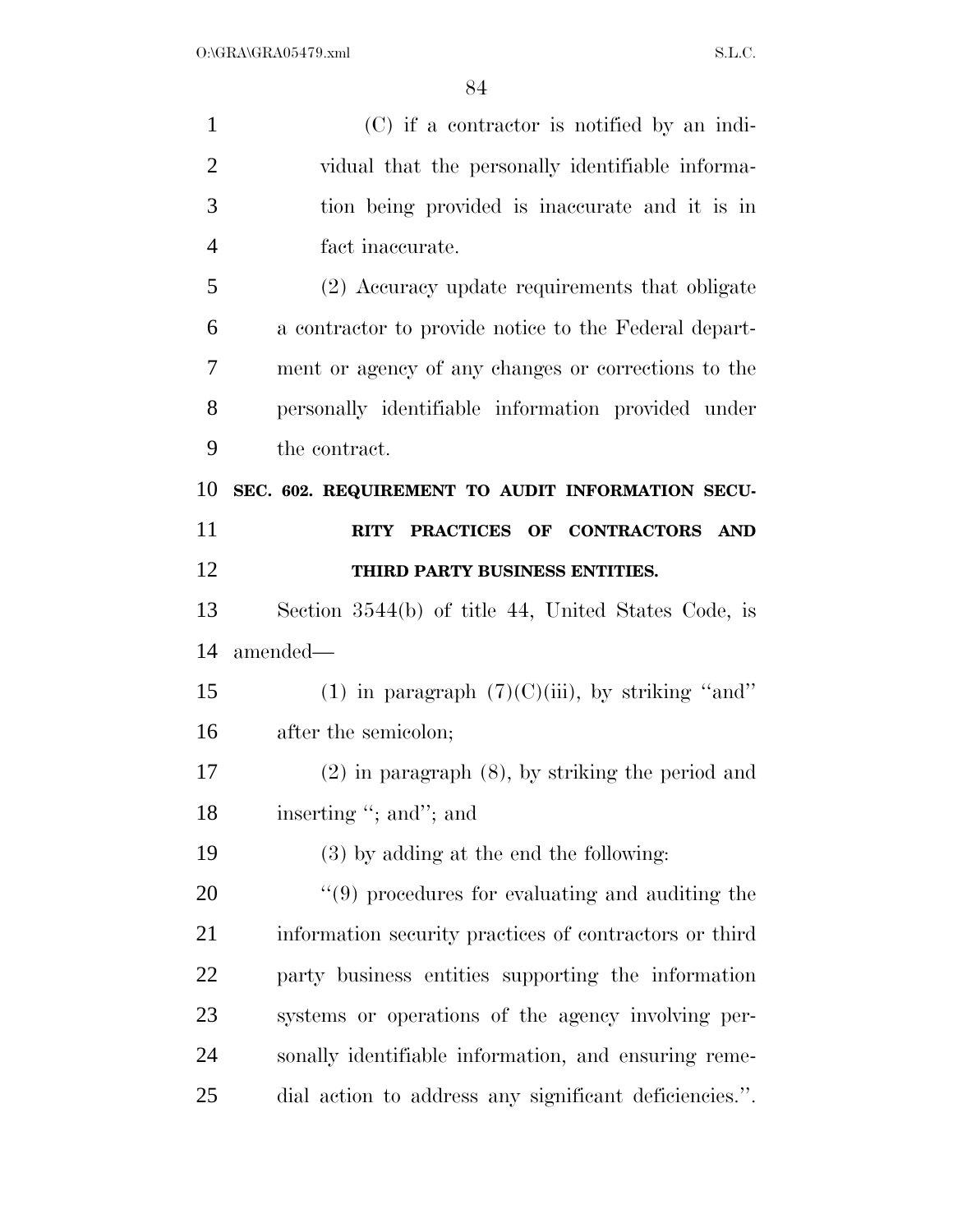| $\mathbf{1}$   | SEC. 603. PRIVACY IMPACT ASSESSMENT OF GOVERNMENT           |
|----------------|-------------------------------------------------------------|
| $\overline{2}$ | USE OF COMMERCIAL INFORMATION SERV-                         |
| 3              | CONTAINING PERSONALLY IDENTIFI-<br><b>ICES</b>              |
| $\overline{4}$ | ABLE INFORMATION.                                           |
| 5              | (a) IN GENERAL.—Section $208(b)(1)$ of the E-Gov-           |
| 6              | ernment Act of 2002 (44 U.S.C. 3501 note) is amended—       |
| 7              | (1) in subparagraph $(A)(i)$ , by striking "or";            |
| 8              | and                                                         |
| 9              | $(2)$ in subparagraph $(A)(ii)$ , by striking the pe-       |
| 10             | riod and inserting "; or"; and                              |
| 11             | (3) by inserting after clause (ii) the following:           |
| 12             | "(iii) purchasing or subscribing for a                      |
| 13             | fee to personally identifiable information                  |
| 14             | from a commercial entity (other than news                   |
| 15             | reporting or telephone directories).".                      |
| 16             | (b) LIMITATION.—Notwithstanding any other provi-            |
| 17             | sion of law, commencing 60 days after the date of enact-    |
|                | 18 ment of this Act, no Federal department or agency may    |
| 19             | procure or access any commercially available database       |
| 20             | consisting primarily of personally identifiable information |
| 21             | concerning United States persons (other than news report-   |
| 22             | ing or telephone directories) unless the head of such de-   |
| 23             | partment or agency—                                         |
| 24             | (1) completes a privacy impact assessment                   |

under section 208 of the E-Government Act of 2002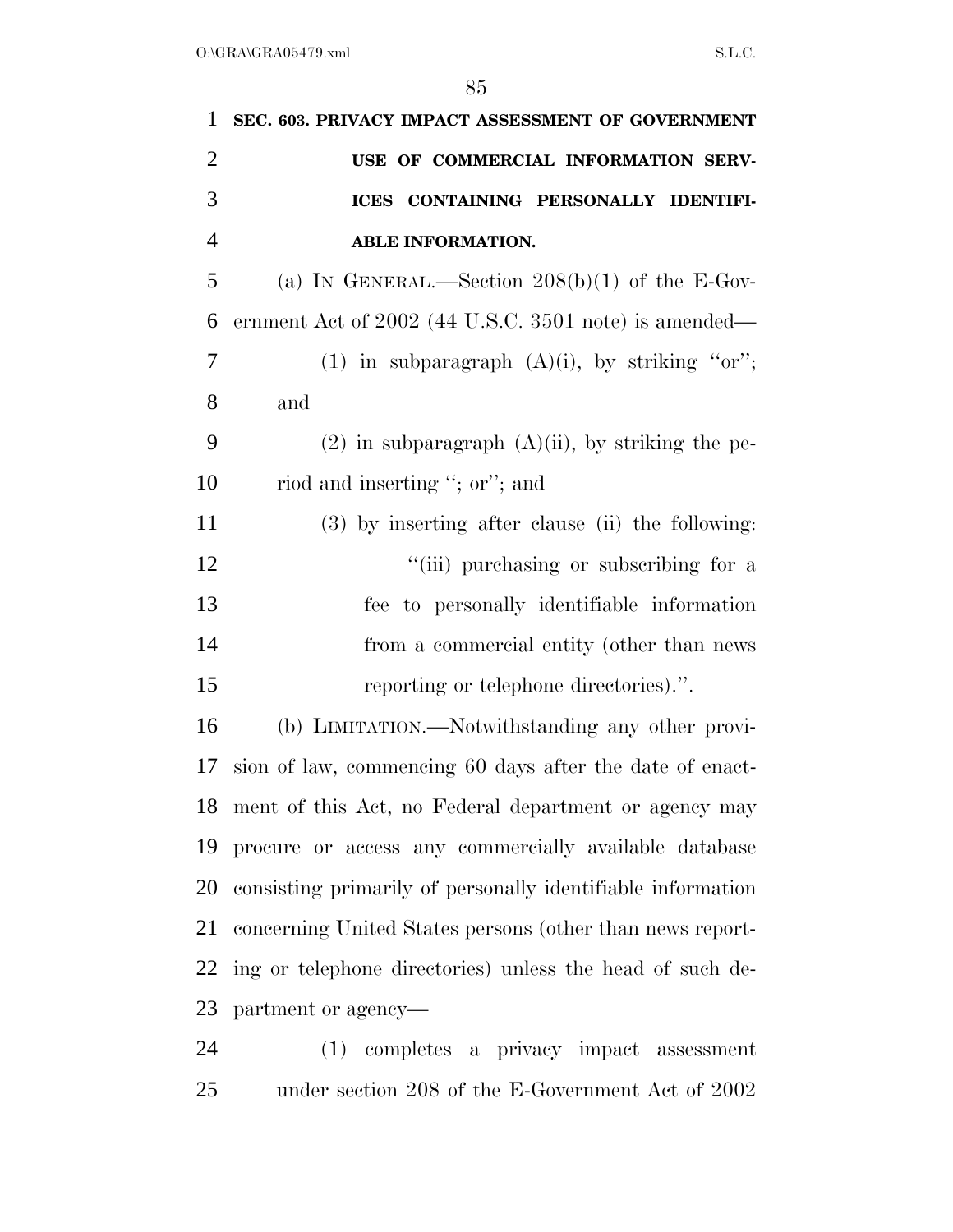| $\mathbf{1}$   | $(44 \t{U.S.C. } 3501 \t{note}),$ which shall include a de- |
|----------------|-------------------------------------------------------------|
| $\overline{2}$ | scription of-                                               |
| 3              | (A) such database;                                          |
| $\overline{4}$ | (B) the name of the commercial entity                       |
| 5              | from whom it is obtained; and                               |
| 6              | (C) the amount of the contract for use;                     |
| 7              | $(2)$ adopts regulations that specify—                      |
| 8              | (A) the personnel permitted to access, ana-                 |
| 9              | lyze, or otherwise use such databases;                      |
| 10             | (B) standards governing the access anal-                    |
| 11             | ysis, or use of such databases;                             |
| 12             | (C) any standards used to ensure that the                   |
| 13             | personally identifiable information accessed,               |
| 14             | analyzed, or used is the minimum necessary to               |
| 15             | accomplish the intended legitimate purpose of               |
| 16             | the Federal department or agency;                           |
| 17             | (D) standards limiting the retention and                    |
| 18             | redisclosure of personally identifiable informa-            |
| 19             | tion obtained from such databases;                          |
| 20             | (E) procedures ensuring that such data                      |
| 21             | meet standards of accuracy, relevance, com-                 |
| 22             | pleteness, and timeliness;                                  |
| 23             | (F) the auditing and security measures to                   |
| 24             | protect against unauthorized access, analysis,              |
| 25             | use, or modification of data in such databases;             |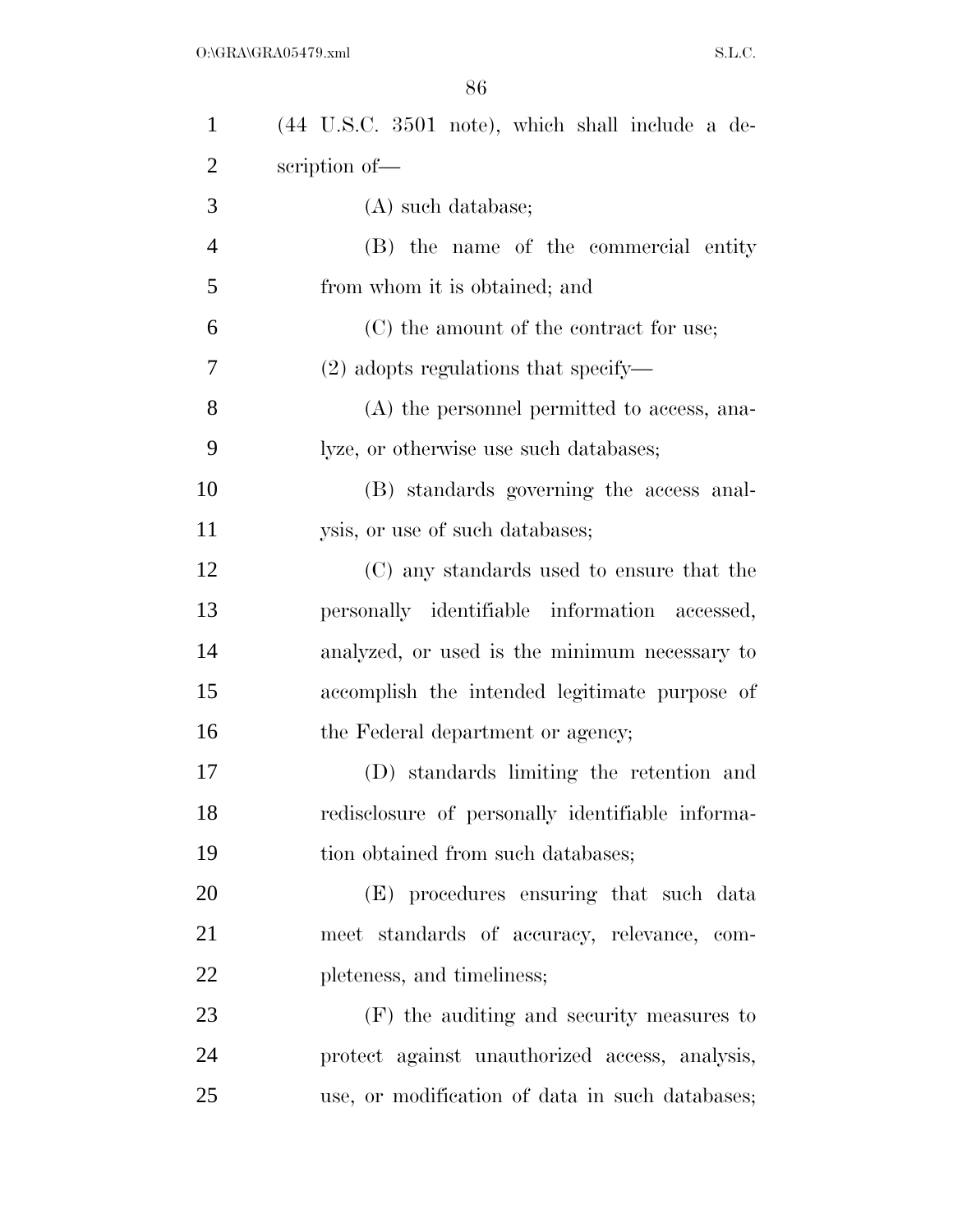| $\mathbf{1}$   | (G) applicable mechanisms by which indi-          |
|----------------|---------------------------------------------------|
| $\overline{2}$ | viduals may secure timely redress for any ad-     |
| 3              | verse consequences wrongly incurred due to the    |
| $\overline{4}$ | access, analysis, or use of such databases;       |
| 5              | (H) mechanisms, if any, for the enforce-          |
| 6              | ment and independent oversight of existing or     |
| 7              | planned procedures, policies, or guidelines; and  |
| 8              | (I) an outline of enforcement mechanisms          |
| 9              | for accountability to protect individuals and the |
| 10             | public against unlawful or illegitimate access or |
| 11             | use of databases; and                             |
| 12             | (3) incorporates into the contract or other       |
| 13             | agreement with the commercial entity, provisions— |
| 14             | (A) providing for penalties—                      |
| 15             | (i) if the entity knows or has reason             |
| 16             | to know that the personally identifiable in-      |
| 17             | formation being provided to the Federal           |
| 18             | department or agency is inaccurate, and           |
| 19             | provides such inaccurate information; or          |
| 20             | (ii) if the entity is notified by an indi-        |
| 21             | vidual that the personally identifiable in-       |
| 22             | formation being provided to the Federal           |
| 23             | department or agency is inaccurate and it         |
| 24             | is in fact inaccurate; and                        |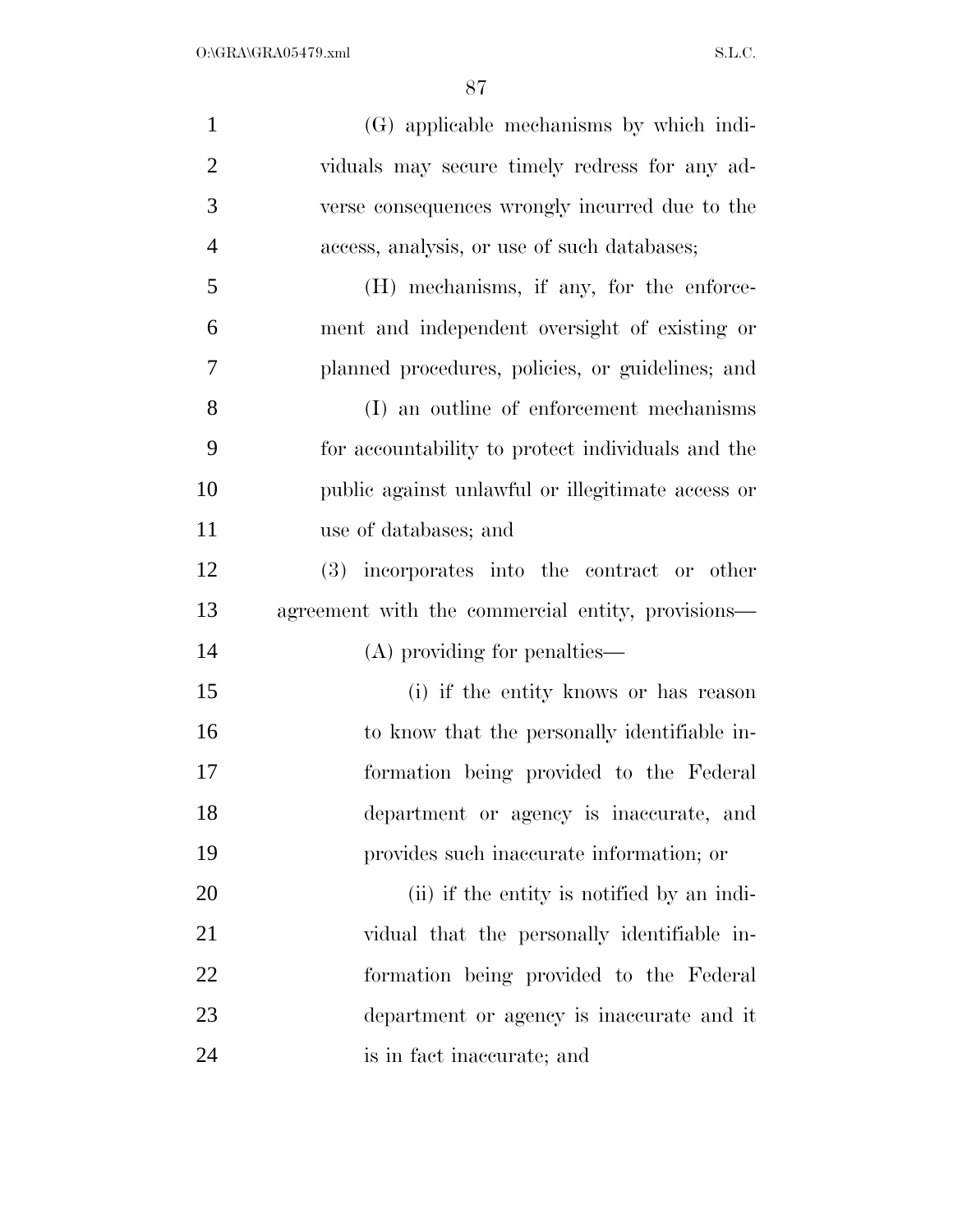(B) requiring commercial entities to inform Federal departments or agencies to which they sell, disclose, or provide access to personally identifiable information of any changes or cor- rections to the personally identifiable informa- tion. (c) INDIVIDUAL SCREENING PROGRAMS.—Notwith- standing any other provision of law, commencing 60 days after the date of enactment of this Act, no Federal depart-ment or agency may use commercial databases to imple-

 ment an individual screening program unless such pro-gram is—

(1) congressionally authorized; and

 (2) subject to regulations developed by notice and comment that—

 (A) establish a procedure to enable individ- uals, who suffer an adverse consequence be- cause the screening system determined that they might pose a security threat, to appeal such determination and correct information 21 contained in the system;

 (B) ensure that Federal and commercial databases that will be used to establish the identity of individuals or otherwise make assess-ments of individuals under the system will not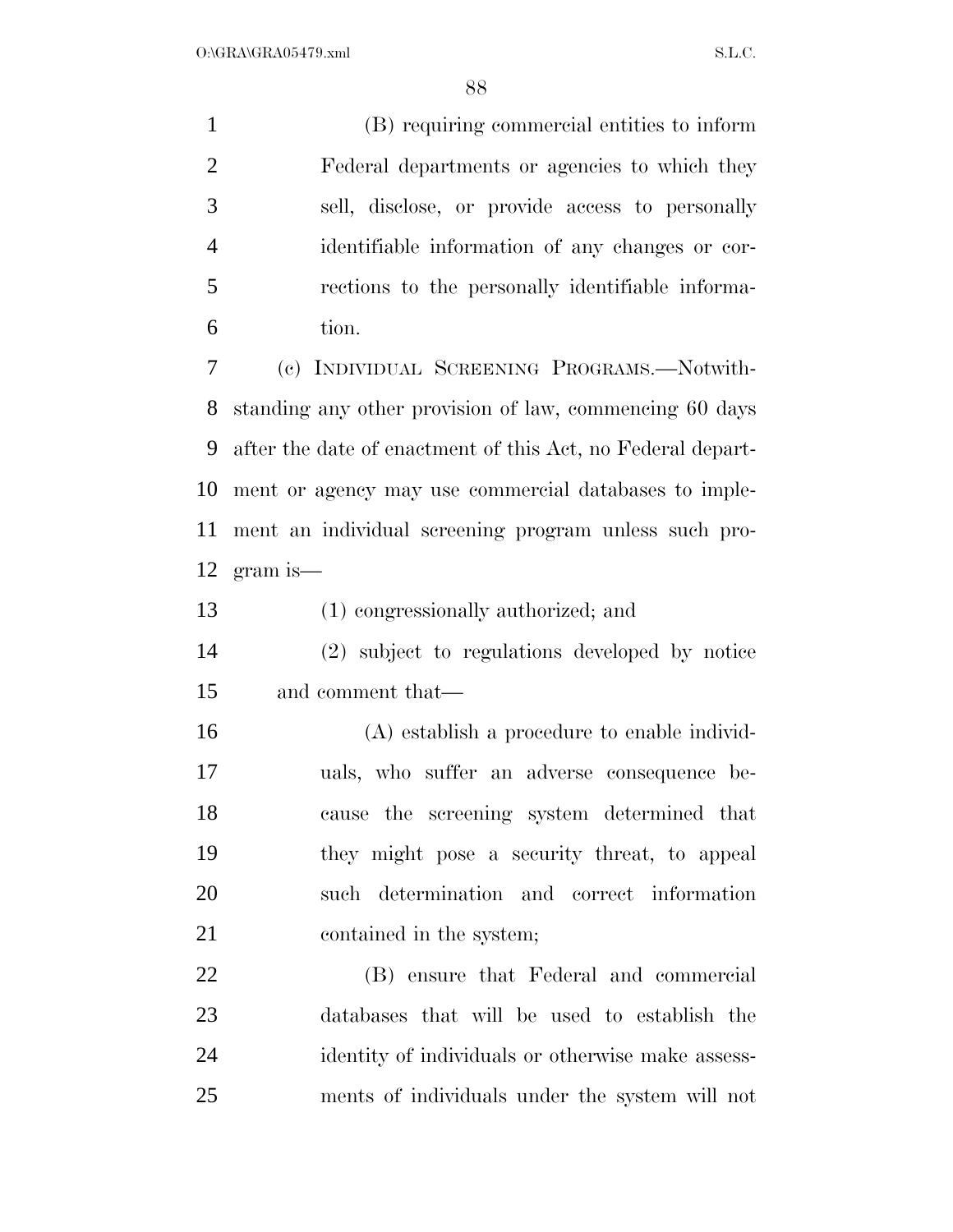| $\mathbf{1}$   | produce a large number of false positives or un-    |
|----------------|-----------------------------------------------------|
| $\overline{2}$ | justified adverse consequences;                     |
| 3              | (C) ensure the efficacy and accuracy of all         |
| $\overline{4}$ | of the search tools that will be used and ensure    |
| $\mathfrak{S}$ | that the department or agency can make an ac-       |
| 6              | curate predictive assessment of those who may       |
| 7              | constitute a threat;                                |
| 8              | (D) establish an internal oversight board           |
| 9              | to oversee and monitor the manner in which the      |
| 10             | system is being implemented;                        |
| 11             | (E) establish sufficient operational safe-          |
| 12             | guards to reduce the opportunities for abuse;       |
| 13             | (F) implement substantial security meas-            |
| 14             | ures to protect the system from unauthorized        |
| 15             | access;                                             |
| 16             | (G) adopt policies establishing the effective       |
| 17             | oversight of the use and operation of the sys-      |
| 18             | tem; and                                            |
| 19             | (H) ensure that there are no specific pri-          |
| 20             | vacy concerns with the technological architec-      |
| 21             | ture of the system.                                 |
| 22             | (d) STUDY OF GOVERNMENT USE.—                       |
| 23             | $(1)$ SCOPE OF STUDY.—Not later than 180            |
| 24             | days after the date of enactment of this Act, the   |
| 25             | Comptroller General of the United States shall con- |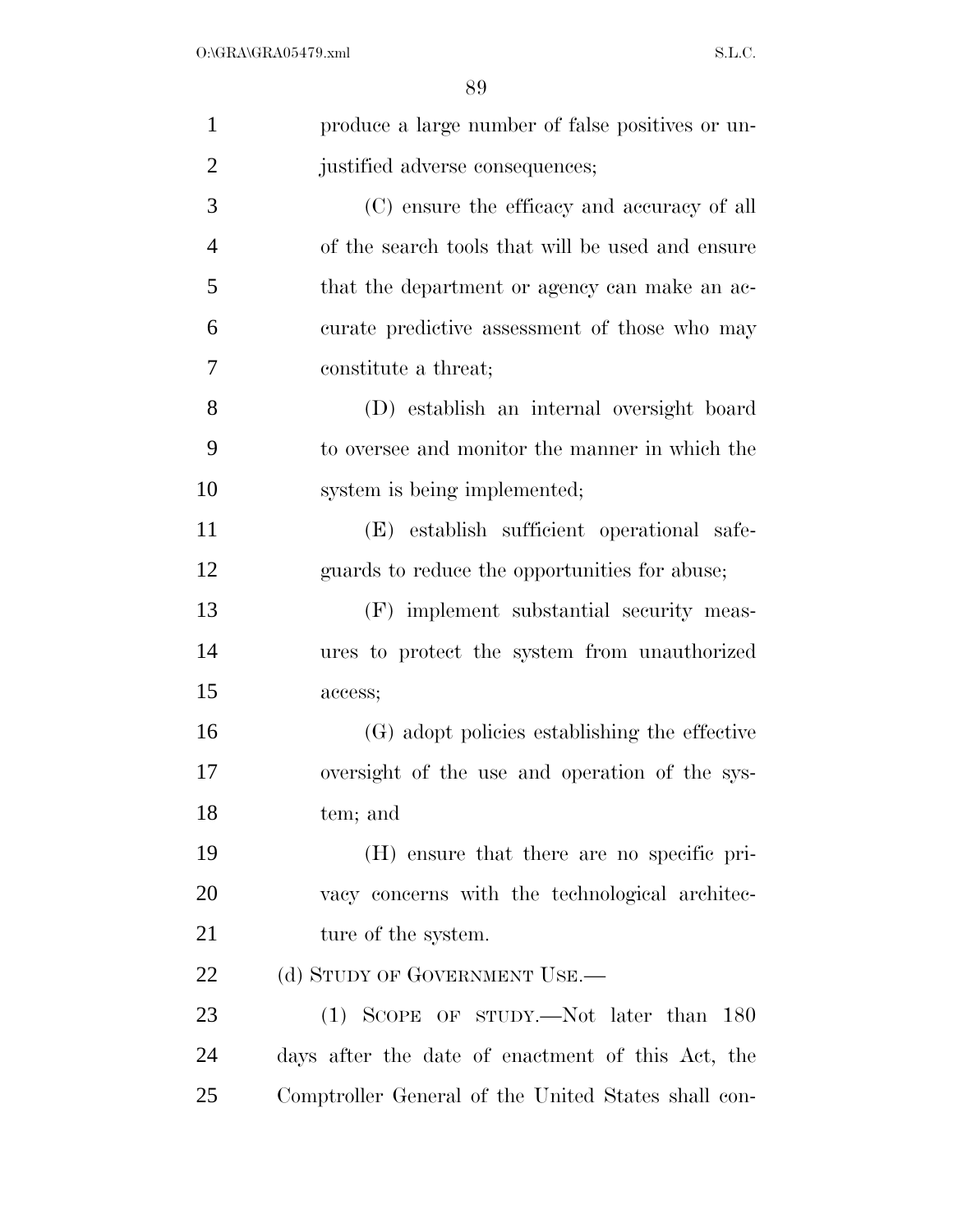duct a study and audit and prepare a report on Fed- eral agency use of commercial databases, including the impact on privacy and security, and the extent to which Federal contracts include sufficient provi- sions to ensure privacy and security protections, and penalties for failures in privacy and security prac-tices.

 (2) REPORT.—A copy of the report required under paragraph (1) shall be submitted to Congress. **SEC. 604. IMPLEMENTATION OF CHIEF PRIVACY OFFICER REQUIREMENTS.** 

 (a) DESIGNATION OF THE CHIEF PRIVACY OFFI- CER.—Pursuant to the requirements under section 522 of the Transportation, Treasury, Independent Agencies, and General Government Appropriations Act, 2005 (Division H of Public Law 108–447; 118 Stat. 3199) that each agency designate a Chief Privacy Officer, the Department of Justice shall implement such requirements by desig- nating a department-wide Chief Privacy Officer, whose primary role shall be to fulfill the duties and responsibil- ities of Chief Privacy Officer and who shall report directly to the Deputy Attorney General.

 (b) DUTIES AND RESPONSIBILITIES OF CHIEF PRI- VACY OFFICER.—In addition to the duties and responsibil-ities outlined under section 522 of the Transportation,